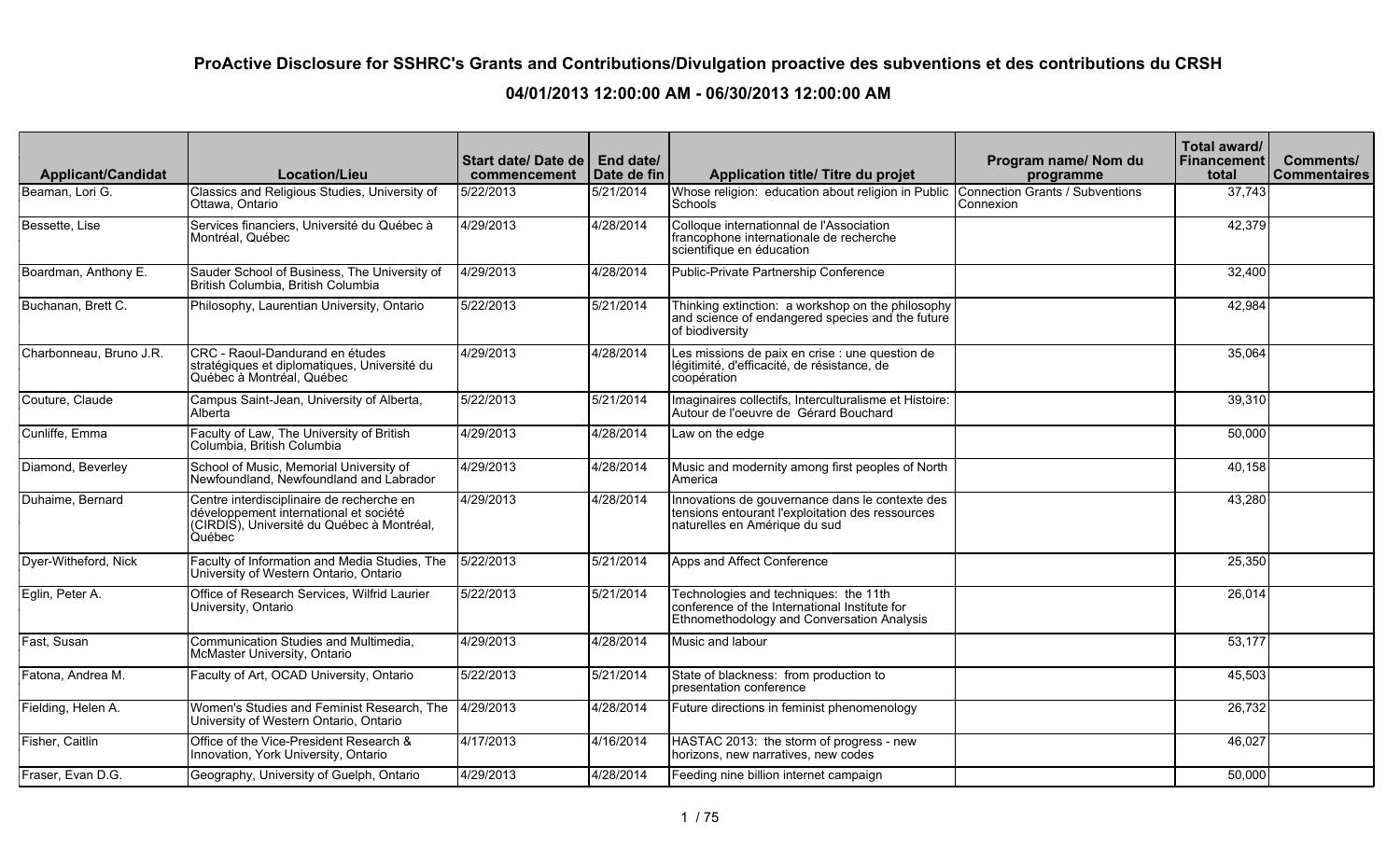| <b>Applicant/Candidat</b> | <b>Location/Lieu</b>                                                                                                                       | Start date/Date de<br>commencement | End date/<br>Date de fin | Application title/ Titre du projet                                                                                                                         | Program name/ Nom du<br>programme | Total award/<br><b>Financement</b><br>total | Comments/<br>  Commentaires |
|---------------------------|--------------------------------------------------------------------------------------------------------------------------------------------|------------------------------------|--------------------------|------------------------------------------------------------------------------------------------------------------------------------------------------------|-----------------------------------|---------------------------------------------|-----------------------------|
| Furstenberg, François     | Faculté des arts et des sciences, Université de<br>Montréal, Québec                                                                        | 5/22/2013                          | 5/21/2014                | L'Acte de Québec (1774) : contextes<br>transnationaux, interprétations, héritages                                                                          |                                   | 27,430                                      |                             |
| Gaudreault, André         | Groupe de rech sur l'avènement et formation<br>des institutions cinématographique et scénique<br>(GRAFICS), Université de Montréal, Québec | 5/22/2013                          | 5/21/2014                | La magie des effets spéciaux :<br>cinéma-technologie-réception                                                                                             |                                   | 49,761                                      |                             |
| George, Éric              | École des médias, Université du Québec à<br>Montréal, Québec                                                                               | 5/22/2013                          | 5/21/2014                | Concentration de la propriété des médias,<br>changements technologiques et pluralisme de<br>l'information                                                  |                                   | 26,490                                      |                             |
| Georgis, Dina             | Women and Gender Studies Institute.<br>University of Toronto, Ontario                                                                      | 5/22/2013                          | 5/21/2014                | Canadian network for psychoanalysis and culture                                                                                                            |                                   | 53,345                                      |                             |
| Giroux, Henry A.          | Office of Vice-President, Research and<br>International Affairs, McMaster University,<br>Ontario                                           | 5/22/2013                          | 5/21/2014                | The war on youth: local, national and global<br>perspectives                                                                                               |                                   | 49,998                                      |                             |
| Guido, Massimiliano       | Music Research, McGill University, Québec                                                                                                  | 5/22/2013                          | 5/21/2014                | Improvisation in classical music education:<br>rethinking our future by learning our past                                                                  |                                   | 50,000                                      |                             |
| Hennebert, Marc-Antonin   | Direction de la recherche, HEC Montréal,<br>Québec                                                                                         | 5/22/2013                          | 5/21/2014                | Colloque international : La négociation au travail -<br>Le travail du négociateur                                                                          |                                   | 28,417                                      |                             |
| Hilgers, Tina             | Political Science, Concordia University, Québec 5/22/2013                                                                                  |                                    | 5/21/2014                | Clientelism and violence in subnational Latin<br>American and Caribbean politics                                                                           |                                   | 35,816                                      |                             |
| Hulan, Renee              | Atlantic Canada Studies, Saint Mary's<br>University, Nova Scotia                                                                           | 5/22/2013                          | 5/21/2014                | Meeting places/lieux de rencontres: an<br>international Canadian studies<br>conference/colloque international en études<br>canadiennes                     |                                   | 33,458                                      |                             |
| lurascu, llinca           | Central, Eastern and Northern European<br>Studies, The University of British Columbia,<br><b>British Columbia</b>                          | 5/22/2013                          | 5/21/2014                | Gender, nation and education - reconsidering the<br>media legacy of Christa Winsloe's Girls in Uniform,<br>1930 - 2013: an international research workshop |                                   | 36,400                                      |                             |
| Jacob, Wilson C.          | Office of Research Services, Concordia<br>University, Québec                                                                               | 4/29/2013                          | 4/28/2014                | Cultures and politics of the transregional:<br>sovereignty between empires and states                                                                      |                                   | 26,981                                      |                             |
| Johnson, Michele A.       | The Harriet Tubman Institute for Research on<br>the Global Migrations of African Peoples, York<br>University, Ontario                      | 5/22/2013                          | 5/21/2014                | Across the border: a transnational approach to<br>teaching the underground railroad                                                                        |                                   | 31,500                                      |                             |
| Karsenti, Thierry P.      | Faculté des sciences de l'éducation, Université 4/29/2013<br>de Montréal, Québec                                                           |                                    | 4/28/2014                | Colloque international en éducation : enjeux<br>actuels et futurs de la formation et de la profession<br>lenseignante                                      |                                   | 75,000                                      |                             |
| Keough, Willeen G.        | History, Simon Fraser University, British<br>Columbia                                                                                      | 4/29/2013                          | 4/28/2014                | On the Edge: transitions, transgressions, and<br>transformations in Irish and Scottish studies                                                             |                                   | 37,445                                      |                             |
| Lacasse, Serge            | Faculté de musique, Université Laval, Québec                                                                                               | 5/22/2013                          | 5/21/2014                | Art of record production 2013                                                                                                                              |                                   | 77,500                                      |                             |
| Laver, Mark T.            | School of English and Theatre Studies,<br>University of Guelph, Ontario                                                                    | 4/29/2013                          | 4/28/2014                | Summit on improvisation pedagogy and<br>community impact                                                                                                   |                                   | 39,990                                      |                             |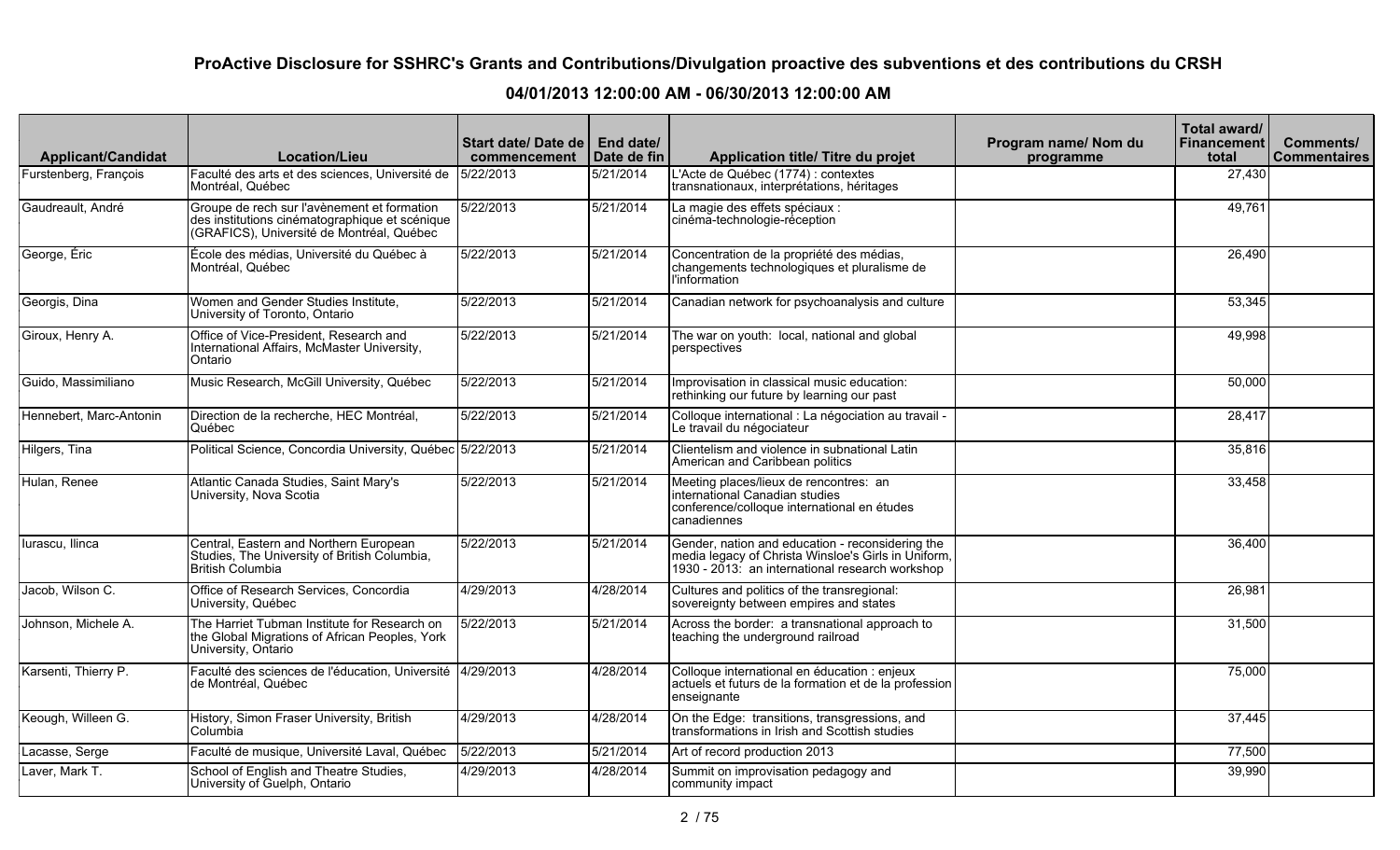| <b>Applicant/Candidat</b> | <b>Location/Lieu</b>                                                                                                     | Start date/ Date de   End date/<br>commencement | Date de fin | Application title/ Titre du projet                                                                                                                                                                      | Program name/ Nom du<br>programme | Total award/<br><b>Financement</b><br>total | Comments/<br><b>Commentaires</b> |
|---------------------------|--------------------------------------------------------------------------------------------------------------------------|-------------------------------------------------|-------------|---------------------------------------------------------------------------------------------------------------------------------------------------------------------------------------------------------|-----------------------------------|---------------------------------------------|----------------------------------|
| Lehrer, Erica T.          | Centre for Ethnographic Research and<br>Exhibition in the Aftermath of Violence<br>(CEREV), Concordia University, Québec | 5/22/2013                                       | 5/21/2014   | Exhibition as research: Poland pilot project                                                                                                                                                            |                                   | 44,589                                      |                                  |
| Lenoir, Yves              | CRC - Intervention éducative, Université de<br>Sherbrooke, Québec                                                        | 5/22/2013                                       | 5/21/2014   | Instruction et socialisation chez les enseignants du<br>primaire : une comparaison internationale                                                                                                       |                                   | 35,680                                      |                                  |
| Mace, Gordon              | Institut québécois des hautes études<br>internationales, Université Laval, Québec                                        | 5/22/2013                                       | 5/21/2014   | Summits as sites for regional governance - The<br>Americas in comparative perspective                                                                                                                   |                                   | 25,260                                      |                                  |
|                           | MacLean, Sarah Elizabeth A. English, University of Toronto, Ontario                                                      | 4/29/2013                                       | 4/28/2014   | On the road again: a digital forum in the history of<br>entertainment and culture                                                                                                                       |                                   | 96,000                                      |                                  |
|                           | Manley, Mary-Elizabeth Jane Dance, York University, Ontario                                                              | 5/22/2013                                       | 5/21/2014   | Exploring the rights of the First Nations child<br>through the arts: our dreams matter too                                                                                                              |                                   | 47,192                                      |                                  |
| Marshall, Dominique       | Research Office, Carleton University, Ontario                                                                            | 5/22/2013                                       | 5/21/2014   | Champlain in the Ottawa Valley: history and<br>memory of an encounter a bilingual colloquium                                                                                                            |                                   | 35,542                                      |                                  |
| McLachlan, Stéphane M.    | Office of Research Services, University of<br>Manitoba, Manitoba                                                         | 5/22/2013                                       | 5/21/2014   | One river, many relations: implications of<br>cross-cultural, multi-media newsletters in<br>addressing the communication crisis confronting<br>indigenous communities in northern Canada                |                                   | 59,200                                      |                                  |
| Newman, John              | Linguistics, University of Alberta, Alberta                                                                              | 4/29/2013                                       | 4/28/2014   | Connecting cognitive linguistics and Canada                                                                                                                                                             |                                   | 42,866                                      |                                  |
| Paré, Mona                | Faculty of Law (Civil Law Section), University of 4/29/2013<br>Ottawa, Ontario                                           |                                                 | 4/28/2014   | Bringing children in from the margins: symposium<br>on child rights impact assessment                                                                                                                   |                                   | 37,916                                      |                                  |
| Plante, Steve             | Bureau du vice-recteur à la formation et à la<br>recherche, Université du Québec à Rimouski,<br>Québec                   | 4/29/2013                                       | 4/28/2014   | Le rôle de facilitateur de processus d'adaptation et<br>de résilience à l'heure du changement climatique                                                                                                |                                   | 42,502                                      |                                  |
| Posthumus, Stephanie A.   | Languages, Literatures and Cultures, McGill<br>University, Québec                                                        | 5/22/2013                                       | 5/21/2014   | Digital environmental humanities workshop:<br>building frameworks, tools and partnerships                                                                                                               |                                   | 36,973                                      |                                  |
| Rahm, Jrene               | Faculté des sciences de l'éducation, Université<br>de Montréal, Québec                                                   | 4/29/2013                                       | 4/28/2014   | Sivunitsatinnut ilinniapunga - Inuit youth driven<br>explorations of post-secondary education through<br>archaeological fieldwork, networking, and<br>culturally grounded media projects in high school |                                   | 34,034                                      |                                  |
| Randall, Stephen J.       | Latin American Research Centre, University of<br>Calgary, Alberta                                                        | 4/29/2013                                       | 4/28/2014   | Latin American security: implications for Canadian<br>and international policy                                                                                                                          |                                   | 27,340                                      |                                  |
| Reimer, Mavis             | English, The University of Winnipeg, Manitoba                                                                            | 4/29/2013                                       | 4/28/2014   | Visual/verbal texts symposium                                                                                                                                                                           |                                   | 48,967                                      |                                  |
| Sagarra, Catalina T.      | Office of Research, Trent University, Ontario                                                                            | 5/22/2013                                       | 5/21/2014   | Génocide, justice et témoins : des discours de la<br>justice aux discours sur la justice                                                                                                                |                                   | 47,375                                      |                                  |
| Saidi, Habib              | Histoire, Université Laval, Québec                                                                                       | 4/29/2013                                       | 4/28/2014   | Médiation et créativité en tourisme et en<br>patrimoine : acteurs, modalités et enjeux                                                                                                                  |                                   | 30,890                                      |                                  |
| Sawchuk, Kimberly A.      | Communication Studies, Concordia University,<br>Québec                                                                   | 4/29/2013                                       | 4/28/2014   | Differential mobilities: movement and mediation in<br>Inetworked societies                                                                                                                              |                                   | 40,685                                      |                                  |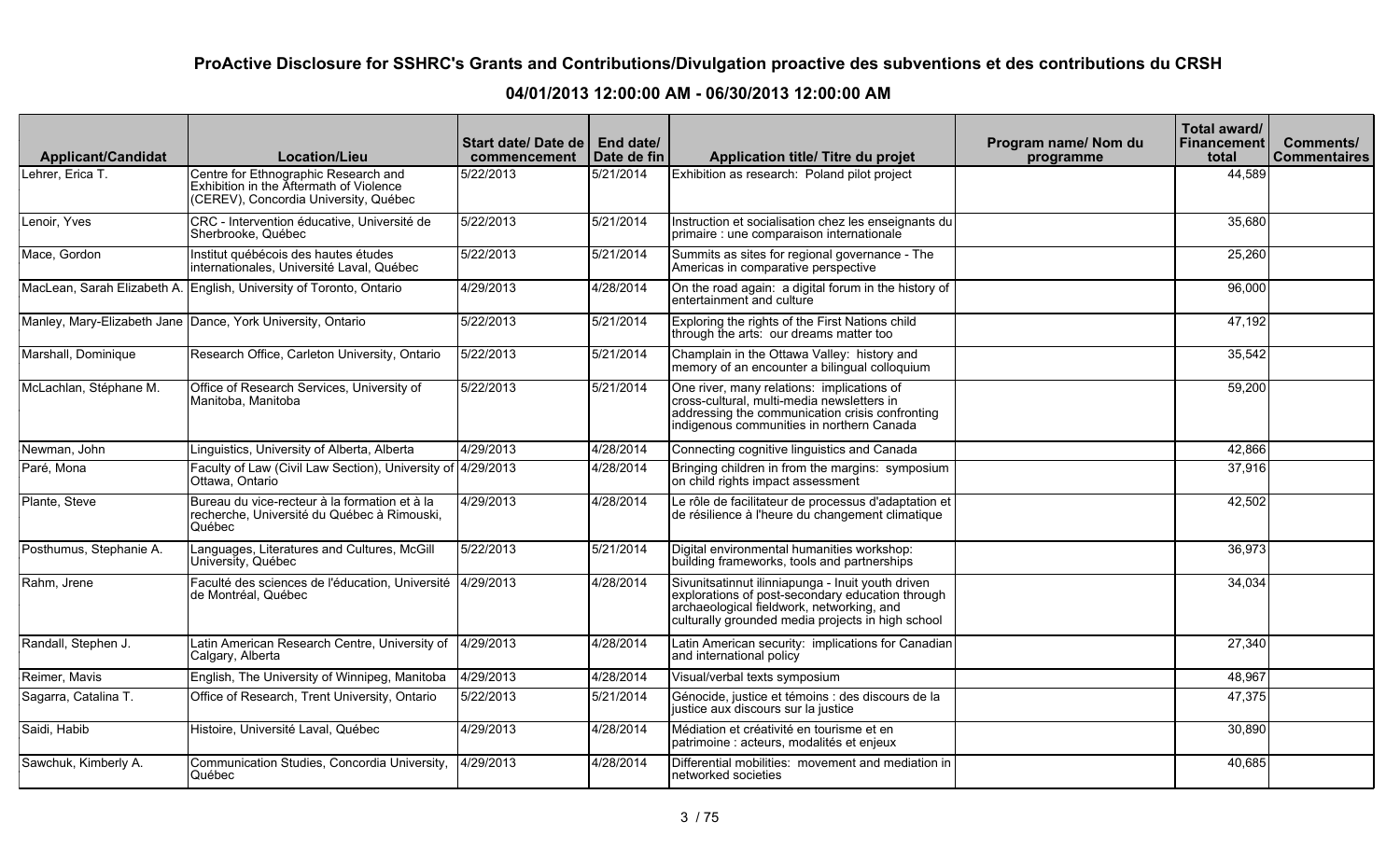| <b>Applicant/Candidat</b> | Location/Lieu                                                                              | <b>Start date/ Date de</b><br>commencement | End date/<br>Date de fin | Application title/ Titre du projet                                                                           | Program name/Nom du<br>programme | Total award/<br>Financement<br>total | Comments/<br>  Commentaires |
|---------------------------|--------------------------------------------------------------------------------------------|--------------------------------------------|--------------------------|--------------------------------------------------------------------------------------------------------------|----------------------------------|--------------------------------------|-----------------------------|
| Shea, Geoffrey B.         | Faculty of Art, OCAD University, Ontario                                                   | 4/29/2013                                  | 4/28/2014                | Intersecting abilities: disability art as a model for<br>arts-informed research practice                     |                                  | 46,332                               |                             |
| Siemens, Raymond G.       | Digital Humanities Summer Institute, University 4/29/2013<br>of Victoria, British Columbia |                                            | 4/28/2014                | Digital Humanities Summer Institute 2013                                                                     |                                  | 49,850                               |                             |
| Sparling, Heather L.      | School of Arts and Social Science, Cape<br>Breton University, Nova Scotia                  | 5/22/2013                                  | 5/21/2014                | Canary in the mine: a museum exhibit of Nova<br>Scotia mining disaster songs                                 |                                  | 28,920                               |                             |
| Stienstra, Deborah        | Nancy's Chair in Women's Studies, Mount<br>Saint Vincent University, Nova Scotia           | 5/22/2013                                  | 5/21/2014                | Building links between women: Muskrat Falls and<br>the Maritime link                                         |                                  | 49,970                               |                             |
| Strickert, Graham E.H.    | School of Environment and Sustainability,<br>University of Saskatchewan, Saskatchewan      | 5/22/2013                                  | 5/21/2014                | Peforming perspectives on water security in the<br>Saskatchewan River Basin                                  |                                  | 45,843                               |                             |
| Taylor, Chloe             | Women's Studies Program, University of<br><b>Alberta, Alberta</b>                          | 4/17/2013                                  | 4/16/2014                | Bios: feminist philosophies of life                                                                          |                                  | 49.831                               |                             |
| Thibeault, Jimmy          | Études françaises, Université Sainte-Anne,<br>Nova Scotia                                  | 5/22/2013                                  | 5/21/2014                | Franchir les frontières de l'exiguïté : les lieux de<br>rapprochement dans les littératures minoritaires     |                                  | 34,239                               |                             |
| Walby, Kevin T.           | Sociology, University of Victoria, British<br><b>Columbia</b>                              | 5/22/2013                                  | 5/21/2014                | The city walks and the city talks: urban studies<br>and the city of Victoria                                 |                                  | 44,785                               |                             |
| Waldron, Ingrid R.G.      | School of Nursing, Dalhousie University, Nova<br><b>I</b> Scotia                           | 5/22/2013                                  | 5/21/2014                | In whose backyard: exploring toxic legacies in<br>Mi'kmaq and Indigenous Black communities in<br>Nova Scotia |                                  | 49,935                               |                             |
| Wilhelm, Andrea L.        | Linguistics, University of Victoria, British<br>Columbia                                   | 4/29/2013                                  | 4/28/2014                | Dene Drum and Discourse: Dene Languages<br>Conference 2013                                                   |                                  | 41,521                               |                             |
| Yap, Audrey S.H.          | Philosophy, University of Victoria, British<br>Columbia                                    | 5/22/2013                                  | 5/21/2014                | Critical thinking inside and outside the academy                                                             |                                  | 27,510                               |                             |
|                           |                                                                                            |                                            |                          |                                                                                                              |                                  |                                      |                             |

| Abdul Jabbar, Wisam K.H. | Secondary Education, University of Alberta,<br>I Alberta i | 5/1/2013 | 4/30/2015 | Conceptualizing cultural identities of Arab-Albertan Doctoral Awards / Bourses de doctorat<br>students: a pedagogy of reader-response theory | 40,000 |  |
|--------------------------|------------------------------------------------------------|----------|-----------|----------------------------------------------------------------------------------------------------------------------------------------------|--------|--|
| Adeyemi, Atinuke Y.      | Faculty of Education, University of Windsor,<br>Ontario    | 5/1/2013 | 4/30/2015 | Investigating elementary school teachers'<br>mathematics anxiety                                                                             | 40,000 |  |
| Adjetey, Wendell         | History, Yale University, Connecticut                      | 5/1/2013 | 4/30/2016 | Race in the Great Lakes: the postwar labour and<br>urban experience of black North Americans                                                 | 60.000 |  |
| Adrien, Emmanuelle       | Education, Concordia University, Québec                    | 5/1/2013 | 4/30/2016 | The influence of children's understanding of<br>quantity representations on their conceptions of<br>the meaning of the equal sign            | 60,000 |  |
| Ajay, Sandhu S.          | Sociology, University of Alberta, Alberta                  | 5/1/2013 | 4/30/2015 | Amateur political inspection: notes on the camera<br>phone and YouTube as technologies of amateur<br>Isurveillance                           | 40.000 |  |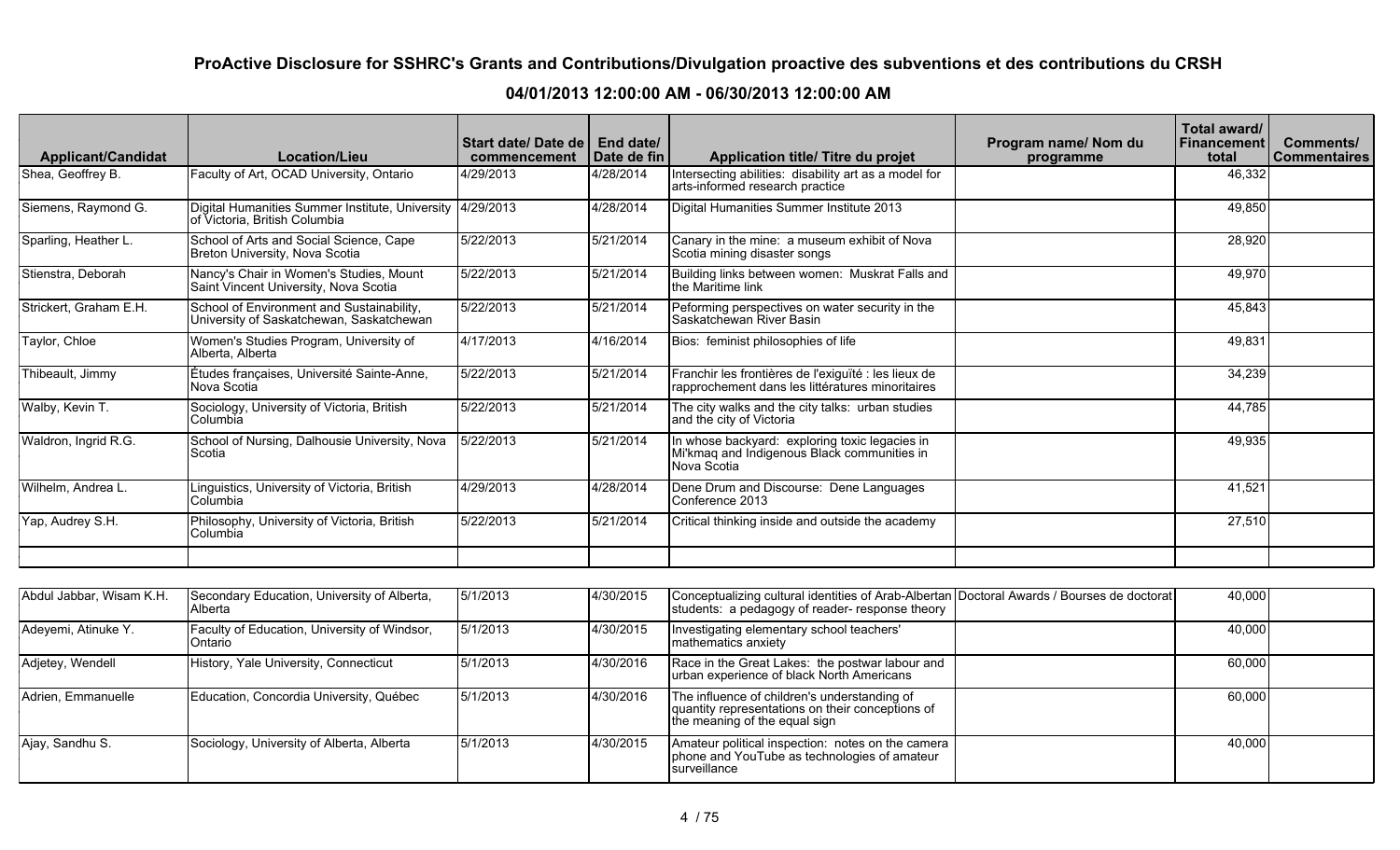| <b>Applicant/Candidat</b> | <b>Location/Lieu</b>                                                                                             | Start date/Date de   End date/<br>commencement | Date de fin | <b>Application title/ Titre du projet</b>                                                                                                                                                                                                | Program name/ Nom du<br>programme | Total award/<br><b>Financement</b><br>total | Comments/<br><b>Commentaires</b> |
|---------------------------|------------------------------------------------------------------------------------------------------------------|------------------------------------------------|-------------|------------------------------------------------------------------------------------------------------------------------------------------------------------------------------------------------------------------------------------------|-----------------------------------|---------------------------------------------|----------------------------------|
| Akinkugbe, Olabisi D.     | Faculty of Law (Common Law Section),<br>University of Ottawa, Ontario                                            | 5/1/2013                                       | 4/30/2015   | African regional trade agreements: an inquiry into<br>the role of law in regional economic integration in<br>law and development debates                                                                                                 |                                   | 40,000                                      |                                  |
| Alger, Justin             | Political Science, The University of British<br>Columbia, British Columbia                                       | 5/1/2013                                       | 4/30/2015   | Private authority and climate change in energy<br>qovernance                                                                                                                                                                             |                                   | 40,000                                      |                                  |
| Anderson, Timothy D.      | Political Science, University of Calgary, Alberta 5/1/2013                                                       |                                                | 4/30/2015   | The political thought of Sir John A. Macdonald and<br>Louis Riel                                                                                                                                                                         |                                   | 40,000                                      |                                  |
| Archibald, Kristoffer R.  | History, Concordia University, Québec                                                                            | 5/1/2013                                       | 4/30/2015   | Seeing the invisible: interpreting environmental<br>change in the tar ponds of Sydney, Nova Scotia                                                                                                                                       |                                   | 40,000                                      |                                  |
| Ariste, Ruolz             | Relations industrielles, Université du Québec<br>en Outaouais, Québec                                            | 5/1/2013                                       | 4/30/2015   | Le paradoxe de la pénurie de main-d'oeuvre<br>infirmière au Québec et la faible intensité du travail<br>le rôle des institutions                                                                                                         |                                   | 40,000                                      |                                  |
| Ataner, Attila            | Philosophy, The University of Western Ontario,<br>Ontario                                                        | 5/1/2013                                       | 4/30/2016   | A proposal to apply the political and legal thought<br>of the principal German idealists - Kant, Hegel and<br>Fichte - towards establishing philosophical<br>foundations for legally enforceable environmental<br>preservationist duties |                                   | 60,000                                      |                                  |
| Banoub, Daniel E.         | School of Environment and Development,<br>University of Manchester,                                              | 5/1/2013                                       | 4/30/2016   | Making fish: nature, science and capital in<br>Newfoundland and Labrador's cod aqua culture<br>industry                                                                                                                                  |                                   | 60,000                                      |                                  |
| Bao, Huai                 | Gender, Sexuality, and Women's Studies,<br>Simon Fraser University, British Columbia                             | 5/1/2013                                       | 4/30/2015   | Transgressionism: the revival of cross-gender<br>performance and a new gender politics                                                                                                                                                   |                                   | 40,000                                      |                                  |
| Barron, Gary R.           | Sociology, University of Alberta, Alberta                                                                        | 5/1/2013                                       | 4/30/2015   | Quantifying performance and performing<br>quantification: metrics and their consequences                                                                                                                                                 |                                   | 40,000                                      |                                  |
| Baurhoo, Neerusha         | Integrated Studies in Education, McGill<br>University, Québec                                                    | 5/1/2013                                       | 4/30/2015   | Science education for all: Investigating<br>experiences of students with learning disabilities<br>and science teachers regarding learning and<br>teaching in high school inclusive science<br>classrooms                                 |                                   | 40,000                                      |                                  |
| Beesley, Theresa M.       | School of Kinesiology & Health Science, York<br>University, Ontario                                              | 5/1/2013                                       | 4/30/2015   | Grappling for answers: exploring the process of<br>psychosocial skills development in youth mixed<br>martial arts athletes                                                                                                               |                                   | 40,000                                      |                                  |
| Bilgen, Baris             | School of Translation and Interpretation,<br>University of Ottawa, Ontario                                       | $\sqrt{5/1/2013}$                              | 4/30/2015   | Localization and terminometrics: measuring the<br>impact of user involvement on terminology                                                                                                                                              |                                   | 40,000                                      |                                  |
| Birk, Manjeet K.          | Centre for Cross-Faculty Inquiry in Education<br>(CCFI), The University of British Columbia,<br>British Columbia | 5/1/2013                                       | 4/30/2015   | Invisible girls: a critical analysis of organizations<br>serving racialized and indigenous girls                                                                                                                                         |                                   | 40,000                                      |                                  |
| Blanchard, Kaitlin R.     | English Language and Literature, University of<br>Michigan, Ann Arbor, Michigan                                  | 5/1/2013                                       | 4/30/2016   | Sex and affect: the present interest of (early)<br>modern drama                                                                                                                                                                          |                                   | 60,000                                      |                                  |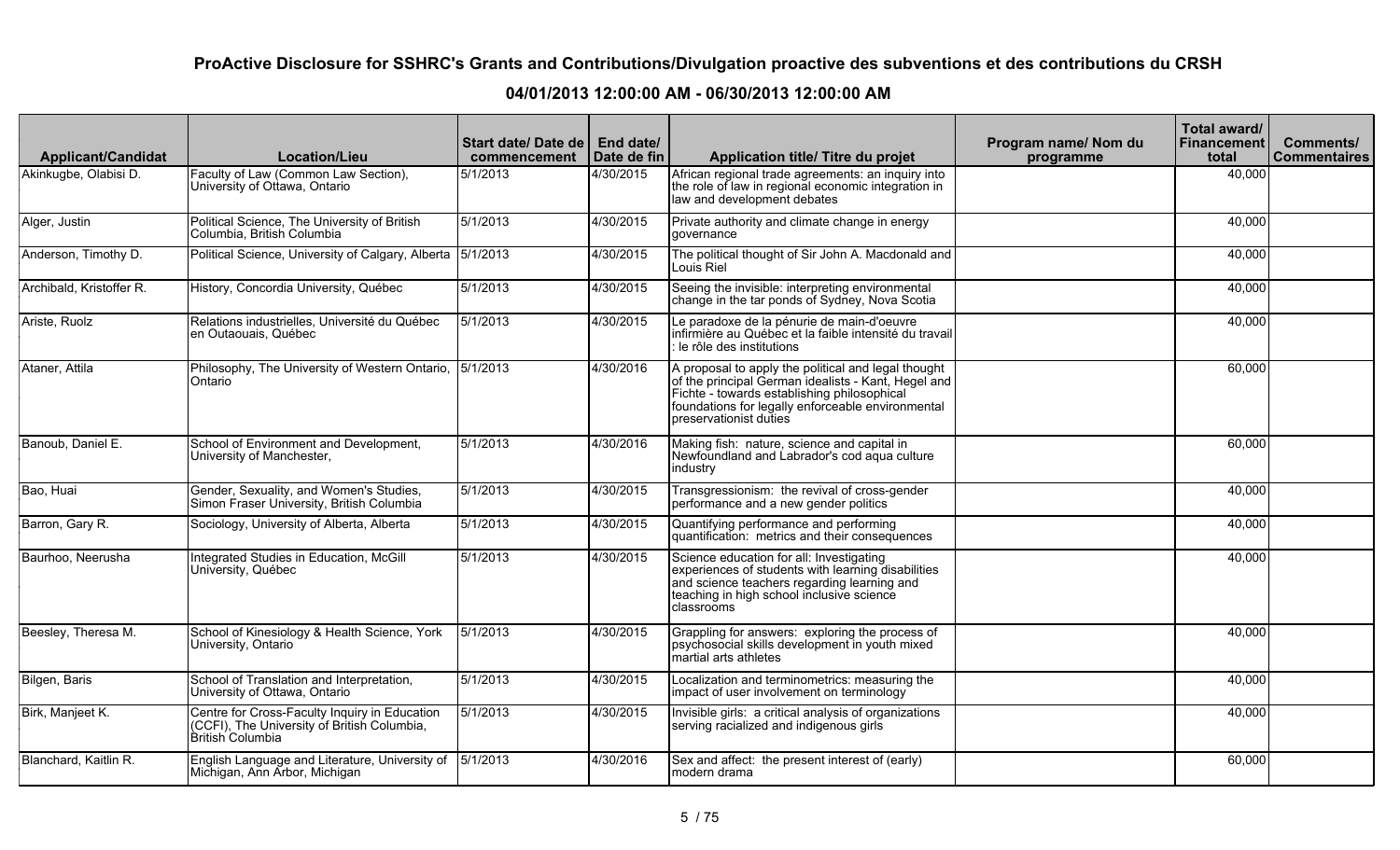| <b>Applicant/Candidat</b>     | <b>Location/Lieu</b>                                                                                                      | Start date/ Date de<br>commencement | <b>End date/</b><br>Date de fin | Application title/ Titre du projet                                                                                                                                 | Program name/ Nom du<br>programme | Total award/<br><b>Financement</b><br>total | <b>Comments/</b><br><b>Commentaires</b> |
|-------------------------------|---------------------------------------------------------------------------------------------------------------------------|-------------------------------------|---------------------------------|--------------------------------------------------------------------------------------------------------------------------------------------------------------------|-----------------------------------|---------------------------------------------|-----------------------------------------|
| Bogic, Anna D.                | Institute of Women's Studies, University of<br>Ottawa, Ontario                                                            | 5/1/2013                            | 4/30/2015                       | Translating into democracy: our bodies,<br>ourselves, women's reproductive rights and the<br>democratic transition in Eastern Europe                               |                                   | 40,000                                      |                                         |
| Boivin, Maryse D.P.           | Études urbaines et touristiques, Université du<br>Québec à Montréal, Québec                                               | 5/1/2013                            | 4/30/2015                       | Le rôle du développement durable dans<br>l'attractivité touristique urbaine                                                                                        |                                   | 40,000                                      |                                         |
| Brant, Jennifer R.            | Faculty of Education, Brock University, Ontario 5/1/2013                                                                  |                                     | 4/30/2015                       | Cultural identity formation and holistic support for<br>learners: an evaluation of the Gidayaamin<br>Aboriginal women's certificate program at brock<br>university |                                   | 40,000                                      |                                         |
| Bray, A. Devin M.             | College of Law, University of Arizona, Arizona                                                                            | 5/1/2013                            | 4/30/2016                       | Legitimate expectations of international investment<br>Ilaw                                                                                                        |                                   | 60,000                                      |                                         |
| Bremner, Nicholas L.          | Psychology, The University of Western Ontario, 5/1/2013<br>Ontario                                                        |                                     | 4/30/2015                       | An investigation of the roles of authentic and<br>inauthentic corporate social responsibility in<br>attracting, engaging, and retaining employees                  |                                   | 40,000                                      |                                         |
| Brennan, Maggie A.            | Educational Psychology, University of Alberta,<br>Alberta                                                                 | 5/1/2013                            | 4/30/2015                       | Control of emotions versus control of the body:<br>understanding the relationship between negative<br>affect and body dissatisfaction in women                     |                                   | 40,000                                      |                                         |
| Bristol, Joanne R.            | Bartlett School of Architecture, University<br>College London,                                                            | 5/1/2013                            | 4/30/2015                       | Interspecies spaces: dorsal turns, feline<br>Imeasures                                                                                                             |                                   | 40,000                                      |                                         |
| Brouillette-Alarie, Sébastien | École de criminologie, Université de Montréal,<br>Québec                                                                  | $\sqrt{5/1/2013}$                   | 4/30/2015                       | De la prédiction à la compréhension : une théorie<br>de la récidive sexuelle basée sur les outils<br>d'évaluation du risque                                        |                                   | 40.000                                      |                                         |
| Browman, Alexander S.         | Psychology, Northwestern University - Illinois,<br><b>Illinois</b>                                                        | 5/1/2013                            | 4/30/2016                       | The effects of identity switching on self-regulation<br>and academic motivation among university<br>students of low socioeconomic status                           |                                   | 60,000                                      |                                         |
| Bryan, Dawn M.                | English, University of Calgary, Alberta                                                                                   | 5/1/2013                            | 4/30/2015                       | Frolic, a novel: an exploration in fiction of William<br>Hogarth's print narratives                                                                                |                                   | 40,000                                      |                                         |
| Buffone, Sonya                | Sociology and Legal Studies, University of<br>Waterloo, Ontario                                                           | 5/1/2013                            | 4/30/2015                       | Patrolling the facts: claims-making capacities of<br>media relations officers in Ontario                                                                           |                                   | 40,000                                      |                                         |
| Burkhart, Jocelyn R.          | Faculty of Education, Lakehead University,<br>Ontario                                                                     | $\sqrt{5/1/2013}$                   | 4/30/2016                       | Place-conscious holistic education and the<br>practice of self-inquiry                                                                                             |                                   | 60,000                                      |                                         |
| Burns, Carolyn M.             | Educational and Counselling Psychology, and<br>Special Education, The University of British<br>Columbia, British Columbia | 5/1/2013                            | 4/30/2015                       | The influence of male gender socialization and<br>police culture on decision making in a population<br>of Royal Canadian Mounted Police officers                   |                                   | 40,000                                      |                                         |
| Cameron, Erin M.              | Faculty of Education, Lakehead University,<br>Ontario                                                                     | 5/1/2013                            | 4/30/2015                       | Reclaiming the other f-word: addressing<br>weight-based oppression in higher education                                                                             |                                   | 40,000                                      |                                         |
| Campbell, Evan L.             | Music Research, McGill University, Québec                                                                                 | 5/1/2013                            | 4/30/2016                       | Meter as a method of formal division in late sonata<br>Iform                                                                                                       |                                   | 60,000                                      |                                         |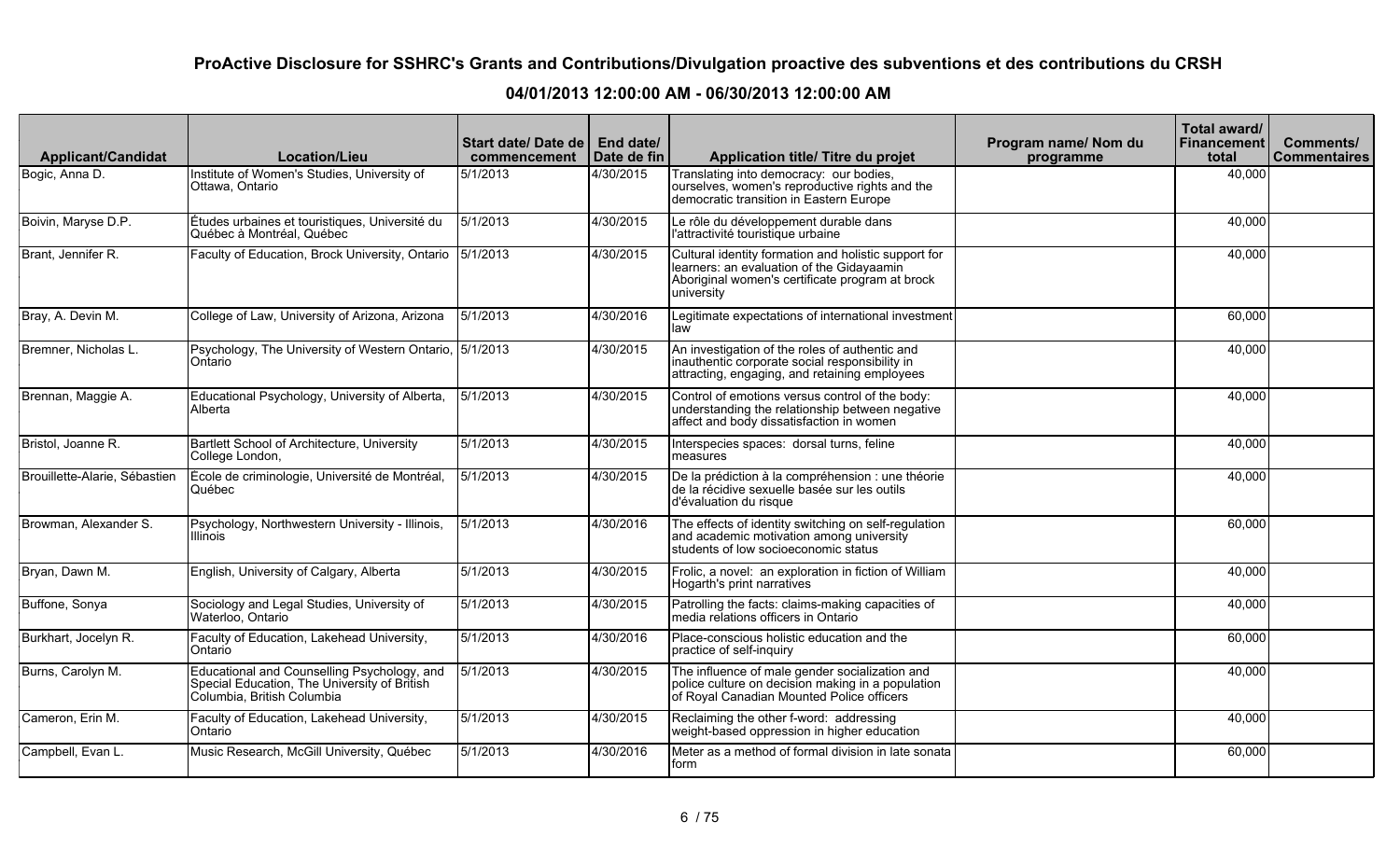| <b>Applicant/Candidat</b>  | <b>Location/Lieu</b>                                                                      | Start date/ Date de  <br>commencement | End date/<br>Date de fin | Application title/ Titre du projet                                                                                                                                                | Program name/Nom du<br>programme | Total award/<br><b>Financement</b><br>total | <b>Comments/</b><br><b>Commentaires</b> |
|----------------------------|-------------------------------------------------------------------------------------------|---------------------------------------|--------------------------|-----------------------------------------------------------------------------------------------------------------------------------------------------------------------------------|----------------------------------|---------------------------------------------|-----------------------------------------|
| Caron, Marianne            | Démographie, Université de Montréal, Québec                                               | 5/1/2013                              | 4/30/2016                | Fratries et mariages : étude de la reproduction<br>familale et des parcours de vie, Québec<br>1660-1799                                                                           |                                  | 60,000                                      |                                         |
| Castonguay, Julie          | Centre universitaire de formation en<br>gérontologie, Université de Sherbrooke,<br>Québec | 5/1/2013                              | 4/30/2015                | L'engagement bénévole dans les associations<br>québécoises et françaises de soutien à domicile<br>auprès des aînés : les facteurs facilitants et<br>contraignants                 |                                  | 40,000                                      |                                         |
| Chevarie-Lessard, Guylaine | Doctorat en études et pratiques des arts,<br>Université du Québec à Montréal, Québec      | 5/1/2013                              | 4/30/2015                | Le non-lieu du sujet créateur : l'auto-énonciation<br>dans ma pratique de la peinture, de l'écriture et de<br>la voix                                                             |                                  | 40,000                                      |                                         |
| Choy, Nicholas Y.C.        | Geography, King's College London,                                                         | 5/1/2013                              | 4/30/2015                | The construction of design codes in volume<br>housing production                                                                                                                  |                                  | 40,000                                      |                                         |
| Cloutier, Amélie           | Faculté des sciences de l'administration,<br>Université Laval, Québec                     | 5/1/2013                              | 4/30/2015                | La coopération en matière d'innovation :<br>proposition des typologies sur la coopération entre<br>les firmes et les sources du marché (compétiteurs,<br>fournisseurs et clients) |                                  | 40,000                                      |                                         |
| Cole, Jennifer L.          | Centre for Drama, Theatre and Performance<br>Studies, University of Toronto, Ontario      | 5/1/2013                              | 4/30/2015                | Cries onstage: the force of inarticulacy in the<br>hysteria performances of 19th century France                                                                                   |                                  | 40,000                                      |                                         |
| Copfer, Sarah A.           | Faculty of Education, The University of Western 5/1/2013<br>Ontario, Ontario              |                                       | 4/30/2015                | An investigation of the provision of student support<br>and accommodation for students with learning<br>disabilities in Canadian postsecondary institutions                       |                                  | 40,000                                      |                                         |
| Corsini-Munt, Serena A.    | Psychologie, Université de Montréal, Québec                                               | 5/1/2013                              | 4/30/2015                | Determining the current sexual narratives of<br>Canadian women: a mixed-methods approach                                                                                          |                                  | 40,000                                      |                                         |
| Courchesne, André          | CRC - Gestion des arts Carmelle et<br>Rémi-Marcoux, HEC Montréal, Québec                  | 5/1/2013                              | 4/30/2015                | Les rôles des parents dans la transmission des<br>habitudes de consommation des arts                                                                                              |                                  | 40,000                                      |                                         |
| Craig, Heidi C.            | English, University of Toronto, Ontario                                                   | 5/1/2013                              | 4/30/2015                | The pre-history of Shakespeare studies                                                                                                                                            |                                  | 40,000                                      |                                         |
| Danilovic, Sandra Z.       | Faculty of Information, University of Toronto,<br>Ontario                                 | 5/1/2013                              | 4/30/2015                | Custom avatars, empowered identities:<br>integrating diverse abilities and iconographies in<br>inclusive game design                                                              |                                  | 40,000                                      |                                         |
| Da Silva, Karen C.         | English, The University of British Columbia,<br>British Columbia                          | 5/1/2013                              | 4/30/2015                | From avant-garde play to digital publics:<br> interactive narrative at the Western Front                                                                                          |                                  | 40,000                                      |                                         |
| Davidson, Adrienne         | Political Science, University of Toronto, Ontario 5/1/2013                                |                                       | 4/30/2015                | Natural resource governance under Canada's<br>evolving federalism                                                                                                                 |                                  | 40,000                                      |                                         |
| Dawson, Alexandra H.       | Classical Studies, The University of Western<br>Ontario, Ontario                          | 5/1/2013                              | 4/30/2015                | Socio-political allusions in Euripidean Greek<br>tragedy                                                                                                                          |                                  | 40,000                                      |                                         |
| Déry-Obin, Tanya           | French Language and Literature, University of<br>Virginia, Virginia                       | 5/1/2013                              | 4/30/2015                | Les discours de l'intime dans les dramaturgies<br>contemporaines québécoises et caribéennes<br>françaises - Martinique et Guadeloupe                                              |                                  | 40,000                                      |                                         |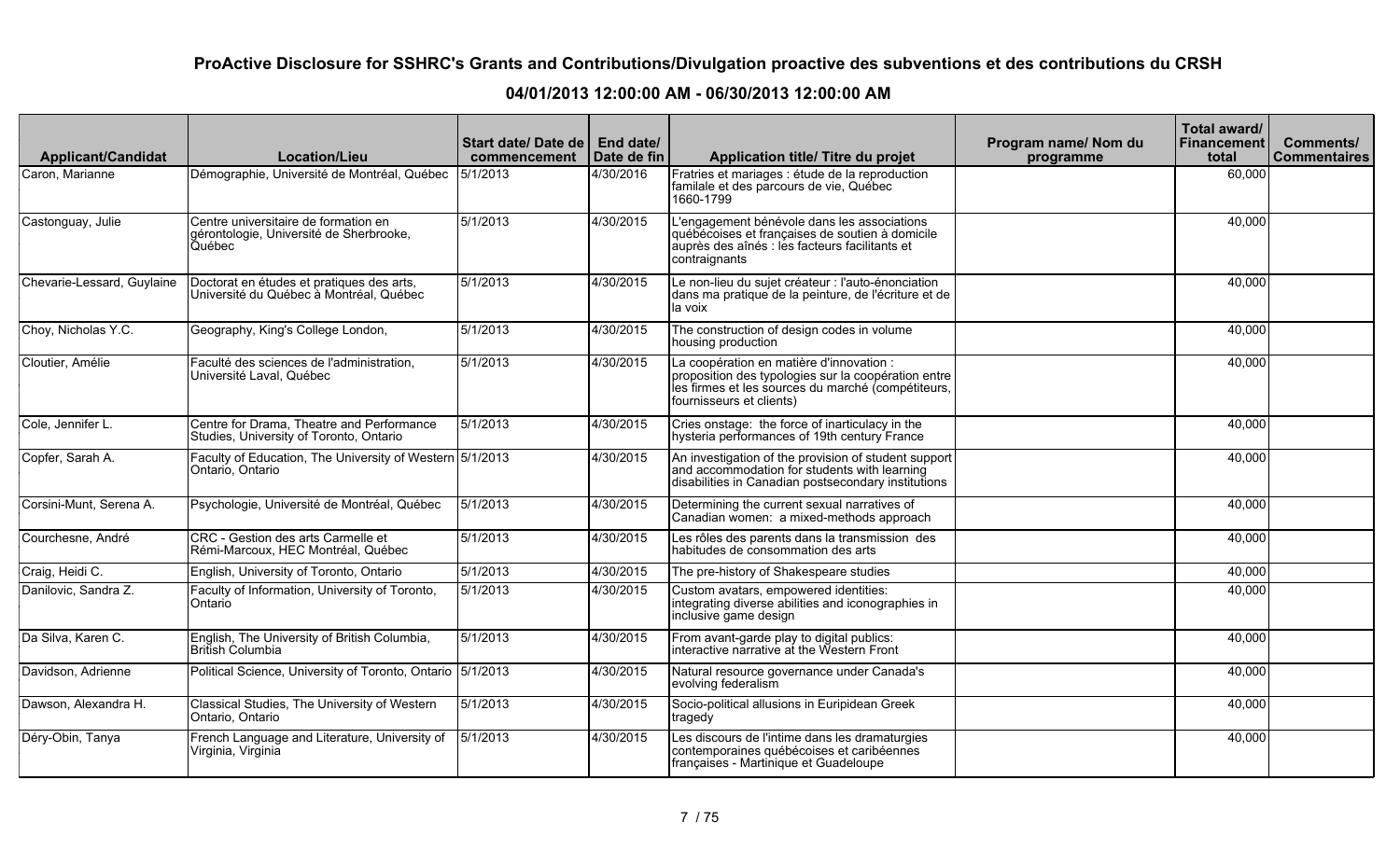| <b>Applicant/Candidat</b>  | <b>Location/Lieu</b>                                                                  | Start date/ Date de   End date/<br>commencement | Date de fin | <b>Application title/ Titre du projet</b>                                                                                                                                            | Program name/ Nom du<br>programme | Total award/<br>Financement<br>total | Comments/<br><b>Commentaires</b> |
|----------------------------|---------------------------------------------------------------------------------------|-------------------------------------------------|-------------|--------------------------------------------------------------------------------------------------------------------------------------------------------------------------------------|-----------------------------------|--------------------------------------|----------------------------------|
| DesJardine, Mark R.        | Richard Ivey School of Business, The<br>University of Western Ontario, Ontario        | 5/1/2013                                        | 4/30/2015   | The new sustainability: understanding the<br>importance of sustainability to resilient businesses                                                                                    |                                   | 40,000                               |                                  |
| Dewji, Sahir               | Religion and Culture, Wilfrid Laurier University,<br>Ontario                          | 5/1/2013                                        | 4/30/2016   | Rethinking multiculturalism: Muslim<br>cosmopolitanism and the challenge of diversity in<br>Canada                                                                                   |                                   | 60,000                               |                                  |
| Diepeveen, Stephanie       | Politics and International Studies (POLIS),<br>University of Cambridge,               | 5/1/2013                                        | 4/30/2016   | Digital technologies and citizen-state relations in<br>Kenya                                                                                                                         |                                   | 60,000                               |                                  |
| Doonan, Natalie            | Interdisciplinary Studies in Society and Culture,<br>Concordia University, Québec     | 5/1/2013                                        | 4/30/2015   | Creative Canadian cities: assessing community<br>priorities in the funding of public performance art                                                                                 |                                   | 40,000                               |                                  |
| Dubois, Louis-Etienne      | Direction des programmes de M. Sc. et de Ph.<br>D., HEC Montréal, Québec              | 5/1/2013                                        | 4/30/2015   | Fondations théoriques et pratiques du codesign                                                                                                                                       |                                   | 40,000                               |                                  |
| Duhaney-Morris, Patrina L. | School of Social Work, McGill University,<br>Québec                                   | 5/1/2013                                        | 4/30/2015   | The experiences of racialized women charged with<br>intimate partner violence                                                                                                        |                                   | 40,000                               |                                  |
| Durksen, Tracy L.          | Educational Psychology, University of Alberta,<br>Alberta                             | 5/1/2013                                        | 4/30/2015   | Engagement and relatedness through the eyes of<br>novice and expert teachers: a longitudinal<br>investigation using eye tracking and retrospective<br>Iself-reports                  |                                   | 40,000                               |                                  |
| Dutkiewicz, Jan P.         | Political Science, The New School, New York                                           | 5/1/2013                                        | 4/30/2015   | Selling life: inside the market for animal<br>Icommodities                                                                                                                           |                                   | 40,000                               |                                  |
| Edwards, Matthew W.J.      | School of Architecture, McGill University,<br>Québec                                  | 5/1/2013                                        | 4/30/2016   | Of a sound mind: architectural design and the<br>neurobiological impacts of sound within everyday<br>spaces                                                                          |                                   | 60,000                               |                                  |
| Egunyu, Felicitas          | School of Environment and Sustainability,<br>University of Saskatchewan, Saskatchewan | $\sqrt{5/1/2013}$                               | 4/30/2015   | The contribution of social learning to collaborative<br>forest governance in Canada and Uganda: a<br>study of collaborative governance arrangements<br>with forest-based communities |                                   | 40,000                               |                                  |
| Elfert, Maren              | Educational Studies, The University of British<br>Columbia, British Columbia          | $\sqrt{5/1/20}13$                               | 4/30/2015   | Education as a human right: UNESCO's role in<br>shaping a contested idea                                                                                                             |                                   | 40,000                               |                                  |
| Eliasz, Kinga L.           | Kinesiology, McMaster University, Ontario                                             | 5/1/2013                                        | 4/30/2015   | The influence of social-comparative feedback on a<br>learner's mindset during surgical skill acquisition                                                                             |                                   | 40,000                               |                                  |
| Ellis, Basia D.            | Psychology, University of Calgary, Alberta                                            | 5/1/2013                                        | 4/30/2015   | Irregular migration in Canada                                                                                                                                                        |                                   | 40,000                               |                                  |
| Emond Pelletier, Julie     | Psychologie, Université de Montréal, Québec                                           | 5/1/2013                                        | 4/30/2015   | Le rôle du soutien à l'autodétermination pour<br>favoriser la motivation autodéterminée et le<br>bien-être des personnes ayant une déficience<br>intellectuelle légère               |                                   | 40,000                               |                                  |
| Ferguson, Joshua M.        | Women's and Gender Studies, The University<br>of British Columbia, British Columbia   | 5/1/2013                                        | 4/30/2015   | Written on the body: cultures of gender in Canada<br>and Japan                                                                                                                       |                                   | 40,000                               |                                  |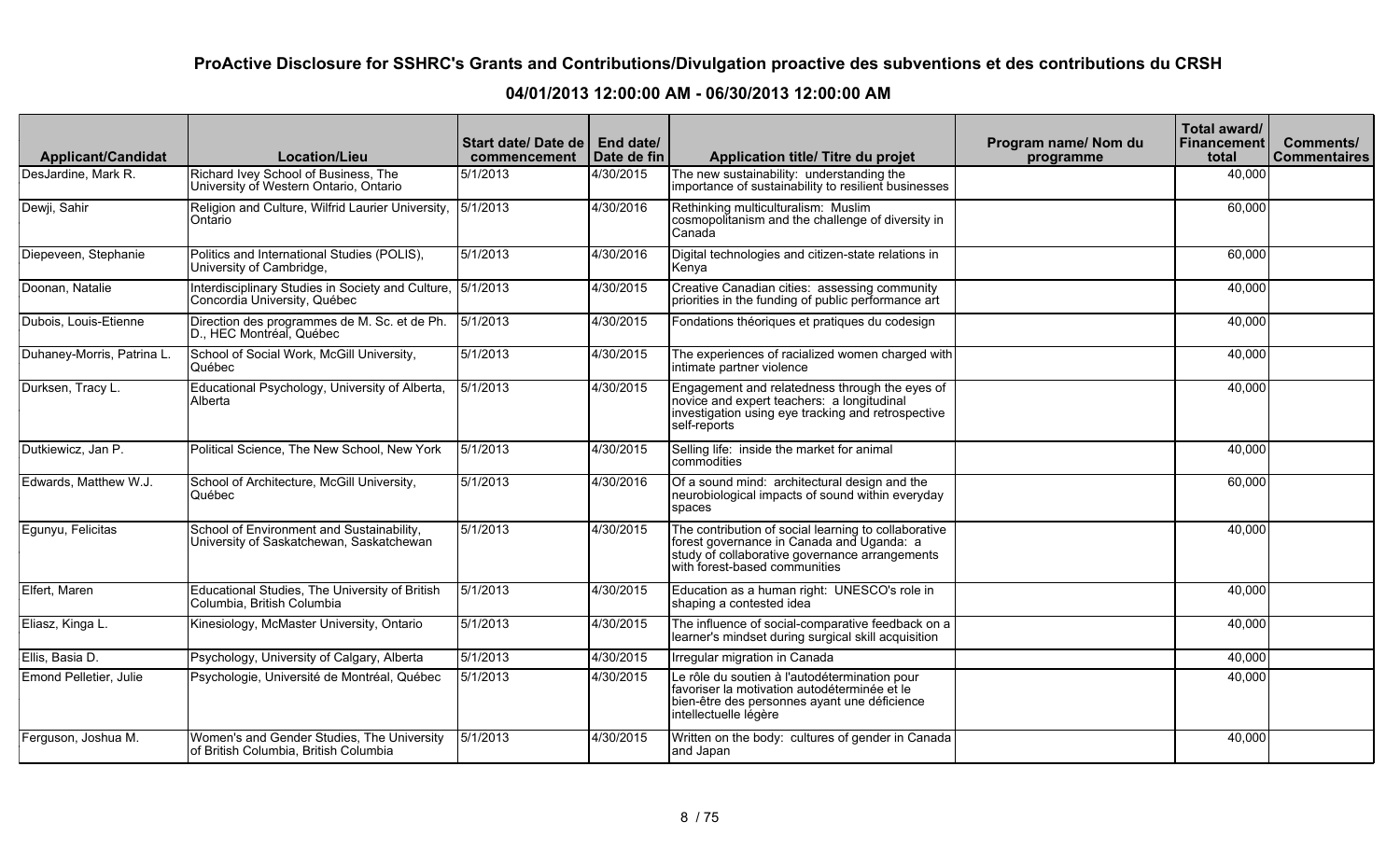| <b>Applicant/Candidat</b>    | <b>Location/Lieu</b>                                                                        | Start date/ Date de   End date/<br>commencement | Date de fin | Application title/ Titre du projet                                                                                                                                                                            | Program name/ Nom du<br>programme | Total award/<br><b>Financement</b><br>total | <b>Comments/</b><br><b>Commentaires</b> |
|------------------------------|---------------------------------------------------------------------------------------------|-------------------------------------------------|-------------|---------------------------------------------------------------------------------------------------------------------------------------------------------------------------------------------------------------|-----------------------------------|---------------------------------------------|-----------------------------------------|
| Filiatrault-Veilleux, Paméla | Faculté de médecine, Université Laval, Québec 5/1/2013                                      |                                                 | 4/30/2015   | La compréhension inférentielle et ses liens avec<br>les habiletés langagières et cognitives chez les<br>enfants âgés de 3 à 6 ans                                                                             |                                   | 40,000                                      |                                         |
| Fisher, Alison L.            | Faculty of Education, York University, Ontario                                              | 5/1/2013                                        | 8/31/2015   | Unwelcome, unwanted, and persistent:<br>institutional responses to bullying and gendered<br>violence in schools                                                                                               |                                   | 40,000                                      |                                         |
| Fogal, Gary G.               | OISE/UT - Curriculum, Teaching and Learning, 15/1/2013<br>University of Toronto, Ontario    |                                                 | 4/30/2015   | The role of fiction in improving L2 academic<br>writing: concept-based learning and literary<br>stylistics                                                                                                    |                                   | 40,000                                      |                                         |
| Frodyma, Judyta              | Faculty of English Language and Literature,<br>University of Oxford,                        | 5/1/2013                                        | 4/30/2015   | Scripture, landscape and nationhood: the<br>formation of identity in the works of William<br><b>Wordsworth</b>                                                                                                |                                   | 40,000                                      |                                         |
| Fry, Katherine L.            | Centre for Comparative Literature, University of 5/1/2013<br>Toronto. Ontario               |                                                 | 4/30/2016   | Divergent reactions to disenchantment in<br>European theatrical modernism                                                                                                                                     |                                   | 60,000                                      |                                         |
| Fryxell, Allegra R.P.        | Faculty of History, University of Cambridge,                                                | 5/1/2013                                        | 4/30/2016   | An ambiguous time: conceptions of time and<br>space in Western Europe and North America,<br>1870-1930                                                                                                         |                                   | 60,000                                      |                                         |
| Fyfe, Alison M.              | Art History & Communication Studies, McGill<br>University, Québec                           | 5/1/2013                                        | 4/30/2015   | Merely hype mean girls in Canadian media                                                                                                                                                                      |                                   | 40,000                                      |                                         |
| Gagné, Annie                 | School of Psychology, University of Ottawa,<br>Ontario                                      | 5/1/2013                                        | 4/30/2015   | L'identité de genre et le défi de l'ajustement<br>dyadique chez les couples recomposées                                                                                                                       |                                   | 40,000                                      |                                         |
| Garnet, Dustin I.            | Art Education, Concordia University, Québec                                                 | 5/1/2013                                        | 4/30/2015   | Art education in Canada: the unknown history of<br>Central Technical School                                                                                                                                   |                                   | 40,000                                      |                                         |
| Gélinas, Ariane              | Lettres et communication sociale, Université du 5/1/2013<br>Québec à Trois-Rivières, Québec |                                                 | 4/30/2015   | Les Mémoires du Diable ou le démon révélateur :<br>élaboration d'une encyclopédie du mal                                                                                                                      |                                   | 40,000                                      |                                         |
| Gilmour, Colin B.            | History and Classical Studies, McGill<br>University, Québec                                 | 5/1/2013                                        | 4/30/2015   | The Aces: war-heroes and military celebrity in<br>Nazi Germany, 1939-1945                                                                                                                                     |                                   | 40,000                                      |                                         |
| Giroux-Gareau, Émilie        | Faculté de droit, Université de Montréal,<br>Québec                                         | 5/1/2013                                        | 4/30/2015   | Équilibre entre protection du public et droit à<br>l'égalité : le défi des ordres professionnels<br>québécois dans la reconnaissance des<br>compétences des immigrantes et des immigrants                     |                                   | 40,000                                      |                                         |
| Gosselin-Gagné, Justine      | Faculté des sciences de l'éducation, Université 5/1/2013<br>de Montréal, Québec             |                                                 | 4/30/2016   | L'ethnographie d'écoles inclusives : des pratiques<br>pédagogiques et de gestion qui soutiennent la<br>résilience scolaire                                                                                    |                                   | 60,000                                      |                                         |
| Goulet, Marie-Pier           | Sciences de l'éducation, Université du Québec<br>à Rimouski, Québec                         | 5/1/2013                                        | 4/30/2016   | La résolution de problèmes écrits de<br>mathématiques chez les élèves de première<br>année du primaire : élaboration et évaluation<br>d'une stratégie d'enseignement liant les<br>mathématiques et la lecture |                                   | 60,000                                      |                                         |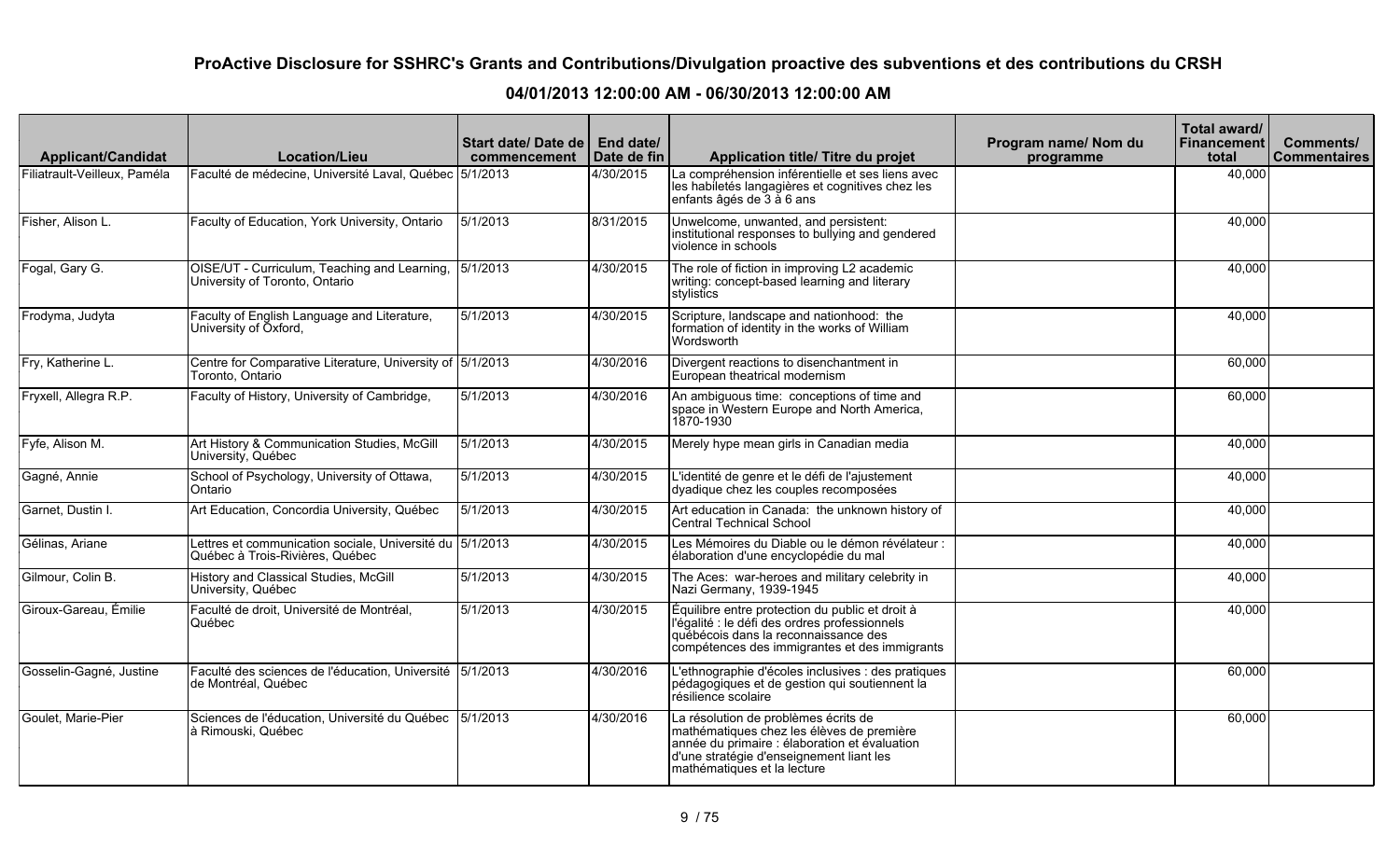| <b>Applicant/Candidat</b> | <b>Location/Lieu</b>                                                                    | Start date/ Date de   End date/<br>commencement | Date de fin | Application title/ Titre du projet                                                                                                                                                   | Program name/ Nom du<br>programme | Total award/<br>Financement<br>total | Comments/<br><b>Commentaires</b> |
|---------------------------|-----------------------------------------------------------------------------------------|-------------------------------------------------|-------------|--------------------------------------------------------------------------------------------------------------------------------------------------------------------------------------|-----------------------------------|--------------------------------------|----------------------------------|
| Goulet, Mélissa           | École de psychoéducation, Université de<br>Montréal, Québec                             | 5/1/2013                                        | 4/30/2016   | Validation québécoise du programme de<br>prévention - Check and Connect - visant à<br>prévenir le décrochage scolaire : un regard sur<br>l'implantation, les effets et les processus |                                   | 60,000                               |                                  |
| Harding, Mark S.          | Faculty of Graduate Studies, University of<br>Calgary, Alberta                          | 5/1/2013                                        | 4/30/2015   | Constitutional vs. legislative bills of rights:<br>measuring inter-institutional dialogue in<br>commonwealth regimes                                                                 |                                   | 40,000                               |                                  |
| Hastie, Bethany           | Faculty of Law, McGill University, Québec                                               | 5/1/2013                                        | 4/30/2015   | At your service: forced labour in Canada's<br>low-skills economy                                                                                                                     |                                   | 40,000                               |                                  |
| Henricks, Nelson L.       | Faculté des arts, Université du Québec à<br>Montréal, Québec                            | 5/1/2013                                        | 4/30/2016   | Seeing sound                                                                                                                                                                         |                                   | 60,000                               |                                  |
| Hogue, Rebecca J.         | Faculty of Education, University of Ottawa,<br>Ontario                                  | 5/1/2013                                        | 4/30/2015   | Design principles for professional development to<br>support tablet technology in higher education<br>teaching                                                                       |                                   | 40,000                               |                                  |
| Hole, Christine L.        | Psychology, University of Manitoba, Manitoba                                            | $\sqrt{5/1/2013}$                               | 4/30/2015   | Extending the concept of stereotype threat to low<br>self-esteem individuals: implications for<br>psychological and physical health and well-being                                   |                                   | 40,000                               |                                  |
| House, Julian A.          | Joseph L. Rotman School of Management,<br>University of Toronto, Ontario                | 5/1/2013                                        | 4/30/2015   | Symbolism at work: do organizations use<br>boardroom tables to communicate equality and<br>cohesion                                                                                  |                                   | 40,000                               |                                  |
| Jackson, Liza K.          | Faculty of Environmental Studies, York<br>University, Ontario                           | 5/1/2013                                        | 4/30/2015   | Transforming the material: performance of<br>survival and resistance in the capitalist city                                                                                          |                                   | 40,000                               |                                  |
| Janzen, Philip B.         | History, University of Wisconsin - Madison,<br>Wisconsin                                | 5/1/2013                                        | 4/30/2016   | Caribbean colonizers: assimilaion and diasporic<br>imagination in the French Empire, 1880-1960                                                                                       |                                   | 60,000                               |                                  |
| Johnston, Patricia A.     | School of Social Work, The University of British 5/1/2013<br>Columbia, British Columbia |                                                 | 4/30/2015   | Creating a culturally relevant child welfare system:<br>exploring Nunavummiut perspectives                                                                                           |                                   | 40,000                               |                                  |
| Jones, Hayley A.          | International Development, University of<br>Oxford,                                     | 5/1/2013                                        | 4/30/2016   | Brazil's Bolsa família program: a case study in<br>education, human capital and labour markets for<br>poverty reduction                                                              |                                   | 60,000                               |                                  |
| Keating, Bridget K.       | Faculty of Fine Arts, University of Regina,<br>Saskatchewan                             | 5/1/2013                                        | 4/30/2016   | Comandantas, compañeras, y mujeres<br>luchadoras: identity, resistance and sovereignty in<br>visual representations of indigenous women in<br>Zapatista murals                       |                                   | 60,000                               |                                  |
| Khoury, Stephanie L.      | Schulich School of Music, McGill University,<br>Québec                                  | 5/1/2013                                        |             | Music improvisation pedagogy: practice and<br>benefits of Spanish classical training                                                                                                 |                                   | 40,000                               |                                  |
| Khu, Melanie D.           | Psychology, University of Calgary, Alberta                                              | 5/1/2013                                        | 4/30/2016   | Preschoolers' communicative perspective-taking:<br>underlying mechanisms and implications for social<br>functioning                                                                  |                                   | 60,000                               |                                  |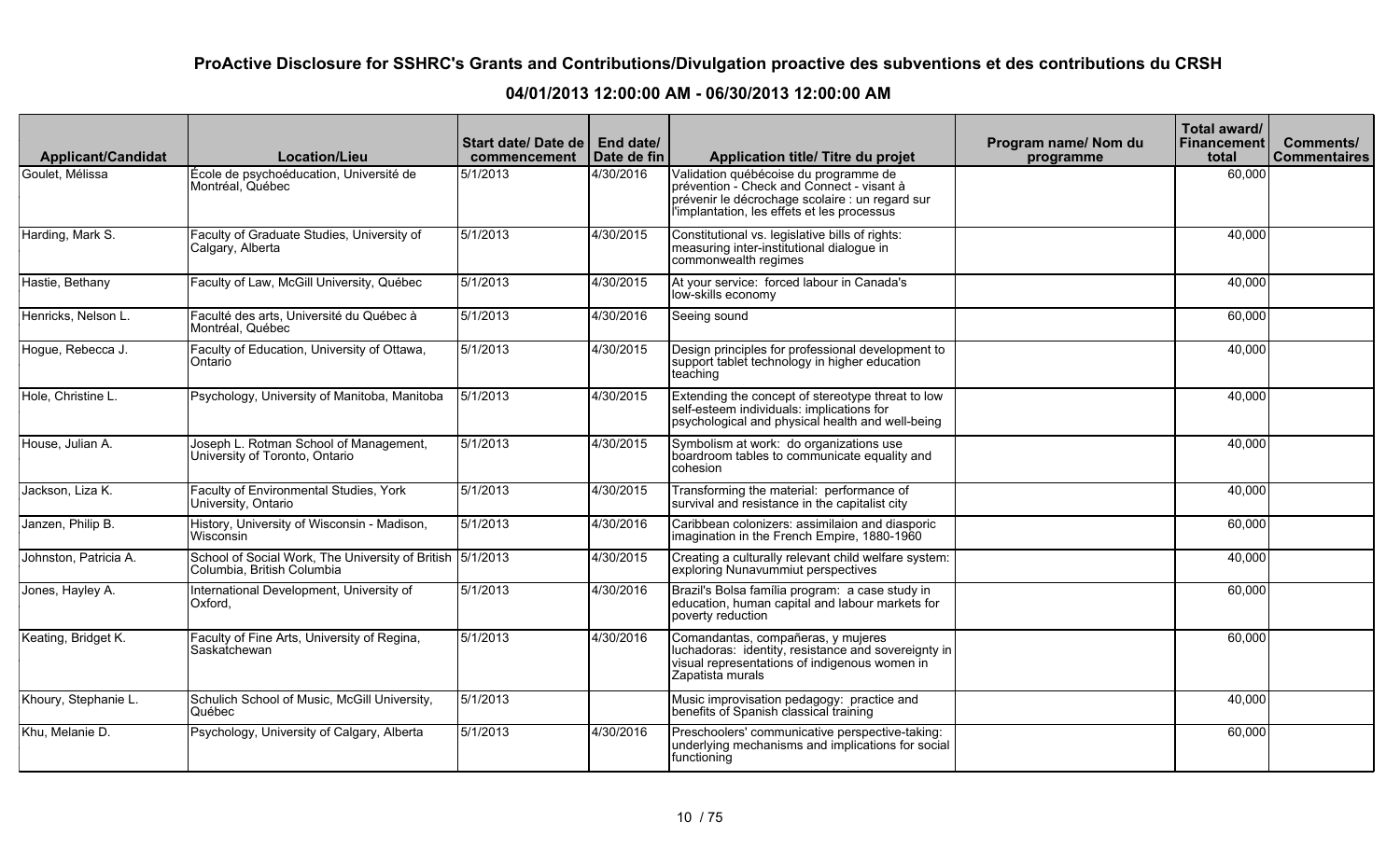| <b>Applicant/Candidat</b> | <b>Location/Lieu</b>                                                                               | Start date/ Date de  <br>commencement | End date/<br>Date de fin | <b>Application title/ Titre du projet</b>                                                                                                                                                                                            | Program name/ Nom du<br>programme | Total award/<br><b>Financement</b><br>total | <b>Comments/</b><br><b>Commentaires</b> |
|---------------------------|----------------------------------------------------------------------------------------------------|---------------------------------------|--------------------------|--------------------------------------------------------------------------------------------------------------------------------------------------------------------------------------------------------------------------------------|-----------------------------------|---------------------------------------------|-----------------------------------------|
| Kirkpatrick, Erika M.     | School of Political Studies, University of<br>Ottawa, Ontario                                      | 5/1/2013                              | 4/30/2015                | Transnational organized crime and international<br>security                                                                                                                                                                          |                                   | 40,000                                      |                                         |
| Krahn, Mandy J.           | Secondary Education, University of Alberta,<br>Alberta                                             | 5/1/2013                              | 4/30/2015                | The holistic well-being of children: a<br>wisdom-guided pedagogical inquiry                                                                                                                                                          |                                   | 40,000                                      |                                         |
| Labrecque, Anne-Marie     | Études sur l'adaptation scolaire et sociale,<br>Université de Sherbrooke, Québec                   | 5/1/2013                              | 4/30/2015                | Le rôle des habiletés de transcription dans le<br>développement de la compétence à écrire au 2e<br>cycle du primaire                                                                                                                 |                                   | 40,000                                      |                                         |
| Latham, Erin L.S.         | Geography, University of Victoria, British<br>Columbia                                             | 5/1/2013                              | 4/30/2015                | Coastal First Nations resource cevelopment:<br>community-driven decision making for sustainable<br>aquaculture                                                                                                                       |                                   | 40,000                                      |                                         |
| Lavoie, Pascal            | Études urbaines et touristiques, Université du<br>Québec à Montréal, Québec                        | 5/1/2013                              | 4/30/2015                | Gouvernance des mégaprojets urbains : relations<br>de pouvoir au sein de processus décisionnels<br>conflictuels                                                                                                                      |                                   | 40,000                                      |                                         |
| Laywine, Nathaniel J.     | Art History & Communication Studies, McGill<br>University, Québec                                  | 5/1/2013                              | 4/30/2015                | Locating power in the empowerment discourse of<br>Canadian youth volunteerism                                                                                                                                                        |                                   | 40,000                                      |                                         |
| Lee, Helen                | Psychology, The University of Western Ontario, 5/1/2013<br>Ontario                                 |                                       | 4/30/2016                | The contribution of team self-worth and<br>participative leader behaviour in the emergence of<br>psychological safety                                                                                                                |                                   | 60,000                                      |                                         |
| Lehrer, Joanne S.         | Faculté des sciences de l'éducation, Université 5/1/2013<br>du Québec à Montréal, Québec           |                                       | 4/30/2015                | Étude multicas narrative des relations entre les<br>familles issus des communautés marginalisées et<br>les intervenants lors de la transition des enfants<br>des services de garde éducatifs en petite enfance<br>vers la maternelle |                                   | 40,000                                      |                                         |
| Lessard, Geneviève        | School of Political Studies, University of<br>Ottawa, Ontario                                      | 5/1/2013                              | 4/30/2015                | La cour interaméricaine de protection des droits<br>humains : un levier utile de démocratisation en<br>Amérique latine - le cas colombien                                                                                            |                                   | 40,000                                      |                                         |
| Levesque, Pier-Luc        | École nationale d'administration publique,<br>École nationale d'administration publique,<br>Québec | 5/1/2013                              | 4/30/2015                | La réforme de l'État suédois                                                                                                                                                                                                         |                                   | 40,000                                      |                                         |
| Levy, Bianca              | Faculty of Education, McGill University, Québec 5/1/2013                                           |                                       | 4/30/2015                | Enhancing non-cognitive skills in academic<br>achievement: an intervention for adolescents at<br>risk for school failure or dropout                                                                                                  |                                   | 40,000                                      |                                         |
| Liu, Qin                  | OISE/UT - Leadership, Higher and Adult<br>Education (LHAE), University of Toronto,<br>Ontario      | 5/1/2013                              | 4/30/2015                | Consonance or dissonance: quality assurance<br>and curriculum development in Canadian<br>post-secondary education                                                                                                                    |                                   | 40,000                                      |                                         |
| Low-Creux, Mateo          | Faculté de musique, Université de Montréal,<br>Québec                                              | 5/1/2013                              | 4/30/2016                | Principes d'interprétation musicale d'après<br>l'héritage de Leon Fleisher                                                                                                                                                           |                                   | 60,000                                      |                                         |
| Low, Duncan J.            | School of Communication, Simon Fraser<br>University, British Columbia                              | 5/1/2013                              | 4/30/2015                | Cultural tourism: promoter of the arts or unwitting<br>collaborator in their suffocation                                                                                                                                             |                                   | 40,000                                      |                                         |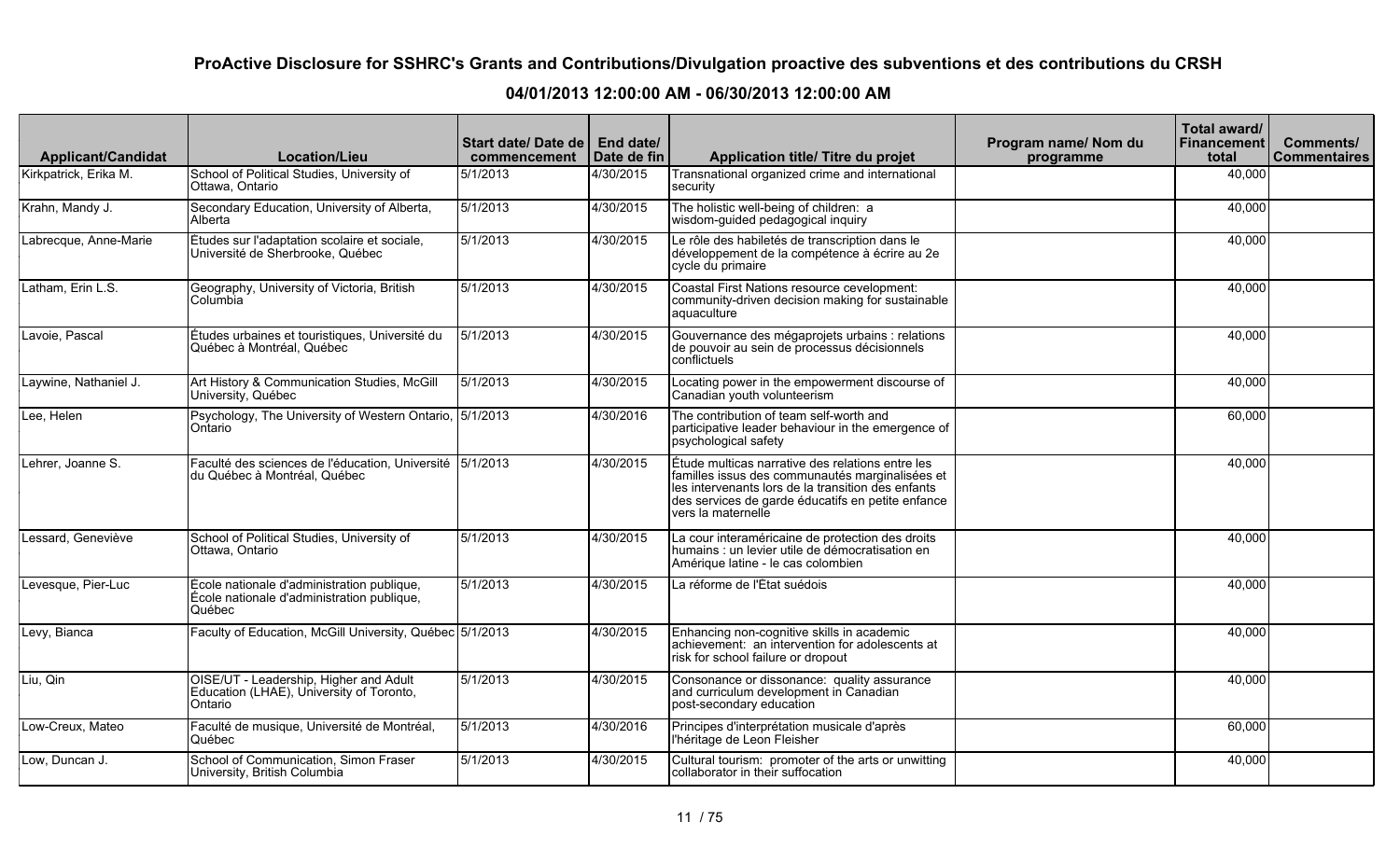| <b>Applicant/Candidat</b>          | <b>Location/Lieu</b>                                                                                | Start date/ Date de  <br>commencement | End date/<br>Date de fin | <b>Application title/ Titre du projet</b>                                                                                                                                                        | Program name/ Nom du<br>programme | Total award/<br>Financement<br>total | <b>Comments/</b><br><b>Commentaires</b> |
|------------------------------------|-----------------------------------------------------------------------------------------------------|---------------------------------------|--------------------------|--------------------------------------------------------------------------------------------------------------------------------------------------------------------------------------------------|-----------------------------------|--------------------------------------|-----------------------------------------|
| Lui, Joyce Hoi Ling                | Psychology, University of Southern Mississippi,<br>Mississippi                                      | 5/1/2013                              | 4/30/2017                | Callous-unemotional traits, affective abilities and<br>empathy in youth                                                                                                                          |                                   | 60,000                               |                                         |
| Lukasik, Victoria M.               | Geography, University of Calgary, Alberta                                                           | 5/1/2013                              | 4/30/2015                | Understanding carnivore management in Canada:<br>identifying perceptions values priorities and<br>limitations impacting wildlife management in an<br>effort to move towards ecological integrity |                                   | 40,000                               |                                         |
| MacDougall, Emily                  | Psychology, University of Alabama, Alabama                                                          | 5/1/2013                              | 4/30/2015                | Maturity, psychopathy and physiological<br>processes in adolescent offenders                                                                                                                     |                                   | 40,000                               |                                         |
| Mackenzie, Michelle H.             | Literature, Duke University, North Carolina                                                         | 5/1/2013                              | 4/30/2016                | Rhythm and rhythmanalysis: theory and<br>applications in literature, media and beyond                                                                                                            |                                   | 60,000                               |                                         |
| MacPherson, Sandra L.              | English, University of Ottawa, Ontario                                                              | $\sqrt{5/1/2013}$                     | 4/30/2015                | From spectator to citizen: the postmodern flâneur<br>in Canadian literature, art and culture                                                                                                     |                                   | 40,000                               |                                         |
| Maddison-MacFadyen,<br>Margot A.B. | Interdisciplinary PhD Program, Memorial<br>University of Newfoundland, Newfoundland and<br>Labrador | $\sqrt{5/1/2013}$                     | 4/30/2015                | Reclaiming local histories of enslavement in the<br>Maritime Atlantic                                                                                                                            |                                   | 40,000                               |                                         |
| Manolova, Tzveta V.                | School of Archaeology, University of Oxford,                                                        | 5/1/2013                              | 4/30/2016                | Social networks and cultural transmission in the<br>Eastern Mediterranean during the Early Iron Age<br>1200-700 B.C.                                                                             |                                   | 60,000                               |                                         |
| McCarney, Paul C.M.                | Faculty of Environmental Studies, York<br>University, Ontario                                       | 5/1/2013                              | 4/30/2015                | Indigenous and scientific knowledge relationships<br>in the research, conservation, and management of<br>northern wildlife                                                                       |                                   | 40,000                               |                                         |
| McCulligh, Cindy C.                | CIESAS Occidente, Centro de investigaciones<br>y estudios superiores en antropologia social,        | 5/1/2013                              | 4/30/2016                | Sewer of progress: industrial pollution and the<br>socio-environmental conflict of the Santiago River,<br>Mexico                                                                                 |                                   | 60,000                               |                                         |
| McKendy, Laura                     | Sociology and Anthropology, Carleton<br>University, Ontario                                         | 5/1/2013                              | 4/30/2017                | The implications of summit policing at the 2010<br>Toronto G20 summit on social justice activism in<br>Canada                                                                                    |                                   | 80,000                               |                                         |
| McLeod, Erin D.                    | Visual Arts, The University of Western Ontario,<br>Ontario                                          | 5/1/2013                              | 4/30/2015                | Disclosing the open archive: contemporary art<br>and the post-historical shift                                                                                                                   |                                   | 40,000                               |                                         |
| McShane, Myron B.                  | French, New York University, New York                                                               | 5/1/2013                              | 4/30/2015                | De cassandre aux sibylles: la poétique et la<br>politique de l'énigme chez Dorat                                                                                                                 |                                   | 40,000                               |                                         |
| Mercier-Méthé, Rosalie             | Faculté des lettres, Université Laval, Québec                                                       | 5/1/2013                              | 4/30/2015                | -'élite et l'architecture aux XVIIe et XVIIIe siècles<br>en Nouvelle-France septentrionale                                                                                                       |                                   | 40,000                               |                                         |
| Michaud, Murrielle G.              | English and Film Studies, Wilfrid Laurier<br>University, Ontario                                    | 5/1/2013                              | 4/30/2015                | Subversive acts, subversive words: the three<br>women of Liége and the Bodleian library MS<br>douce 114                                                                                          |                                   | 40,000                               |                                         |
| Minor, Michael J.                  | Faculty of Arts, University of Manitoba,<br>Manitoba                                                | 5/1/2013                              | 4/30/2015                | Translating the oral to the written in Cree and<br>Anishinaabe poetry                                                                                                                            |                                   | 40,000                               |                                         |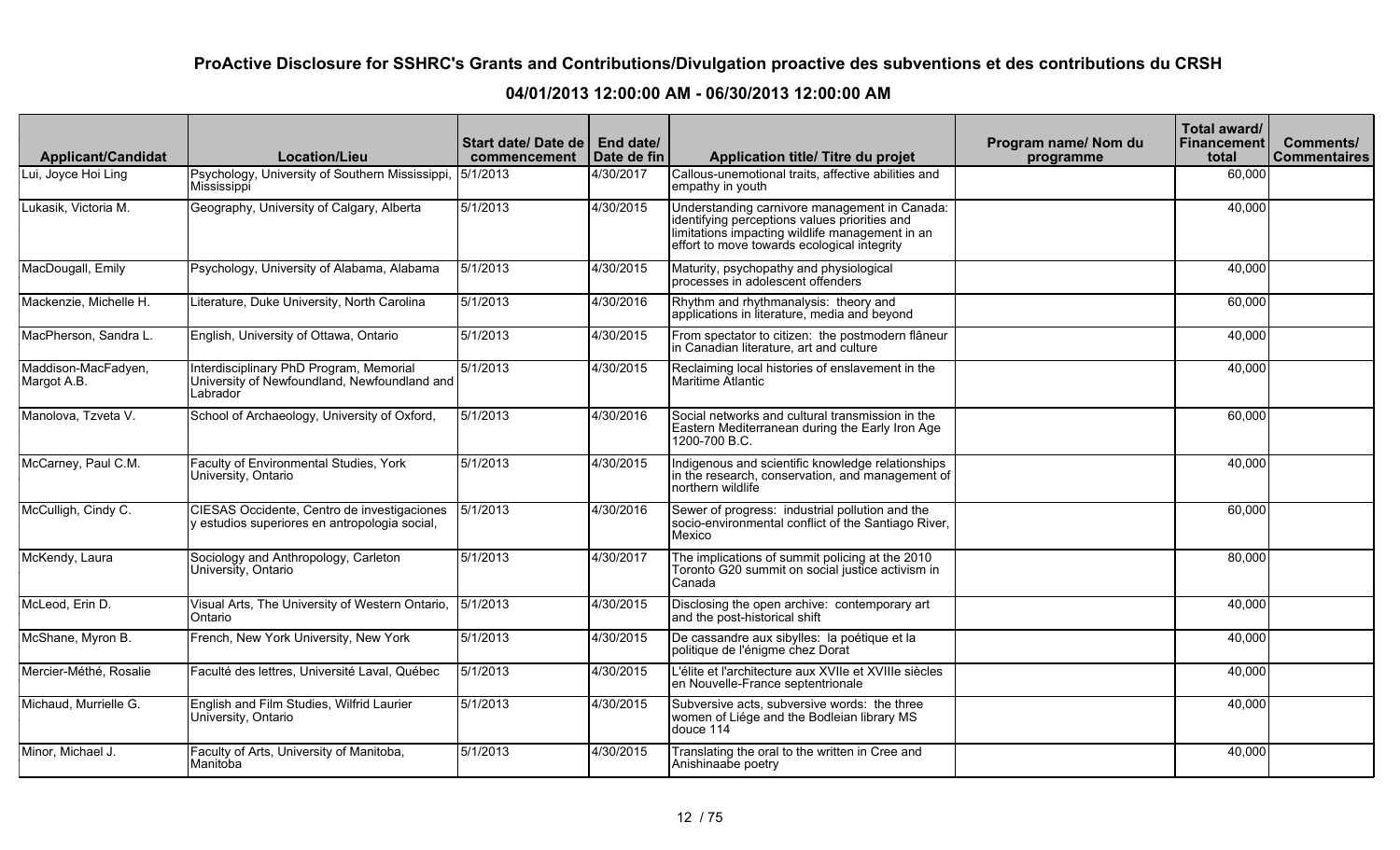| <b>Applicant/Candidat</b> | <b>Location/Lieu</b>                                                                                   | Start date/ Date de   End date/<br>commencement | Date de fin | Application title/ Titre du projet                                                                                                                                                   | Program name/Nom du<br>programme | Total award/<br>Financement<br>total | <b>Comments/</b><br><b>Commentaires</b> |
|---------------------------|--------------------------------------------------------------------------------------------------------|-------------------------------------------------|-------------|--------------------------------------------------------------------------------------------------------------------------------------------------------------------------------------|----------------------------------|--------------------------------------|-----------------------------------------|
| Mogen, Sharon L.          | Religious Studies, University of Calgary,<br>Alberta                                                   | 5/1/2013                                        | 4/30/2015   | Early Christian memorial practices: women and<br>lament                                                                                                                              |                                  | 40,000                               |                                         |
| Mohan, Sarah              | Economics, Carleton University, Ontario                                                                | $\sqrt{5/1/2013}$                               | 4/30/2015   | An economic analysis of the effects of food<br>standards on the welfare of the rural poor                                                                                            |                                  | 40,000                               |                                         |
| Morales, Adriana          | Administration et fondements de l'éducation,<br>Université de Montréal, Québec                         | $\sqrt{5/1/2013}$                               | 4/30/2016   | La formation des enseignants au Canada : une<br>étude comparative des modèles universitaires de<br>professionnalisation et de leurs enjeux                                           |                                  | 60,000                               |                                         |
| Nazif-Munoz, Jose Ignacio | Sociology, McGill University, Québec                                                                   | 5/1/2013                                        | 4/30/2015   | Inequity on the road: the impact of global traffic<br>safety models, economic factors and road users'<br>culture on traffic accidents in developing countries                        |                                  | 40,000                               |                                         |
| Neely, Kacey C.           | Faculty of Physical Education and Recreation,<br>University of Alberta, Alberta                        | 5/1/2013                                        | 4/30/2015   | Understanding the experience of deselection from<br>competitive youth sport                                                                                                          |                                  | 40,000                               |                                         |
| O'Connor, Kevin           | Theatre and Dance, University of California,<br>Davis, California                                      | 5/1/2013                                        | 4/30/2015   | Performing place: investigating the link between<br>embodied states and ecology through the lens of<br>object oriented ontology                                                      |                                  | 40.000                               |                                         |
| Okot Bitek, Juliane O.    | Interdisciplinary Studies Graduate Program,<br>The University of British Columbia, British<br>Columbia | 5/1/2013                                        | 4/30/2015   | Dawn stories and prodigal daughters: identity and<br>belonging through postwar narratives in the<br>transition from war to peace in northern Uganda                                  |                                  | 40,000                               |                                         |
| Olszanowski, Meghan       | Communication Studies, Concordia University,<br>Québec                                                 | 5/1/2013                                        | 4/30/2015   | Picturing memory: mobile photography, the<br>networked individual and the performed everyday                                                                                         |                                  | 40,000                               |                                         |
| Olthof, Douglas A.        | Special Arrangements, Simon Fraser<br>University, British Columbia                                     | 5/1/2013                                        | 4/30/2015   | Trust amidst violence: explaining the mechanisms<br>of social trust under the spectre of insurgent<br>violence                                                                       |                                  | 40.000                               |                                         |
| Onuczko, Tracy L.         | Secondary Education, University of Alberta,<br>Alberta                                                 | 5/1/2013                                        | 4/30/2015   | Potential cultural barriers to science education:<br>content, context and pedagogy                                                                                                   |                                  | 40,000                               |                                         |
| Ordonez, Leonardo D.      | Littératures et de langues modernes, Université 5/1/2013<br>de Montréal. Québec                        |                                                 | 4/30/2015   | Voir la nature autrement : imaginaires de<br>l'environnement dans le roman hispano-américain<br>contemporain                                                                         |                                  | 40,000                               |                                         |
| Paciocco, Palma J.        | Harvard Law School, Harvard University,<br><b>Massachusetts</b>                                        | 5/1/2013                                        | 4/30/2016   | Plea-bargaining and prosecutorial ethics: an<br>interdisciplinary analysis of how the prosecutor's<br>duty to seek justice can be honoured throughout<br>the plea-bargaining process |                                  | 60,000                               |                                         |
| Pelletier, Justine        | Faculté de musique, Université de Montréal,<br>Québec                                                  | 5/1/2013                                        | 4/30/2015   | Intégration des pratiques historiques d'exécution<br>dans le développement sur piano moderne d'une<br>interprétation de la Barcarolle Op. 60 de Frédéric<br>Chopin                   |                                  | 40.000                               |                                         |
| Pelletier, Marianne       | OISE/UT - Applied Psychology and Human<br>Development (AP&HD), University of Toronto,<br>Ontario       | 5/1/2013                                        | 4/30/2015   | A quantitative and qualitative analysis of parental<br>influences as protective factors on aspects of<br>positive embodiment experiences among<br>adolescent females                 |                                  | 40,000                               |                                         |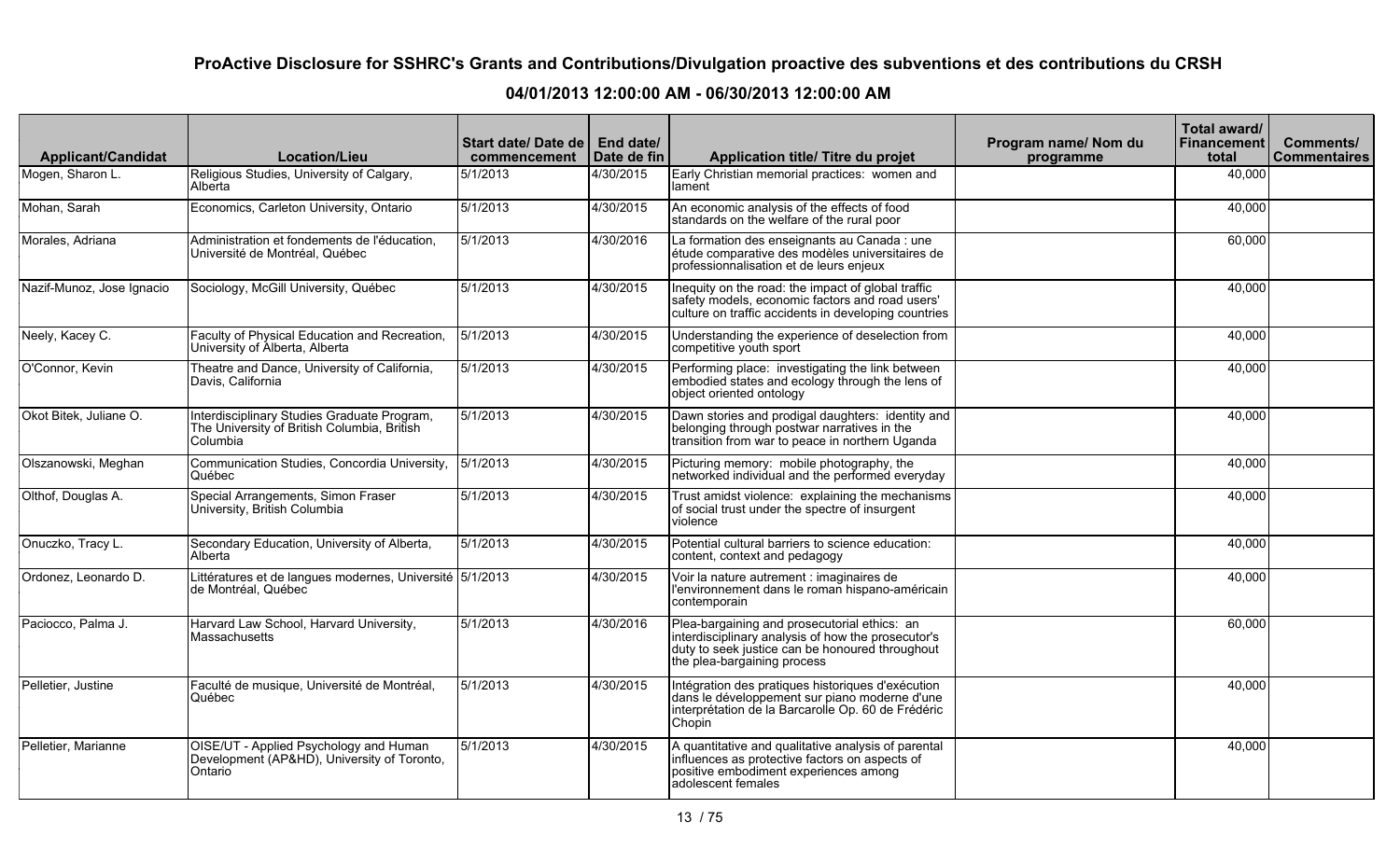| <b>Applicant/Candidat</b>         | <b>Location/Lieu</b>                                                                                 | Start date/ Date de   End date/<br>commencement | Date de fin | Application title/ Titre du projet                                                                                                                                          | Program name/ Nom du<br>programme | Total award/<br><b>Financement</b><br>total | Comments/<br><b>Commentaires</b> |
|-----------------------------------|------------------------------------------------------------------------------------------------------|-------------------------------------------------|-------------|-----------------------------------------------------------------------------------------------------------------------------------------------------------------------------|-----------------------------------|---------------------------------------------|----------------------------------|
| Pérez, Laura                      | Faculté des arts et des sciences, Université de 15/1/2013<br>Montréal, Québec                        |                                                 | 4/30/2015   | Le langage des jeunes hispanophones de la ville<br>de Montréal                                                                                                              |                                   | 40,000                                      |                                  |
| Perrier-Chartrand, Julien         | Études littéraires, Université du Québec à<br>Montréal, Québec                                       | 5/1/2013                                        | 4/30/2015   | Les significations politiques des figures du duel<br>dans la tragédie et tragi-comédie françaises sous<br>Louis XIII, 1610-1643                                             |                                   | 40,000                                      |                                  |
| Peter, Emilie                     | Direction d'enseignement et de la recherche,<br>École nationale d'administration publique,<br>Québec | 5/1/2013                                        | 4/30/2016   | Le respect des droits des participants en<br>evaluation de programme : la prise en compte des<br>nouvelles normes éthiques par les évaluateurs<br>Canadiens                 |                                   | 60,000                                      |                                  |
| Petit, Marie-Pier                 | Psychologie, Université du Québec à Montréal, 5/1/2013<br>Québec                                     |                                                 | 4/30/2015   | Exploration du rôle parental relativement aux<br>normes de genre chez les personnes trans élevant<br>des enfants                                                            |                                   | 40,000                                      |                                  |
| Phillips, Jennie                  | OISE/UT - Adult Education and Community<br>Development, University of Toronto, Ontario               | 5/1/2013                                        | 4/30/2015   | Integration through accreditation: mobile learning<br>for digital volunteers in disasters                                                                                   |                                   | 40,000                                      |                                  |
| Plowright, William R.             | Political Science, The University of British<br>Columbia, British Columbia                           | $\sqrt{5/1/2013}$                               | 4/30/2015   | When the armies release the children: norms,<br>insurgents and international society                                                                                        |                                   | 40,000                                      |                                  |
| Popovici-Toma, Cosmin             | Littératures de langue française, Université de<br>Montréal, Québec                                  | 5/1/2013                                        | 4/30/2015   | L'écriture scellée - Repenser l'absolu littéraire à<br>partir de Maurice Blanchot et de Samuel Beckett                                                                      |                                   | 40,000                                      |                                  |
| Pourmokhtari, Navid               | Political Science, University of Alberta, Alberta                                                    | $\sqrt{5/1/2013}$                               | 4/30/2015   | Social movements in the Middle East: Iran's green<br>movement and the quest for democracy                                                                                   |                                   | 40,000                                      |                                  |
| Provencher St-Pierre,<br>Laurence | Doctorat en muséologie, médiation et<br>patrimoine, Université du Québec à Montréal,<br>Québec       | 5/1/2013                                        | 4/30/2016   | Patrimonialiser le présent : la collecte des objets<br>contemporains dans les musées d'art, de science<br>et de société, 1980-2015                                          |                                   | 60,000                                      |                                  |
| Quinless, Jacqueline M.           | Sociology, University of Victoria, British<br>Columbia                                               | 5/1/2013                                        | 4/30/2015   | Constructing the First Nation's well-being index: a<br>cooperative knowlege approach                                                                                        |                                   | 40,000                                      |                                  |
| Rambharack, Jeffrey               | School of Resource and Environmental<br>Management, Simon Fraser University, British<br>Columbia     | 5/1/2013                                        | 4/30/2015   | Hybrid modelling of California energy policy,<br>employment impacts of a green economy in British<br>Columbia, and renewable energy and electric<br>vehicle complementarity |                                   | 40,000                                      |                                  |
| Retallack, Matthew T.T.           | School of Public Policy and Administration,<br>Carleton University, Ontario                          | 5/1/2013                                        | 4/30/2015   | An economic risk management approach to<br>sustainable watershed management                                                                                                 |                                   | 40,000                                      |                                  |
| Rocchi, Meredith A.               | School of Psychology, University of Ottawa,<br>Ontario                                               | $\sqrt{5/1/2013}$                               | 4/30/2015   | Understanding coaches need supportive<br>interpersonal behaviours                                                                                                           |                                   | 40,000                                      |                                  |
| Sioui, Miguel                     | Geography and Environmental Studies,<br>Carleton University, Ontario                                 | 5/1/2013                                        | 4/30/2016   | Indigenous knowledge as a challenge to Mexico's<br>land use regime: experiences of the Yucatec<br>Maya in the exercise of their land ethic                                  |                                   | 60,000                                      |                                  |
| Stoddart, Jill K.                 | Faculty of Social Work (FSW), Wilfrid Laurier<br>University, Ontario                                 | 5/1/2013                                        | 4/30/2015   | Influence of risk society theory on child welfare                                                                                                                           |                                   | 40,000                                      |                                  |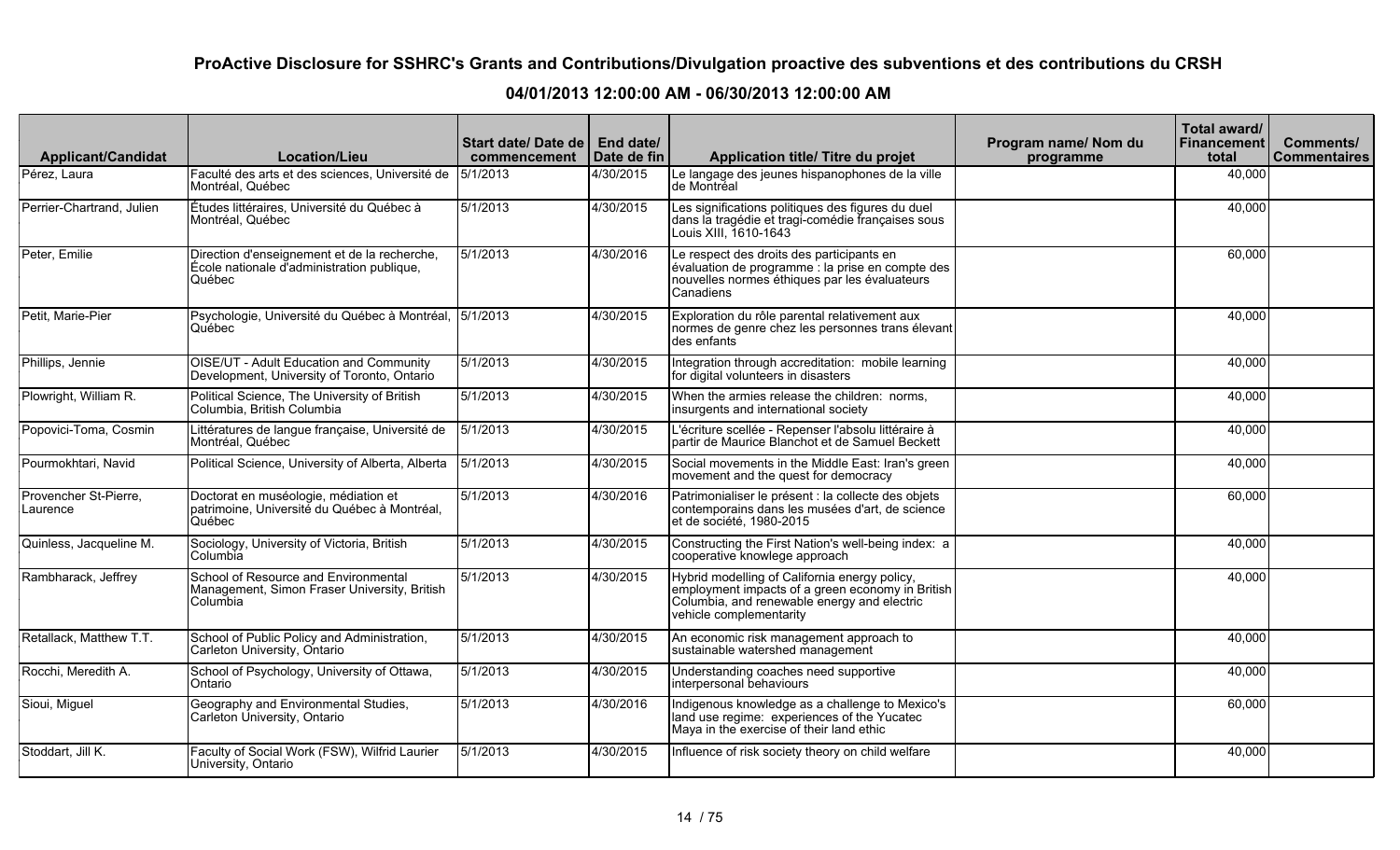| <b>Applicant/Candidat</b>         | <b>Location/Lieu</b>                                                                                                   | Start date/Date de   End date/<br>commencement | Date de fin | Application title/ Titre du projet                                                                                                                                 | Program name/ Nom du<br>programme | Total award/<br><b>Financement</b><br>total | Comments/<br>  Commentaires |
|-----------------------------------|------------------------------------------------------------------------------------------------------------------------|------------------------------------------------|-------------|--------------------------------------------------------------------------------------------------------------------------------------------------------------------|-----------------------------------|---------------------------------------------|-----------------------------|
| Suarez, Daniel                    | Environmental Science, Policy and<br>Management (ESPM), University of California,<br>Berkeley, California              | 5/1/2013                                       | 4/30/2015   | Pricing nature: institutionalizing ecosystem<br>services in transnational policy networks                                                                          |                                   | 40,000                                      |                             |
| Sultana, Nahid                    | School of Social Work, McGill University,<br>Québec                                                                    | 5/1/2013                                       | 4/30/2015   | Asset poverty among immigrants to Canada                                                                                                                           |                                   | 40,000                                      |                             |
| Summerfield, Margaret L.          | History, McGill University, Québec                                                                                     | 5/1/2013                                       | 4/30/2017   | The aftertaste of empire: national identity and<br>decolonization in Europe                                                                                        |                                   | 80,000                                      |                             |
| Szymanski, Adam                   | Film Studies, Concordia University, Québec                                                                             | 5/1/2013                                       | 4/30/2015   | The political aesthetics of depression in<br>contemporary realist cinema                                                                                           |                                   | 40,000                                      |                             |
| Tait, Saskia                      | Faculty of Education, Simon Fraser University,<br>British Columbia                                                     | 5/1/2013                                       | 12/1/2014   | The contemplative movement in education:<br>synergies and silences in East-West dialogue                                                                           |                                   | 26,667                                      |                             |
| Tait, William J.                  | History, Carleton University, Ontario                                                                                  | $\sqrt{5/1/2013}$                              | 4/30/2015   | Canada's foreign aid in transition: Christian<br>missionary influence on secular non-governmental<br>agencies 1933-1973                                            |                                   | 40,000                                      |                             |
| Talukder, Byomkesh                | Geography and Environmental Studies, Wilfrid<br>Laurier University, Ontario                                            | 5/1/2013                                       | 4/30/2016   | Sustainability of the food and agriculture systems<br>in the coastal zone of Bangladesh                                                                            |                                   | 60,000                                      |                             |
| Taylor, Susannah L.W.             | School of Social Work, University of Ottawa,<br>Ontario                                                                | 5/1/2013                                       | 4/30/2015   | The role of structural violence in the life course of<br>homeless youth                                                                                            |                                   | 40,000                                      |                             |
| Tereszkowski, Andrzej J.          | Don Wright Faculty of Music, The University of<br>Western Ontario, Ontario                                             | 5/1/2013                                       | 4/30/2015   | Dialogic music composition                                                                                                                                         |                                   | 40,000                                      |                             |
| Thomas, Priya A.                  | Dance, York University, Ontario                                                                                        | 5/1/2013                                       | 4/30/2015   | Technology and transgression: corporeal<br>morphologies in interdisciplinary posthuman<br>performance                                                              |                                   | 40,000                                      |                             |
| Thompson, Joseph J.C.             | Psychology, Simon Fraser University, British<br>Columbia                                                               | 5/1/2013                                       | 4/30/2015   | A longitudinal investigation of social cognition in<br>infancy: the relation between false belief<br>understanding and joint attention                             |                                   | 40,000                                      |                             |
| Thrift, Erin J.                   | Faculty of Education, Simon Fraser University,<br>British Columbia                                                     | 5/1/2013                                       | 4/30/2015   | Agency and social justice                                                                                                                                          |                                   | 40,000                                      |                             |
| Tourigny, Eric D.                 | School of Archaeology & Ancient History,<br>University of Leicester,                                                   | 5/1/2013                                       | 4/30/2016   | Upper Canada foodways: an analysis of faunal<br>remains recovered from urban household and<br>rural farmstead sites in the area of York - Toronto,<br>AD 1793-1900 |                                   | 60,000                                      |                             |
| Turner, R.G. Christopher          | Natural Resources and Environmental Studies<br>Institute, University of Northern British<br>Columbia, British Columbia | 5/1/2013                                       | 4/30/2015   | Seeking solutions: towards an ethical strategy for<br>addressing overlapping and contested Aboriginal<br>claims to territory in British Columbia                   |                                   | 40,000                                      |                             |
| Uddin, Mohammed Salim             | Natural Resources Institute, University of<br>Manitoba, Manitoba                                                       | 5/1/2013                                       | 4/30/2015   | Understanding community resilience to natural<br>disasters and its role in livelihood security                                                                     |                                   | 40,000                                      |                             |
| Vaillancourt-Morel,<br>Marie-Pier | École de psychologie, Université Laval,<br>Québec                                                                      | 5/1/2013                                       | 4/30/2015   | La sexualité à l'âge adulte d'hommes agressés<br>sexuellement en bas âge                                                                                           |                                   | 40,000                                      |                             |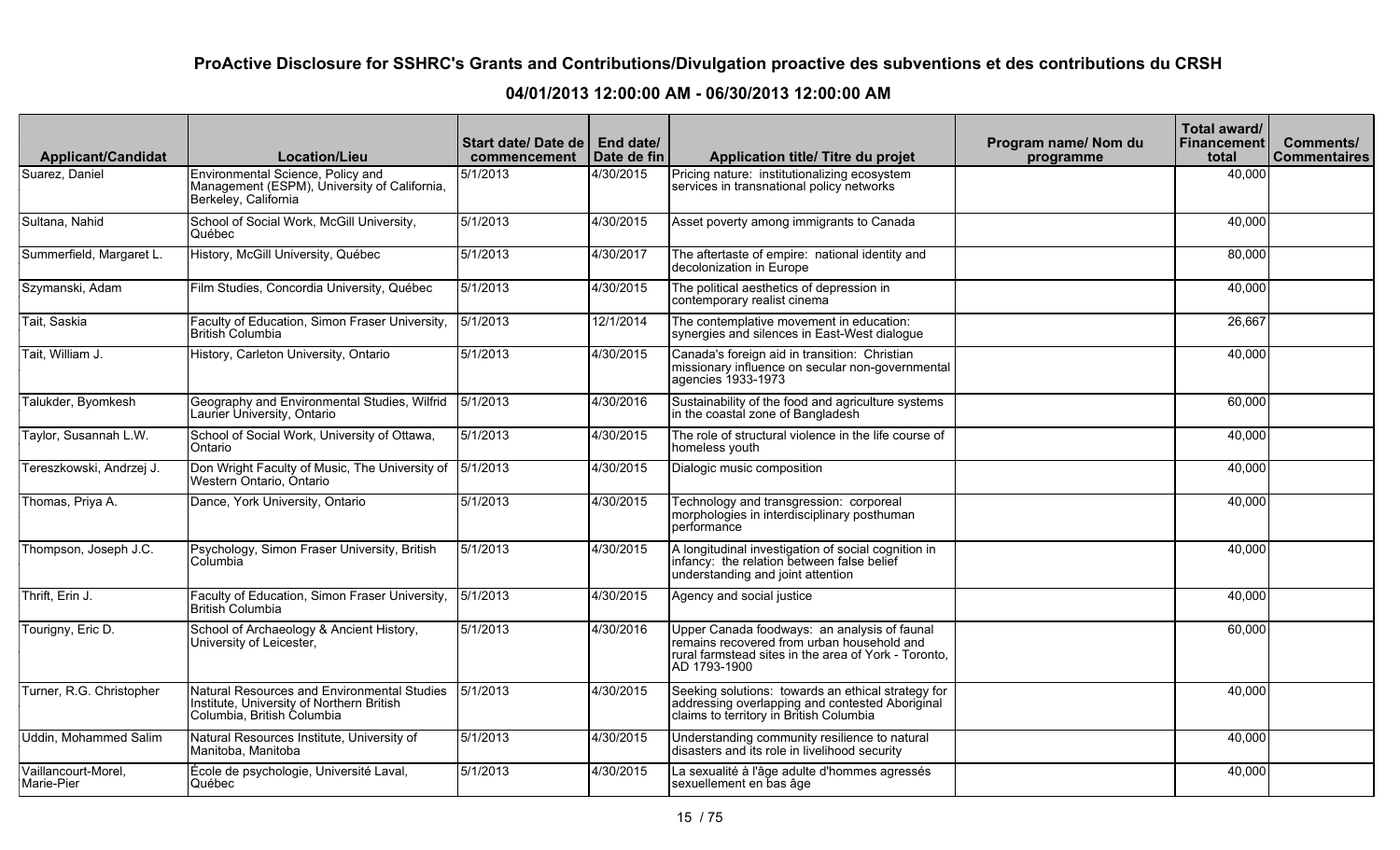| <b>Applicant/Candidat</b> | <b>Location/Lieu</b>                                                  | Start date/Date de<br>commencement | End date/<br>Date de fin | Application title/ Titre du projet                                                                                                           | Program name/ Nom du<br>programme | Total award/<br>∣ Financement l<br>total | <b>Comments/</b><br><b>Commentaires</b> |
|---------------------------|-----------------------------------------------------------------------|------------------------------------|--------------------------|----------------------------------------------------------------------------------------------------------------------------------------------|-----------------------------------|------------------------------------------|-----------------------------------------|
| Van Essen, Angela D.      | English and Film Studies, University of Alberta,<br>Alberta           | 5/1/2013                           | 4/30/2015                | E-nehiyawi-ayamihcikeyân - I am reading in Cree:<br>bilingual Cree-English literature                                                        |                                   | 40,000                                   |                                         |
| Vesely, Ashley K.         | Psychology, The University of Western Ontario, 5/1/2013<br>Ontario    |                                    | 4/30/2015                | Enhancing the pivotal contribution of teachers: the<br>impact of emotional intelligence on teacher<br>efficacy                               |                                   | 40,000                                   |                                         |
| Victor, Letha E.          | Anthropology, University of Toronto, Ontario                          | 5/1/2013                           | 4/30/2015                | Living with the dead: building ethical relations in<br>Acholi, northern Uganda                                                               |                                   | 40,000                                   |                                         |
| Vigeant, Jacinthe         | Anthropologie, Université de Montréal, Québec                         | 5/1/2013                           | 4/30/2016                | État de santé à Montréal durant la période<br>préindustrielle : analyses multidisciplinaires de<br>populations archéologiques                |                                   | 60,000                                   |                                         |
| Waber, Nicholas H.        | Anthropology, The University of British<br>Columbia, British Columbia | 5/1/2013                           | 4/30/2015                | Spatial and temporal variation in Canadian plateau<br>microblade technology                                                                  |                                   | 40,000                                   |                                         |
| Wang, Wan                 | Psychology, Wilfrid Laurier University, Ontario                       | 5/1/2013                           | 4/30/2016                | The role of mindfulness in reducing impulsiveness<br>in choice behaviour                                                                     |                                   | 60,000                                   |                                         |
| Wu, Shangyuan             | School of Communication, Simon Fraser<br>University, British Columbia | 5/1/2013                           | 4/30/2015                | News as cultural politics: reassessing the<br>adoption of a global journalistic culture in major<br>and emerging international news networks |                                   | 40,000                                   |                                         |
| Xiong, Tracy X.           | Psychology, University of Waterloo, Ontario                           | 5/1/2013                           | 4/1/2015                 | Multicultural experience and team creativity:<br>investigating the impact of culture and group<br>dynamics                                   |                                   | 40,000                                   |                                         |
| Yampolsky, Asher Vijay    | Music, School of Humanities, University of<br>Southampton,            | 5/1/2013                           | 4/30/2015                | The counterpoint of Notre Dame organum                                                                                                       |                                   | 40,000                                   |                                         |
| IZivcakova, Lucia         | Psychology, Wilfrid Laurier University, Ontario                       | 5/1/2013                           | 4/30/2015                | The impact of task-relevant vs. task-irrelevant<br>multi-tasking with digital technologies on learning<br>in a classroom lecture             |                                   | 40,000                                   |                                         |
|                           |                                                                       |                                    |                          |                                                                                                                                              |                                   |                                          |                                         |

| Abrassart, Christophe | Head Office, Université de Montréal, Québec                        | 6/1/2013 | 5/31/2015 | L'éco-conception des styles de vie urbains : quels<br>apports des méthodes de prospective ?                                                | Insight Development Grant /<br>Subventions de développement Savoir | 69.016 |  |
|-----------------------|--------------------------------------------------------------------|----------|-----------|--------------------------------------------------------------------------------------------------------------------------------------------|--------------------------------------------------------------------|--------|--|
| al Attar, Mohsen A.   | Head Office, McGill University, Québec                             | 6/1/2013 | 5/31/2015 | Trading in Democracy - Trade Law and the<br>Reconfiguration of Canadian Democratic Values                                                  |                                                                    | 74.246 |  |
|                       | Alvarez-Cuadrado, Francisco Head Office, McGill University, Québec | 6/1/2013 | 5/31/2015 | Interdependent Preferences and Subjective<br>Well-Being: An experimental approach                                                          |                                                                    | 73,996 |  |
| Anais. Seantel A.B.   | Sociology, The University of Winnipeg,<br>Manitoba                 | 6/1/2013 | 5/31/2015 | Securing Collective Memory: Security Tourism and<br>l Public Culture.                                                                      |                                                                    | 74.955 |  |
| Arès, Mathieu         | Head Office, Université de Sherbrooke,<br>lQuébec                  | 6/1/2013 | 5/31/2015 | Concurrence asiatique et politiques industrielles :<br>Analyse comparée des politiques industrielles du<br>Brésil, du Canada et du Mexique |                                                                    | 51,565 |  |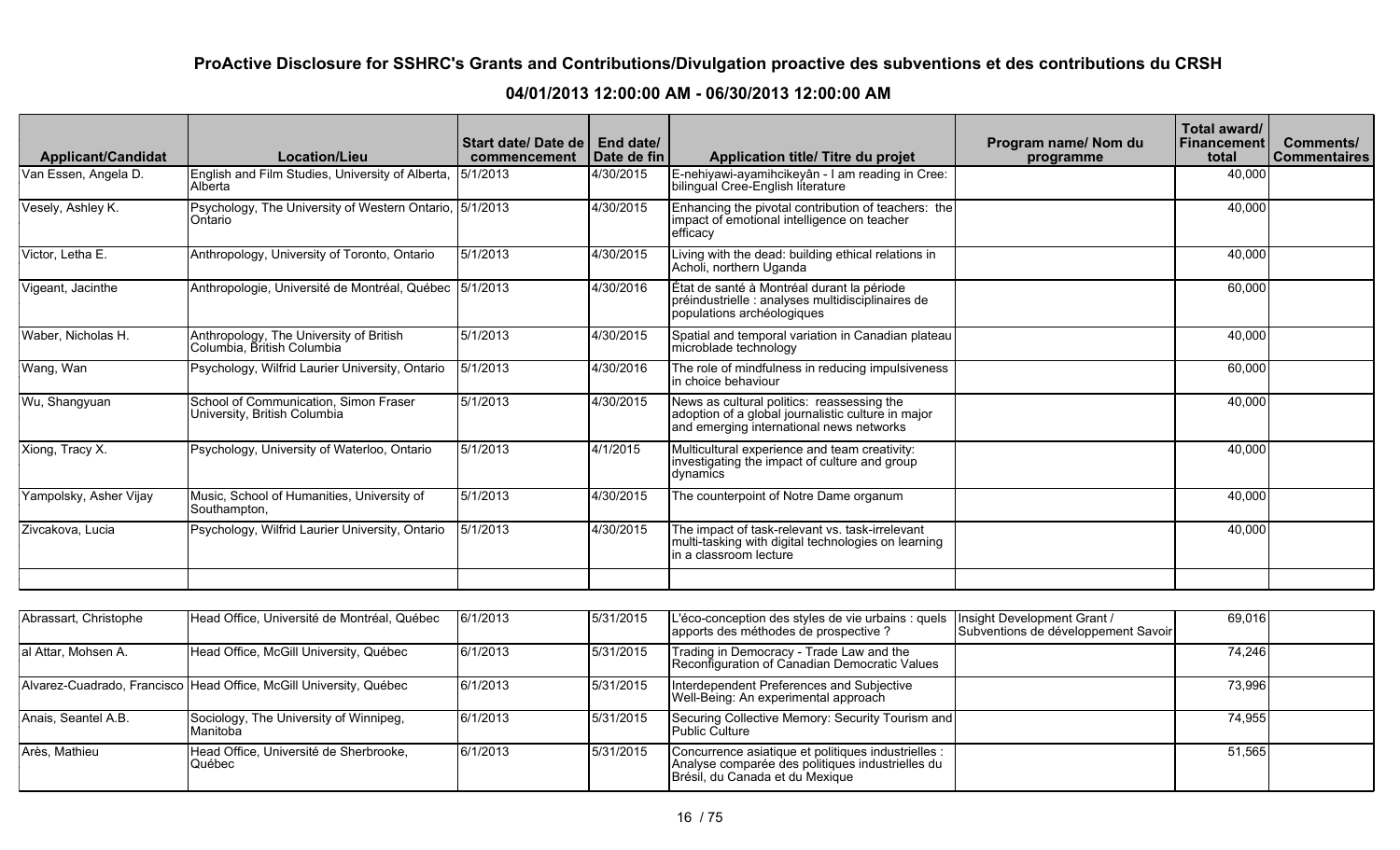| <b>Applicant/Candidat</b> | <b>Location/Lieu</b>                                           | Start date/ Date de   End date/<br>commencement | Date de fin | <b>Application title/ Titre du projet</b>                                                                                                                                                                                                                                   | Program name/ Nom du<br>programme | Total award/<br><b>Financement</b><br>total | <b>Comments/</b><br><b>Commentaires</b> |
|---------------------------|----------------------------------------------------------------|-------------------------------------------------|-------------|-----------------------------------------------------------------------------------------------------------------------------------------------------------------------------------------------------------------------------------------------------------------------------|-----------------------------------|---------------------------------------------|-----------------------------------------|
| Argo, Jennifer J.         | Head Office, University of Alberta, Alberta                    | 6/1/2013                                        | 5/31/2015   | The Role of Product Identity in Recycling<br>l Decisions                                                                                                                                                                                                                    |                                   | 74,151                                      |                                         |
| Audebrand, Luc K.         | Head Office, Université Laval, Québec                          | 6/1/2013                                        | 5/31/2015   | La gestion des contradictions et des paradoxes<br>dans les coopératives de solidarité                                                                                                                                                                                       |                                   | 44,112                                      |                                         |
| Audet, René               | Head Office, Université du Québec à Montréal,<br>Québec        | 6/1/2013                                        | 5/31/2015   | La transition écologique et l'inflexion du discours<br>environnemental au Québec de 2008 à aujourd'hui                                                                                                                                                                      |                                   | 69,421                                      |                                         |
| Bakiner, Onur             | Head Office, Simon Fraser University, British<br>Columbia      | 6/1/2013                                        | 5/31/2015   | Judges at war: how courts influence violent conflict<br>and peacebuilding in Colombia and Turkey                                                                                                                                                                            |                                   | 71,463                                      |                                         |
| Baldwin, Clive            | Head Office, St. Thomas University, New<br><b>Brunswick</b>    | 6/1/2013                                        | 5/31/2015   | The desire to become disabled: Transableism and<br>the negotiation of an acceptable identity                                                                                                                                                                                |                                   | 49,479                                      |                                         |
| Bannerman, Sara           | Head Office, McMaster University, Ontario                      | 6/1/2013                                        | 5/31/2015   | International Copyright: A History of Access to<br>Knowledge                                                                                                                                                                                                                |                                   | 74,638                                      |                                         |
| Barker, Roberta E.        | Head Office, Dalhousie University, Nova Scotia 6/1/2013        |                                                 | 5/31/2015   | Symptoms of the Self: The Tubercular Hero on the<br>Nineteenth-Century Stage                                                                                                                                                                                                |                                   | 51,031                                      |                                         |
| Baron, Louis              | Head Office, Université du Québec à Montréal,<br>Québec        | $\sqrt{6/1/2013}$                               | 5/31/2015   | Le développement de la flexibilité du leadership<br>par le coaching de gestion: Impact d'un processus<br>structuré de retour sur les expériences<br>d'apprentissage                                                                                                         |                                   | 74,825                                      |                                         |
| Barrett, Betty J.         | Head Office, University of Windsor, Ontario                    | 6/1/2013                                        | 5/31/2015   | Survivors' reporting behaviors and police response<br>to intimate partner violence in Canada: Measuring<br>the importance of incident, individual, and<br>neighborhood level factors over a ten year period                                                                 |                                   | 37,565                                      |                                         |
| Barrette, Johanne         | Head Office, Université de Moncton, New<br><b>Brunswick</b>    | 6/1/2013                                        | 5/31/2015   | Transition et savoir professionnels chez<br>l'enseignant du Collège communautaire du NB :<br>impacts de la formation universitaire en<br>andragogie et des mesures de soutien en emploi<br>sur développement du « savoir-enseigner » aux<br>etudiants futurs professionnels |                                   | 74,918                                      |                                         |
| Baxter, Jamie W.          | Head Office, The University of Western<br>Ontario, Ontario     | 6/1/2013                                        | 5/31/2015   | Realizing waste's resource potential: explaining<br>uneven uptake of waste to energy technologies by<br>Ontario municipalities                                                                                                                                              |                                   | 74,880                                      |                                         |
| Beatty, Ruth A.           | Head Office, Lakehead University, Ontario                      | 6/1/2013                                        | 5/31/2015   | Equity and Math Education: Connecting<br>Anishinaabe Agindaasowin and Western<br>Mathematical Ways of Knowing                                                                                                                                                               |                                   | 74,815                                      |                                         |
| Beck, Lauren              | Head Office, Mount Allison University, New<br><b>Brunswick</b> | 6/1/2013                                        | 5/31/2015   | Illustrating el Cid, from Medieval to Modern Times                                                                                                                                                                                                                          |                                   | 25,354                                      |                                         |
| Bélisle, Véronique        | Head Office, Trent University, Ontario                         | 6/1/2013                                        | 5/31/2015   | State expansion, exotic goods, and social<br>inequality: Wari impact in Cusco, Peru (AD<br>600-1000)                                                                                                                                                                        |                                   | 74,214                                      |                                         |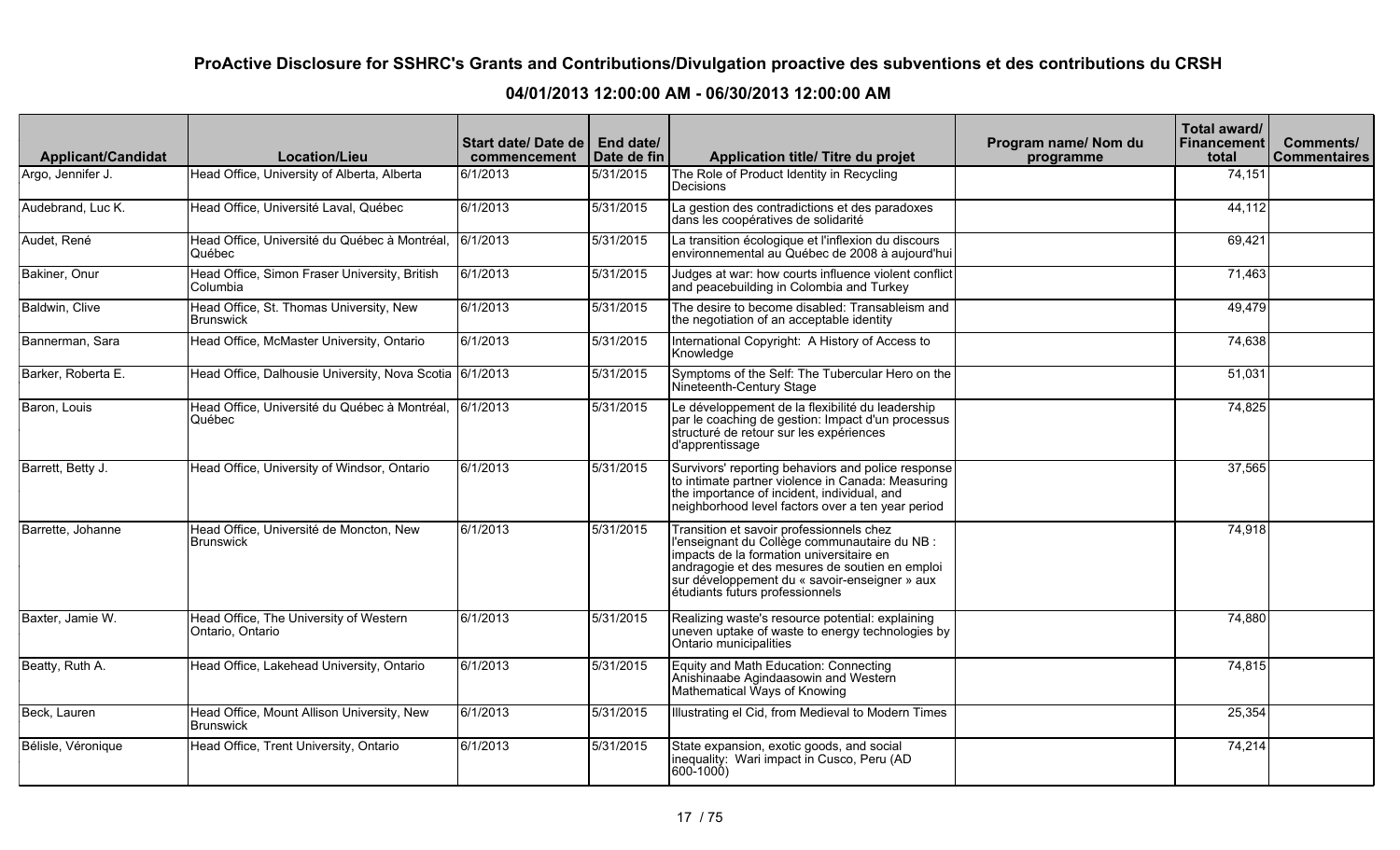| <b>Applicant/Candidat</b> | <b>Location/Lieu</b>                                      | Start date/Date de<br>commencement | End date/<br>Date de fin | Application title/ Titre du projet                                                                                                                      | Program name/ Nom du<br>programme | Total award/<br><b>Financement</b> I<br>total | <b>Comments/</b><br><b>Commentaires</b> |
|---------------------------|-----------------------------------------------------------|------------------------------------|--------------------------|---------------------------------------------------------------------------------------------------------------------------------------------------------|-----------------------------------|-----------------------------------------------|-----------------------------------------|
| Bell, Lindsay A.          | Head Office, University of Toronto, Ontario               | 6/1/2013                           | 5/31/2015                | Visualizing Canada's Urban North                                                                                                                        |                                   | 73,742                                        |                                         |
| Bellou, Andriana          | Head Office, Université de Montréal, Québec               | 6/1/2013                           | 5/31/2015                | World War II and the Baby Boom: Evidence from<br>Microdata                                                                                              |                                   | 64,500                                        |                                         |
| Bengui, Julien            | Head Office, Université de Montréal, Québec               | 6/1/2013                           | 5/31/2015                | Financial Innovation and Inequalities                                                                                                                   |                                   | 31,601                                        |                                         |
| Berger, Benjamin L.       | Head Office, York University, Ontario                     | $\sqrt{6/1/2013}$                  | 5/31/2015                | Wrestling with Tradition: Community, Authority,<br>and Change in Law and Religion                                                                       |                                   | 74,888                                        |                                         |
| Berna, Francesco          | Head Office, Simon Fraser University, British<br>Columbia | 6/1/2013                           | 5/31/2015                | Evaluating the nature of fire associated with Homo<br>erectus in Africa and Eurasia                                                                     |                                   | 71,400                                        |                                         |
| Bernheim, Emmanuelle      | Head Office, Université du Québec à Montréal,<br>Québec   | 6/1/2013                           | 5/31/2015                | Perspectives intersectorielles sur la judiciarisation<br>de personnes ayant une déficience intellectuelle<br>ou un trouble envahissant du développement |                                   | 68,980                                        |                                         |
| Besnard, Thérèse          | Head Office, Université de Sherbrooke,<br>Québec          | 6/1/2013                           | 5/31/2015                | Contribution parentale à la transition à la<br>maternelle des enfants vulnérables                                                                       |                                   | 75,000                                        |                                         |
| Birch, Kean               | Head Office, York University, Ontario                     | 6/1/2013                           | 5/31/2015                | Transitioning from a fossil(ized) to a bio-based<br>economy: A Case Study of Biofuels in the<br>Canadian Context                                        |                                   | 71,071                                        |                                         |
| Birmingham, Elina B.      | Head Office, Simon Fraser University, British<br>Columbia | 6/1/2013                           | 5/31/2015                | Exploring the face for emotion recognition in<br>adolescence                                                                                            |                                   | 73,404                                        |                                         |
| Blais, Étienne            | Head Office, Université de Montréal, Québec               | 6/1/2013                           | 5/31/2015                | Crime scripts and the situational prevention of<br>driving while impaired                                                                               |                                   | 71,994                                        |                                         |
| Blouin, Katherine         | Head Office, University of Toronto, Ontario               | 6/1/2013                           | 5/31/2015                | Living on the Edges: Cultural Landscapes in the<br>Hellenistic and Roman Eastern Nile Delta (Egypt)                                                     |                                   | 62,849                                        |                                         |
| Blumenfeld, Lev           | Head Office, Carleton University, Ontario                 | 6/1/2013                           | 5/31/2015                | Fieldwork on the Nauruan language                                                                                                                       |                                   | 42,340                                        |                                         |
| Bold, Christine           | Head Office, University of Guelph, Ontario                | 6/1/2013                           | 5/31/2015                | Vaudeville Indians                                                                                                                                      |                                   | 63,050                                        |                                         |
| Bonenfant, Maude          | Head Office, Université du Québec à Montréal,<br>Québec   | 6/1/2013                           | 5/31/2015                | Être(s) en ligne : usage des avatars et<br>construction de l'identité dans le cyberespace                                                               |                                   | 74,969                                        |                                         |
| Bonin, Geneviève A.       | Head Office, University of Ottawa, Ontario                | 6/1/2013                           | 5/31/2015                | Evaluating the impact of technology and funding<br>on community radio in Canada                                                                         |                                   | 57,097                                        |                                         |
| Bonin, Kenneth-Roy        | Head Office, Carleton University, Ontario                 | 6/1/2013                           | 5/31/2015                | Federation and Affiliation Agreements in Canadian<br>Universities: Their Evolution and Current<br>Application                                           |                                   | 69,245                                        |                                         |
| Bouchard, Elsa            | Head Office, Université de Montréal, Québec               | 6/1/2013                           | 5/31/2015                | Théorie et pratique de l'étymologie en Grèce<br>lancienne                                                                                               |                                   | 29,010                                        |                                         |
| Bowers, Anne H.           | Head Office, University of Toronto, Ontario               | 6/1/2013                           | 5/31/2015                | Social Context and the Secondary Market                                                                                                                 |                                   | 61,876                                        |                                         |
| Boyd, Jason A.            | Head Office, Ryerson University, Ontario                  | $\sqrt{6/1/2013}$                  | 5/31/2015                | The Texting Wilde Project: Developing<br>Computer-Assisted Methods for the Analysis of<br>Life Writing                                                  |                                   | 67,755                                        |                                         |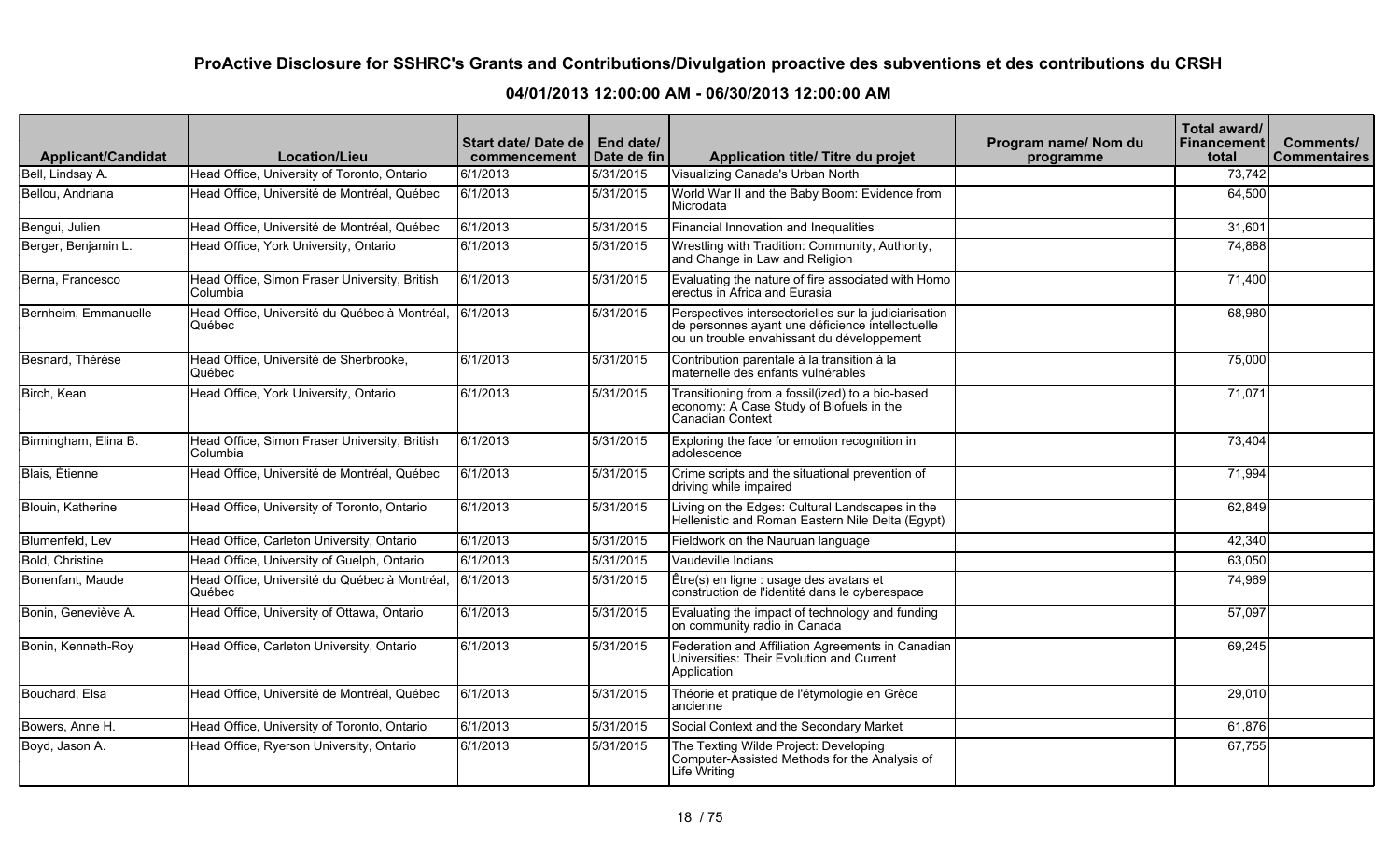| <b>Applicant/Candidat</b> | <b>Location/Lieu</b>                                                        | Start date/Date de   End date/<br>commencement | Date de fin | Application title/ Titre du projet                                                                                                                                                                                                       | Program name/ Nom du<br>programme | Total award/<br><b>Financement</b><br>total | Comments/<br><b>Commentaires</b> |
|---------------------------|-----------------------------------------------------------------------------|------------------------------------------------|-------------|------------------------------------------------------------------------------------------------------------------------------------------------------------------------------------------------------------------------------------------|-----------------------------------|---------------------------------------------|----------------------------------|
| Bruner, Mark W.           | Head Office, Nipissing University, Ontario                                  | 6/1/2013                                       | 5/31/2015   | Understanding Teammate Behavior in Youth<br>Sport: A Social Identity Perspective                                                                                                                                                         |                                   | 68,960                                      |                                  |
| Buckley, Michelle K.      | Head Office, University of Toronto, Ontario                                 | 6/1/2013                                       | 5/31/2015   | Urbanization from below: precarious migrant<br>construction work in Toronto, Canada and London,<br>luk.                                                                                                                                  |                                   | 59,068                                      |                                  |
| Burnett, Kristin C.       | Head Office, Lakehead University, Ontario                                   | 6/1/2013                                       | 5/31/2015   | Feeding My Family: Northern First Nations, Food<br>History, and Canadian Indian Policy in the Post<br>World War II Period                                                                                                                |                                   | 74,524                                      |                                  |
| Butt, Leslie              | Head Office, University of Victoria, British<br>Columbia                    | 6/1/2013                                       | 5/31/2015   | Stateless Children, Parents, and Illegal Migration:<br>An Indonesian Pilot Study                                                                                                                                                         |                                   | 62,166                                      |                                  |
| Cahill, Susan E.          | Head Office, Nipissing University, Ontario                                  | 6/1/2013                                       | 5/31/2015   | Securing the Perimeter: Art and Surveillance in<br><b>I</b> Canada after 2001                                                                                                                                                            |                                   | 27,273                                      |                                  |
| Campbell, Carol           | Head Office, University of Toronto, Ontario                                 | 6/1/2013                                       | 5/31/2015   | Whole System Education Leadership: Learning<br>from Experienced Government Leaders,<br>Developing Future Leaders                                                                                                                         |                                   | 73,980                                      |                                  |
| Carter, Jennifer J.       | Head Office, Université du Québec à Montréal,<br>Québec                     | 6/1/2013                                       | 5/31/2015   | Narratives of human rights at the Canadian<br>Museum for Human Rights: examining new<br>models for museological practice                                                                                                                 |                                   | 38,434                                      |                                  |
| Cecchetto, David F.       | Faculty of Liberal Arts & Professional Studies,<br>York University, Ontario | 6/1/2013                                       | 5/31/2015   | Sound and Affect in Digital Communities                                                                                                                                                                                                  |                                   | 59,688                                      |                                  |
| Champagne, Eric           | Head Office, University of Ottawa, Ontario                                  | 6/1/2013                                       | 5/31/2015   | Les programmes d'infrastructures municipales du<br>gouvernement fédéral : instruments et conérence<br>des politiques publiques dans un contexte de<br>gouvernance multiniveau                                                            |                                   | 49,913                                      |                                  |
| Charland, Patrick         | Head Office, Université du Québec à Montréal,<br>Québec                     | 6/1/2013                                       | 5/31/2014   | Étude la transférabilité de méthodologies<br>développées en neuroergonomie du travail à la<br>recherche en éducation : le cas de l'effet de la<br>contextualisation d'exercices de physique sur<br>l'engagement d'apprenants (*AN $2*$ ) |                                   | 33,190                                      |                                  |
| Chemin, Matthieu          | Head Office, McGill University, Québec                                      | 6/1/2013                                       | 5/31/2015   | The Causal Impact of the Judiciary on Economic<br>Activity: Evidence from a Randomized Field<br>Experiment in Kenya                                                                                                                      |                                   | 65,863                                      |                                  |
| Chenier, Elise R.         | Head Office, Simon Fraser University, British<br>Columbia                   | 6/1/2013                                       | 5/31/2015   | Mobilizing Lesbian Knowledge: Building the<br>Archives of Lesbian Oral Testimony                                                                                                                                                         |                                   | 74,918                                      |                                  |
| Clark, Shelley            | Head Office, McGill University, Québec                                      | 6/1/2013                                       | 5/31/2015   | Pilot Test of a New Family Support Tree (FST)<br>Survey Instrument in Montréal, Canada and<br>Nairobi, Kenya                                                                                                                             |                                   | 64,700                                      |                                  |
| Coleman, Beth             | Head Office, University of Waterloo, Ontario                                | 6/1/2013                                       | 5/31/2015   | City as Platform: media studies in the age of<br>ubiquitous computing                                                                                                                                                                    |                                   | 66,099                                      |                                  |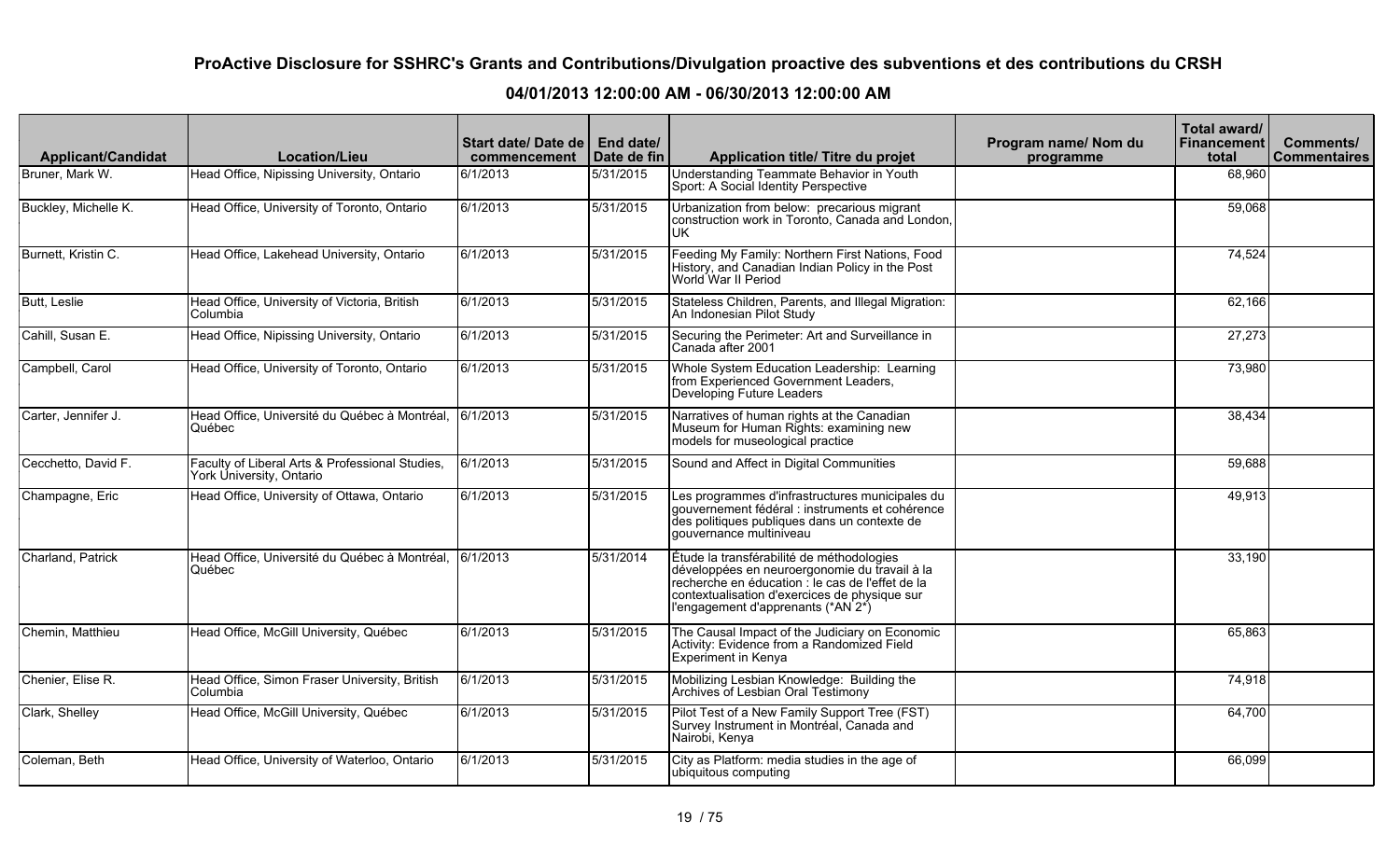| <b>Applicant/Candidat</b> | <b>Location/Lieu</b>                                                          | Start date/Date de   End date/<br>commencement | Date de fin | Application title/ Titre du projet                                                                                                            | Program name/ Nom du<br>programme | Total award/<br><b>Financement</b><br>total | Comments/<br><b>Commentaires</b> |
|---------------------------|-------------------------------------------------------------------------------|------------------------------------------------|-------------|-----------------------------------------------------------------------------------------------------------------------------------------------|-----------------------------------|---------------------------------------------|----------------------------------|
| Collin, Jean-Pierre       | Head Office, Institut national de la recherche<br>scientifique, Québec        | 6/1/2013                                       | 5/31/2015   | Étre maire en contexte métropolitain : l'influence<br>du projet d'aménagement urbain sur les<br>dynamiques et fonctions politiques locales    |                                   | 61,480                                      |                                  |
| Cozzi, Marco              | Head Office, Queen's University, Ontario                                      | 6/1/2013                                       | 5/31/2015   | The Power of Phi and Incomplete Econometric<br>Models in Quantitative Macroeconomics with<br>Heterogeneous Agents                             |                                   | 72,420                                      |                                  |
| Davidson, Ann-Louise      | Head Office, Concordia University, Québec                                     | 6/1/2013                                       | 5/31/2015   | A pilot study about using mobile technologies in a<br>problem-based learning (PBL) approach to help<br>improve teaching practices in Ecuador. |                                   | 73,511                                      |                                  |
| Davis, Laura K.           | Head Office, Red Deer College, Alberta                                        | 6/1/2013                                       | 5/31/2015   | Margaret Laurence and Jack McClelland: the<br>Development of Canadian Literature in Letters                                                   |                                   | 43,001                                      |                                  |
| Dechaine, Rose-Marie A.   | Head Office, The University of British<br>Columbia, British Columbia          | 6/1/2013                                       | 5/31/2015   | Across mountain and sea: Bringing Tlingit to<br>linguists                                                                                     |                                   | 74,030                                      |                                  |
| DeLuca, Christopher       | Head Office, Queen's University, Ontario                                      | 6/1/2013                                       | 5/31/2015   | Teacher Assessment Competency within the<br>Accountability Era of Canadian Education:<br>Constructing a Baseline Measure                      |                                   | 74,998                                      |                                  |
| Dempsey, Jessica A.       | Head Office, University of Victoria, British<br>Columbia                      | 6/1/2013                                       | 5/31/2015   | Tracing international biodiversity capital                                                                                                    |                                   | 71,341                                      |                                  |
| Derkatch, Colleen J.      | Head Office, Ryerson University, Ontario                                      | 6/1/2013                                       | 5/31/2015   | Rhetorics of Wellness: Discourse-Mapping in an<br><b>Illness-Oriented Culture</b>                                                             |                                   | 41,650                                      |                                  |
| Diawara, Karounga         | Head Office, Université Laval, Québec                                         | 6/1/2013                                       | 5/31/2015   | La reconnaissance d'un droit à réparation pour les<br>victimes indirectes de cartels : pertinence,<br>possibilités et limites                 |                                   | 53,513                                      |                                  |
| Dick, Alexander J.        | Head Office, The University of British<br>Columbia, British Columbia          | 6/1/2013                                       | 5/31/2015   | Scottish Agriculture and the Fictions of<br>Improvement                                                                                       |                                   | 36,921                                      |                                  |
| Doha, Ahmed               | Head Office, Carleton University, Ontario                                     | 6/1/2013                                       | 5/31/2015   | Supply Chain Disintegration: Understanding the<br>Dissolution of Supply Chain Social Capital                                                  |                                   | 65,521                                      |                                  |
| Dong, Ming                | Head Office, York University, Ontario                                         | 6/1/2013                                       | 5/31/2015   | Does Management Earnings Guidance Benefit<br>Shareholders?                                                                                    |                                   | 47,115                                      |                                  |
| Drouin, Sébastien         | Centre for French and Linguistics, University of 6/1/2013<br>Toronto. Ontario |                                                | 5/31/2015   | Correspondances de journalistes. Réseaux<br>savants et hétérodoxies dans l'Europe des<br>premières Lumières.                                  |                                   | 51,964                                      |                                  |
| Dulipovici, Alina         | Head Office, HEC Montréal, Québec                                             | 6/1/2013                                       | 5/31/2015   | A dual perspective for studying IT-driven<br>organizational change                                                                            |                                   | 46,949                                      |                                  |
| Dupéré, Véronique         | Head Office, Université de Montréal, Québec                                   | 6/1/2013                                       | 5/31/2014   | A detailed examination of the life circumstances<br>surrounding high school dropout in economically<br>contrasted urban and rural areas       |                                   | 68,453                                      |                                  |
| Ekers, Michael A.         | Head Office, University of Toronto, Ontario                                   | 6/1/2013                                       | 5/31/2015   | The Ecological Fix: From Forestry Relief Projects<br>Ito Financialized Forests                                                                |                                   | 56,789                                      |                                  |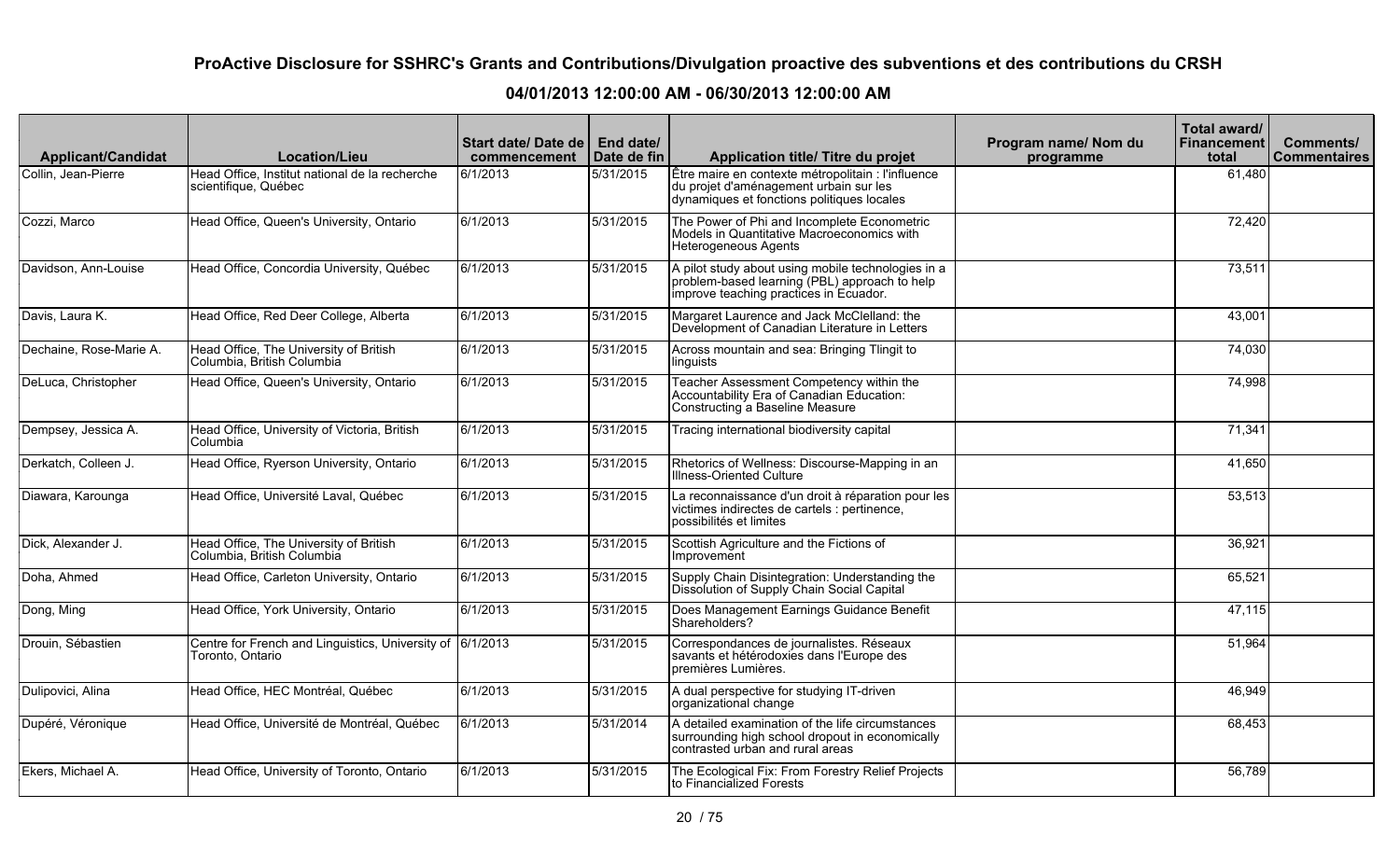| <b>Applicant/Candidat</b>      | <b>Location/Lieu</b>                                                   | Start date/ Date de  <br>commencement | End date/<br>Date de fin | Application title/ Titre du projet                                                                                             | Program name/Nom du<br>programme | Total award/<br><b>Financement</b><br>total | <b>Comments/</b><br><b>Commentaires</b> |
|--------------------------------|------------------------------------------------------------------------|---------------------------------------|--------------------------|--------------------------------------------------------------------------------------------------------------------------------|----------------------------------|---------------------------------------------|-----------------------------------------|
| Estevan Gonçalves,<br>Fernanda | Head Office, University of Ottawa, Ontario                             | 6/1/2013                              | 5/31/2015                | An Economic Analysis of An Affirmative Action<br>Policy Without Quotas                                                         |                                  | 65,000                                      |                                         |
| Faez, Farahnaz                 | Head Office, The University of Western<br>Ontario, Ontario             | 6/1/2013                              | 5/31/2015                | Subject-specific Vocabulary and Expressions of<br>Academic Subjects: A Corpus-based Case Study<br>of Mathematics and Geography |                                  | 46,200                                      |                                         |
| Fernando, Shanti I.            | Head Office, University of Ontario Institute of<br>Technology, Ontario | 6/1/2013                              | 5/31/2015                | Supported Literacy Education for Persons Living<br>with Mental Illness: Exploring Economic and<br>Social Implications          |                                  | 50,926                                      |                                         |
| Fetner, Tina                   | Head Office, McMaster University, Ontario                              | 6/1/2013                              | 5/31/2015                | Survey of Sexual Behaviour in Canada: A Pilot<br>Study                                                                         |                                  | 73,529                                      |                                         |
| Fischer, Eileen                | Head Office, York University, Ontario                                  | 6/1/2013                              | 5/31/2015                | Hybrid Organizations in Digital Markets: Building<br>Brand Strength and Organizational Legitimacy                              |                                  | 74,328                                      |                                         |
| Fogel, Curtis A.               | Head Office, Lakehead University, Ontario                              | 6/1/2013                              | 5/31/2015                | Sexual Violence in Amateur Canadian Sport                                                                                      |                                  | 30,550                                      |                                         |
| Fontaine, Annie                | Head Office, Université de Montréal, Québec                            | 6/1/2013                              | 5/31/2015                | La négociation du sens et des usages des<br>pratiques de travail de rue auprès des jeunes                                      |                                  | 49,300                                      |                                         |
| Forest, Geneviève              | Head Office, Université du Québec en<br>Outaouais, Québec              | 6/1/2013                              | 5/31/2015                | L'impact d'un manque de sommeil sur la<br>sensibilité aux stéréotypes ethniques chez les<br>policiers                          |                                  | 57,195                                      |                                         |
| Forlini, Stefania              | Head Office, University of Calgary, Alberta                            | 6/1/2013                              | 5/31/2015                | The Stuff of Science Fiction: An Experiment in<br>Literary History                                                             |                                  | 74,617                                      |                                         |
| Forray, Vincent                | Head Office, McGill University, Québec                                 | 6/1/2013                              | 5/31/2015                | La formalisation du droit par l'écriture juridique :<br>etude d'un phénomène de dissémination du<br>pouvoir en démocratie      |                                  | 26,254                                      |                                         |
| Fourot, Aude-Claire            | Head Office, Simon Fraser University, British<br>Columbia              | 6/1/2013                              | 5/31/2015                | Diversités, mécanismes d'intégration et action<br>publique au Canada                                                           |                                  | 73,082                                      |                                         |
| Fowler, Kent D.                | Head Office, University of Manitoba, Manitoba                          | 6/1/2013                              | 5/31/2015                | The rural provisioning of nineteenth century Zulu<br>capitals, South Africa: Insights from ceramic<br>compositional analyses   |                                  | 74,978                                      |                                         |
| Fraser, Sarah                  | Head Office, Université de Montréal, Québec                            | 6/1/2013                              | 5/31/2015                | Gathering family stories to heal communities                                                                                   |                                  | 72,370                                      |                                         |
| Fraser-Thomas, Jessica L.      | Head Office, York University, Ontario                                  | 6/1/2013                              | 5/31/2015                | Assets for Older Adults: Creation of an Inventory<br>to Measure Psychosocial Outcomes of Sport<br>Participation                |                                  | 75,000                                      |                                         |
| Freddolini, Francesco          | Head Office, University of Regina,<br>Saskatchewan                     | 6/1/2013                              | 5/31/2015                | Patronage, Images and Courtiers' Identity in<br>Florence, c. 1587-1609                                                         |                                  | 31,861                                      |                                         |
| Gallagher, Tiffany L.          | Head Office, Brock University, Ontario                                 | 6/1/2013                              | 5/31/2015                | Digital Texts to Enhance Science Vocabulary and<br>Comprehension                                                               |                                  | 59,939                                      |                                         |
| Gauthier, Geneviève            | Head Office, University of Alberta, Alberta                            | 6/1/2013                              | 5/31/2015                | What Are Students Learning in Virtual-Cases?<br>Investigating the Validity of Assessment Models                                |                                  | 74,839                                      |                                         |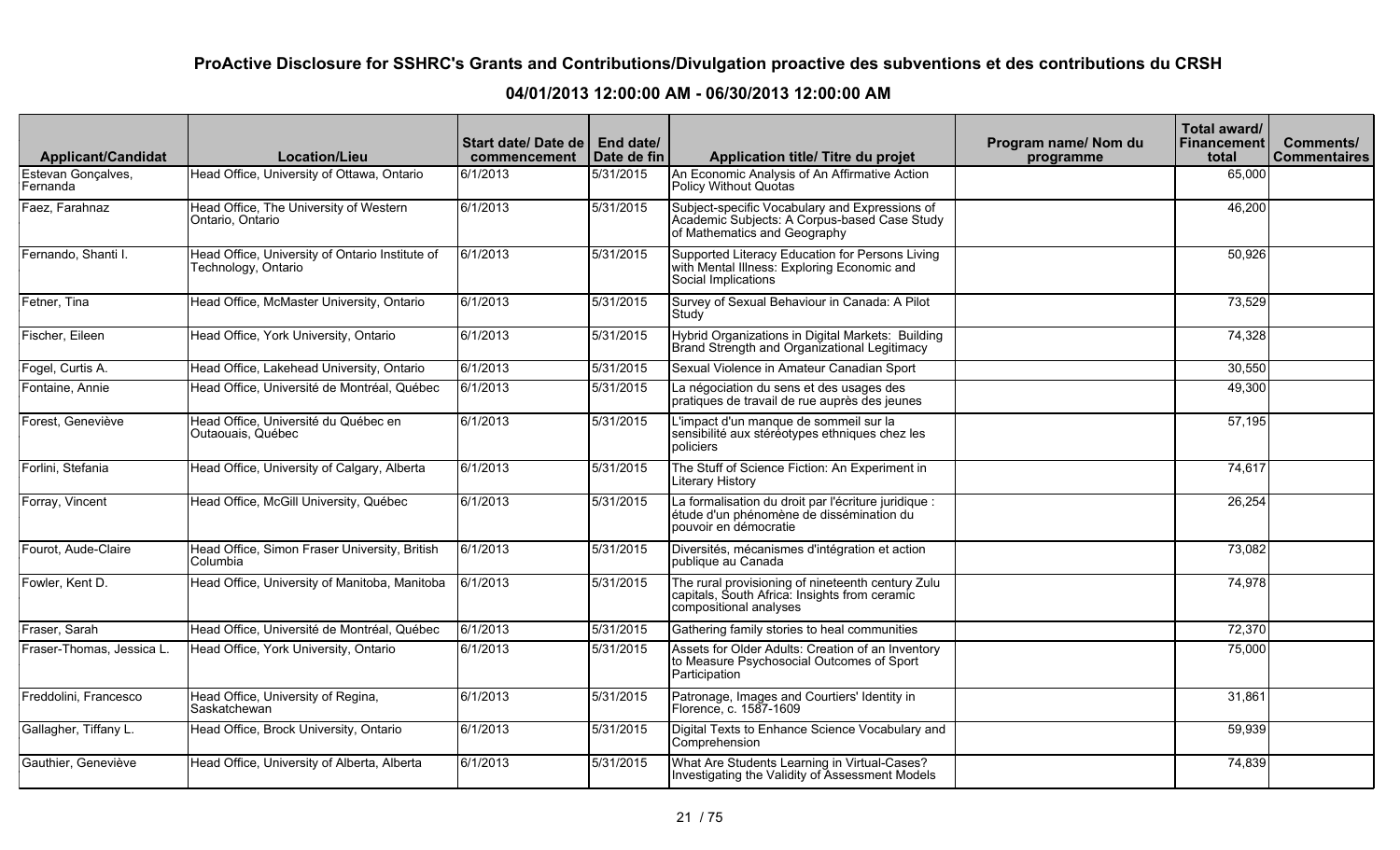| <b>Applicant/Candidat</b> | <b>Location/Lieu</b>                                                       | Start date/Date de<br>commencement | End date/<br>Date de fin | Application title/ Titre du projet                                                                                                                                                                       | Program name/ Nom du<br>programme | Total award/<br><b>Financement</b><br>total | Comments/<br><b>Commentaires</b> |
|---------------------------|----------------------------------------------------------------------------|------------------------------------|--------------------------|----------------------------------------------------------------------------------------------------------------------------------------------------------------------------------------------------------|-----------------------------------|---------------------------------------------|----------------------------------|
| Gauvin, Isabelle          | Head Office, Université du Québec à Montréal.<br>Québec                    | 6/1/2013                           | 5/31/2015                | Savoirs grammaticaux du français et de l'anglais :<br>identification de "passerelles" dans ces savoirs<br>pour les classes de français langue<br>d'enseignement et d'anglais langue seconde au<br>Québec |                                   | 74,722                                      |                                  |
| Gehman, Joel              | Head Office, University of Alberta, Alberta                                | 6/1/2013                           | 5/31/2015                | Predatory Selection: An Analysis of Cultural<br>Vulnerability and Opportunity Exploitation in<br>Unconventional Gas Well Drilling                                                                        |                                   | 70,729                                      |                                  |
| Genoe, Rebecca            | Head Office, University of Regina,<br>Saskatchewan                         | 6/1/2013                           | 5/31/2015                | Insight into leisure and aging: Is there room for<br>innovation?                                                                                                                                         |                                   | 33,460                                      |                                  |
| Germain, Randall D.       | Head Office, Carleton University, Ontario                                  | 6/1/2013                           | 5/31/2015                | The Idea of Historical Reasoning in International<br>Political Economy: an intellectual history                                                                                                          |                                   | 53,200                                      |                                  |
| Gill, Carmen              | Head Office, University of New Brunswick, New 6/1/2013<br><b>Brunswick</b> |                                    | 5/31/2015                | Working toward the Development of a Sustainable<br>and Evidence-informed Community-Police<br>Strategy for Reducing Intimate Partner Violence in<br>New Brunswick                                         |                                   | 73,981                                      |                                  |
| Gladhill, Charles         | Head Office, McGill University, Québec                                     | 6/1/2013                           | 5/31/2015                | <b>Rethinking Roman Alliance</b>                                                                                                                                                                         |                                   | 67,200                                      |                                  |
| Goodman, Nicole J.        | Head Office, McMaster University, Ontario                                  | 6/1/2013                           | 5/31/2015                | Internet Voting in Canadian Municipalities: Case<br>Studies of Alberta and Ontario                                                                                                                       |                                   | 72,524                                      |                                  |
| Goodman, Philip           | Head Office, University of Toronto, Ontario                                | 6/1/2013                           | 5/31/2015                | Navigating Barriers to Re-Entry: Employment,<br><b>Ex-Prisoners, and Narratives</b>                                                                                                                      |                                   | 63,734                                      |                                  |
| Gordon, Elizabeth S.W.    | Head Office, The King's University College<br>(Edmonton), Alberta          | 6/1/2013                           | 5/31/2015                | The Modernist Archives Publishing Project: The<br>Hogarth Press in the Digital Age                                                                                                                       |                                   | 63,050                                      |                                  |
| Graham, Susan A.          | Head Office, University of Calgary, Alberta                                | 6/1/2013                           | 5/31/2015                | Exploring the early predictors of phonological<br>awareness: A longitudinal approach                                                                                                                     |                                   | 69,918                                      |                                  |
| Gray, Noella              | Head Office, University of Guelph, Ontario                                 | 6/1/2013                           | 5/31/2015                | Volunteer Tourism in Marine Protected Areas:<br>Producing Legitimate Knowledge for Effective<br>Conservation?                                                                                            |                                   | 61,224                                      |                                  |
| Grimes, Sara M.           | Head Office, University of Toronto, Ontario                                | 6/1/2013                           | 5/31/2015                | Playing at Making Games: Exploring the potential<br>for inclusive play and democratizing design in<br>user-generated content games and digital game<br>making programs targeted to children              |                                   | 65,824                                      |                                  |
| Grimwood, Bryan S.R.      | Head Office, University of Waterloo, Ontario                               | 6/1/2013                           | 5/31/2015                | Picturing the Thelon: Restor(y)ing Denesoline<br>Relations en route to the Headwaters                                                                                                                    |                                   | 74,974                                      |                                  |
| Gunn, Christopher M.      | Head Office, Carleton University, Ontario                                  | 6/1/2013                           | 5/31/2014                | Economics and the Real World: Bridging the Gap                                                                                                                                                           |                                   | 69,360                                      |                                  |
| Halberstam, Yosh          | Head Office, University of Toronto, Ontario                                | 6/1/2013                           | 5/31/2015                | Social Media, Ideological Segregation and<br>Elections: Evidence from Twitter                                                                                                                            |                                   | 57,484                                      |                                  |
| Hall, Kathleen C.         | Head Office, The University of British<br>Columbia, British Columbia       | 6/1/2013                           | 5/31/2015                | <b>Measuring Phonological Relationships</b>                                                                                                                                                              |                                   | 74,669                                      |                                  |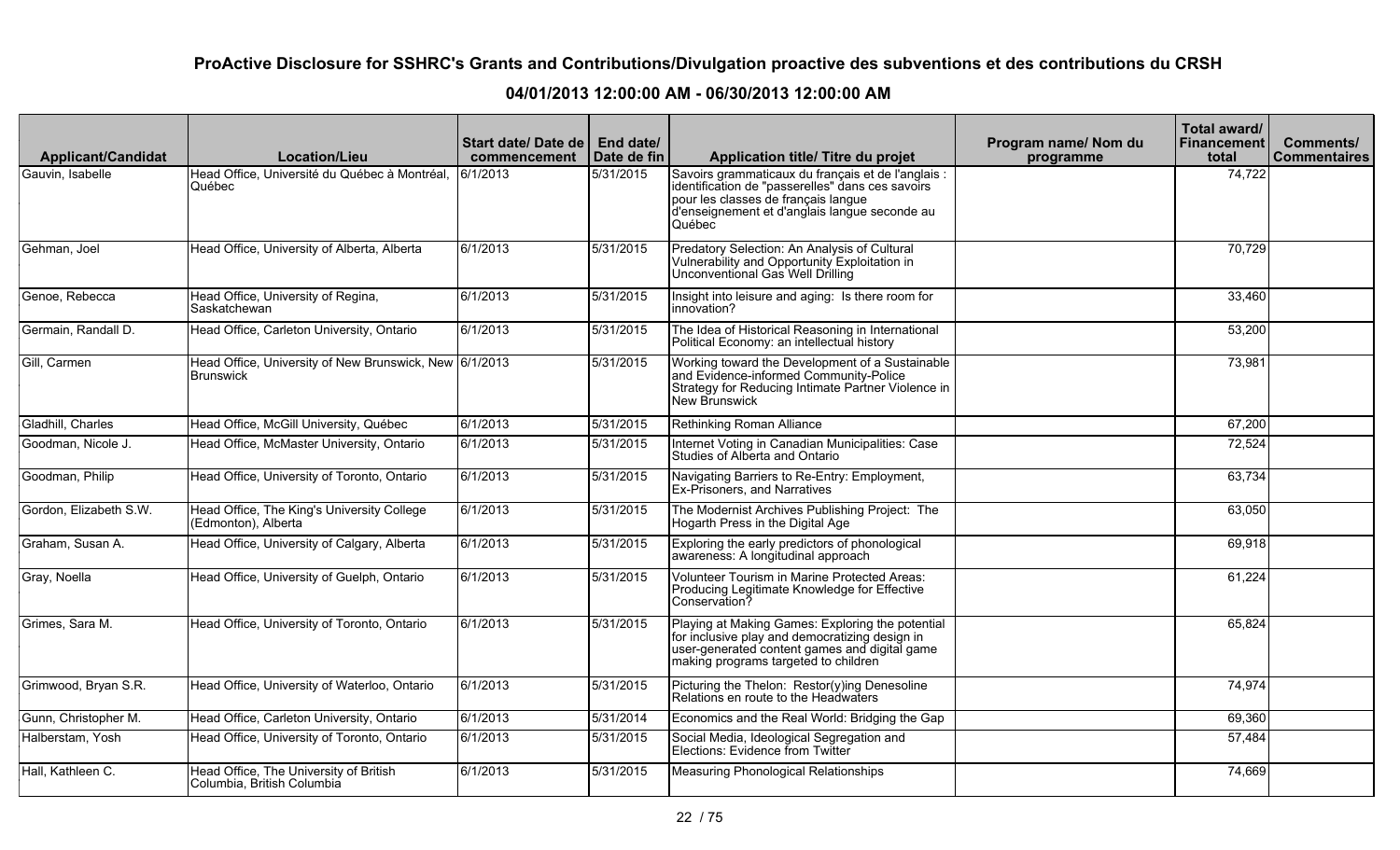| <b>Applicant/Candidat</b> | <b>Location/Lieu</b>                                                           | Start date/ Date de   End date/<br>commencement | Date de fin | Application title/ Titre du projet                                                                                                                                                                                                                        | Program name/ Nom du<br>programme | Total award/<br><b>Financement</b><br>total | <b>Comments/</b><br><b>Commentaires</b> |
|---------------------------|--------------------------------------------------------------------------------|-------------------------------------------------|-------------|-----------------------------------------------------------------------------------------------------------------------------------------------------------------------------------------------------------------------------------------------------------|-----------------------------------|---------------------------------------------|-----------------------------------------|
| Hall, Nathan              | Head Office, McGill University, Québec                                         | 6/1/2013                                        | 5/31/2015   | Promoting Adjustment, Achievement, and<br>Retention in CEGEP Students: A Mixed-Method,<br>Motivational Perspective                                                                                                                                        |                                   | 59,000                                      |                                         |
| Hamel, Christine          | Head Office, Université Laval, Québec                                          | 6/1/2013                                        | 5/31/2015   | Activité déployée lors des situations d'observation<br>let de rétroaction par les formateurs de stagiaires à<br>l'université                                                                                                                              |                                   | 74,743                                      |                                         |
| Harbonnier-Topin, Nicole  | Head Office, Université du Québec à Montréal,<br>Québec                        | 6/1/2013                                        | 5/31/2015   | Élaboration d'un nouveau cadre conceptuel pour<br>l'analyse qualitative du mouvement humain à<br>partir de deux systèmes existants, l'analyse du<br>mouvement selon Laban (LMA) et l'analyse<br>fonctionnelle du corps dans le mouvement dansé<br>(AFCMD) |                                   | 74,922                                      |                                         |
| Harris Walsh, Kristin M.  | Head Office, Memorial University of<br>Newfoundland, Newfoundland and Labrador | 6/1/2013                                        | 5/31/2015   | Dancing across the diaspora: Style, context and<br>practice of three Canadian step dance styles                                                                                                                                                           |                                   | 70,936                                      |                                         |
| Harwood, Debra S.         | Head Office, Brock University, Ontario                                         | 6/1/2013                                        | 5/31/2015   | Crayons and Ipads: Understanding young<br>children's meaning-making processes in learning<br>Ito be literate                                                                                                                                              |                                   | 74,968                                      |                                         |
| Hataley, Todd             | Head Office, Royal Military College of Canada,<br>Ontario                      | 6/1/2013                                        | 5/31/2015   | De-securitizing International Boundaries:<br>Community Engagement across Borders                                                                                                                                                                          |                                   | 35,941                                      |                                         |
| Hayward, Mark P.          | Head Office, Wilfrid Laurier University, Ontario                               | 6/1/2013                                        | 5/31/2015   | Cross-media Economies of Ethnic Broadcasting in<br>Canada, 1978-1988                                                                                                                                                                                      |                                   | 64,954                                      |                                         |
| Hebert, Valerie G.        | Head Office, Lakehead University, Ontario                                      | 6/1/2013                                        | 5/31/2015   | Post-Atrocity Justice in Colonial French Congo:<br>The Gaud-Toqué Affair, 1903-1905                                                                                                                                                                       |                                   | 33,068                                      |                                         |
| Helly, Denise             | Head Office, Institut national de la recherche<br>scientifique, Québec         | 6/1/2013                                        | 5/31/2015   | Guerre d'images: La résistance au mépris de<br>Canadiens musulmans                                                                                                                                                                                        |                                   | 74,700                                      |                                         |
| Henrion-Dourcy, Isabelle  | Head Office, Université Laval, Québec                                          | 6/1/2013                                        | 5/31/2015   | Mapping the blogosphere of the Tibetan diaspora:<br>community, music and politics in Toronto and<br>Dharamsala                                                                                                                                            |                                   | 74,883                                      |                                         |
| Héroux, Isabelle          | Head Office, Université du Québec à Montréal,<br>Québec                        | 6/1/2013                                        | 5/31/2015   | Comprendre le processus créatif dans le travail<br>d'interprétation d'une pièce musicale par des<br>Imusiciens experts                                                                                                                                    |                                   | 39,629                                      |                                         |
| Hickey, Ross D.           | Head Office, The University of British<br>Columbia, British Columbia           | 6/1/2013                                        | 5/31/2015   | An Exploration of Charitable Organization                                                                                                                                                                                                                 |                                   | 73,110                                      |                                         |
| Hiebert-Murphy, Diane     | Head Office, University of Manitoba, Manitoba                                  | 6/1/2013                                        | 5/31/2015   | Power and Relationship Satisfaction In Couples<br>with a History of Violence                                                                                                                                                                              |                                   | 57,870                                      |                                         |
| Hill, Heather             | Head Office, The University of Western<br>Ontario, Ontario                     | 6/1/2013                                        | 5/31/2015   | Case studies of public library governance models                                                                                                                                                                                                          |                                   | 57,421                                      |                                         |
| Hill, Patrick             | Head Office, Carleton University, Ontario                                      | 6/1/2013                                        | 5/31/2015   | Exploring Purpose Exploration: What Does it<br>Mean to Look for a Life Direction?                                                                                                                                                                         |                                   | 68,247                                      |                                         |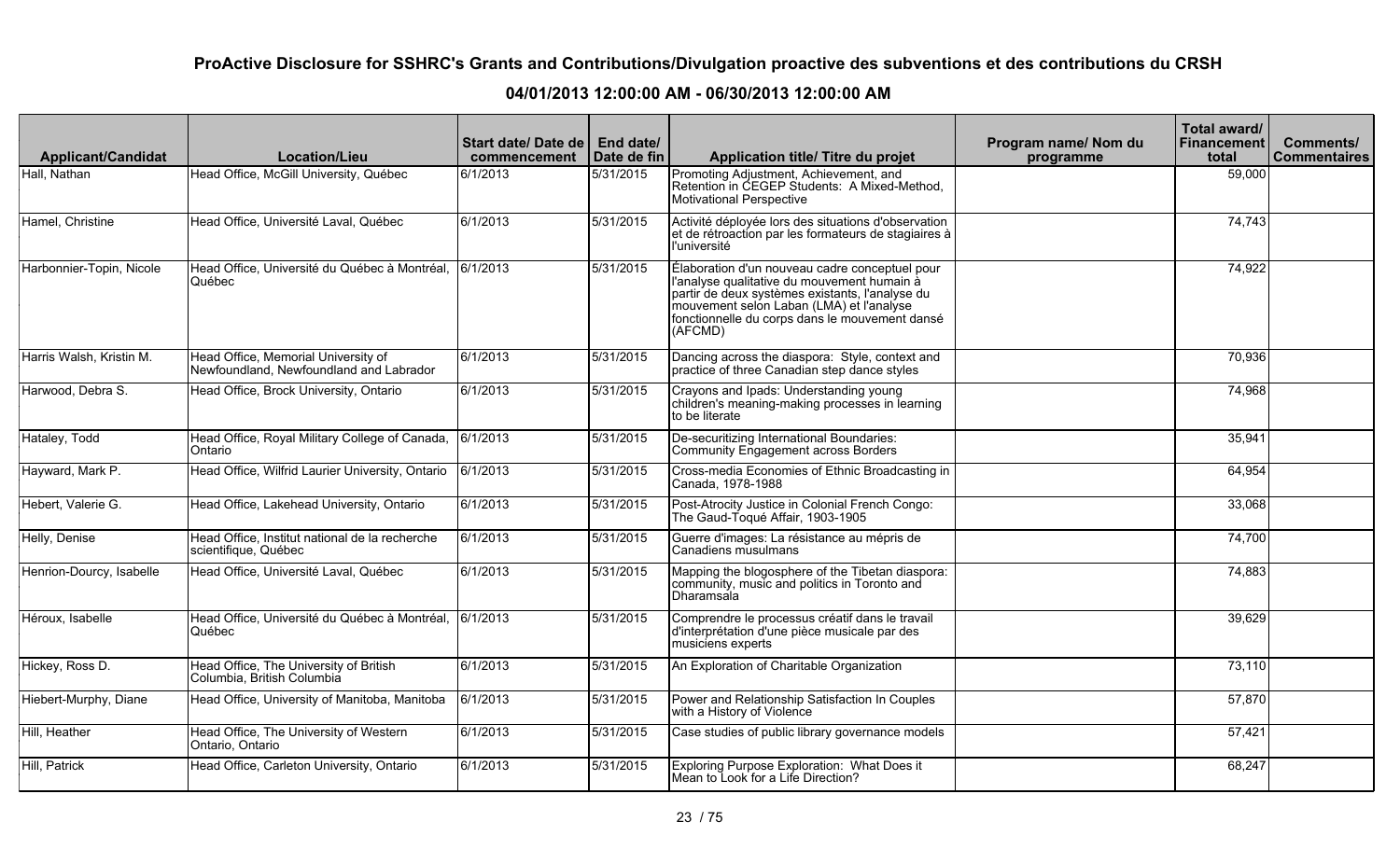| <b>Applicant/Candidat</b> | <b>Location/Lieu</b>                                                   | Start date/ Date de   End date/<br>commencement | Date de fin | <b>Application title/ Titre du projet</b>                                                                                                                                     | Program name/ Nom du<br>programme | Total award/<br><b>Financement</b><br>total | <b>Comments/</b><br><b>Commentaires</b> |
|---------------------------|------------------------------------------------------------------------|-------------------------------------------------|-------------|-------------------------------------------------------------------------------------------------------------------------------------------------------------------------------|-----------------------------------|---------------------------------------------|-----------------------------------------|
| Hinch, Thomas D.          | Head Office, University of Alberta, Alberta                            | 6/1/2013                                        | 5/31/2015   | Place Making and Sport Tourism Events: The<br>Case of the Canadian Death Race in Grande<br>Cache, Alberta                                                                     |                                   | 66,311                                      |                                         |
| Hoekstra, Annemarieke     | Head Office, Northern Alberta Institute of<br>Technology, Alberta      | 6/1/2013                                        | 5/31/2015   | Professional Learning of Teachers in<br>Post-Secondary Vocational Education                                                                                                   |                                   | 72,373                                      |                                         |
| Hoffman, Mitchell         | Head Office, University of Toronto, Ontario                            | 6/1/2013                                        | 5/31/2015   | New Directions in Organizational Economics: The<br>Value of Hiring through Referrals                                                                                          |                                   | 72,677                                      |                                         |
| Holtzman, Susan           | Head Office, The University of British<br>I Columbia. British Columbia | 6/1/2013                                        | 5/31/2015   | Text messaging versus face-to-face<br>communication: A face-off between two forms of<br>social support                                                                        |                                   | 69,225                                      |                                         |
| Houle, France             | Head Office, Université de Montréal, Québec                            | 6/1/2013                                        | 5/31/2015   | Première ébauche d'une définition de l'instrument<br>juridique de la reconnaissance mutuelle à partir<br>d'études de cas dans le domaine du commerce<br>des biens et services |                                   | 53,392                                      |                                         |
| Howard, Philip S.S.       | Head Office, York University, Ontario                                  | 6/1/2013                                        | 5/31/2015   | Racial Humour in the Post-racial: A Critical Race<br>Africology of Canadian Blackface Incidents                                                                               |                                   | 67,017                                      |                                         |
| Hui, Bowen                | Head Office, The University of British<br>Columbia, British Columbia   | 6/1/2013                                        | 5/31/2015   | The Utility of Creating and Sharing a Portfolio of<br>Digital Skills for Rural Youth Retention                                                                                |                                   | 68,580                                      |                                         |
| Huising, Ruthanne         | Head Office, McGill University, Québec                                 | 6/1/2013                                        | 5/31/2015   | Creating Responsive Regulation: A Study of the<br>Human Pathogens and Toxins Act's Consultative<br><b>Regulatory Development Process</b>                                      |                                   | 71,467                                      |                                         |
| Humble, Noreen            | Head Office, University of Calgary, Alberta                            | 6/1/2013                                        | 5/31/2015   | Xenophon in Reformation Thought                                                                                                                                               |                                   | 70,056                                      |                                         |
| Hundert, Gershon D.       | Head Office, McGill University, Québec                                 | 6/1/2013                                        | 5/31/2015   | Recovering the Records of European Jewish<br>Autonomy: 1500-1800                                                                                                              |                                   | 64,198                                      |                                         |
| Huta, Veronika            | Head Office, University of Ottawa, Ontario                             | 6/1/2013                                        | 5/31/2015   | The ripple effects of personal excellence and<br>pleasure: How peoples pursuits of eudaimonia -<br>excellence and hedonia - pleasure impact the<br>world around them          |                                   | 41,096                                      |                                         |
| Iannone, Gyles J.         | Head Office, Trent University, Ontario                                 | 6/1/2013                                        | 5/31/2015   | Framing A Comparative Analysis of Tropical<br>Civilizations                                                                                                                   |                                   | 74,720                                      |                                         |
| Ifinedo, Princely         | Head Office, Cape Breton University, Nova<br>Scotia                    | 6/1/2013                                        | 5/31/2014   | <b>Understanding End-user Counterproductive</b><br>Security Behavior in the Workplace: Insights from<br>Relevant Social and Organizational Psychology<br>Frameworks           |                                   | 27,011                                      |                                         |
| Ionescu, Christina        | Head Office, Mount Allison University, New<br><b>Brunswick</b>         | 6/1/2013                                        | 5/31/2015   | The Random House Candide: The Story of "the<br>Masterpiece of American Typography"<br>(1928-1975)                                                                             |                                   | 62,989                                      |                                         |
| Jabr, Wael                | Head Office, University of Calgary, Alberta                            | 6/1/2013                                        | 5/31/2015   | How Should Firms Manage their IT Portfolio? -<br>The Role of Product Variety and Maturity                                                                                     |                                   | 67,620                                      |                                         |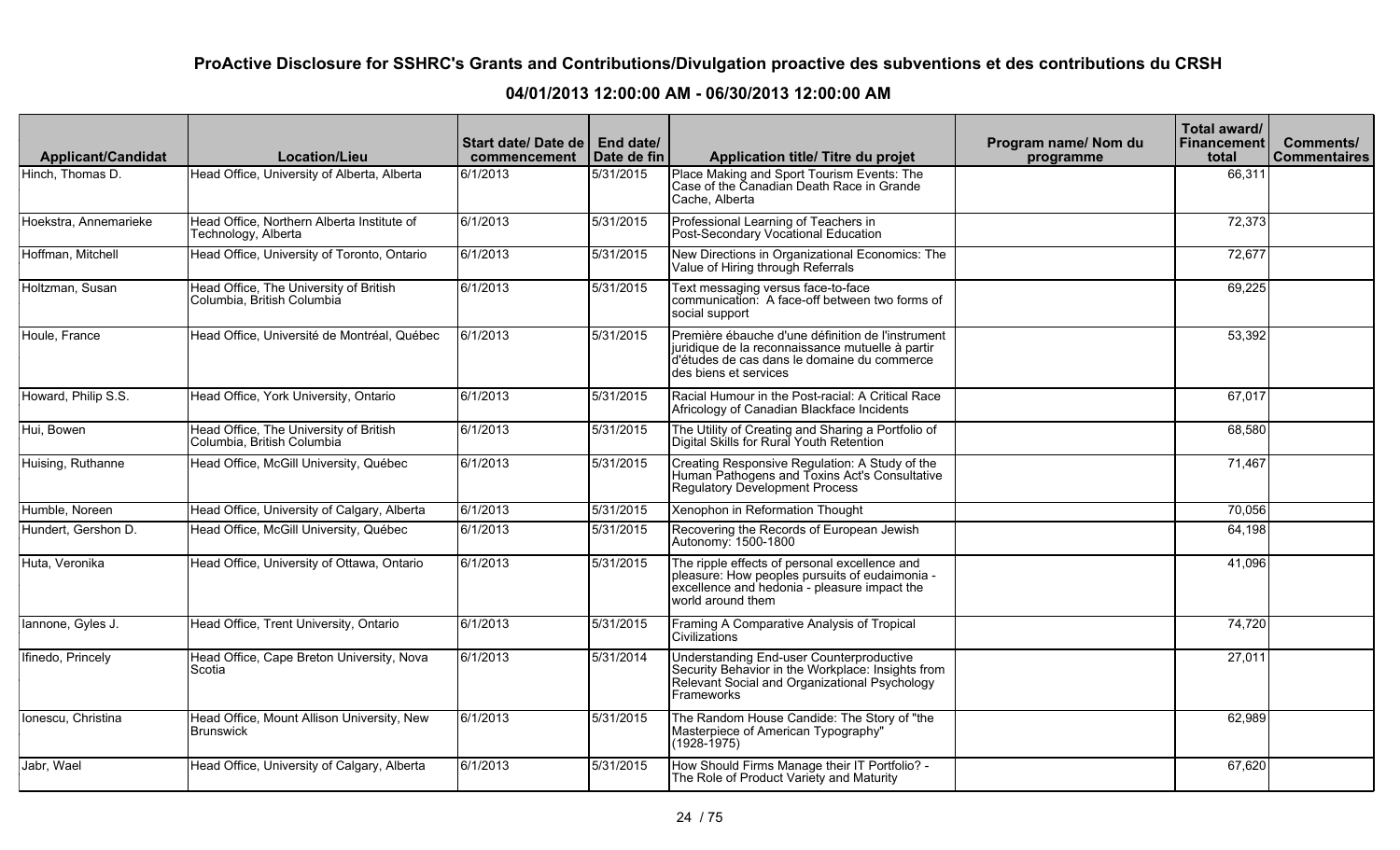| <b>Applicant/Candidat</b> | <b>Location/Lieu</b>                                    | Start date/ Date de  <br>commencement | End date/<br>Date de fin | Application title/ Titre du projet                                                                                                                                               | Program name/ Nom du<br>programme | Total award/<br><b>Financement</b><br>total | <b>Comments/</b><br><b>Commentaires</b> |
|---------------------------|---------------------------------------------------------|---------------------------------------|--------------------------|----------------------------------------------------------------------------------------------------------------------------------------------------------------------------------|-----------------------------------|---------------------------------------------|-----------------------------------------|
| Jardim, Tomaz P.          | Head Office, Ryerson University, Ontario                | 6/1/2013                              | 5/31/2015                | The Trials of Ilse Koch                                                                                                                                                          |                                   | 27,478                                      |                                         |
| Jiang, Guo-Liang F.       | Head Office, Dalhousie University, Nova Scotia          | 6/1/2013                              | 5/31/2015                | The economic recession and corporate social<br>linvestment                                                                                                                       |                                   | 43,700                                      |                                         |
| Kang, Sonia K.            | Head Office, University of Toronto, Ontario             | 6/1/2013                              | 5/31/2015                | Eliminating barriers to universal prosperity in the<br>Canadian workforce: Strengthening professional<br>identities of women, visible minorities, immigrants,<br>and Aboriginals |                                   | 74,446                                      |                                         |
| Karton, Joshua D.H.       | Head Office, Queen's University, Ontario                | 6/1/2013                              | 5/31/2015                | An Exploration of the International Arbitrator's<br>Duty to Apply the Law                                                                                                        |                                   | 54,300                                      |                                         |
| Kawano, Satsuki           | Head Office, University of Guelph, Ontario              | 6/1/2013                              | 5/31/2015                | Learning disabilities in contemporary Japan                                                                                                                                      |                                   | 38,791                                      |                                         |
| Kelly, Allison C.         | Head Office, University of Waterloo, Ontario            | 6/1/2013                              | 5/31/2015                | Rolling with the praises: Self-compassion and<br>responses to positive self-relevant events                                                                                      |                                   | 74,999                                      |                                         |
| Kennedy, Emily H.         | Head Office, University of Alberta, Alberta             | 6/1/2013                              | 5/31/2015                | Fed Up: A Case Study of Food-Related Civic<br>Practices in Two Canadian Cities                                                                                                   |                                   | 70,230                                      |                                         |
| Keshavmurthy, Prashant    | Head Office, McGill University, Québec                  | 6/1/2013                              | 5/31/2015                | The Masses and the Mundane: Political Thought<br>in Late Mughal Commentaries on Sa'di's<br>l'Rose-Garden'                                                                        |                                   | 30,691                                      |                                         |
| Khan, Shahnaz             | Head Office, Wilfrid Laurier University, Ontario        | 6/1/2013                              | 5/31/2015                | Human and Sexual Rights of Hijras in Pakistan                                                                                                                                    |                                   | 74,905                                      |                                         |
| Khan, Ummni               | Head Office, Carleton University, Ontario               | 6/1/2013                              | 5/31/2015                | Sex Buyer Beware!: Constructions and<br>Representation of Sex Trade Clients and their<br>Impact on Law                                                                           |                                   | 62,494                                      |                                         |
| Kiss, Simon J.            | Head Office, Wilfrid Laurier University, Ontario        | 6/1/2013                              | 5/31/2014                | Risk in Canadian Political Culture: Adapting A<br>Cultural Theory of Risk To The Canadian Context                                                                                |                                   | 56,740                                      |                                         |
| Klausen, Susanne M.       | Head Office, Carleton University, Ontario               | 6/1/2013                              | 5/31/2015                | Sex, shame and suicide: Regulating white male<br>heterosexuality in South Africa during apartheid<br>$(1948 - 1990)$                                                             |                                   | 31,765                                      |                                         |
| Koop, Royce               | Head Office, University of Manitoba, Manitoba           | 6/1/2013                              | 5/31/2015                | Representation in Action: Canadian MPs in<br>Parliament and the Constituencies                                                                                                   |                                   | 73,587                                      |                                         |
| Kroft, Kory               | Head Office, University of Toronto, Ontario             | 6/1/2013                              | 5/31/2015                | The Welfare Effects of Welfare and Tax Reform<br>During the Great Recession                                                                                                      |                                   | 47,512                                      |                                         |
| Krupa, Christopher        | Head Office, University of Toronto, Ontario             | 6/1/2013                              | 5/31/2015                | Accounting for Violence in the Island of Peace: An<br>Anthropological History of Cold War Ecuador                                                                                |                                   | 28,634                                      |                                         |
| Lachapelle, Ugo           | Head Office, Université du Québec à Montréal,<br>Québec | 6/1/2013                              | 5/31/2015                | L'évolution de la mobilité quotidienne depuis<br>vingt-cinq ans et ses relations avec l'emploi du<br>temps                                                                       |                                   | 74,733                                      |                                         |
| Lanovaz, Marc             | Head Office, Université de Montréal, Québec             | 6/1/2013                              | 5/31/2015                | Promoting generalisation in children with autism<br>spectrum disorders: A pilot study                                                                                            |                                   | 62,036                                      |                                         |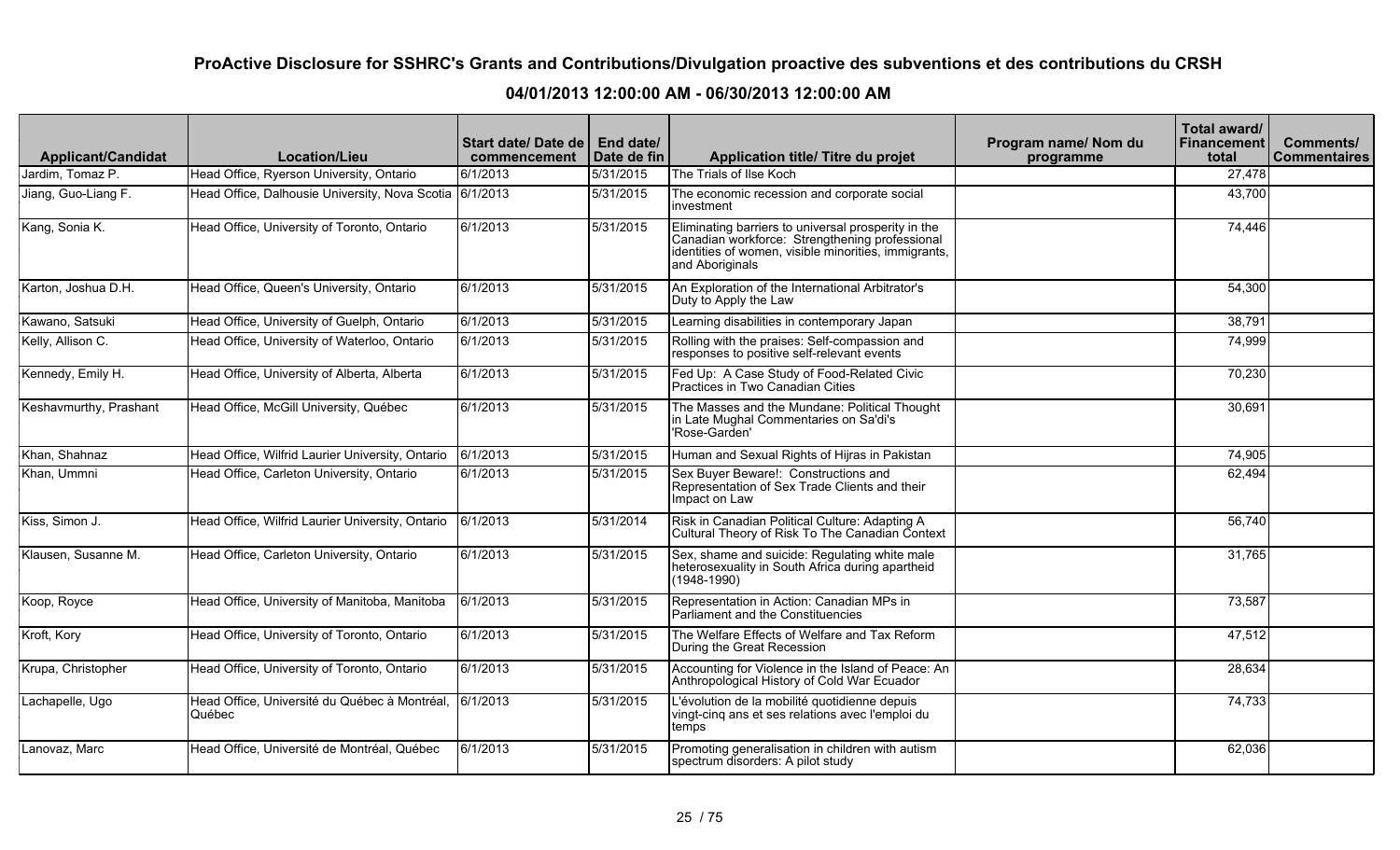| <b>Applicant/Candidat</b> | <b>Location/Lieu</b>                                                 | Start date/Date de   End date/<br>commencement | Date de fin | Application title/ Titre du projet                                                                                                                          | Program name/ Nom du<br>programme | Total award/<br><b>Financement</b><br>total | Comments/<br>  Commentaires |
|---------------------------|----------------------------------------------------------------------|------------------------------------------------|-------------|-------------------------------------------------------------------------------------------------------------------------------------------------------------|-----------------------------------|---------------------------------------------|-----------------------------|
| Lapointe, Francois-Joseph | Head Office, Université de Montréal, Québec                          | 6/1/2013                                       | 5/31/2015   | La figure de l'autoportrait métagénomique en<br>mouvement                                                                                                   |                                   | 48,888                                      |                             |
| Lashewicz, Bonnie M.      | Head Office, University of Calgary, Alberta                          | 6/1/2013                                       | 5/31/2015   | Methodological advances for understanding and<br>addressing social support needs of adults with<br>disabilities                                             |                                   | 73,090                                      |                             |
| Lavallee, Lynn F.         | Head Office, Ryerson University, Ontario                             | 6/1/2013                                       | 5/31/2015   | Telling a Different Story: Developing a<br>Youth-Driven Theoretical Model for Working with<br>an Urban Community                                            |                                   | 74,817                                      |                             |
| Lavigne, Julie            | Head Office, Université du Québec à Montréal,<br>Québec              | 6/1/2013                                       | 5/31/2015   | Pornographie critique, féministe, queer et<br>post-pornographie : contours d'une pratique<br>lémergente                                                     |                                   | 64,442                                      |                             |
| Lawson, Erica S.          | Head Office, The University of Western<br>Ontario, Ontario           | 6/1/2013                                       | 5/31/2015   | Drop-in Centre Programs for Young Mothers: A<br>Standpoint Evaluation of How Drop-in Services<br>Influence Motherhood Identities and Mothering<br>Practices |                                   | 59,037                                      |                             |
| Lentz, Roberta G.         | Head Office, McGill University, Québec                               | 6/1/2013                                       | 5/31/2015   | Rendering Visible the Infrastructure of Media<br>Policy Advocacy Practice                                                                                   |                                   | 42,878                                      |                             |
| Levant, Alex              | Head Office, Wilfrid Laurier University, Ontario                     | 6/1/2013                                       | 5/31/2015   | The Subject of Activity Theory                                                                                                                              |                                   | 74,620                                      |                             |
| Lightfoot, Sheryl         | Head Office, The University of British<br>Columbia, British Columbia | 6/1/2013                                       | 5/31/2015   | The Politics of State Apologies to Indigenous<br>Peoples                                                                                                    |                                   | 64,747                                      |                             |
| Litrico, Jean-Baptiste    | Head Office, Queen's University, Ontario                             | 6/1/2013                                       | 5/31/2015   | Overcoming the legitimacy challenge of hybridity:<br>How social enterprises present themselves to<br>external audiences                                     |                                   | 45,831                                      |                             |
| Ljubicic, Gita J.         | Head Office, Carleton University, Ontario                            | 6/1/2013                                       | 5/31/2015   | The shared stories of people and plants: Cultural<br>and ecological relationships between Inuit and<br>plants in Makkovik, Nunatsiavut (Labrador)           |                                   | 74,710                                      |                             |
| Loucks, Jeff T.           | Head Office, University of Regina,<br>Saskatchewan                   | 6/1/2013                                       | 5/31/2015   | Young Children's Acquisition of Complex Cultural<br>Action Routines                                                                                         |                                   | 60,260                                      |                             |
| Lousley, Cheryl K.        | Head Office, Lakehead University, Ontario                            | 6/1/2013                                       | 5/31/2015   | Planet and Narration: Narrative Testimonies and<br>World-Making at the Brundtland Commission<br>Public Hearings                                             |                                   | 42,509                                      |                             |
| Lussier, Patrick          | Head Office, Université Laval, Québec                                | 6/1/2013                                       | 5/31/2014   | Understanding Desistance from Crime in Adult<br>Sex Offenders: A Prospective Longitudinal Study                                                             |                                   | 74.949                                      |                             |
| Lussier, Yvan             | Head Office, Université du Québec à<br>Trois-Rivières, Québec        | 6/1/2013                                       | 5/31/2015   | L'internet et les transformations des dynamiques<br>sociales et conjugales                                                                                  |                                   | 66,773                                      |                             |
| Luthi, Lorenz M.          | Head Office, McGill University, Québec                               | 6/1/2013                                       | 5/31/2015   | India between Afro-Asia Solidarity and<br>Non-Alignment, 1947-1974                                                                                          |                                   | 54,756                                      |                             |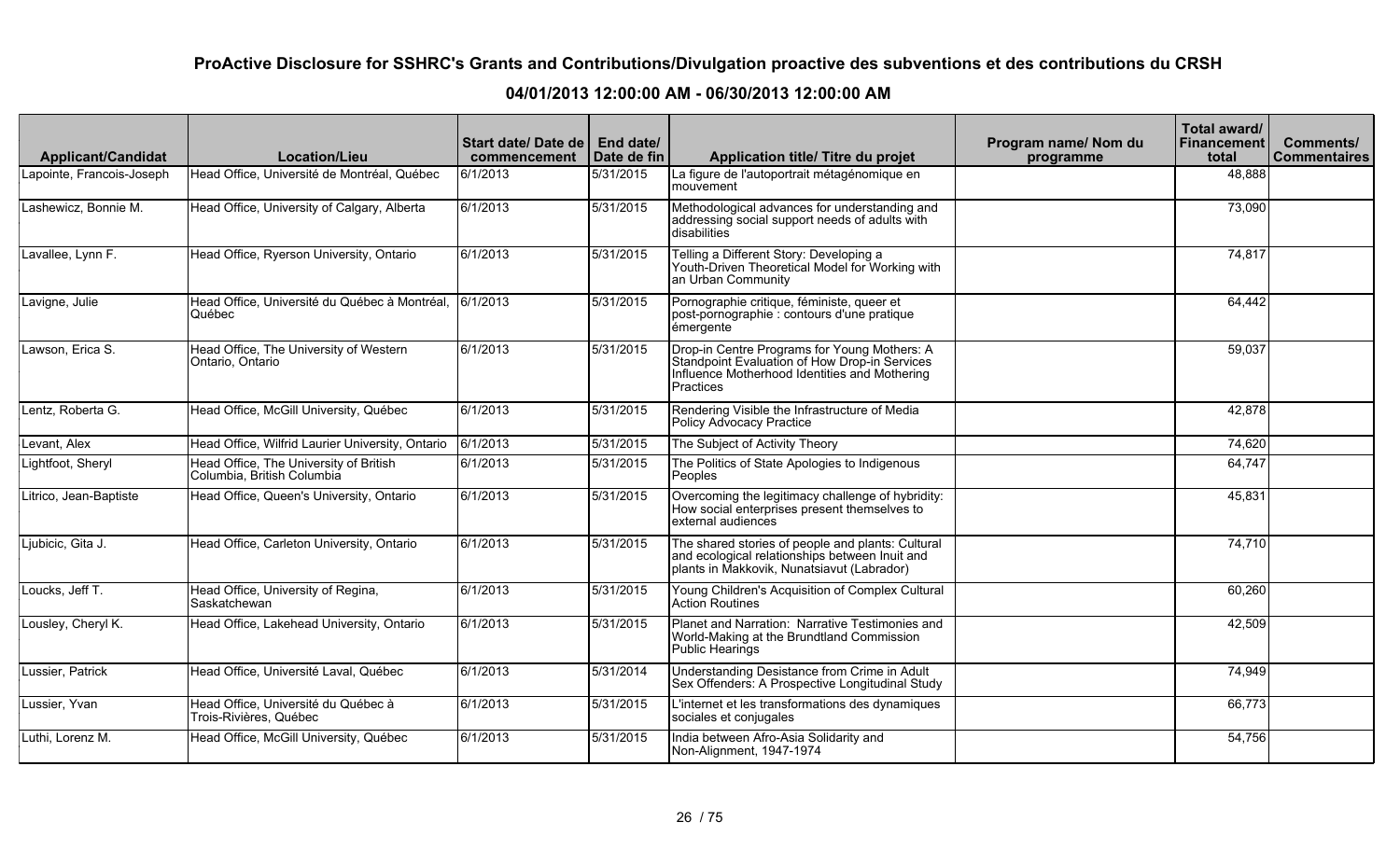| <b>Applicant/Candidat</b> | <b>Location/Lieu</b>                                                           | Start date/Date de   End date/<br>commencement | Date de fin | Application title/ Titre du projet                                                                                                                                              | Program name/ Nom du<br>programme | Total award/<br><b>Financement</b><br>total | <b>Comments/</b><br><b>Commentaires</b> |
|---------------------------|--------------------------------------------------------------------------------|------------------------------------------------|-------------|---------------------------------------------------------------------------------------------------------------------------------------------------------------------------------|-----------------------------------|---------------------------------------------|-----------------------------------------|
| MacDonnell, Rhiannon J.   | Head Office, University of Alberta, Alberta                                    | 6/1/2013                                       | 5/31/2015   | Crowdfunding the Future: Examining the<br>Implications of Innovative Fundraising in a Digital<br><b>Fra</b>                                                                     |                                   | 68,809                                      |                                         |
| Mackenzie, Sara J.        | Head Office, Memorial University of<br>Newfoundland, Newfoundland and Labrador | 6/1/2013                                       | 5/31/2015   | Allophony in Newfoundland English: production,<br>perception, and variation                                                                                                     |                                   | 46,480                                      |                                         |
| Madigan, Sheri L.         | Head Office, University of Toronto, Ontario                                    | 6/1/2013                                       | 5/31/2015   | Elucidating the role of parenting in child language<br>development through meta-analytic and<br>sibling-comparison studies                                                      |                                   | 72,816                                      |                                         |
| Magnan, Marie-Odile       | Head Office, Université de Montréal, Québec                                    | 6/1/2013                                       | 5/31/2015   | Expérience scolaire et logiques d'orientation dans<br>le marché scolaire linguistique montréalais : étude<br>sur les cégépiens issus de l'immigration                           |                                   | 72,913                                      |                                         |
| Malhotra, Shavin          | Head Office, Ryerson University, Ontario                                       | 6/1/2013                                       | 5/31/2015   | Cognitive Biases in Strategic Decisions: The Case<br>of International Acquisition Premiums                                                                                      |                                   | 65,550                                      |                                         |
| Manjunath, Vikram         | Head Office, Université de Montréal, Québec                                    | 6/1/2013                                       | 5/31/2015   | <b>Fractional Coalition Formation</b>                                                                                                                                           |                                   | 38,500                                      |                                         |
| Maranda, Pierre           | Head Office, Université Laval, Québec                                          | $\sqrt{6}/1/2013$                              | 5/31/2015   | Des vies au vif : des Malaitains, îles Salomon,<br>ecrivent leurs travaux et leurs jours                                                                                        |                                   | 72,843                                      |                                         |
| Marchand, Anne            | Head Office, Université de Montréal, Québec                                    | 6/1/2013                                       | 5/31/2015   | La création d'images identitaires contemporaines<br>par les jeunes autochtones à partir de leur<br>patrimoine graphique ancestral: un projet pilote<br>avec la Nation Atikamekw |                                   | 52,493                                      |                                         |
| Marche, Tammy A.          | Head Office, St. Thomas More College,<br>Saskatchewan                          | 6/1/2013                                       | 5/31/2015   | Improving Children's Working Memory with<br>Cogmed and Strategy Training                                                                                                        |                                   | 74,362                                      |                                         |
| Martin, Christopher       | Head Office, The University of British<br>Columbia, British Columbia           | 6/1/2013                                       | 5/31/2015   | The Epistemology of Educational Policy-Formation                                                                                                                                |                                   | 60,142                                      |                                         |
| Martinussen, Rhonda L.    | Head Office, University of Toronto, Ontario                                    | 6/1/2013                                       | 5/31/2015   | Examining the Potential for Digital Media to Bridge<br>the Gap between Coursework and Practicum<br>Experiences in Preservice Teacher Preparation in<br>Literacy Education       |                                   | 74,981                                      |                                         |
| Masson, Steve             | Head Office, Université du Québec à Montréal,<br>Québec                        | 6/1/2013                                       | 5/31/2015   | Les scientifiques professionnels possèdent-ils<br>toujours de fausses conceptions en sciences qu'ils<br>doivent inhiber?                                                        |                                   | 55,679                                      |                                         |
| Matveyev, Egor V.         | Head Office, University of Alberta, Alberta                                    | 6/1/2013                                       | 5/31/2015   | Do CEOs Matter? Evidence from Exogenous<br>lVariation due to Deaths                                                                                                             |                                   | 63,842                                      |                                         |
| Mazar, Nina               | Head Office, University of Toronto, Ontario                                    | 6/1/2013                                       | 5/31/2015   | Drivers of Individual Differences in Moral<br>Compensation: Moralization, Culture, and<br>Implications for the Environment                                                      |                                   | 69,755                                      |                                         |
| McCrimmon, Adam W.        | Head Office, University of Calgary, Alberta                                    | $\sqrt{6}/1/2013$                              | 5/31/2015   | Adding Injury to Insult: An Exploration of Risk<br>Factors for Peer Victimization in Children with<br>Autism Spectrum Disorder                                                  |                                   | 74,122                                      |                                         |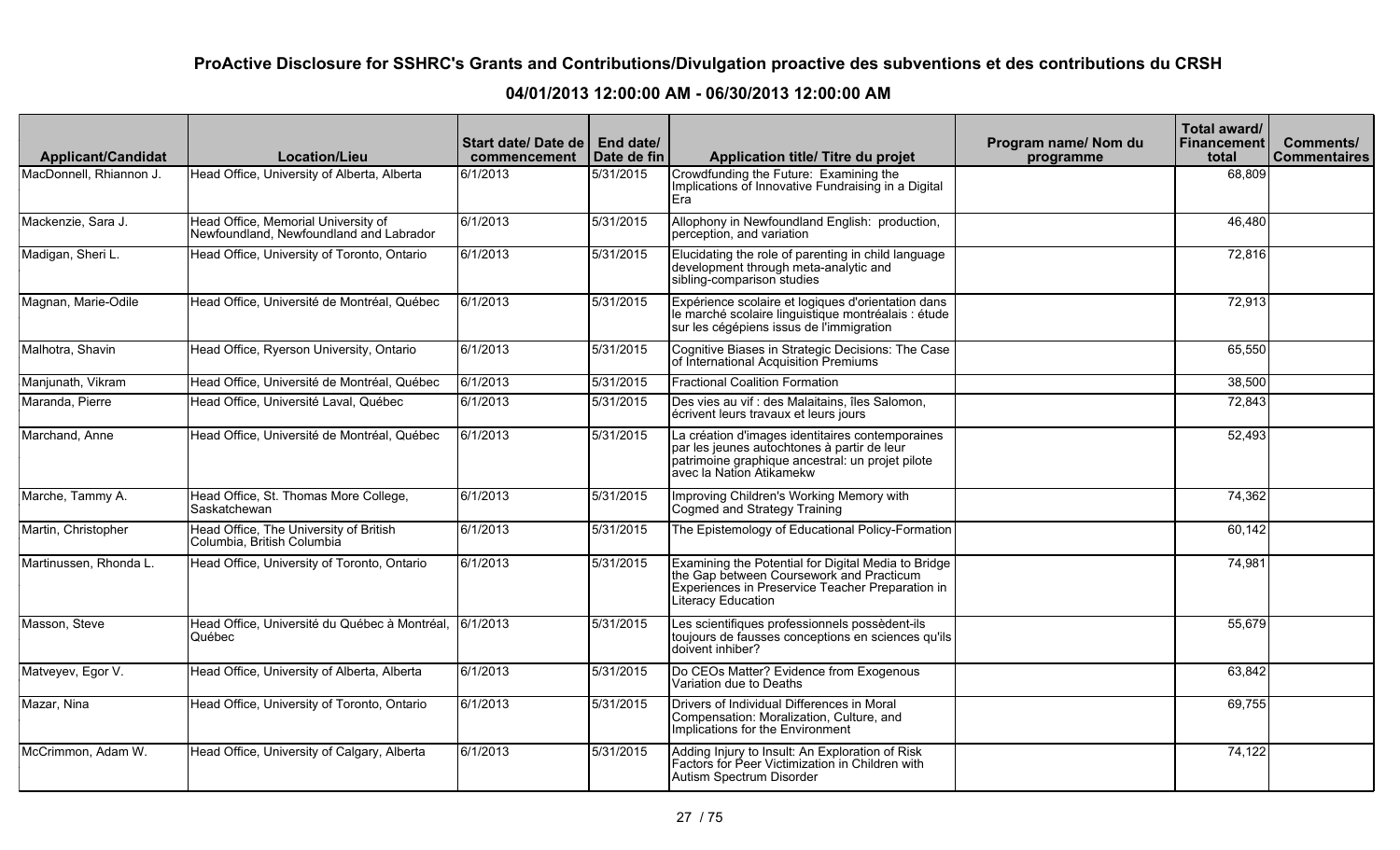| <b>Applicant/Candidat</b> | <b>Location/Lieu</b>                                      | Start date/ Date de   End date/<br>commencement | Date de fin | Application title/ Titre du projet                                                                                                                                           | Program name/ Nom du<br>programme | Total award/<br><b>Financement</b><br>total | Comments/<br><b>Commentaires</b> |
|---------------------------|-----------------------------------------------------------|-------------------------------------------------|-------------|------------------------------------------------------------------------------------------------------------------------------------------------------------------------------|-----------------------------------|---------------------------------------------|----------------------------------|
| McGee, Andrew D.          | Head Office, Simon Fraser University, British<br>Columbia | 6/1/2013                                        | 5/31/2015   | Whoever you want me to be: Personality and<br>Incentives                                                                                                                     |                                   | 49,370                                      |                                  |
| McGrane, David P.         | Head Office, St. Thomas More College,<br>Saskatchewan     | 6/1/2013                                        | 5/31/2015   | Explaining the Electoral Breakthrough of the<br>federal New Democratic Party inside and outside<br>lof Quebec                                                                |                                   | 56,525                                      |                                  |
| McKenzie, Hugh G.         | Head Office, Grant MacEwan University,<br>Alberta         | 6/1/2013                                        | 5/31/2015   | Small places of large importance: a<br>bioarchaeological exploration of small prehistoric<br>mortuary sites in the Lake Baikal Region of<br>Siberia, Russia                  |                                   | 74,959                                      |                                  |
| McLauchlin, Theodore D.   | Head Office, Université de Montréal, Québec               | 6/1/2013                                        | 5/31/2015   | When Soldiers Rebel: State Breakdown and<br>Army-Splinter Wars                                                                                                               |                                   | 31,164                                      |                                  |
| McLaughlin, Mireille      | Head Office, University of Ottawa, Ontario                | 6/1/2013                                        | 5/31/2015   | Le spectre de la classe : insertion professionnelle<br>let transferts linguistiques au Canada francophone.                                                                   |                                   | 71,542                                      |                                  |
| Mekki-Berrada, Abdelwahed | Head Office, Université Laval, Québec                     | 6/1/2013                                        | 5/31/2015   | Expérience spirituelle et vivre-ensemble au<br>Québec : Exploration anthropologique dans l'islam<br>soufi de la confrérie Qâdirîya Boudchichiya de<br>Montréal               |                                   | 74,381                                      |                                  |
| Ménard, Julie             | Head Office, Université du Québec à Montréal,<br>Québec   | 6/1/2013                                        | 5/31/2015   | Leisure time allocation: a resource to facilitate<br>workers' functioning                                                                                                    |                                   | 70,571                                      |                                  |
| Mendeloff, David          | Head Office, Carleton University, Ontario                 | 6/1/2013                                        | 5/31/2015   | Courting Coercion: Theorizing International<br>Judicial Intervention in Ongoing Wars                                                                                         |                                   | 74,996                                      |                                  |
| Meren, David J.           | Head Office, Université de Montréal, Québec               | 6/1/2013                                        | 5/31/2015   | First Nations, Third World: A Reconnaissance of<br>the Origins of Canadian Foreign Aid, 1945-1952                                                                            |                                   | 57,940                                      |                                  |
| Michel, Jean-Sebastien    | Head Office, HEC Montréal, Québec                         | 6/1/2013                                        | 5/31/2015   | Venture capitalist market grandstanding and its<br>impact on the pricing of initial public offerings and<br>mergers and acquisitions                                         |                                   | 56,000                                      |                                  |
| Milligan, Ian E.          | Head Office, University of Waterloo, Ontario              | 6/1/2013                                        | 5/31/2015   | An Infinite Archive? Developing HistoryCrawler to<br>Explore the Internet Archive as a Historical<br>Resource                                                                |                                   | 74,952                                      |                                  |
| Milyavskaya, Marina       | Head Office, McGill University, Québec                    | 6/1/2013                                        | 5/31/2015   | Pathways to success: Examining the mechanisms<br>underlying greater progress in self-concordant<br>lgoals                                                                    |                                   | 57,140                                      |                                  |
| Miranda, Dave             | Head Office, University of Ottawa, Ontario                | 6/1/2013                                        | 5/31/2015   | Music and ethnic identity development in<br>adolescence: can music represent a sociocultural<br>resource "in the mind" and "in the world" of ethnic<br>minority adolescents? |                                   | 75,000                                      |                                  |
| Misener, Katherine E.     | Head Office, University of Waterloo, Ontario              | 6/1/2013                                        | 5/31/2015   | A new 'arena': Social responsibility through<br>community sport                                                                                                              |                                   | 64,758                                      |                                  |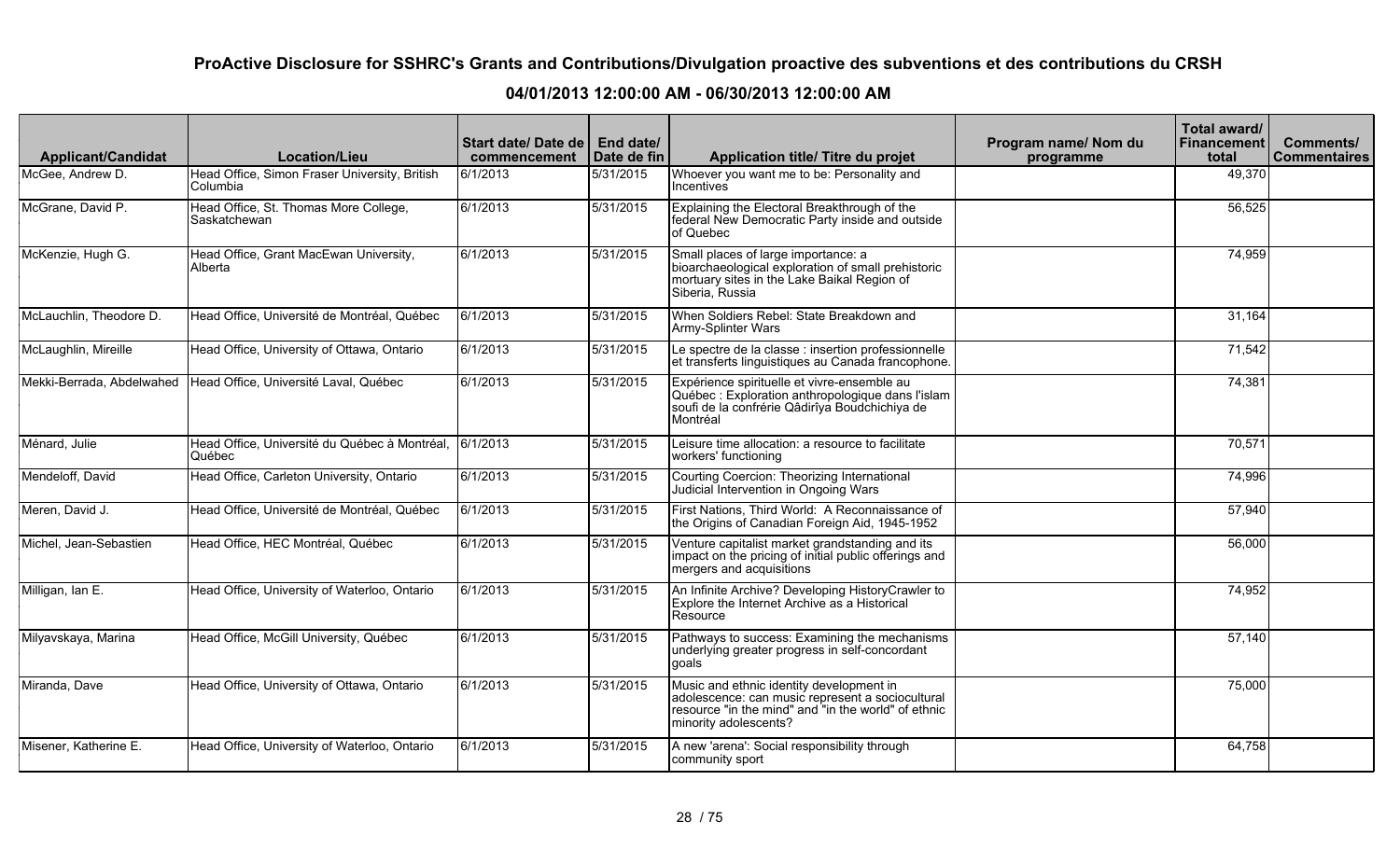| <b>Applicant/Candidat</b> | <b>Location/Lieu</b>                                                 | Start date/Date de<br>commencement | End date/<br>Date de fin | Application title/ Titre du projet                                                                                                                            | Program name/ Nom du<br>programme | Total award/<br><b>Financement</b><br>total | Comments/<br><b>Commentaires</b> |
|---------------------------|----------------------------------------------------------------------|------------------------------------|--------------------------|---------------------------------------------------------------------------------------------------------------------------------------------------------------|-----------------------------------|---------------------------------------------|----------------------------------|
| Mitchell, Jack            | Head Office, Dalhousie University, Nova Scotia                       | 6/1/2013                           | 5/31/2015                | Mapping the imaginary geographies of Roman<br>historians                                                                                                      |                                   | 46,585                                      |                                  |
| Morton, Graeme            | Head Office, University of Guelph, Ontario                           | 6/1/2013                           | 5/31/2015                | Extreme Weather and Patterns of Emigration:<br>Scotland, 1770-1988                                                                                            |                                   | 64,780                                      |                                  |
| Moser, Jeffrey            | Head Office, McGill University, Québec                               | 6/1/2013                           | 5/31/2015                | <b>Excavating China's First Archaeologist</b>                                                                                                                 |                                   | 74,247                                      |                                  |
| Mulone, Massimiliano      | Head Office, Université de Montréal, Québec                          | 6/1/2013                           | 5/31/2015                | Après le Printemps érable : culture(s) policière(s),<br>gestion des foules et mouvements sociaux                                                              |                                   | 49,646                                      |                                  |
| Muniz-Fraticelli, Victor  | Head Office, McGill University, Québec                               | 6/1/2013                           | 5/31/2015                | The legal structure of ecclesiastical polity                                                                                                                  |                                   | 73,213                                      |                                  |
| Murphy, Anne              | Head Office, The University of British<br>Columbia, British Columbia | 6/1/2013                           | 5/31/2015                | Transnational Modern Punjabi Literature and the<br>Pursuit of the Secular                                                                                     |                                   | 74,997                                      |                                  |
| Nagam, Julie M.           | Head Office, OCAD University, Ontario                                | 6/1/2013                           | 5/31/2015                | The Kanata Indigenous Performance, New and<br>Digital Media Art Project                                                                                       |                                   | 68,662                                      |                                  |
| Natcher, David C.         | Head Office, University of Saskatchewan,<br>Saskatchewan             | 6/1/2013                           | 5/31/2015                | The Northern Plainsmen Revisited: Adaptive<br>Strategies and Agrarian Life in the 21st Century                                                                |                                   | 73,656                                      |                                  |
| Neville, Lukas            | Head Office, University of Manitoba, Manitoba                        | 6/1/2013                           | 5/31/2015                | To Forgive or Not Forgive? The Role of<br>Anticipated and Actual Coworker Responses                                                                           |                                   | 26,468                                      |                                  |
| Nguyen, Xuan Thuy         | Head Office, York University, Ontario                                | 6/1/2013                           | 5/31/2015                | Monitoring educational rights for girls with<br>disabilities in Vietnam: Towards a transformative<br>approach on understanding social justice in<br>education |                                   | 74,587                                      |                                  |
| Noiseux, Yanick           | Head Office, Université de Montréal, Québec                          | 6/1/2013                           | 5/31/2015                | Syndicalisme et organisation collective des<br>travailleurs atypiques au Canada : Une sociologie<br>des émergences                                            |                                   | 59,110                                      |                                  |
| Ntebutse, Jean Gabin      | Head Office, Université de Sherbrooke,<br>Québec                     | 6/1/2013                           | 5/31/2015                | Les croyances des futurs enseignants natifs du<br>numérique sur la compétence numérique des<br>Iélèves du secondaire.                                         |                                   | 61,056                                      |                                  |
| Oakman, Jonathan M.       | Head Office, University of Waterloo, Ontario                         | 6/1/2013                           | 5/31/2015                | Improving analysis of single case two-phase<br>repeated measures research designs                                                                             |                                   | 73,636                                      |                                  |
| Obhi, Sukhvinder S.       | Head Office, Wilfrid Laurier University, Ontario                     | 6/1/2013                           | 5/31/2015                | Power and Social Attunement: Investigating how<br>power exerts its effects on social cognition and<br>behaviour                                               |                                   | 74,520                                      |                                  |
| O'Malley, Andrew          | Head Office, Ryerson University, Ontario                             | 6/1/2013                           | 5/31/2015                | Comic Books, Children's Culture, and the Crisis of<br>Innocence, 1940-1954                                                                                    |                                   | 47,663                                      |                                  |
| O'Manique, Colleen        | Head Office, Trent University, Ontario                               | 6/1/2013                           | 5/31/2015                | Gender Justice and the Post-MDG Environment                                                                                                                   |                                   | 54,236                                      |                                  |
| Ophir, Ella Z.            | Head Office, University of Saskatchewan,<br>Saskatchewan             | 6/1/2013                           | 5/31/2015                | A Woman Alone: The Unmarried Working Woman<br>in the Early Twentieth Century                                                                                  |                                   | 47,330                                      |                                  |
| Ordas Criado, Carlos      | Head Office, Université Laval, Québec                                | 6/1/2013                           | 5/31/2015                | Croissance économique durable, capital humain et<br>microéconomie du secteur public                                                                           |                                   | 74,812                                      |                                  |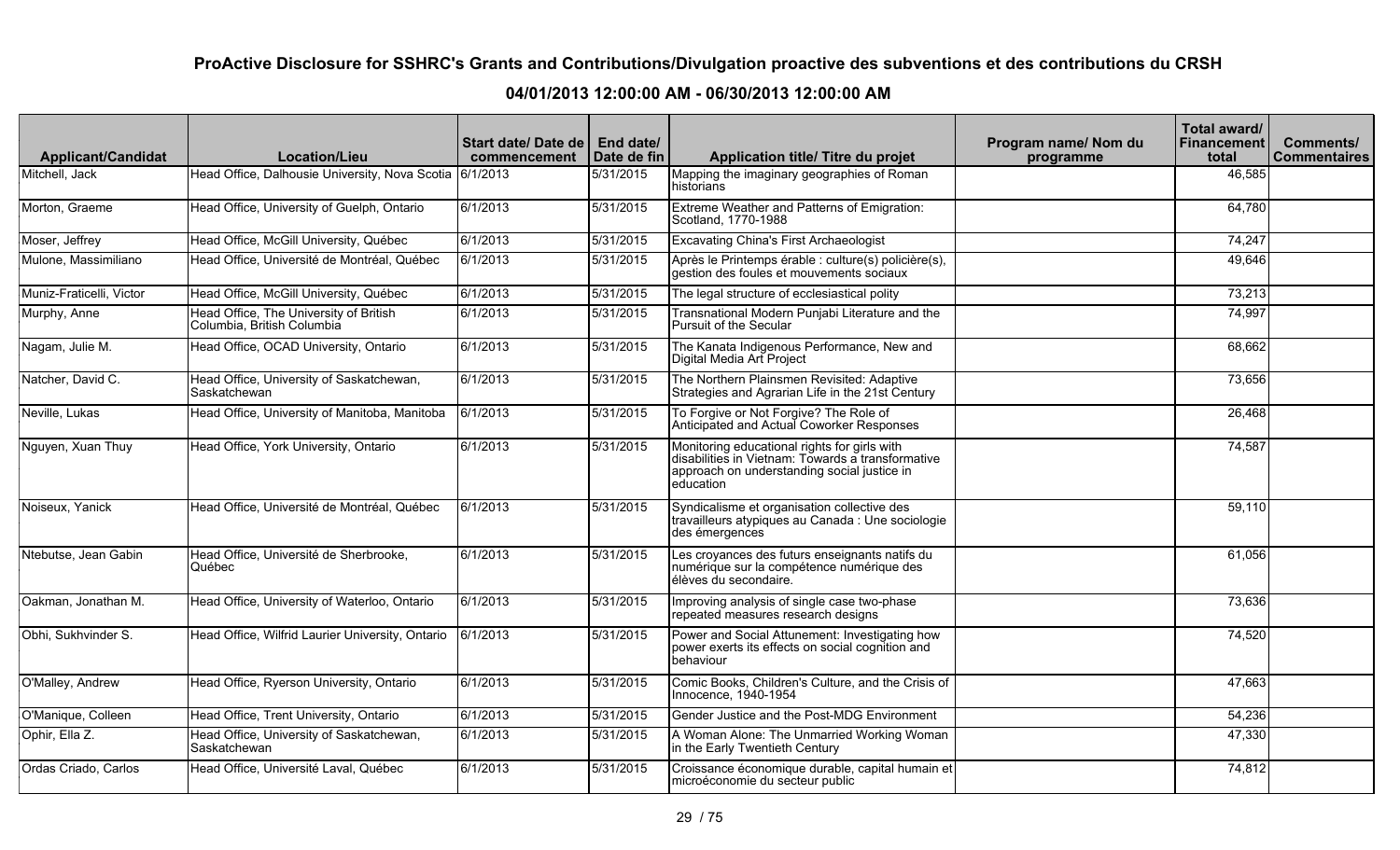| <b>Applicant/Candidat</b> | <b>Location/Lieu</b>                                       | <b>Start date/Date de</b><br>commencement | End date/<br>Date de fin | Application title/ Titre du projet                                                                                                                                                              | Program name/ Nom du<br>programme | Total award/<br><b>Financement</b><br>total | Comments/<br><b>Commentaires</b> |
|---------------------------|------------------------------------------------------------|-------------------------------------------|--------------------------|-------------------------------------------------------------------------------------------------------------------------------------------------------------------------------------------------|-----------------------------------|---------------------------------------------|----------------------------------|
| Ouellet, Frédéric         | Head Office, Université de Montréal, Québec                | 6/1/2013                                  | 5/31/2015                | Les trajectoires de femmes victimes de violence<br>conjugale                                                                                                                                    |                                   | 60,055                                      |                                  |
| Pandey, Manish            | Head Office, The University of Winnipeg,<br>Manitoba       | 6/1/2013                                  | 5/31/2015                | Do Immigrants with Prior Canadian Exposure<br>Perform Better than Those Without? An Analysis<br>Using the Longitudinal Immigrant Database<br>$(IMD\check{B})$                                   |                                   | 49,472                                      |                                  |
| Papillon, Martin          | Head Office, University of Ottawa, Ontario                 | 6/1/2013                                  | 5/31/2015                | Une comparaison des politiques provinciales en<br>matière de relations avec les peuples autochtones                                                                                             |                                   | 30,078                                      |                                  |
| Paré, Mona                | Head Office, University of Ottawa, Ontario                 | 6/1/2013                                  | 5/31/2014                | A Child Rights Based Framework and Evaluation<br>Tools for Anti-Violence Efforts in Schools                                                                                                     |                                   | 31,018                                      |                                  |
| Parent, Sylvie            | Head Office, Université Laval, Québec                      | $\sqrt{6/1/2013}$                         | 5/31/2015                | Élaboration et validation d'un questionnaire<br>portant sur la violence vécue par les jeunes dans<br>le contexte sportif                                                                        |                                   | 62,668                                      |                                  |
| Patel, Sejal              | Head Office, Ryerson University, Ontario                   | 6/1/2013                                  | 5/31/2015                | School redesign and neighbourhood<br>redevelopment: A study of educational success,<br>families and equity                                                                                      |                                   | 74,944                                      |                                  |
| Paterson, Stephanie       | Head Office, Concordia University, Québec                  | 6/1/2013                                  | 5/31/2015                | The State of Motherhood in Canada: The Politics<br>of Leisure in the Transition to Motherhood                                                                                                   |                                   | 69,884                                      |                                  |
| Patry, Marc W.            | Head Office, Saint Mary's University, Nova<br>Scotia       | 6/1/2013                                  | 5/31/2015                | Eyewitness facial expressions during lineup<br><i>identifications</i>                                                                                                                           |                                   | 57,466                                      |                                  |
| Pavlin, Justin M.         | Head Office, Wilfrid Laurier University, Ontario           | 6/1/2013                                  | 5/31/2015                | Network Models of Spatial Variation in Prices:<br>Applications to Electricity and Natural Gas Markets                                                                                           |                                   | 40,339                                      |                                  |
| Pavlov, Gregory           | Head Office, The University of Western<br>Ontario, Ontario | 6/1/2013                                  | 5/31/2015                | Multidimensional Mechanism Design                                                                                                                                                               |                                   | 61,898                                      |                                  |
| Peets, Kathleen F.        | Head Office, Ryerson University, Ontario                   | 6/1/2013                                  | 5/31/2015                | The contributions of linguistic and cognitive factors<br>to listening and reading comprehension in children<br>with language impairment                                                         |                                   | 68,307                                      |                                  |
| Pek, Jolynn               | Head Office, York University, Ontario                      | 6/1/2013                                  | 5/31/2015                | <b>Best Practices for Statistical Mediation</b>                                                                                                                                                 |                                   | 74,630                                      |                                  |
| Péloquin, Katherine       | Head Office, Université de Montréal, Québec                | 6/1/2013                                  | 5/31/2015                | Testing a tri-partite model of attachment in couples<br>confronted with intense chronic stress                                                                                                  |                                   | 65,082                                      |                                  |
| Phillips, Blake R.        | Head Office, University of Waterloo, Ontario               | 6/1/2013                                  | 5/31/2015                | Performance Chasing and Mutual Fund<br>Managerial Incentives                                                                                                                                    |                                   | 74,230                                      |                                  |
| Pifano, Diana             | Head Office, Dalhousie University, Nova Scotia 6/1/2013    |                                           | 5/31/2015                | Memory, Identity and Humor: The Voice of the<br>Children of the Disappeared in XXI Century<br>Argentinean Fiction                                                                               |                                   | 44,175                                      |                                  |
| Plusquellec, Pierrich     | Head Office, Université de Montréal, Québec                | 6/1/2013                                  | 5/31/2014                | Stress et Compagnie et l'organigramme du stress:<br>outiller les gestionnaires pour accroître le bien-être<br>de leurs employés en utilisant les neurosciences<br>et les nouvelles technologies |                                   | 42,105                                      |                                  |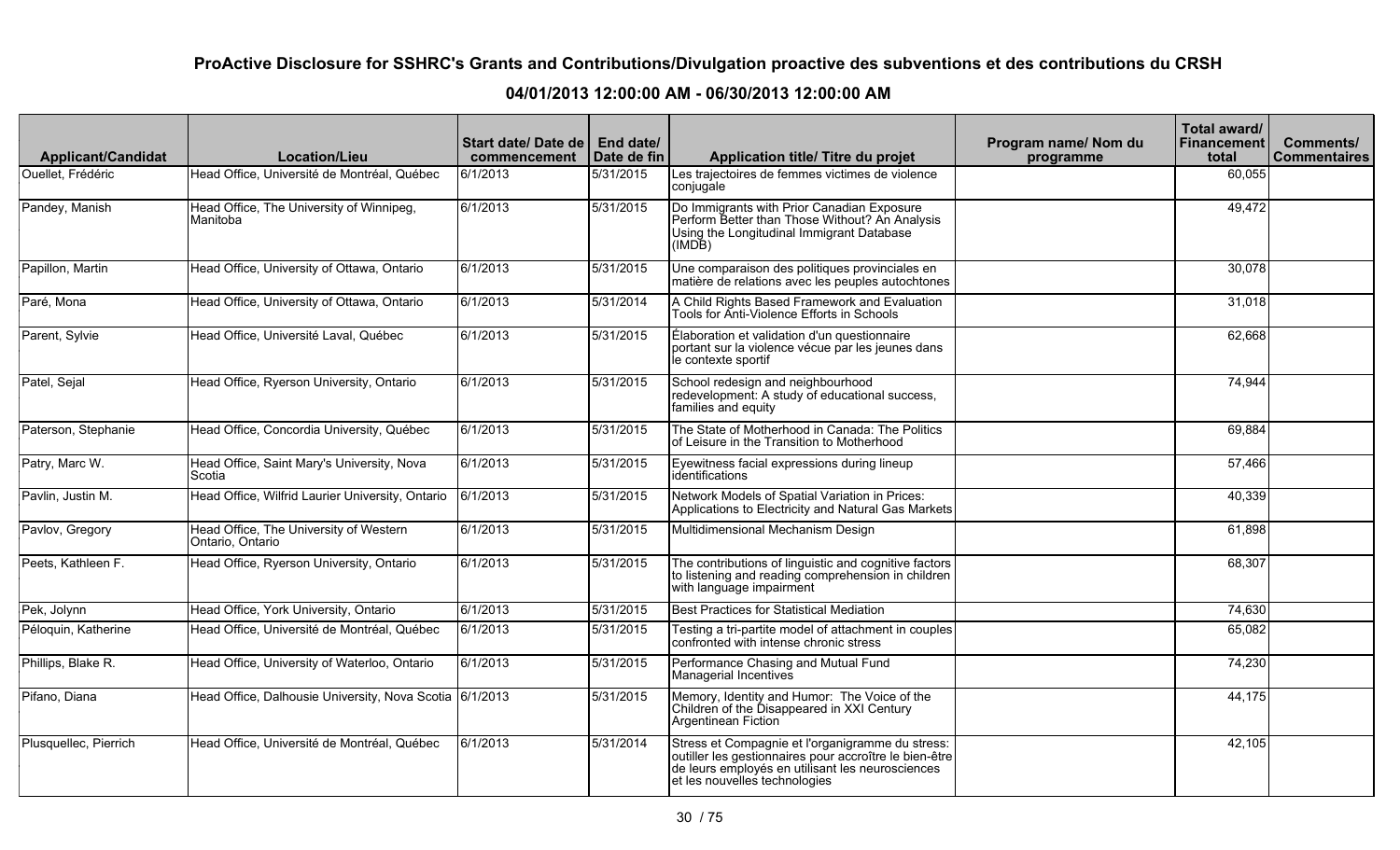| <b>Applicant/Candidat</b> | <b>Location/Lieu</b>                                                     | Start date/ Date de  <br>commencement | End date/<br>Date de fin | Application title/ Titre du projet                                                                                                                                            | Program name/ Nom du<br>programme | Total award/<br><b>Financement</b><br>total | <b>Comments/</b><br><b>Commentaires</b> |
|---------------------------|--------------------------------------------------------------------------|---------------------------------------|--------------------------|-------------------------------------------------------------------------------------------------------------------------------------------------------------------------------|-----------------------------------|---------------------------------------------|-----------------------------------------|
| Pollock, Katina E.        | Head Office, The University of Western<br>Ontario, Ontario               | 6/1/2013                              | 5/31/2015                | The Contemporary Work of Secondary School<br>Principals                                                                                                                       |                                   | 63,492                                      |                                         |
| Prendergast, Monica       | Head Office, University of Victoria, British<br>Columbia                 | 6/1/2013                              | 5/31/2015                | Performance Studies in Education: A<br>Polydisciplinary Secondary Level Curriculum<br>Development Project                                                                     |                                   | 65,000                                      |                                         |
| Preston, Jane P.          | Head Office, University of Prince Edward<br>Island, Prince Edward Island | 6/1/2013                              | 5/31/2015                | Exploring the Leadership Practices of Principals<br>who Promote the Educational Success of First<br>Nations, Metis, and Inuit High School Students                            |                                   | 73,535                                      |                                         |
| Pruneau, Diane            | Head Office, Université de Moncton, New<br><b>Brunswick</b>              | 6/1/2013                              | 5/31/2015                | Les rapports des futurs enseignants avec les<br>environnements physiques et numériques                                                                                        |                                   | 71,680                                      |                                         |
| Purnis, Jan K.            | Head Office, University of Regina,<br>Saskatchewan                       | 6/1/2013                              | 5/31/2015                | Cannibals Incorporated: Cannibalism, Digestion,<br>and Early Modern Literature                                                                                                |                                   | 30,559                                      |                                         |
| Quan-Haase, Anabel        | Head Office, The University of Western<br>Ontario, Ontario               | 6/1/2013                              | 5/31/2015                | Seniors' Digital Life: Reading, Searching and<br>Connecting                                                                                                                   |                                   | 74,250                                      |                                         |
| Racette, Nicole           | Head Office, Télé-université, Québec                                     | 6/1/2013                              | 5/31/2015                | La réussite en formation à distance : l'état de la<br>coopération entre les équipes professorales et les<br>equipes tutorales                                                 |                                   | 74,633                                      |                                         |
| Rachédi, Lilyane          | Head Office, Université du Québec à Montréal,<br>Québec                  | 6/1/2013                              | 5/31/2015                | Deuil des immigrants : réseaux transnationaux et<br>pratiques rituelles funéraires                                                                                            |                                   | 64,541                                      |                                         |
| Ramanarayanan, Ananth     | Head Office, The University of Western<br>Ontario, Ontario               | 6/1/2013                              | 5/31/2015                | The Optimal Maturity Structure of Public Debt                                                                                                                                 |                                   | 57,377                                      |                                         |
| Razo-Garcia, Raul         | Head Office, Carleton University, Ontario                                | 6/1/2013                              | 5/31/2015                | Exchange Rate Regimes, Financial Openness and<br>Currency Crises                                                                                                              |                                   | $\overline{53,800}$                         |                                         |
| Reed, Maureen G.          | Head Office, University of Saskatchewan,<br>Saskatchewan                 | 6/1/2013                              | 5/31/2015                | Linking gender, climate change, adaptive capacity<br>and forest-based communities in Canada                                                                                   |                                   | 72,593                                      |                                         |
| Ribouillault, Denis       | Head Office, Université de Montréal, Québec                              | 6/1/2013                              | 5/31/2015                | Girolamo Righettino : un dessinateur et<br>cartographe oublié de la Renaissance                                                                                               |                                   | 48,672                                      |                                         |
| Roberts, Sharon E.        | Head Office, University of Waterloo, Ontario                             | 6/1/2013                              | 5/31/2015                | From Furries to Sport Fans: Do conventional and<br>unconventional forms of fantasy-based group<br>activities differ in terms of their association with<br>identity formation? |                                   | 74,995                                      |                                         |
| Rondel, David I.          | Head Office, Ryerson University, Ontario                                 | 6/1/2013                              | 7/16/2013                | Pragmatism, Egalitarianism, and Justice                                                                                                                                       |                                   | 27,500                                      |                                         |
| Rousseau, Michel          | Head Office, Université du Québec à<br>Trois-Rivières, Québec            | 6/1/2013                              | 5/31/2015                | EVIM: Évaluation de la validation des instruments<br>de mesure                                                                                                                |                                   | 74,883                                      |                                         |
| Rowsell, Jennifer         | Head Office, Brock University, Ontario                                   | 6/1/2013                              | 5/31/2015                | Community Arts Zone (CAZ): Projects linking<br>literacy, community, and the arts                                                                                              |                                   | 72,621                                      |                                         |
| Roy, Jason J.             | Head Office, Wilfrid Laurier University, Ontario                         | 6/1/2013                              | 5/31/2015                | Who's Ahead, Who's Behind: Election<br>Decision-Making with (and without) Polls                                                                                               |                                   | 63,786                                      |                                         |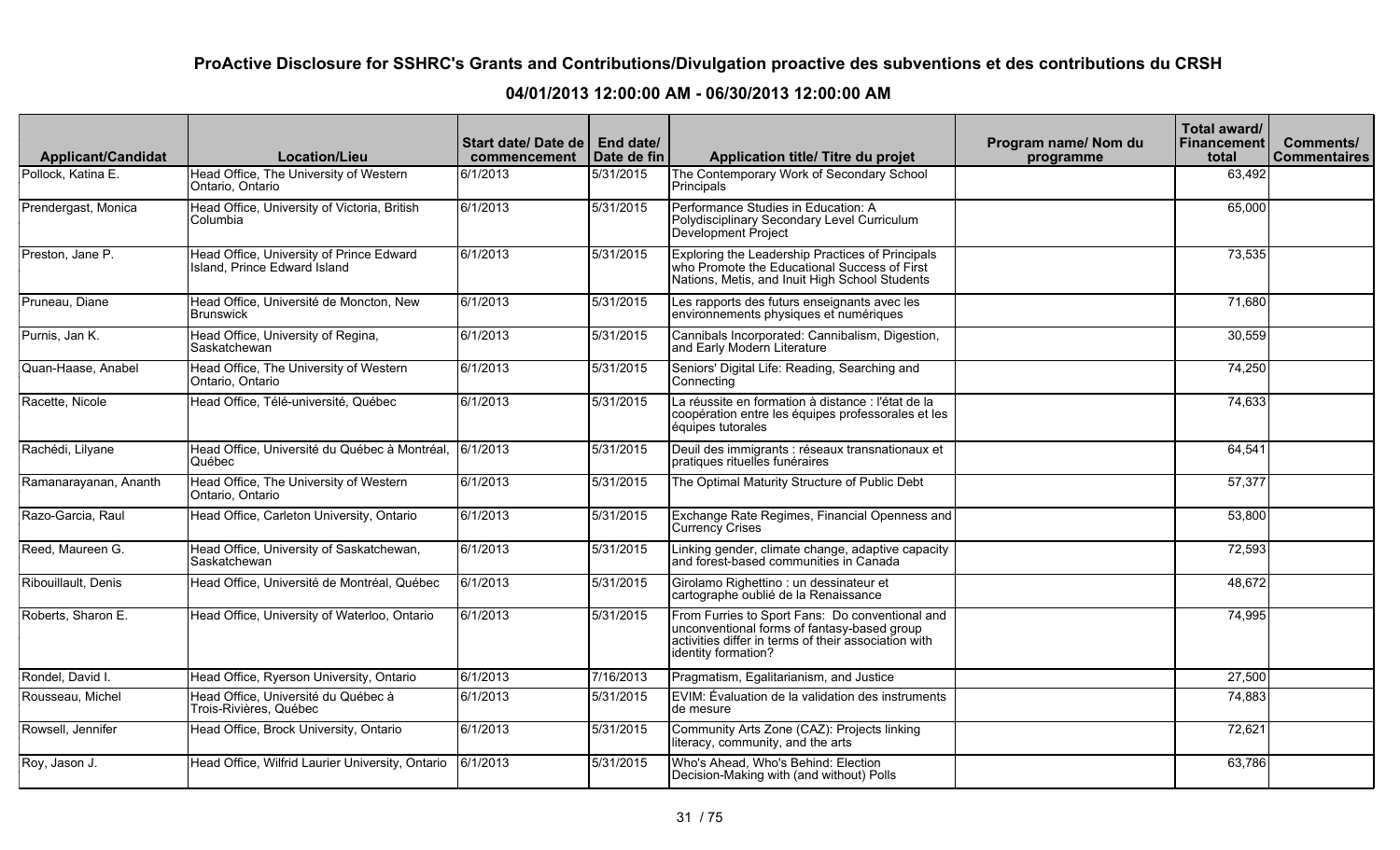| <b>Applicant/Candidat</b>  | <b>Location/Lieu</b>                                                 | Start date/ Date de  <br>commencement | End date/<br>Date de fin | <b>Application title/ Titre du projet</b>                                                                                                                 | Program name/Nom du<br>programme | Total award/<br><b>Financement</b><br>total | Comments/<br><b>Commentaires</b> |
|----------------------------|----------------------------------------------------------------------|---------------------------------------|--------------------------|-----------------------------------------------------------------------------------------------------------------------------------------------------------|----------------------------------|---------------------------------------------|----------------------------------|
| Runions, Kevin C.L.        | Head Office, University of Victoria, British<br>Columbia             | 6/1/2013                              | 5/31/2015                | Cyber-aggression and -victimization (CAV): A<br>mixed-methods study of online structural<br>properties and social information processing                  |                                  | 74,580                                      |                                  |
| Salamon, Anne C.           | Head Office, Université Laval, Québec                                | 6/1/2013                              | 5/31/2015                | Culture historique et lectures de l'Antiquité dans<br>les histoires universelles en français au XVe<br>siècle: identification et délimitation d'un corpus |                                  | 58,352                                      |                                  |
| Schiff, Nathan M.          | Head Office, The University of British<br>Columbia, British Columbia | 6/1/2013                              | 5/31/2015                | Formation and Dynamics of Ethnic Neighborhoods                                                                                                            |                                  | 56,640                                      |                                  |
| Schonlau, Matthias         | Head Office, University of Waterloo, Ontario                         | 6/1/2013                              | 5/31/2015                | Final respondent comments as a diagnostic tool in<br>web surveys                                                                                          |                                  | 50,155                                      |                                  |
| Schryburt, Sylvain         | Head Office, University of Ottawa, Ontario                           | 6/1/2013                              | 5/31/2015                | Structure et dynamique du champ théâtral<br>international: les festivals de théâtre, 2000-2015                                                            |                                  | 45,826                                      |                                  |
| Scott, Corrie              | Head Office, University of Ottawa, Ontario                           | 6/1/2013                              | 5/31/2015                | Queer au Québec : une analyse des formes et<br>fonctions des représentations queer dans la<br>littérature québécoise                                      |                                  | 53,716                                      |                                  |
| Scott, Daniel J.           | Head Office, University of Waterloo, Ontario                         | 6/1/2013                              | 5/31/2015                | An integrated modeling approach to assess<br>regional ski tourism vulnerability to climate change                                                         |                                  | 74,403                                      |                                  |
| Shahi, Chander K.          | Head Office, Lakehead University, Ontario                            | 6/1/2013                              | 5/31/2015                | First Nations Renewable Energy Initiatives and<br>Economic Development in Northern Ontario                                                                |                                  | 73,000                                      |                                  |
| Shah, Nisha                | Head Office, University of Ottawa, Ontario                           | 6/1/2013                              | 5/31/2015                | Gunning for War: A Critical History of Small Arms<br>as Desired and Destructive Things                                                                    |                                  | 61,225                                      |                                  |
| Sheftel, Anna              | Head Office, Saint Paul University, Ontario                          | 6/1/2013                              | 5/31/2015                | Holocaust Memory and Socioeconomic Inequality:<br>Life Stories of Montreal Survivors from Atrocity to<br>Poverty                                          |                                  | 52,217                                      |                                  |
| Shigeoka, Hitoshi          | Head Office, Simon Fraser University, British<br>Columbia            | 6/1/2013                              | 5/31/2015                | The Effects of Competition and Peer-to-peer<br>Teaching on Learning                                                                                       |                                  | 72,530                                      |                                  |
| Simutin, Mikhail           | Head Office, University of Toronto, Ontario                          | 6/1/2013                              | 5/31/2015                | Real effects of managerial incentives in the mutual<br>fund industry                                                                                      |                                  | 52,824                                      |                                  |
| Sirois-Trahan, Jean-Pierre | Head Office, Université Laval, Québec                                | 6/1/2013                              | 5/31/2015                | Montréal, une métropole du 19e siècle. Culture<br>visuelle, urbanité et modernités                                                                        |                                  | 36,305                                      |                                  |
| Slotta, James D.           | Head Office, University of Toronto, Ontario                          | 6/1/2013                              | 5/31/2015                | Learning through discourse: The impact of digital<br>media on community healthworkers' knowledge<br>and practices                                         |                                  | 74,242                                      |                                  |
| Smith, David A.            | Head Office, Wilfrid Laurier University, Ontario                     | 6/1/2013                              | 5/31/2015                | Imperial Mission and Corporate Responsibility: the<br>Hudson's Bay Company and Monopoly 1670-1749                                                         |                                  | 41,481                                      |                                  |
| Smith, Elizabeth Allyn     | Head Office, Université du Québec à Montréal,<br>Québec              | 6/1/2013                              | 5/31/2015                | Signalling dissent in conversation: implications for<br>distinguishing meaning types across languages                                                     |                                  | 73,230                                      |                                  |
| Smith, Justin D.           | Head Office, Wilfrid Laurier University, Ontario                     | 6/1/2013                              | 5/31/2015                | The Effect of Income Inequality on Charitable<br>Giving                                                                                                   |                                  | 49,220                                      |                                  |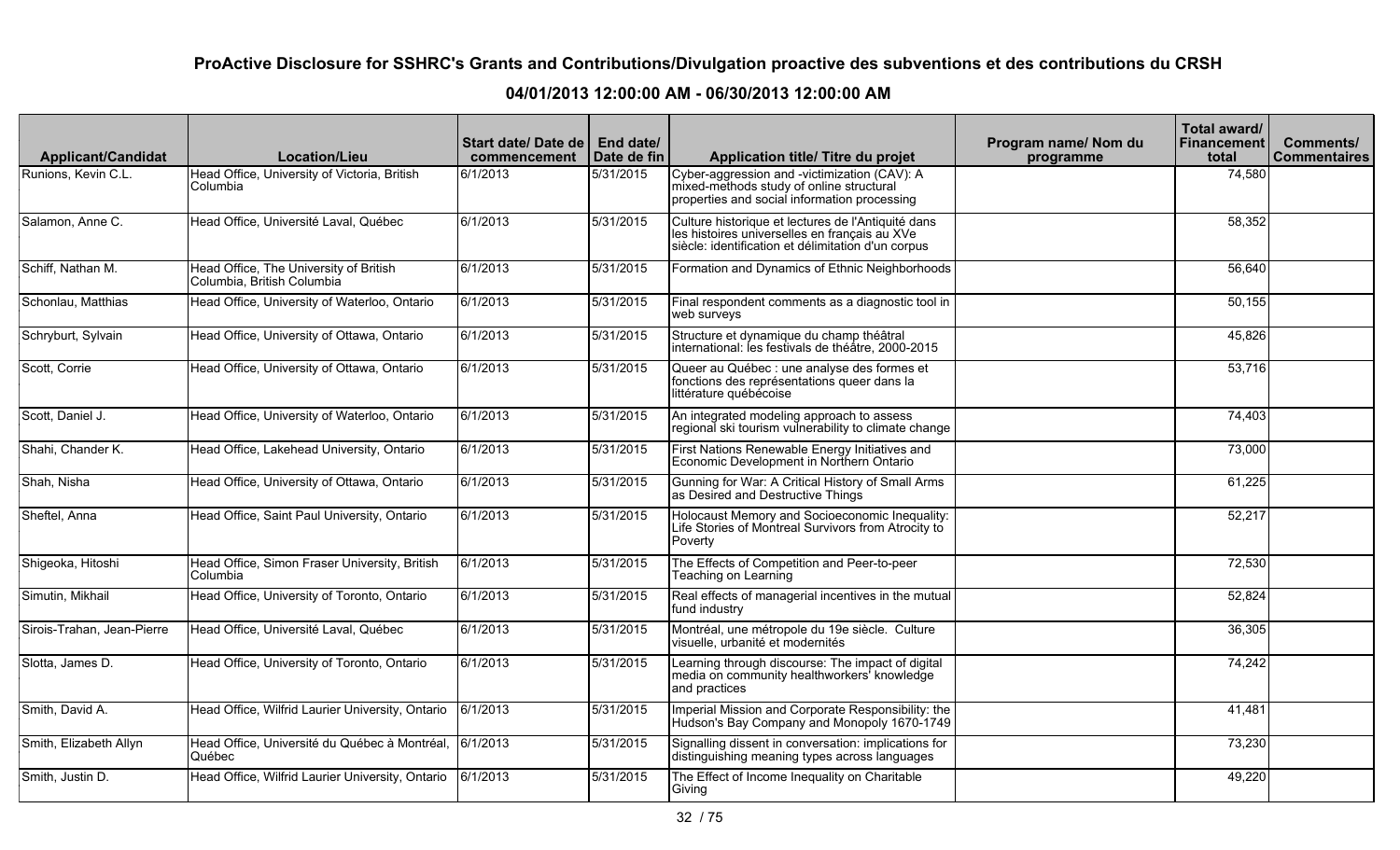| <b>Applicant/Candidat</b> | <b>Location/Lieu</b>                                                           | Start date/ Date de   End date/<br>commencement | Date de fin | Application title/ Titre du projet                                                                                                                           | Program name/ Nom du<br>programme | Total award/<br><b>Financement</b><br>total | Comments/<br>  Commentaires |
|---------------------------|--------------------------------------------------------------------------------|-------------------------------------------------|-------------|--------------------------------------------------------------------------------------------------------------------------------------------------------------|-----------------------------------|---------------------------------------------|-----------------------------|
| Smythe, Suzanne K.        | Head Office, Simon Fraser University, British<br>Columbia                      | 6/1/2013                                        | 5/31/2015   | Adult literacy and digital inequalities                                                                                                                      |                                   | 33,184                                      |                             |
| Soranzo, Matteo           | Head Office, McGill University, Québec                                         | 6/1/2013                                        | 5/31/2015   | The Renaissance of Self-Transformation                                                                                                                       |                                   | 74,490                                      |                             |
| Srigley, Katrina P.       | Head Office, Nipissing University, Ontario                                     | 6/1/2013                                        | 5/31/2015   | Nbisiing Anishinabek Bimaadiziwin: to understand<br>the past and shape the future                                                                            |                                   | 59,896                                      |                             |
| Stahnisch, Frank W.       | Head Office, University of Calgary, Alberta                                    | 6/1/2013                                        | 5/31/2015   | German-Speaking Emigre-Neuroscientists in<br>Canada and the United States, 1930s to 1970s                                                                    |                                   | 56,243                                      |                             |
| Stefanovic, Ingrid L.     | Head Office, University of Toronto, Ontario                                    | 6/1/2013                                        | 5/31/2015   | Water Ethics and Environmental Policy                                                                                                                        |                                   | 32,000                                      |                             |
| Stevenson, Lisa           | Head Office, McGill University, Québec                                         | 6/1/2013                                        | 5/31/2015   | In the Shadow of Care: Inuit, the State and the<br>collision of different forms of care from 1940 to the<br>present                                          |                                   | 74,947                                      |                             |
| Stockemer, Daniel         | Head Office, University of Ottawa, Ontario                                     | 6/1/2013                                        | 5/31/2015   | Pushed to the Edge: Explaining regional variation<br>in support for extreme rightist parties in Western<br>Europe                                            |                                   | 55,340                                      |                             |
| Strega, Susan J.          | Head Office, University of Victoria, British<br>Columbia                       | 6/1/2013                                        | 5/31/2015   | The other side of the equation: Researching male<br>customers of street sex workers                                                                          |                                   | 70,663                                      |                             |
| Strickert, Graham E.H.    | Head Office, University of Saskatchewan,<br>Saskatchewan                       | 6/1/2013                                        | 5/31/2015   | Understanding the human dimensions of water<br>security: cultural biases, social relations, and<br>behavioural strategies in the science-policy<br>interface |                                   | 74,862                                      |                             |
| Sundstrom, Lisa M.        | Head Office, The University of British<br>Columbia, British Columbia           | 6/1/2013                                        | 5/31/2015   | The Comparative Politics of Global Governance:<br>How NGOs from BRICS Countries Respond to<br>New Global Governance Frameworks                               |                                   | 73,312                                      |                             |
| Swett, Pamela E.          | Head Office, McMaster University, Ontario                                      | 6/1/2013                                        | 5/31/2015   | Citizen Soldiers: The changing nature of service in<br>divided and reunified Germany                                                                         |                                   | 27,100                                      |                             |
| Talwar, Victoria          | Head Office, McGill University, Québec                                         | 6/1/2013                                        | 5/31/2015   | Just Having Fun: Youth perceptions and<br>evaluations of on-line behaviour and cyberbullying                                                                 |                                   | 55,440                                      |                             |
| Tenkorang, Eric Y.        | Head Office, Memorial University of<br>Newfoundland, Newfoundland and Labrador | 6/1/2013                                        | 5/31/2015   | Martial violence against women in Ghana: causes<br>and implications                                                                                          |                                   | 71,305                                      |                             |
| Tiessen, Matthew P.       | Head Office, Ryerson University, Ontario                                       | 6/1/2013                                        | 5/31/2015   | Life in the Gamocracy: Digital Economies of<br>Incentivization and the Integration of Virtual<br>Productivity "Apps" into Everyday Canadian Life             |                                   | 52,638                                      |                             |
| Tomory, Leslie            | Head Office, McGill University, Québec                                         | 6/1/2013                                        | 5/31/2015   | Early Industrial Technological Networks: London's<br>water supply in the eighteenth century                                                                  |                                   | 33,148                                      |                             |
| Tremblay, Pascale         | Head Office, Université Laval, Québec                                          | 6/1/2013                                        | 5/31/2015   | Statistical information processing mechanisms<br>across auditory domains: behavioral and<br>electrophysiological evidence                                    |                                   | 74,885                                      |                             |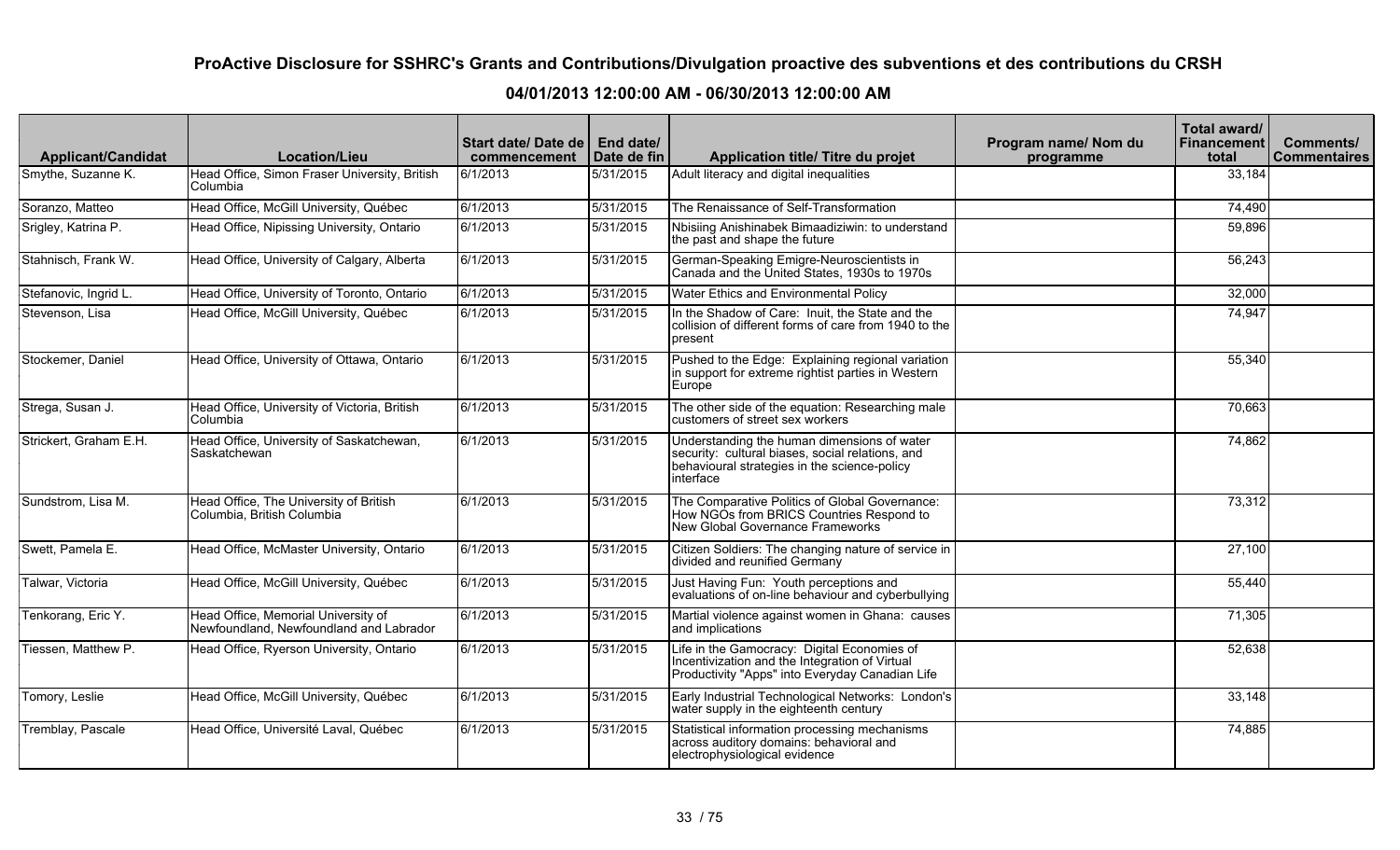| <b>Applicant/Candidat</b> | Location/Lieu                                                        | Start date/ Date de  <br>commencement | End date/<br>Date de fin | <b>Application title/ Titre du projet</b>                                                                                                                           | Program name/ Nom du<br>programme | Total award/<br><b>Financement</b><br>total | Comments/<br><b>Commentaires</b> |
|---------------------------|----------------------------------------------------------------------|---------------------------------------|--------------------------|---------------------------------------------------------------------------------------------------------------------------------------------------------------------|-----------------------------------|---------------------------------------------|----------------------------------|
| Trussell, Dawn E.         | Head Office, Brock University, Ontario                               | 6/1/2013                              | 5/31/2015                | 'What team do you play for?': Examining the<br>intersection of gender and sexuality in organized<br>youth sport for families of same-sex parents                    |                                   | 74,487                                      |                                  |
| Tureli, Ipek              | Head Office, McGill University, Québec                               | 6/1/2013                              | 5/31/2015                | Spatialising the missionary encounter in Beirut and<br>Izmir                                                                                                        |                                   | 54,859                                      |                                  |
| Turner, Alicia M.         | Head Office, York University, Ontario                                | 6/1/2013                              | 5/31/2015                | Buddhism across Boundaries: Subaltern,<br>Plebeian, and Peripheral networks in Colonial<br>Southeast Asia                                                           |                                   | 74,534                                      |                                  |
| Van Arragon, William      | Head Office, The King's University College<br>(Edmonton), Alberta    | 6/1/2013                              | 5/31/2015                | Between the City and the River: A Digital<br>Historical Atlas of Edmonton's North<br>Saskatchewan River Valley and Its Parks System                                 |                                   | 74,020                                      |                                  |
| Van Dussen, Michael       | Head Office, McGill University, Québec                               | 6/1/2013                              | 5/31/2015                | Collecting and Curiosity before Print: The Idea of<br>the Archive in Fifteenth-Century England                                                                      |                                   | 75,000                                      |                                  |
| VanWynsberghe, Robert M.  | Head Office, The University of British<br>Columbia, British Columbia | 6/1/2013                              | 5/31/2015                | Inquiry into the Nexus of Socially Effective<br>Learning for Sustainability (INSÉLS)                                                                                |                                   | 49,893                                      |                                  |
| Voyer, Dominic            | Head Office, Université du Québec à Rimouski, 6/1/2013<br>Québec     |                                       | 5/31/2015                | leffet de l'habileté à émettre des inférences sur le<br>rendement en résolution de problèmes écrits de<br>mathématiques: évaluation d'une intervention en<br>classe |                                   | 54,056                                      |                                  |
| Wahab, Amar S.            | Head Office, York University, Ontario                                | 6/1/2013                              | 5/31/2015                | Queer Diasporas in Canada: a case study of<br>transnational activism and politics                                                                                   |                                   | 74,710                                      |                                  |
| Walby, Kevin T.           | Criminal Justice Studies, The University of<br>Winnipeg, Manitoba    | 6/1/2013                              | 5/31/2015                | Post-Industrialism and Municipal Policymaking in<br>Purpose-Built War Towns: Nitro, Mercury, and<br>Uranium City                                                    |                                   | 72,039                                      |                                  |
| Walker, Kent R.           | Head Office, University of Windsor, Ontario                          | 6/1/2013                              | 5/31/2015                | A Case Meta-Analysis Identifying Empirical<br>Archetypes for Strong Corporate Environmental<br>Performance                                                          |                                   | 50,420                                      |                                  |
| Wan, Yuanyuan             | Head Office, University of Toronto, Ontario                          | 6/1/2013                              | 5/31/2015                | <b>Empirical Analyses of Matching Games with</b><br>Intermediaries                                                                                                  |                                   | 27,400                                      |                                  |
| Wasylkiw, Louise          | Head Office, Mount Allison University, New<br><b>Brunswick</b>       | 6/1/2013                              | 5/31/2015                | Readiness for Post-Secondary Education:<br>Development of a Screening Tool                                                                                          |                                   | 25,483                                      |                                  |
| Weber, Barbara            | Head Office, The University of British<br>Columbia, British Columbia | 6/1/2013                              | 5/31/2015                | The Philosophical Community of Inquiry (Col):<br>Measuring its Impact on Perspective-Taking and<br>Empathy                                                          |                                   | 74,265                                      |                                  |
| White, Katherine S        | Head Office, University of Waterloo, Ontario                         | 6/1/2013                              | 5/31/2015                | Children's use and understanding of speech cues<br>during communicative interactions                                                                                |                                   | 73,520                                      |                                  |
| Winer, Stanley L.         | Head Office, Carleton University, Ontario                            | 6/1/2013                              | 5/31/2015                | What is the Quality of Governance across Indian<br>States, and Does it Matter?                                                                                      |                                   | 73,852                                      |                                  |
| Wittmann, Rebecca E.      | Head Office, University of Toronto, Ontario                          | 6/1/2013                              | 5/31/2015                | Confronting the Nazi Past in Postwar Germany                                                                                                                        |                                   | 53,955                                      |                                  |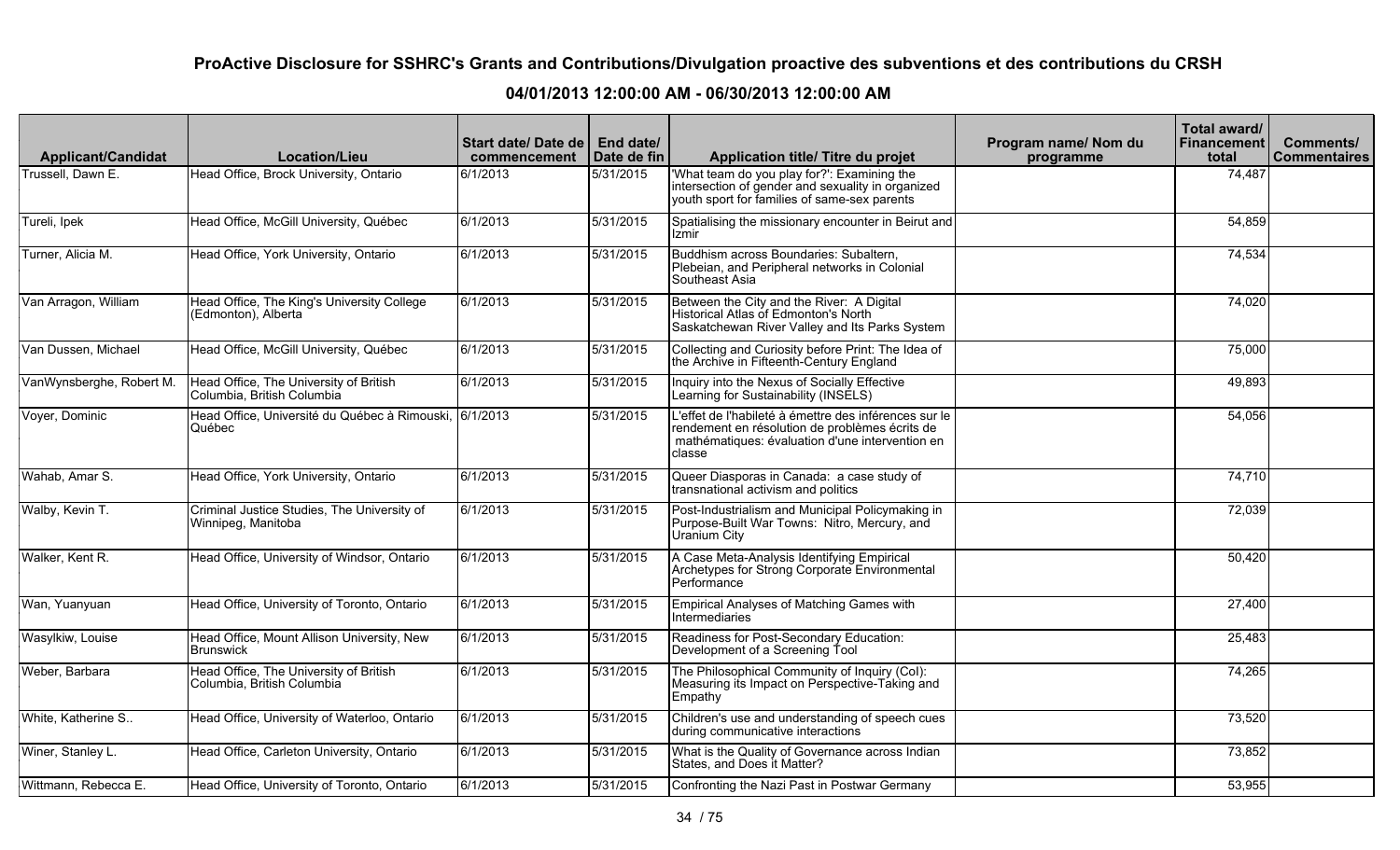| <b>Applicant/Candidat</b> | <b>Location/Lieu</b>                                     | <b>Start date/Date de  </b><br>commencement | End date/<br>Date de fin! | Application title/ Titre du projet                                                                                                                                                          | Program name/ Nom du<br>programme | Total award/<br><b>Financement</b><br>total | Comments/<br><b>Commentaires</b> |
|---------------------------|----------------------------------------------------------|---------------------------------------------|---------------------------|---------------------------------------------------------------------------------------------------------------------------------------------------------------------------------------------|-----------------------------------|---------------------------------------------|----------------------------------|
| Wolf, Johanna             | Head Office, Royal Roads University, British<br>Columbia | 6/1/2013                                    | 5/31/2015                 | Adapting to climate change: Science and policy<br>Icultures                                                                                                                                 |                                   | 73,384                                      |                                  |
| Zanazanian, Paul          | Head Office, McGill University, Québec                   | 6/1/2013                                    | 15/31/2015                | Historical Consciousness and Community<br>Education: How English-Speaking Community<br>Leaders in Quebec Make Sense of the Past for<br>Fostering Community Vitality and Civic<br>Engagement |                                   | 63,322                                      |                                  |
| Zdaniuk, Agnes            | Head Office, University of Guelph, Ontario               | 6/1/2013                                    | 5/31/2015                 | Does status leveling result in beneficial or<br>detrimental consequences for organizations and<br>employees?                                                                                |                                   | 60,325                                      |                                  |
| Zhou, Min                 | Head Office, University of Victoria, British<br>Columbia | 6/1/2013                                    | 5/31/2015                 | Involvement of Grassroots Organizations in the<br>2012 Anti-Japanese Movement in China                                                                                                      |                                   | 45,660                                      |                                  |
| Zinga, Dawn M.            | Head Office, Brock University, Ontario                   | 6/1/2013                                    | 5/31/2015                 | Virtual relations: A collaborative approach to<br>creating culturally aligned blended distance<br>teaching methods within Indigenous contexts                                               |                                   | 74,555                                      |                                  |
| Zolf, Rachel S.           | Head Office, University of Calgary, Alberta              | 6/1/2013                                    | 5/31/2015                 | Red Rever: Errant Poetics in Contact Zones in<br>Canadian Settler Literature                                                                                                                |                                   | 67,965                                      |                                  |

| Abisaab, Rula            | Institute of Islamic Studies, McGill University,<br>Québec                                     | 4/1/2013 | 3/31/2016 | Jihad; Sacred War; in Iran from the 16th to the<br>19th century                                                                           | Insight Grants / Subventions Savoir | 113,717 |  |
|--------------------------|------------------------------------------------------------------------------------------------|----------|-----------|-------------------------------------------------------------------------------------------------------------------------------------------|-------------------------------------|---------|--|
| Abizadeh, Arash          | Political Science, McGill University, Québec                                                   | 4/1/2013 | 3/31/2016 | The oscillations of Thomas Hobbes: between<br>insight and the will                                                                        |                                     | 98,738  |  |
| Agrawal, Ajay K.         | Joseph L. Rotman School of Management,<br>University of Toronto, Ontario                       | 4/1/2013 | 3/31/2018 | Big science and small incentives: how<br>crowdfunding, incubators and prizes influence the<br>rate and direction of university innovation |                                     | 301,615 |  |
| Alexopoulos, Michelle L. | Economics, University of Toronto, Ontario                                                      | 4/1/2013 | 3/31/2018 | Exploring the effects of new technologies across<br>Itime and space                                                                       |                                     | 162,672 |  |
| Allen, Douglas W.        | Economics, Simon Fraser University, British<br><b>Columbia</b>                                 | 4/1/2013 | 3/31/2016 | Marriage, marriage behavior, and sexual<br>Iorientation                                                                                   |                                     | 27,500  |  |
| Alonso-Ovalle, Luis F.   | Linguistics, McGill University, Québec                                                         | 4/1/2013 | 3/31/2017 | Modality in the nominal domain                                                                                                            |                                     | 278,758 |  |
| Andrews, Kristin A.      | Philosophy, York University, Ontario                                                           | 4/1/2013 | 3/31/2016 | Animals and the philosophy of mind                                                                                                        |                                     | 93,723  |  |
| Antaki, Mark             | Office of Sponsored Research, McGill<br>University, Québec                                     | 4/1/2013 | 3/31/2017 | From shorthand to keywords: uncovering the<br>common sense of Canadian constitutional law                                                 |                                     | 138,371 |  |
| Antle, Alissa N.         | School of Interactive Arts & Technology, Simon 4/1/2013<br>Fraser University, British Columbia |          | 3/31/2018 | Children's hands-on problem solving with tangible<br>luser interfaces                                                                     |                                     | 178,089 |  |
| Aquino, Karl             | Sauder School of Business, The University of<br>British Columbia, British Columbia             | 4/1/2013 | 3/31/2017 | Effective reintegration of wrongdoers in<br>organizations: a restorative justice perspective                                              |                                     | 171,855 |  |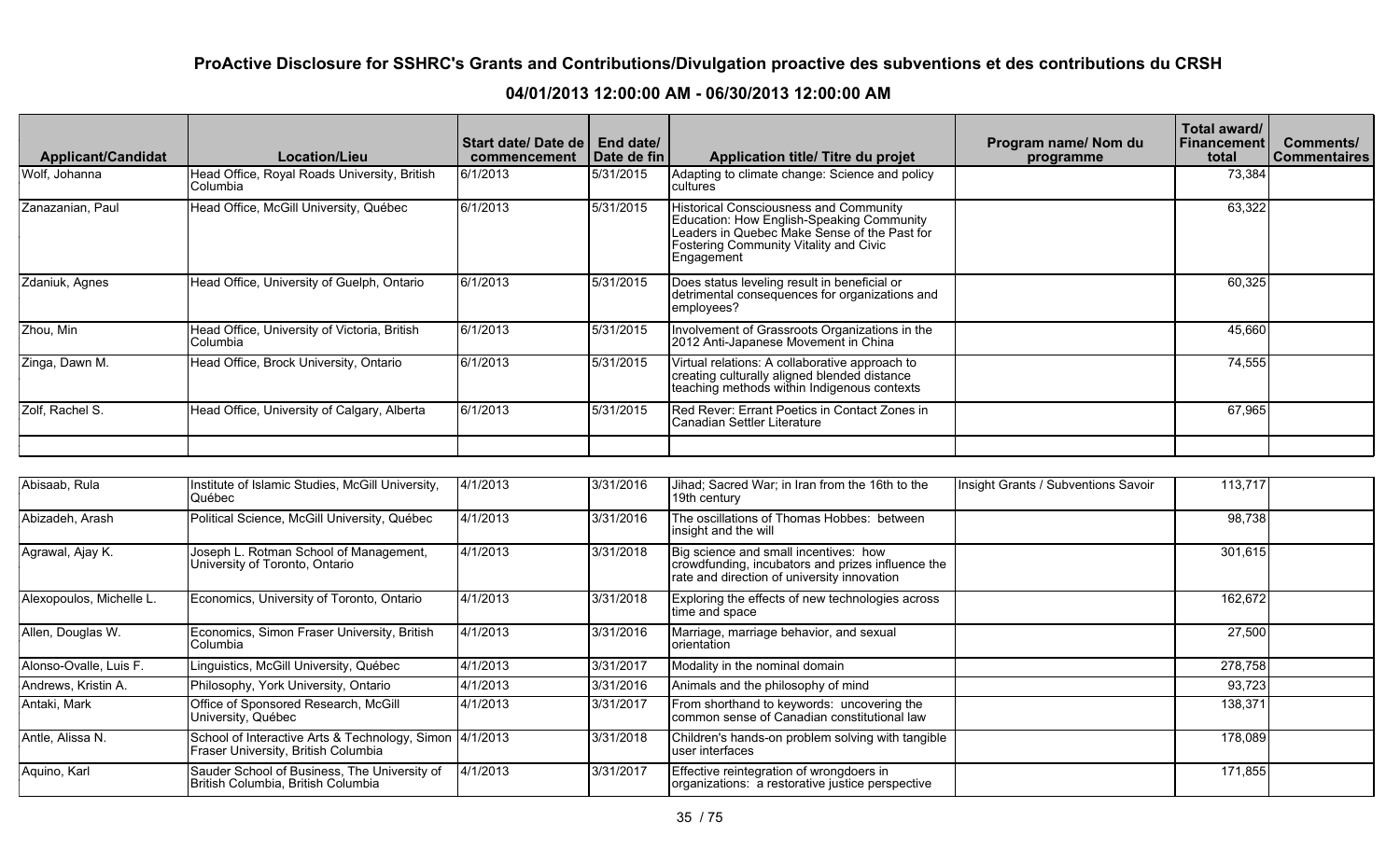| <b>Applicant/Candidat</b> | <b>Location/Lieu</b>                                                                                     | Start date/Date de<br>commencement | End date/<br>Date de fin | Application title/ Titre du projet                                                                                         | Program name/ Nom du<br>programme | Total award/<br><b>Financement</b><br>total | Comments/<br><b>Commentaires</b> |
|---------------------------|----------------------------------------------------------------------------------------------------------|------------------------------------|--------------------------|----------------------------------------------------------------------------------------------------------------------------|-----------------------------------|---------------------------------------------|----------------------------------|
| Arazy, Ofer               | School of Business, University of Alberta,<br>Alberta                                                    | 4/1/2013                           | 3/31/2018                | wiki DNA: uncovering the patterns of online<br>collaboration                                                               |                                   | 363,591                                     |                                  |
| Archibald, William T.     | Mathematics, Simon Fraser University, British<br>Columbia                                                | 4/1/2013                           | 3/31/2018                | Technique, justification, and the transmission of<br>mathematical knowledge 1870-1940                                      |                                   | 141,320                                     |                                  |
| Arnold, Kara A.           | Faculty of Business Administration, Memorial<br>University of Newfoundland, Newfoundland and<br>Labrador | 4/1/2013                           | 3/31/2017                | Transformational leadership style and leader<br>stress: a multi-source multi-method analysis                               |                                   | 153,856                                     |                                  |
| Attig, Najah              | Finance and Management Science, Saint<br>Mary's University, Nova Scotia                                  | 4/1/2013                           | 3/31/2017                | Household finance, corporate policies and firm<br>cost of financing                                                        |                                   | 129,980                                     |                                  |
| Auld, Graeme              | Research Office, Carleton University, Ontario                                                            | 4/1/2013                           | 3/31/2018                | Governing natural resources in a global era:<br>actors, practices, and outcomes                                            |                                   | 444,920                                     |                                  |
| Aurini, Janice D.         | Sociology and Legal Studies, University of<br>Waterloo, Ontario                                          | 4/1/2013                           | 3/31/2018                | A multi-method examination of summer learning<br>inequality                                                                |                                   | 299,233                                     |                                  |
| Ballarin, Roberta         | Philosophy, The University of British Columbia,<br>British Columbia                                      | 4/1/2013                           | 3/31/2016                | History and necessity                                                                                                      |                                   | 83,125                                      |                                  |
| Ban, Natalie              | School of Environmental Studies, University of<br>Victoria, British Columbia                             | 4/1/2013                           | 3/31/2017                | Social and governance characteristics of<br>successful marine conservation                                                 |                                   | 400,400                                     |                                  |
| Banning, Edward B.        | Anthropology, University of Toronto, Ontario                                                             | 4/1/2013                           | 3/31/2016                | Archaeological survey and the Neolithic of the<br>Levant                                                                   |                                   | 278,204                                     |                                  |
| Bansal, Pratima           | Richard Ivey School of Business, The<br>University of Western Ontario, Ontario                           | 4/1/2013                           | 3/31/2017                | The impact of organizational scale on business<br>and society                                                              |                                   | 125,944                                     |                                  |
| Baron, Andrew S.          | Psychology, The University of British Columbia, 4/1/2013<br>British Columbia                             |                                    | 3/31/2018                | Reducing implicit prejudice across development                                                                             |                                   | 223,474                                     |                                  |
| Bates, Karine             | Faculté des arts et des sciences, Université de  4/1/2013<br>Montréal. Québec                            |                                    | 3/31/2016                | Polyvocalité et conscience juridique autour du<br>processus de contractualisation du mariage en<br>Inde                    |                                   | 113,000                                     |                                  |
| Bathelt, Harald           | Political Science, University of Toronto, Ontario 4/1/2013                                               |                                    | 3/31/2016                | Global cluster networks: cross-regional linkages<br>and knowledge flows from Canadian-Chinese<br>foreign direct investment |                                   | 150,150                                     |                                  |
| Beaudry, Catherine        | Mathématiques et génie industriel, École<br>Polytechnique de Montréal, Québec                            | 4/1/2013                           | 3/31/2017                | La commercialisation des nanotechnologies au<br>Canada : une taxonomie des facteurs y<br>contribuant                       |                                   | 245,092                                     |                                  |
| Beaulieu, Marie-Claude D. | Faculté des sciences de l'administration,<br>Université Laval, Québec                                    | 4/1/2013                           | 3/31/2018                | Non-linear and finite sample evidence on Mutual<br>Fund performance                                                        |                                   | 349,221                                     |                                  |
| Beer, Ruth S.             | Research and Industry Office, Emily Carr<br>University of Art + Design, British Columbia                 | 4/1/2013                           | 3/31/2017                | Trading Routes: Grease Trails, Oil Pipelines                                                                               |                                   | 310,803                                     |                                  |
| Bejar, Susana             | Linguistics, University of Toronto, Ontario                                                              | 4/1/2013                           | 3/31/2018                | Copular agreement systems: locality and domains                                                                            |                                   | 167,411                                     |                                  |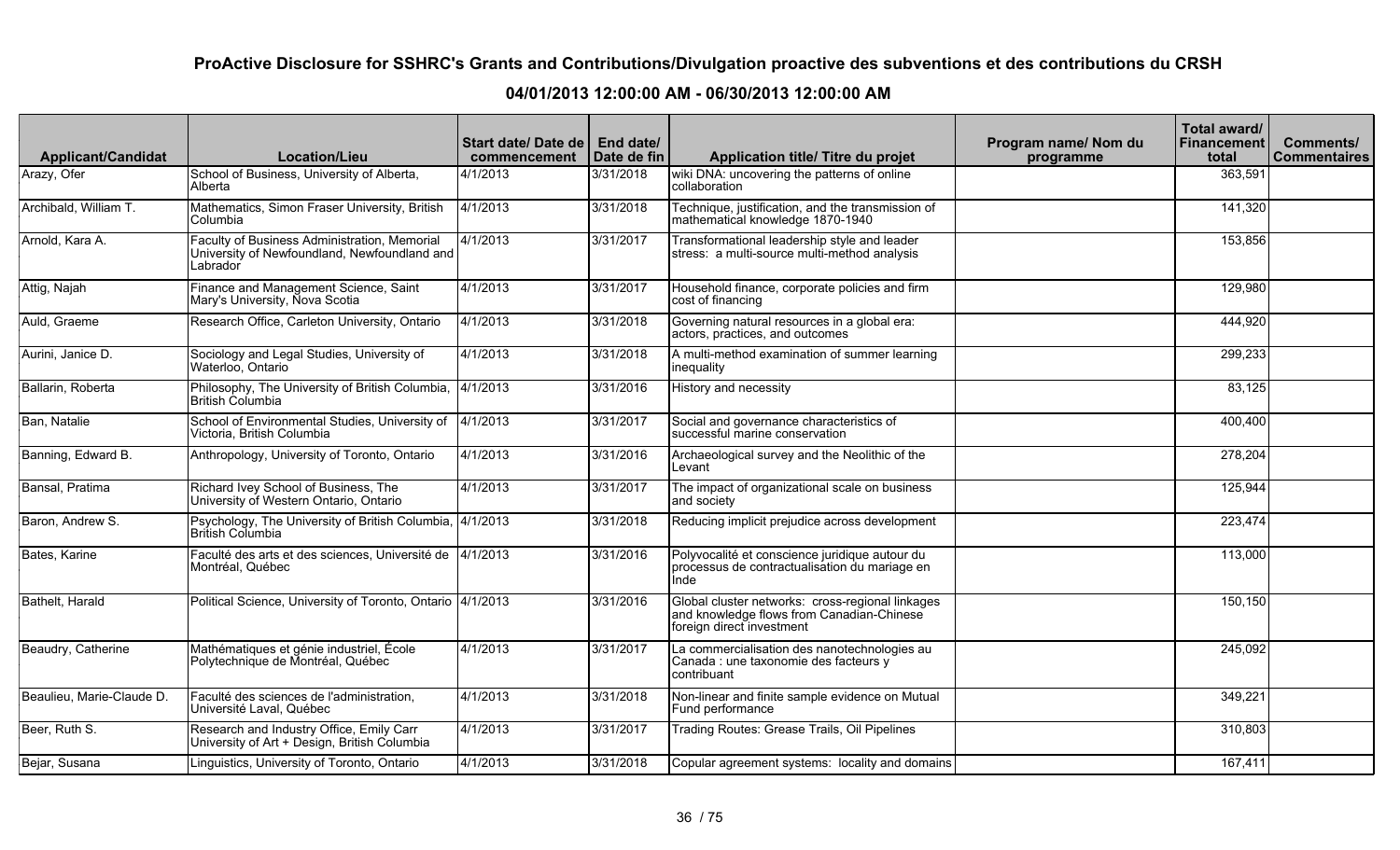| <b>Applicant/Candidat</b> | <b>Location/Lieu</b>                                                                           | Start date/Date de<br>commencement | End date/<br>Date de fin | <b>Application title/ Titre du projet</b>                                                                                                                                           | Program name/ Nom du<br>programme | Total award/<br><b>Financement</b><br>total | Comments/<br><b>Commentaires</b> |
|---------------------------|------------------------------------------------------------------------------------------------|------------------------------------|--------------------------|-------------------------------------------------------------------------------------------------------------------------------------------------------------------------------------|-----------------------------------|---------------------------------------------|----------------------------------|
| Belk, Russell W.          | Schulich School of Business, York University,<br>Ontario                                       | 4/1/2013                           | 3/31/2017                | Luxury brand consumption in India: a culture in<br>transition                                                                                                                       |                                   | 195,143                                     |                                  |
| Bellemare, Charles        | Faculté des sciences sociales, Université<br>Laval, Québec                                     | 4/1/2013                           | 3/31/2016                | Updating ambiguous beliefs and decision making                                                                                                                                      |                                   | 83,274                                      |                                  |
| Belle, Marie-Alice        | Linguistique et de traduction, Université de<br>Montréal, Québec                               | 4/1/2013                           | 3/31/2016                | Translation and the making of Early Modern<br>English print culture (1473-1660)                                                                                                     |                                   | 111,625                                     |                                  |
| Bena, Jan                 | Sauder School of Business, The University of<br>British Columbia, British Columbia             | 4/1/2013                           | 3/31/2016                | Cross-border mergers and acquisitions                                                                                                                                               |                                   | 171,015                                     |                                  |
| Benbasat, Izak            | Sauder School of Business, The University of<br>British Columbia, British Columbia             | 4/1/2013                           | 3/31/2016                | Who is viewing your information: investigating the<br>adoption and effects of information-use<br>transparency tools for alleviating privacy concerns<br>in online social networks   |                                   | 126,050                                     |                                  |
| Bertrand, Jacques         | Political Science, University of Toronto, Ontario 4/1/2013                                     |                                    | 3/31/2018                | Resource booms and inequality in rising<br>democracies                                                                                                                              |                                   | 267,947                                     |                                  |
| Best, Janice J.           | Languages and Literatures, Acadia University,<br>Nova Scotia                                   | 4/1/2013                           | 3/31/2017                | Secrets and scandals: political censorship of<br>Vaudeville theatre in 19th century France                                                                                          |                                   | 83,952                                      |                                  |
| Bickmore, Kathy M.        | OISE/UT - Curriculum, Teaching and Learning,<br>University of Toronto, Ontario                 | 4/1/2013                           | 3/31/2018                | Peace-building citizenship learning in Canada and<br>Mexico: school connections with life experience                                                                                |                                   | 417,901                                     |                                  |
| Bigelow, Ann              | Psychology, St. Francis Xavier University, Nova 4/1/2013<br>Scotia                             |                                    | 3/31/2017                | Young children's social-cognitive development,<br>attachment security, and their maternal supports:<br>effects of previous mother-infant skin-to-skin<br>contact                    |                                   | 269,101                                     |                                  |
| Birch, Susan A.J.         | Psychology, The University of British Columbia, 4/1/2013<br>British Columbia                   |                                    | 3/31/2018                | The nature and development of selective social<br>learning: the role of credibility cues and their<br>implications for social cognition and<br>decision-making                      |                                   | 274,000                                     |                                  |
| Bizzocchi, James V.       | School of Interactive Arts & Technology, Simon 4/1/2013<br>Fraser University, British Columbia |                                    | 3/31/2016                | The poetics of image, sound, computation and<br>flow in the creation of generative time-based art                                                                                   |                                   | 285,155                                     |                                  |
| Blake, Raymond B.         | History, University of Regina, Saskatchewan                                                    | 4/1/2013                           | 3/31/2016                | Politics of speech: Prime Ministers and the<br>construction of national identity in Canada                                                                                          |                                   | 73,670                                      |                                  |
| Bloom, Gordon A.          | Faculty of Education, McGill University, Québec 4/1/2013                                       |                                    | 3/31/2018                | Effective coaching practices and the development<br>of cohesion for athletes with a disability                                                                                      |                                   | 315,799                                     |                                  |
| Boase, Jeffrey A.         | Office of Research Services, Ryerson<br>University, Ontario                                    | 4/1/2013                           | 3/31/2017                | The implications of smartphone use for peer<br>bonding and the development of social capital<br>during adolescence: a triangulation of digital<br>trace, survey, and interview data |                                   | 240,000                                     |                                  |
| Bodor, Ralph              | Faculty of Social Work, University of Calgary,<br>Alberta                                      | 4/1/2013                           | 3/31/2016                | Identifying culturally grounded outcomes:<br>Aboriginal child welfare                                                                                                               |                                   | 241,603                                     |                                  |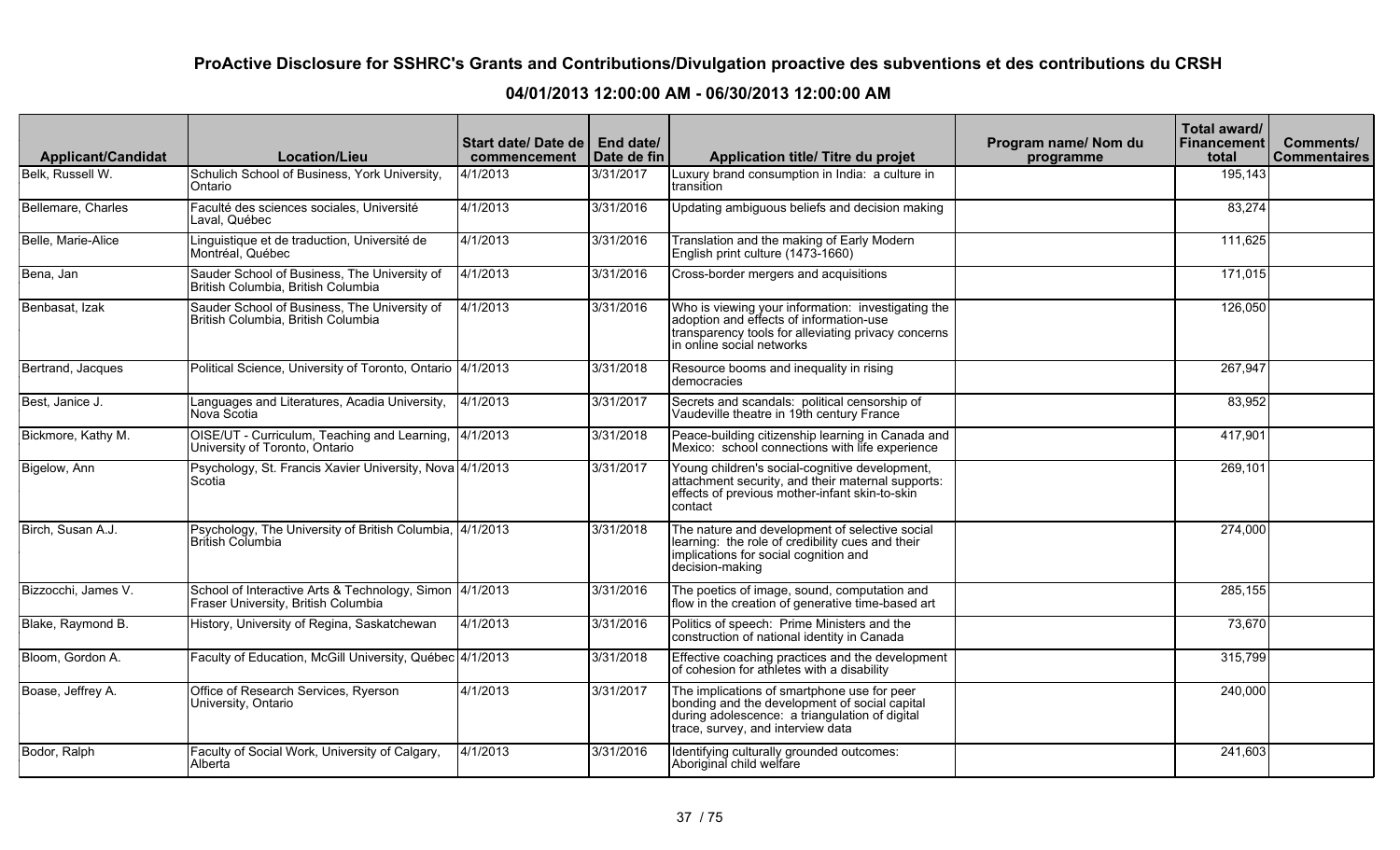| <b>Applicant/Candidat</b> | <b>Location/Lieu</b>                                                                               | Start date/Date de<br>commencement | End date/<br>Date de fin | Application title/ Titre du projet                                                                                                                                    | Program name/ Nom du<br>programme | Total award/<br><b>Financement</b><br>total | Comments/<br><b>Commentaires</b> |
|---------------------------|----------------------------------------------------------------------------------------------------|------------------------------------|--------------------------|-----------------------------------------------------------------------------------------------------------------------------------------------------------------------|-----------------------------------|---------------------------------------------|----------------------------------|
| Botar, Oliver A.I.        | School of Art, University of Manitoba, Manitoba 4/1/2013                                           |                                    | 3/31/2017                | Training for modernity: Moholy-Nagy and the<br>onslaught of the digital                                                                                               |                                   | 178,627                                     |                                  |
| Boudreau, Annette T.      | Études françaises, Université de Moncton, New 4/1/2013<br><b>Brunswick</b>                         |                                    | 3/31/2016                | Les - voix d'autorité - et le français parlé en Acadie<br>analyse de textes savants parus dans la<br>francophonie de 1970 à nos jours                                 |                                   | 115,130                                     |                                  |
| Boudreau, Julie-Anne      | INRS - Urbanisation, culture et société, Institut<br>national de la recherche scientifique, Québec | 4/1/2013                           | 3/31/2016                | Constructions identitaires et territorialités des<br>jeunes des quartiers populaires et d'immigration:<br>une comparaison entre Montréal et la banlieue<br>parisienne |                                   | 298.380                                     |                                  |
| Bouffard, Thérèse         | Psychologie, Université du Québec à Montréal, 4/1/2013<br>Québec                                   |                                    | 3/31/2017                | Mal évaluer sa compétence et se sentir imposteur,<br>des facteurs de risque pour le devenir scolaire et<br>social des jeunes                                          |                                   | 290,561                                     |                                  |
| Bourque, Denis            | CRC - Organisation communautaire, Université 4/1/2013<br>du Québec en Outaouais, Québec            |                                    | 3/31/2017                | Pratiques et métiers de développement territorial<br>intégré                                                                                                          |                                   | 175,255                                     |                                  |
| Braun, Marta A.           | Office of Research Services, Ryerson<br>University, Ontario                                        | 4/1/2013                           | 3/31/2016                | Early cinema in Ontario                                                                                                                                               |                                   | 200,985                                     |                                  |
| Bressani, Martin          | School of Architecture, McGill University,<br>Québec                                               | 4/1/2013                           | 3/31/2018                | Architecture and the environmental tradition: the<br>atmospheric in British architecture from 1750 to<br>1850                                                         |                                   | 248,093                                     |                                  |
| Brickley, Megan B.        | Office of Research Services, McMaster<br>University, Ontario                                       | $\sqrt{4/1/2013}$                  | 3/31/2017                | Social-cultural determinants of community<br>wellbeing in the Western Roman Empire: analysis<br>and interpretation of vitamin D status                                |                                   | 207,979                                     |                                  |
| Brittain, Julie           | Linguistics, Memorial University of<br>Newfoundland, Newfoundland and Labrador                     | 4/1/2013                           | 3/31/2018                | From signal to grammar in Cree: breaking through<br>grammatical opacity in first language acquisition                                                                 |                                   | 480,812                                     |                                  |
| Brodeur, Patrice C.       | Faculté de théologie et de sciences des<br>religions, Université de Montréal, Québec               | 4/1/2013                           | 3/31/2018                | Printemps arabe, islam et démocratisation :<br>comparaison des discours islamistes tunisiens et<br>égyptiens sur la liberté de religion et de<br>conscience           |                                   | 248,340                                     |                                  |
| Brouillette, Sarah E.     | Research Office, Carleton University, Ontario                                                      | $\sqrt{4/1/2013}$                  | 3/31/2017                | UNESCO and the book                                                                                                                                                   |                                   | 114,979                                     |                                  |
| Brown, Kenneth            | French, Italian and Spanish, University of<br>Calgary, Alberta                                     | 4/1/2013                           | 3/31/2017                | Conserving and disseminating modern-era<br>Catalan-language manuscript cultural texts in the<br>Hispanic society of America                                           |                                   | 90,137                                      |                                  |
| Brown, Norman R.          | Psychology, University of Alberta, Alberta                                                         | 4/1/2013                           | 3/31/2016                | Understanding the transitional impact of personal<br>and public events                                                                                                |                                   | 85,990                                      |                                  |
| Brown, R. Blake           | History, Saint Mary's University, Nova Scotia                                                      | 4/1/2013                           | 3/31/2018                | A legal and cultural history of tort law in<br>twentieth-century Canada                                                                                               |                                   | 57,197                                      |                                  |
| Brown, Stephen            | Faculty of Social Sciences, University of<br>Ottawa, Ontario                                       | 4/1/2013                           | 3/31/2018                | Policy coherence for development and Canadian<br>foreign aid                                                                                                          |                                   | 114,142                                     |                                  |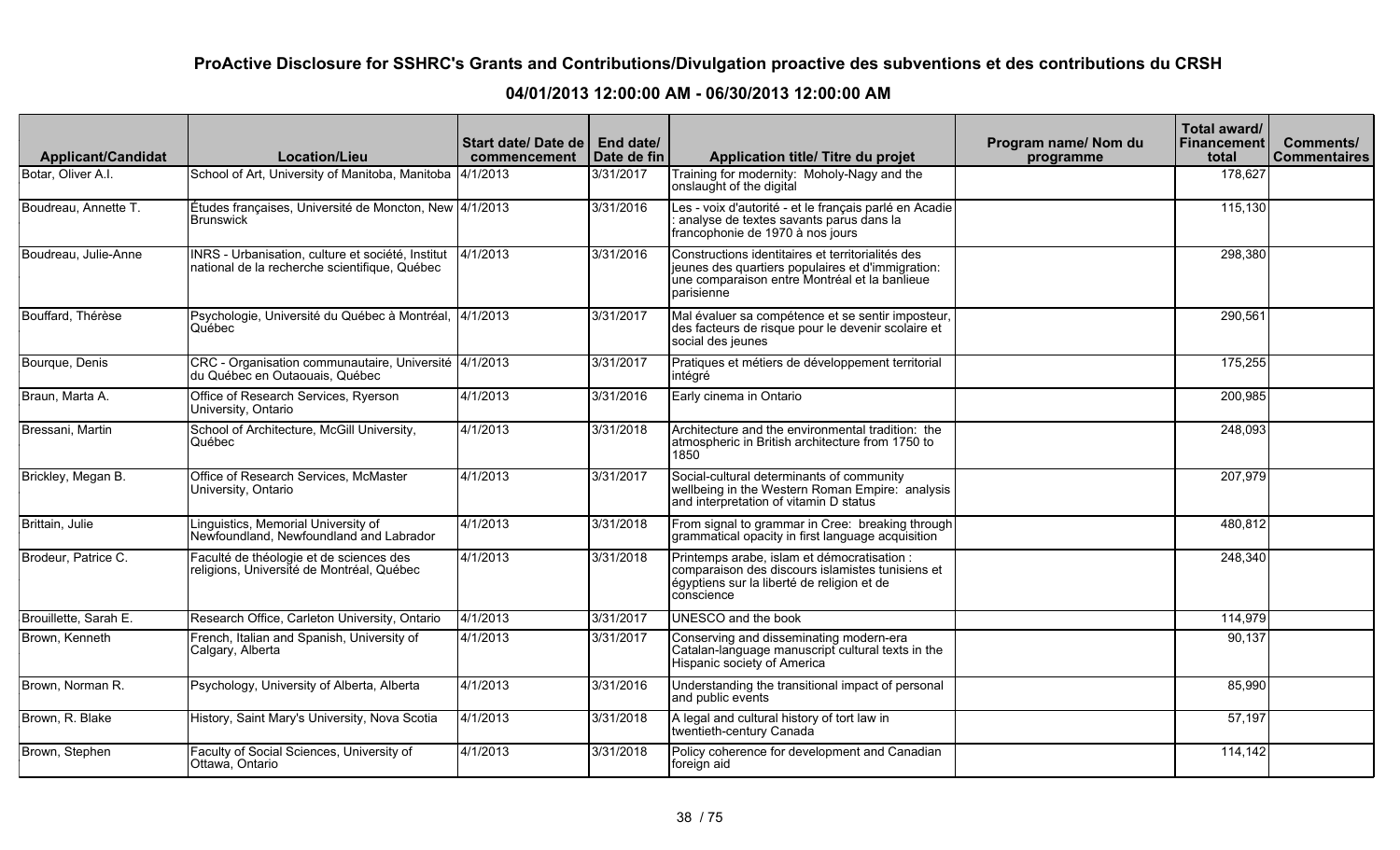| <b>Applicant/Candidat</b> | <b>Location/Lieu</b>                                                             | Start date/ Date de   End date/<br>commencement | Date de fin | Application title/ Titre du projet                                                                                                                                                       | Program name/Nom du<br>programme | Total award/<br>Financement<br>total | Comments/<br>l Commentaires |
|---------------------------|----------------------------------------------------------------------------------|-------------------------------------------------|-------------|------------------------------------------------------------------------------------------------------------------------------------------------------------------------------------------|----------------------------------|--------------------------------------|-----------------------------|
| Bruno-Jofré, Rosa         | Faculty of Education, Queen's University,<br>Ontario                             | 4/1/2013                                        | 3/31/2016   | The Canadian province of the religieuses de Notre<br>Dame des Missions: the reference horizon and<br>their educational work                                                              |                                  | 49,194                               |                             |
| Bruun, Christer F.M.      | Classics, University of Toronto, Ontario                                         | 4/1/2013                                        | 3/31/2018   | Pride and prejudice in the Roman world: freed<br>slaves interacting with their social environment                                                                                        |                                  | 147,045                              |                             |
| Brynen, Rex J.            | Political Science, McGill University, Québec                                     | 4/1/2013                                        | 3/31/2017   | The Arab Spring and the political science of<br>prediction                                                                                                                               |                                  | 160,233                              |                             |
| Buchbinder, Amnon         | Film, York University, Ontario                                                   | 4/1/2013                                        | 3/31/2017   | The biology of story: an interactive documentary                                                                                                                                         |                                  | 440,607                              |                             |
| Buehler, Roger M.         | Psychology, Wilfrid Laurier University, Ontario                                  | 4/1/2013                                        | 3/31/2017   | Improving forecast accuracy: backward planning<br>and the prediction of task completion times                                                                                            |                                  | 148,496                              |                             |
| Bukowski, William M.      | Office of Research Services, Concordia<br>University, Québec                     | 4/1/2013                                        | 3/31/2018   | A multimethod approach to the study of peer<br>influence                                                                                                                                 |                                  | 245,732                              |                             |
| Bureau, Jean-François     | School of Psychology, University of Ottawa,<br>Ontario                           | 4/1/2013                                        | 3/31/2017   | Longitudinal exploration of family systems<br>dynamic and child social adaptation in middle<br>childhood: the role of Father-child, Mother-child,<br>siblings, and parents relationships |                                  | 265,797                              |                             |
| Burley, David V.          | Archaeology, Simon Fraser University, British<br>Columbia                        | 4/1/2013                                        | 3/31/2016   | Polynesian origins and the founder colony of<br>Nukuleka                                                                                                                                 |                                  | 210,994                              |                             |
| Burns, Lori A.            | School of Music, University of Ottawa, Ontario                                   | 4/1/2013                                        | 3/31/2018   | Constructing genre in narrative music videos:<br>intersecting identities of gender, sexuality, race,<br>class, age and ability in word, music and image                                  |                                  | 225,000                              |                             |
| Butt, Leslie              | Centre for Asia-Pacific Initiatives, University of<br>Victoria, British Columbia | 4/1/2013                                        | 3/31/2018   | Southeast Asian women, family and migration in<br>the global era                                                                                                                         |                                  | 357,879                              |                             |
| Campana, Aurélie          | Science politique, Université Laval, Québec                                      | 4/1/2013                                        | 3/31/2016   | Cartographie et analyse des réseaux extrémistes<br>de droite au Canada                                                                                                                   |                                  | 289,661                              |                             |
| Canessa, Rosaline R.      | Geography, University of Victoria, British<br>Columbia                           | 4/1/2013                                        | 3/31/2016   | Seascape visualization for marine conservation<br>planning and outreach                                                                                                                  |                                  | 161,393                              |                             |
| Caskey, Jill E.           | Visual Studies, University of Toronto, Ontario                                   | 4/1/2013                                        | 3/31/2018   | Pilgrimage, the cult of Saints, and patronage in the<br>kingdom of Sicily, ca. 1300                                                                                                      |                                  | 93,823                               |                             |
| Cavallo, Justin V.        | Psychology, Wilfrid Laurier University, Ontario                                  | 4/1/2013                                        | 3/31/2017   | Motivational orientations and reactions to<br>relationship change                                                                                                                        |                                  | 115,778                              |                             |
| Cen, Ling                 | University of Toronto at Scarborough,<br>University of Toronto, Ontario          | 4/1/2013                                        | 3/31/2016   | Rationalize the irrationality: diffusion of<br>misvaluation through economic links                                                                                                       |                                  | 52,125                               |                             |
| Chambers, Lori A.L.       | Women's Studies, Lakehead University,<br>Ontario                                 | 4/1/2013                                        | 3/31/2016   | A legal history of adoption in Ontario                                                                                                                                                   |                                  | 181,305                              |                             |
| Chambon, Adrienne S.      | Factor-Inwentash Faculty of Social Work,<br>University of Toronto, Ontario       | 4/1/2013                                        | 3/31/2017   | Social work and the wished-for city: claiming<br>space for women and children in early 20th<br>century Toronto                                                                           |                                  | 218,352                              |                             |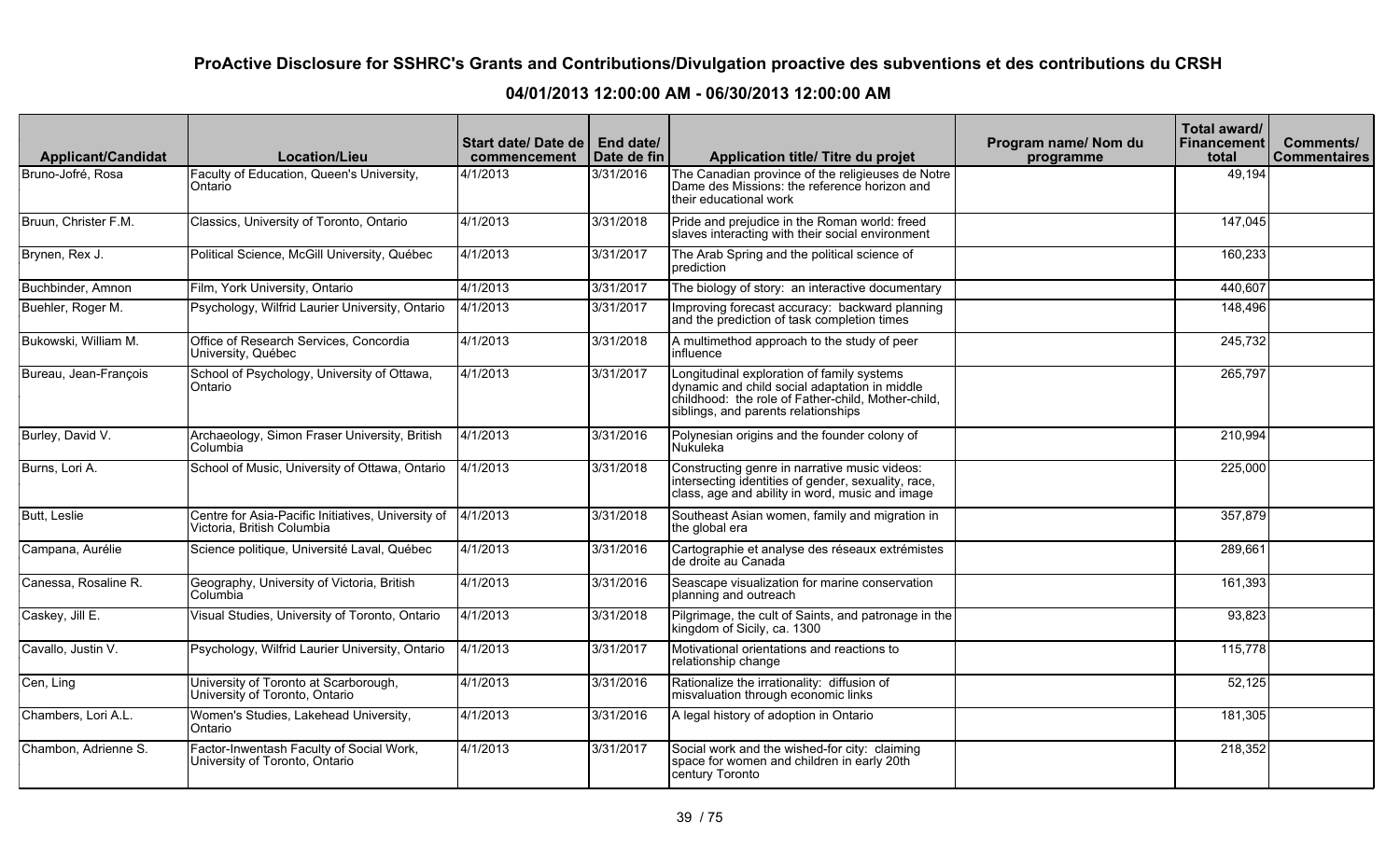| <b>Applicant/Candidat</b>  | <b>Location/Lieu</b>                                                                                                     | Start date/Date de<br>commencement | End date/<br>Date de fin | Application title/ Titre du projet                                                                                                                                                | Program name/Nom du<br>programme | Total award/<br>Financement<br>total | <b>Comments/</b><br><b>Commentaires</b> |
|----------------------------|--------------------------------------------------------------------------------------------------------------------------|------------------------------------|--------------------------|-----------------------------------------------------------------------------------------------------------------------------------------------------------------------------------|----------------------------------|--------------------------------------|-----------------------------------------|
| Champagne, Claudia         | Service d'appui à la recherche, à l'innovation et 4/1/2013<br>à la création (SARIC), Université de<br>Sherbrooke, Québec |                                    | 3/31/2017                | The impact of syndicated loans on systemic and<br>contagion risks in the Canadian and international<br>financial systems                                                          |                                  | 98,100                               |                                         |
| Chen, Feng                 | Management, University of Toronto, Ontario                                                                               | 4/1/2013                           | 3/31/2016                | Litigation loss contingency disclosures and<br>customer-supplier relationships                                                                                                    |                                  | 77,010                               |                                         |
| Chen, Xi                   | OISE/UT - Applied Psychology and Human<br>Development (AP&HD), University of Toronto,<br>Ontario                         | 4/1/2013                           | 3/31/2018                | Ensuring reading success for all students in early<br>French immersion                                                                                                            |                                  | 303,323                              |                                         |
| Christie, Nancy J.         | History, The University of Western Ontario,<br>Ontario                                                                   | 4/1/2013                           | 3/31/2018                | The invisible hand of modernity: the relations of<br>apprentices, servants, and their masters in<br>Quebec - Iower Canada, 1760-1820                                              |                                  | 118,416                              |                                         |
| Christoffersen, Susan E.K. | Joseph L. Rotman School of Management,<br>University of Toronto, Ontario                                                 | 4/1/2013                           | 3/31/2018                | Fiduciary oversight and incentives in capital<br>markets                                                                                                                          |                                  | 231,860                              |                                         |
| Clapp, Jennifer A.         | Faculty of Environment, University of Waterloo,<br>Ontario                                                               | 4/1/2013                           | 3/31/2018                | The new politics of financial actors in the global<br>food system                                                                                                                 |                                  | 123,395                              |                                         |
| Clark, Caryl L.            | Faculty of Music, University of Toronto, Ontario   4/1/2013                                                              |                                    | 3/31/2016                | Haydn and-as Orpheus: Opera, mediation,<br>virtuality                                                                                                                             |                                  | 76,760                               |                                         |
| Code, Lorraine             | Faculty of Liberal Arts & Professional Studies,<br>York University, Ontario                                              | 4/1/2013                           | 3/31/2016                | Manufactured uncertainty and epistemic<br>responsibility: their implications for<br>climate-change scepticism                                                                     |                                  | 55,601                               |                                         |
| Cohen, Lisa E.             | Desautels Faculty of Management, McGill<br>University, Québec                                                            | 4/1/2013                           | 3/31/2017                | Beyond warm bodies: a study of the effects of<br>hiring on organizational structure                                                                                               |                                  | 124,343                              |                                         |
| Connell, David J.          | School of Environmental Planning, University of 4/1/2013<br>Northern British Columbia, British Columbia                  |                                    | 3/31/2016                | Agricultural land use planning in Canada: a study<br>of principles and beneficial practices for integrating<br>public priorities for agriculture and food across<br>jurisdictions |                                  | 464,000                              |                                         |
| Connolly, Deborah A.       | Psychology, Simon Fraser University, British<br>Columbia                                                                 | 4/1/2013                           | 3/31/2018                | Children's memory for a particular event from a<br>series of similar events: the effects of temporal<br>position, distinctiveness, and memory retrieval<br>techniques             |                                  | 150,238                              |                                         |
| Considine, John P.         | English and Film Studies, University of Alberta,<br>Alberta                                                              | 4/1/2013                           | 3/31/2016                | English dictionaries in the sixteenth century                                                                                                                                     |                                  | 39,536                               |                                         |
| Cooper, Amanda-Mae         | Faculty of Education, Queen's University,<br>Ontario                                                                     | 4/1/2013                           | 3/31/2016                | Increasing capacity to mobilize and apply research<br>knowledge in the Ontario education system                                                                                   |                                  | 187,403                              |                                         |
| Cooper, Barry F.           | Research Services & Research Accounting,<br>University of Calgary, Alberta                                               | 4/1/2013                           | 3/31/2016                | Very early eolitical symbolism                                                                                                                                                    |                                  | 133,142                              |                                         |
| Cooren, François           | Faculté des arts et des sciences, Université de<br>Montréal, Québec                                                      | 4/1/2013                           | 3/31/2016                | The collaborative emergence of creativity: a<br>communicative approach                                                                                                            |                                  | 144,683                              |                                         |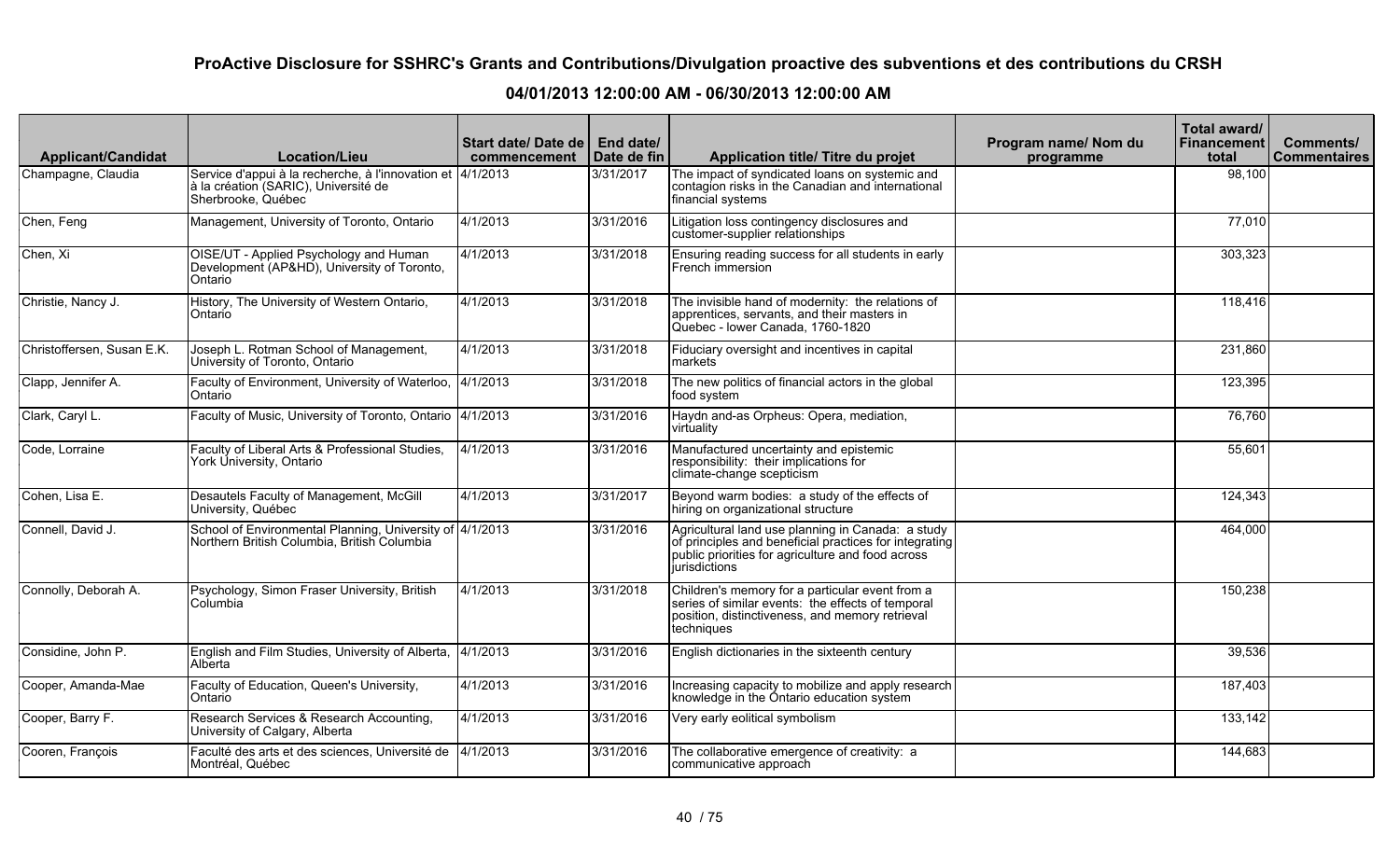| <b>Applicant/Candidat</b> | <b>Location/Lieu</b>                                                                                    | Start date/ Date de l<br>commencement | End date/<br>Date de fin | Application title/ Titre du projet                                                                                                                                  | Program name/ Nom du<br>programme | Total award/<br><b>Financement</b><br>total | Comments/<br><b>Commentaires</b> |
|---------------------------|---------------------------------------------------------------------------------------------------------|---------------------------------------|--------------------------|---------------------------------------------------------------------------------------------------------------------------------------------------------------------|-----------------------------------|---------------------------------------------|----------------------------------|
| Corbett, Michael J.       | School of Education, Acadia University, Nova<br>Scotia                                                  | 4/1/2013                              | 3/31/2017                | Small schools in a big world: toward policy that<br>works                                                                                                           |                                   | 233,785                                     |                                  |
| Cosset, Jean-Claude       | Direction de la recherche, HEC Montréal,<br>Québec                                                      | 4/1/2013                              | 3/31/2017                | Privatization and government ownership: their<br>impact on firm decisions and financial markets                                                                     |                                   | 186,887                                     |                                  |
| Côté, Antoine             | Philosophy, University of Ottawa, Ontario                                                               | 4/1/2013                              | 3/31/2016                | La connaissance et son objet selon Raoul le<br><b>Breton</b>                                                                                                        |                                   | 39,161                                      |                                  |
| Cowan, Michael J.         | Languages, Literatures and Cultures, McGill<br>University, Québec                                       | 4/1/2013                              | 3/31/2017                | Walter Ruttmann and the multiplied image:<br>experimental film and the logic of advertising<br>1921-1941                                                            |                                   | 124,794                                     |                                  |
| Craig, Elaine C.          | Schulich School of Law, Dalhousie University,<br>Nova Scotia                                            | 4/1/2013                              | 3/31/2017                | Public commissions and the promotion of sexual<br>integrity                                                                                                         |                                   | 76,781                                      |                                  |
| Crimmins, James E.        | Political Science, Huron University College,<br>Ontario                                                 | 4/1/2013                              | 3/31/2016                | American political thought, utility and rights,<br>1776-1918                                                                                                        |                                   | 47,460                                      |                                  |
| Crossan, Mary M.          | Richard Ivey School of Business, The<br>University of Western Ontario, Ontario                          | 4/1/2013                              | 3/31/2016                | Leader character study                                                                                                                                              |                                   | 277,070                                     |                                  |
| Cusson, Maurice           | Centre international de criminologie comparée<br>(CICC), Université de Montréal, Québec                 | 4/1/2013                              | 3/31/2016                | Les homicides dans quatre pays d'Afrique<br>occidentale                                                                                                             |                                   | 123,988                                     |                                  |
| Cutler, Athena Claire     | Office of Research Services, University of<br>Victoria, British Columbia                                | 4/1/2013                              | 3/31/2016                | Canada and the political foundations of<br>international law: private authority and the<br>investor-state regime                                                    |                                   | 190,000                                     |                                  |
| Cyr, Dianne J.            | Beedie School of Business, Simon Fraser<br>University, British Columbia                                 | 4/1/2013                              | 3/31/2016                | E-persuasion: the art of persuading in online<br>environments                                                                                                       |                                   | 92,980                                      |                                  |
| Dalziel, Margaret J.      | Conrad Centre for Business, Entrepreneurship<br>& Technology (CBET), University of Waterloo,<br>Ontario | 4/1/2013                              | 3/31/2017                | Using interfirm transaction networks to<br>characterize sector and value chain architectures                                                                        |                                   | 155,000                                     |                                  |
| Daniel, Marie-France      | Kinésiologie, Université de Montréal, Québec                                                            | 4/1/2013                              | 3/31/2018                | Étudier les manifestations d'une pensée critique<br>chez des groupes d'élèves âgés entre 10 et 18<br>ans fréquentant des écoles au Québec, en France<br>et au Maroc |                                   | 291,064                                     |                                  |
| Daunais, Isabelle         | French Language and Literature, McGill<br>University, Québec                                            | 4/1/2013                              | 3/31/2018                | Les romanciers et l'histoire du roman, XIXe-XXe<br>siècles                                                                                                          |                                   | 144,298                                     |                                  |
| Dawson, Myrna F.          | Sociology and Anthropology, University of<br>Guelph, Ontario                                            | 4/1/2013                              | 3/31/2018                | Location, location, location: examining the<br>geography of justice for victims and perpetrators of<br>violence                                                     |                                   | 355,550                                     |                                  |
| de Beer, Jeremy F.        | Faculty of Law (Common Law Section),<br>University of Ottawa, Ontario                                   | 4/1/2013                              | 3/31/2018                | Rethinking intellectual property rights for open<br>innovation                                                                                                      |                                   | 354,375                                     |                                  |
| DeBernardi, Jean E.       | Anthropology, University of Alberta, Alberta                                                            | 4/1/2013                              | 3/31/2016                | Material identity: the anthropology of Chinese tea<br>Iculture                                                                                                      |                                   | 125,666                                     |                                  |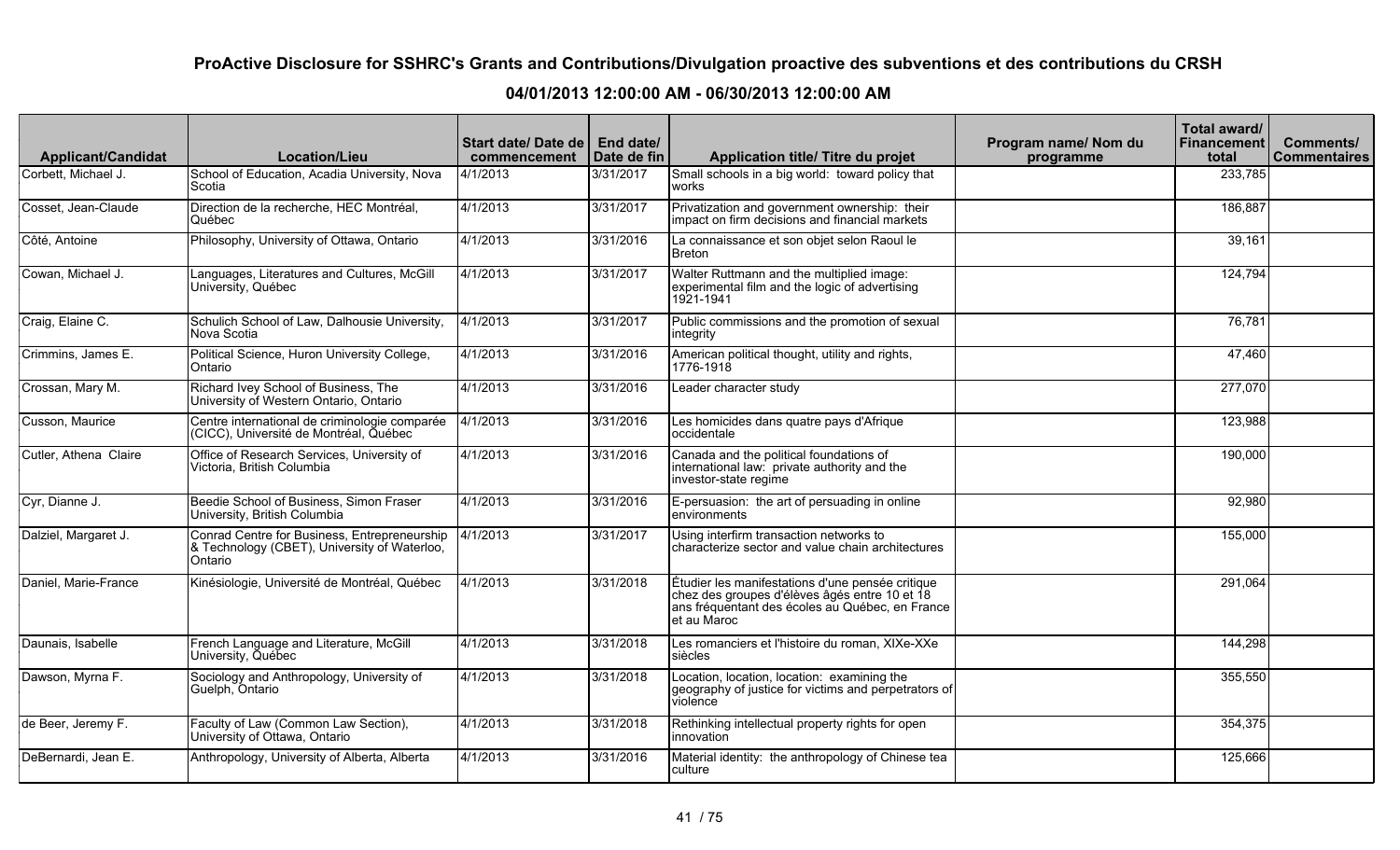| <b>Applicant/Candidat</b>         | <b>Location/Lieu</b>                                                                  | Start date/ Date de   End date/<br>commencement | Date de fin | Application title/ Titre du projet                                                                                                             | Program name/ Nom du<br>programme | Total award/<br>Financement<br>total | Comments/<br><b>Commentaires</b> |
|-----------------------------------|---------------------------------------------------------------------------------------|-------------------------------------------------|-------------|------------------------------------------------------------------------------------------------------------------------------------------------|-----------------------------------|--------------------------------------|----------------------------------|
| de Bettignies, Jean-Etienne<br>Η. | Queen's School of Business, Queen's<br>University, Ontario                            | 4/1/2013                                        | 3/31/2016   | Product market competition and innovation                                                                                                      |                                   | 59,673                               |                                  |
| DeCelles, Katherine               | Joseph L. Rotman School of Management,<br>University of Toronto, Ontario              | 4/1/2013                                        | 3/31/2016   | Moral motivation for whistleblowing in<br>organizations                                                                                        |                                   | 72,143                               |                                  |
| de la Sablonnière, Roxane         | Psychologie, Université de Montréal, Québec                                           | 4/1/2013                                        | 3/31/2018   | Coping with dramatic social change in Inuit<br>communities: a historical approach to relative<br>deprivation                                   |                                   | 154,876                              |                                  |
| D'Elia, Una R.                    | Office of Research Services, Queen's<br>University, Ontario                           | 4/1/2013                                        | 3/31/2018   | Sculpture and color in fifteenth-century Tuscany                                                                                               |                                   | 85,500                               |                                  |
| De Paoli, Giovanni                | Faculté de l'aménagement, Université de<br>Montréal, Québec                           | 4/1/2013                                        | 3/31/2016   | Cadrage, décadrage et recadrage dans un projet<br>de design collaboratif et interdisciplinaire                                                 |                                   | 154,880                              |                                  |
| Desjardins, Lucie                 | Études littéraires, Université du Québec à<br>Montréal, Québec                        | 4/1/2013                                        | 3/31/2017   | Les figures du monde renversé -1610-1718                                                                                                       |                                   | 72,195                               |                                  |
| Despoix, Philippe                 | Centre canadien d'études allemandes et<br>européennes, Université de Montréal, Québec | 4/1/2013                                        | 3/31/2016   | Mémoire musicale et résistance dans les camps:<br>autour de l'opérette-revue Le Verfügbar aux<br>Enfers de Germaine Tillion                    |                                   | 55,985                               |                                  |
| Dietsch, Peter V.                 | Philosophie, Université de Montréal, Québec                                           | 4/1/2013                                        | 3/31/2017   | National economic policy and its international<br>normative implications                                                                       |                                   | 99,720                               |                                  |
| Diewert, Walter Erwin             | Economics, The University of British Columbia,<br>British Columbia                    | 4/1/2013                                        | 3/31/2018   | Productivity: measures, measurement errors and<br>public policies                                                                              |                                   | 108,600                              |                                  |
| Dionne, Liliane                   | Research Grants and Ethics Services (RGES),<br>University of Ottawa, Ontario          | 4/1/2013                                        | 3/31/2017   | Des pratiques exemplaires en sciences et<br>technologie par l'engagement dans des<br>communautés d'apprentissage                               |                                   | 208,613                              |                                  |
| Dollinger, Stefan                 | English, The University of British Columbia,<br>British Columbia                      | 4/1/2013                                        | 3/31/2016   | Not just another dictionary: completing the<br>Dictionary of Canadianisms on Historical<br>Principles                                          |                                   | 111,424                              |                                  |
| Domon, Gérald                     | Bureau recherche, développement et<br>valorisation, Université de Montréal, Québec    | 4/1/2013                                        | 3/31/2017   | Les aires protégées privées comme nouvelle force<br>motrice des dynamiques rurales : quels paysages<br>pour demain                             |                                   | 139,611                              |                                  |
| Doyon, Sabrina                    | Anthropologie, Université Laval, Québec                                               | 4/1/2013                                        | 3/31/2017   | Patrimonialisation de la nature, conservation et<br>valorisation environnementale : le cas des<br>espaces côtiers du Québec et de la Catalogne |                                   | 294,020                              |                                  |
| Duclos, Jean-Yves                 | Économique, Université Laval, Québec                                                  | $\sqrt{4/1/2013}$                               | 3/31/2017   | Répartition du bien-être - analyse et impact des<br>politiques publiques                                                                       |                                   | 124,169                              |                                  |
| Ellermann, Antje                  | Political Science, The University of British<br>Columbia, British Columbia            | 4/1/2013                                        | 3/31/2017   | The Ethics of Immigrant Admissions: Race,<br>Gender, Class, and Disability in<br>Immigrant-receiving Democracies                               |                                   | 197,748                              |                                  |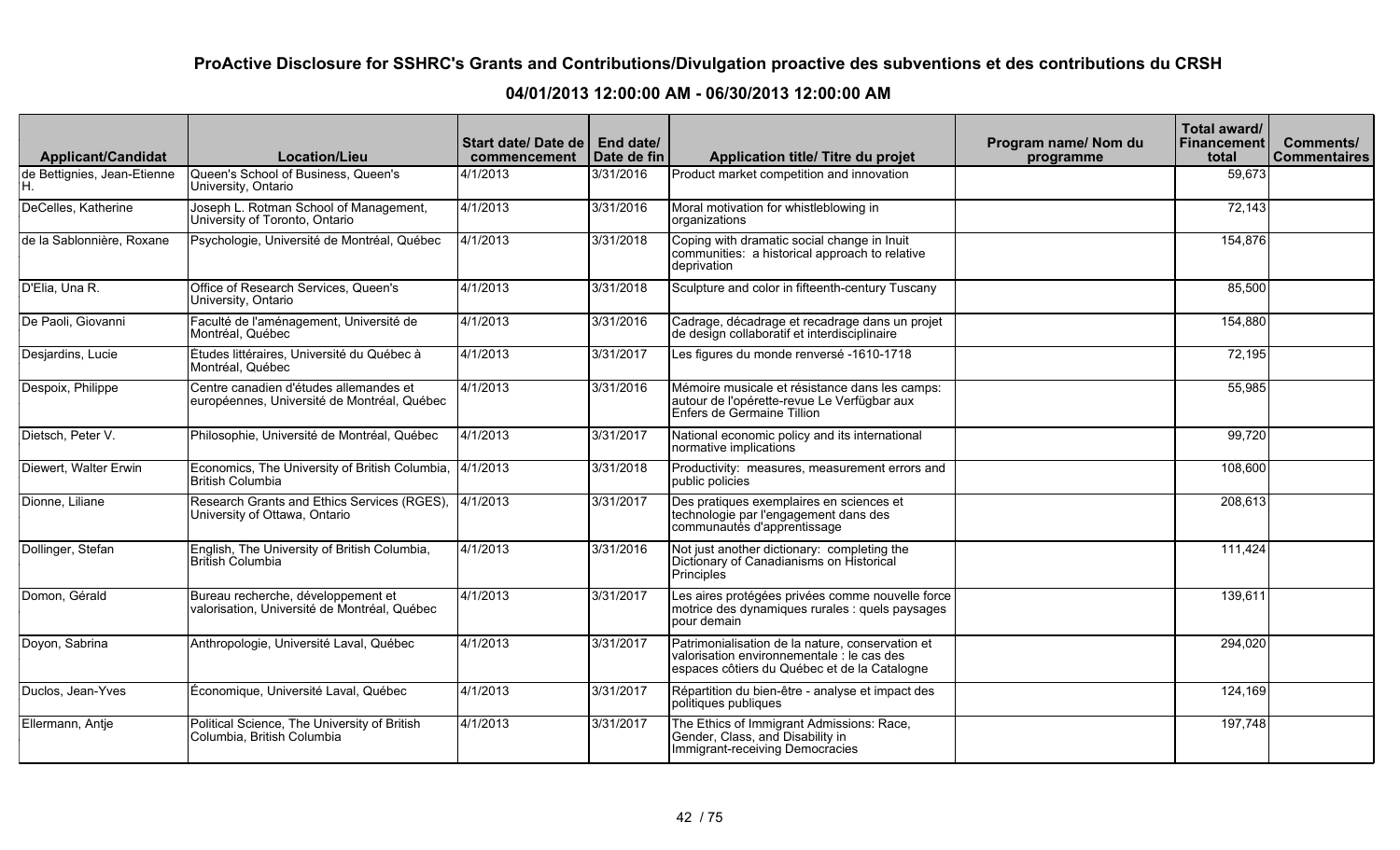| <b>Applicant/Candidat</b> | <b>Location/Lieu</b>                                                           | Start date/ Date de   End date/<br>commencement | Date de fin | <b>Application title/ Titre du projet</b>                                                                                                                                                                      | Program name/ Nom du<br>programme | Total award/<br><b>Financement</b><br>total | Comments/<br>  Commentaires |
|---------------------------|--------------------------------------------------------------------------------|-------------------------------------------------|-------------|----------------------------------------------------------------------------------------------------------------------------------------------------------------------------------------------------------------|-----------------------------------|---------------------------------------------|-----------------------------|
| Ellis, Christopher J.     | Research Development & Services, The<br>University of Western Ontario, Ontario | 4/1/2013                                        | 3/31/2016   | The Davidson site: refining chronology and<br>explanations of changing Late Archaic settlement<br>Isvstems                                                                                                     |                                   | 73,445                                      |                             |
| Endicott, Marina J.       | Augustana Faculty, University of Alberta,<br>Alberta                           | 4/1/2013                                        | 3/31/2016   | The difference, a novel                                                                                                                                                                                        |                                   | 44,623                                      |                             |
| Esterhammer, Angela       | English, University of Toronto, Ontario                                        | $\sqrt{4/1/2013}$                               | 3/31/2018   | Speculation, improvisation, mediality: the<br>late-romantic information age                                                                                                                                    |                                   | 86,918                                      |                             |
| Evans, Angela D.          | Office of Research Services, Brock University,<br>Ontario                      | 4/1/2013                                        | 3/31/2017   | Promoting honesty in children                                                                                                                                                                                  |                                   | 208,152                                     |                             |
| Evans, Jennifer V.        | Research Office, Carleton University, Ontario                                  | 4/1/2013                                        | 3/31/2018   | Photography and the sexual revolution                                                                                                                                                                          |                                   | 122,428                                     |                             |
| Eys, Mark A.              | Office of Research Services, Wilfrid Laurier<br>University, Ontario            | 4/1/2013                                        | 3/31/2016   | Role acceptance in sport teams                                                                                                                                                                                 |                                   | 132,172                                     |                             |
| Fallon, Gerald            | Educational Studies, The University of British<br>Columbia, British Columbia   | 4/1/2013                                        | 3/31/2016   | Impacts of a market-driven funding mechanism in<br>B.C. public education                                                                                                                                       |                                   | 149,952                                     |                             |
| Fantl, Jeremy             | Philosophy, University of Calgary, Alberta                                     | 4/1/2013                                        | 3/31/2016   | A philosophical investigation of dogmatism                                                                                                                                                                     |                                   | 92,870                                      |                             |
| Faraj, Samer              | Desautels Faculty of Management, McGill<br>University, Québec                  | $\sqrt{4}/1/2013$                               | 3/31/2018   | Complex collaboration in communities of<br>innovation                                                                                                                                                          |                                   | 189,409                                     |                             |
| Fassina, Neil             | School of Business, Northern Alberta Institute<br>of Technology, Alberta       | 4/1/2013                                        | 3/31/2018   | Social exchange relationships in organizations: a<br>meta-analytic integration of organizational justice,<br>perceived support, leader-member exchange,<br>psychological contracts, felt obligation, and trust |                                   | 173,428                                     |                             |
| Fehr, Beverley A.         | Psychology, The University of Winnipeg,<br>Manitoba                            | 4/1/2013                                        | 3/31/2017   | Self-disclosure and shared activities: a moderated<br>mediation model of friendship satisfaction                                                                                                               |                                   | 93,027                                      |                             |
| Feldman, Gregory M.       | School for International Studies, Simon Fraser<br>University, British Columbia | 4/1/2013                                        | 3/31/2016   | Future perfect: the pre-emption of illegal migration<br>to the European Union                                                                                                                                  |                                   | 101,081                                     |                             |
| Fels, Deborah I.          | Office of Research Services, Ryerson<br>University, Ontario                    | 4/1/2013                                        | 3/31/2016   | Investigating vibro-tactile technology and gesture<br>recognition for creative and artistic expression in<br>the hearing, deaf and disabled arts communities                                                   |                                   | 473,678                                     |                             |
| Fernet, Mylène            | Sexologie, Université du Québec à Montréal,<br>Québec                          | 4/1/2013                                        | 3/31/2017   | Trajectoires amoureuses et sexuelles<br>d'adolescents : risque de revictimisation                                                                                                                              |                                   | 208,937                                     |                             |
| Ferris, Shawna            | Women's Studies, University of Manitoba,<br>Manitoba                           | 4/1/2013                                        | 3/31/2017   | Anti-violence and marginalized communities:<br>knowledge creation through digital media                                                                                                                        |                                   | 491,877                                     |                             |
| Fisher, William A.        | Psychology, The University of Western Ontario, 4/1/2013<br>Ontario             |                                                 | 3/31/2016   | Attachment orientiation and the impact of<br>pornography on the couple relationship                                                                                                                            |                                   | 144,570                                     |                             |
| Fitzpatrick, Blake        | Office of Research Services, Ryerson<br>University, Ontario                    | 4/1/2013                                        | 3/31/2016   | The everyday life of the Berlin Wall                                                                                                                                                                           |                                   | 132,811                                     |                             |
| Fletcher, Judith          | Office of Research Services, Wilfrid Laurier<br>University, Ontario            | 4/1/2013                                        | 3/31/2017   | Law and justice in Aristophanes                                                                                                                                                                                |                                   | 74,245                                      |                             |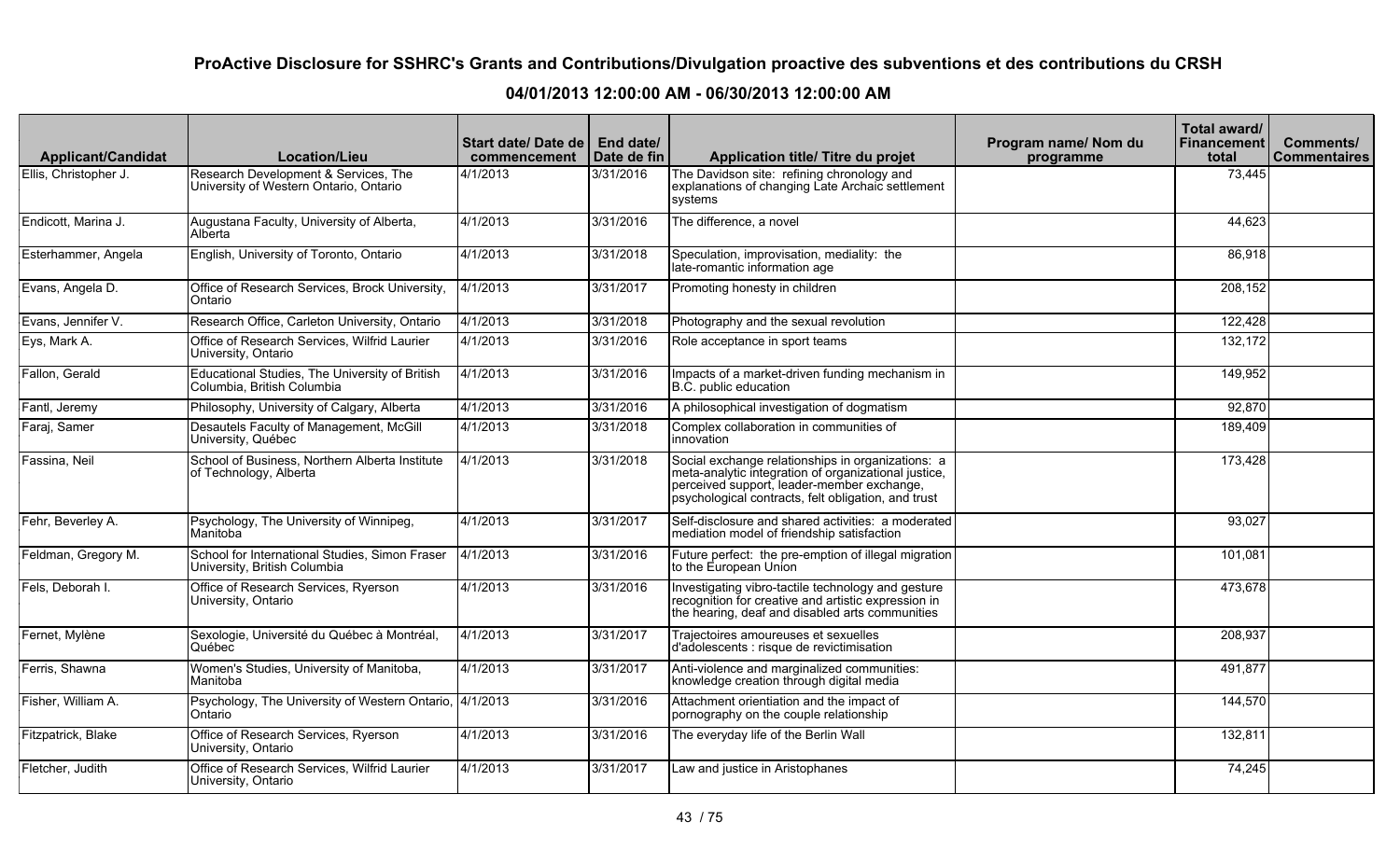| <b>Applicant/Candidat</b> | Location/Lieu                                                                                                                           | Start date/ Date de   End date/<br>commencement | l Date de fin | Application title/ Titre du projet                                                                                                                                                        | Program name/ Nom du<br>programme | Total award/<br><b>Financement</b><br>total | Comments/<br><b>Commentaires</b> |
|---------------------------|-----------------------------------------------------------------------------------------------------------------------------------------|-------------------------------------------------|---------------|-------------------------------------------------------------------------------------------------------------------------------------------------------------------------------------------|-----------------------------------|---------------------------------------------|----------------------------------|
| Fluet, Claude             | Centre interuniversitaire sur le risque, les<br>politiques économiques et l'emploi (CIRPÉE),<br>Université du Québec à Montréal, Québec | 4/1/2013                                        | 3/31/2016     | The economics of legal compliance: laws, norms,<br>and social interaction                                                                                                                 |                                   | 116,319                                     |                                  |
| Fontaine, Laurence Léa    | Faculté de science politique et de droit,<br>Université du Québec à Montréal, Québec                                                    | 4/1/2013                                        | 3/31/2016     | La démocratie et la représentativité syndicales<br>face à la liberté d'association en droit québécois,<br>canadien et comparé : antonymies,<br>complémentarités et perspectives nouvelles |                                   | 166,853                                     |                                  |
| Forest, Benjamin          | Geography, McGill University, Québec                                                                                                    | 4/1/2013                                        | 3/31/2018     | Representing diversity: riding associations,<br>minority candidates and minority constituencies in<br>Canada                                                                              |                                   | 259,123                                     |                                  |
| Forth, Gregory            | Anthropology, University of Alberta, Alberta                                                                                            | 4/1/2013                                        | 3/31/2017     | Urbanizing spirits, the relic trade, ecological<br>impacts and palaeoanthropological encounters in<br>Eastern Indonesia                                                                   |                                   | 96,731                                      |                                  |
| Foster, William M.        | Augustana Faculty, University of Alberta,<br>Alberta                                                                                    | 4/1/2013                                        | 3/31/2018     | Defining rhetorical history: exploring the work of<br>corporate archivists/historians                                                                                                     |                                   | 332,746                                     |                                  |
| Franceschet, Susan        | Faculty of Arts, University of Calgary, Alberta                                                                                         | 4/1/2013                                        | 3/31/2017     | Gender, representation, and power in executive<br>office: parity cabinets in Chile and Spain                                                                                              |                                   | 84,061                                      |                                  |
| Frank, Adam J.            | English, The University of British Columbia,<br>British Columbia                                                                        | $\sqrt{4/1/2013}$                               | 3/31/2017     | Radio free Stein: sonic stagings of the plays of<br>Gertrude Stein                                                                                                                        |                                   | 254,252                                     |                                  |
| French, Leif M.           | Arts et lettres, Université du Québec à<br>Chicoutimi, Québec                                                                           | 4/1/2013                                        | 3/31/2016     | Individual differences and second language<br>fluency development in adult immersion programs                                                                                             |                                   | 152,055                                     |                                  |
| Friedman, Ori             | Psychology, University of Waterloo, Ontario                                                                                             | 4/1/2013                                        | 3/31/2018     | Children's reasoning about ownership of property                                                                                                                                          |                                   | 248,940                                     |                                  |
| Frimer, Jeremy A.         | Psychology, The University of Winnipeg,<br>Manitoba                                                                                     | 4/1/2013                                        | 3/31/2018     | Reverse engineering moral leadership qualities                                                                                                                                            |                                   | 135,690                                     |                                  |
| Fujii, Lee Ann            | Political Science, University of Toronto, Ontario 4/1/2013                                                                              |                                                 | 3/31/2018     | Killing stage: scenes of atrocity from Bosnia,<br>Rwanda, and the United States                                                                                                           |                                   | 191,661                                     |                                  |
| Fung, Richard             | Faculty of Art, OCAD University, Ontario                                                                                                | 4/1/2013                                        | 3/31/2017     | Re:Orientations                                                                                                                                                                           |                                   | 149,023                                     |                                  |
| Gagné, Natacha            | Anthropologie, Université Laval, Québec                                                                                                 | 4/1/2013                                        | 3/31/2017     | Mouvements autochtones et redéfinitions<br>contemporaines de la souveraineté -<br>comparaisons intercontinentales                                                                         |                                   | 265,798                                     |                                  |
| Gagnon, Denis             | Anthropologie, Université de Saint-Boniface,<br>Manitoba                                                                                | 4/1/2013                                        | 3/31/2018     | Le statut de métis au Canada: agencéité et<br>enjeux sociaux                                                                                                                              |                                   | 458,620                                     |                                  |
| Gagnon, Monika K.         | Communication Studies, Concordia University,<br>Québec                                                                                  | $\sqrt{4/1/2013}$                               | 3/31/2016     | Archiving future cinemas: revisiting the filmscreens<br>of Expo 67                                                                                                                        |                                   | 225,847                                     |                                  |
| Garlappi, Lorenzo         | Sauder School of Business, The University of<br>British Columbia, British Columbia                                                      | 4/1/2013                                        | 3/31/2016     | Dynamic consumption and portfolio choice under<br>model and parameter uncertainty: learning about<br>return predictability                                                                |                                   | 109,900                                     |                                  |
| Gasevic, Dragan           | School of Computing and Information Systems,<br>Athabasca University, Alberta                                                           | 4/1/2013                                        | 3/31/2018     | Tools and methods to help learners self-regulate<br>learning and increase learning success                                                                                                |                                   | 475,120                                     |                                  |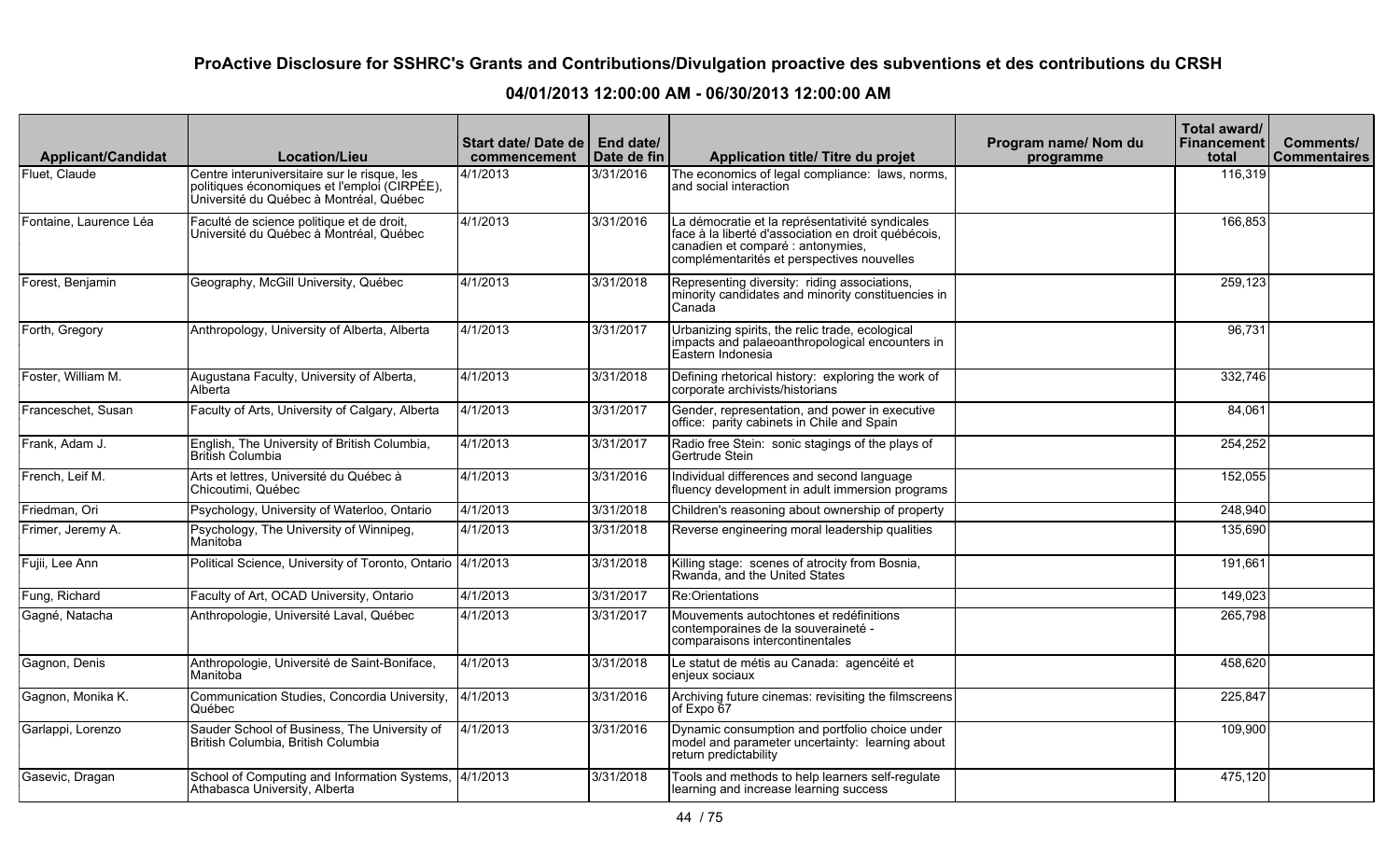| <b>Applicant/Candidat</b> | <b>Location/Lieu</b>                                                                                                                                             | Start date/Date del<br>commencement | End date/<br>Date de fin | <b>Application title/ Titre du projet</b>                                                                                                  | Program name/ Nom du<br>programme | Total award/<br><b>Financement</b><br>total | Comments/<br><b>Commentaires</b> |
|---------------------------|------------------------------------------------------------------------------------------------------------------------------------------------------------------|-------------------------------------|--------------------------|--------------------------------------------------------------------------------------------------------------------------------------------|-----------------------------------|---------------------------------------------|----------------------------------|
| Gaudreault, André         | Faculté des arts et des sciences, Université de<br>Montréal. Québec                                                                                              | 4/1/2013                            | 3/31/2018                | Histoire du montage à l'aune des mutations<br>technologiques du cinéma : pratiques,<br>esthétiques, discours                               |                                   | 485,212                                     |                                  |
| Gauvreau, Danielle        | Faculty of Arts and Science, Concordia<br>University, Québec                                                                                                     | 4/1/2013                            | 3/31/2016                | Le baby-boom Québécois : étude de cas et<br>perspective comparée                                                                           |                                   | 128,038                                     |                                  |
| Gephart, Robert P.        | Strategic Management and Organization,<br>University of Alberta, Alberta                                                                                         | 4/1/2013                            | 3/31/2018                | Temporalities in risk sensemaking                                                                                                          |                                   | 108,118                                     |                                  |
| Gérin-Lajoie, Diane       | OISE/UT - Ontario Institute for Studies in<br>Education, University of Toronto, Ontario                                                                          | 4/1/2013                            | 3/31/2016                | Les jeunes anglophones de l'extérieur de Montréal<br>et leur rapport à l'identité                                                          |                                   | 173,050                                     |                                  |
| Gerson, Carole            | English, Simon Fraser University, British<br>Columbia                                                                                                            | 4/1/2013                            | 3/31/2017                | Reinventing the past: intertextual recognition and<br>public commemoration of early Canadian writers                                       |                                   | 99,566                                      |                                  |
| Gill, Stephen R.          | Political Science, York University, Ontario                                                                                                                      | 4/1/2013                            | 3/31/2018                | The question of Europe in an era of economic and<br>political crisis                                                                       |                                   | 173,883                                     |                                  |
| Glinoer, Anthony          | Service d'appui à la recherche, à l'innovation et 4/1/2013<br>à la création (SARIC), Université de<br>Sherbrooke, Québec                                         |                                     | 3/31/2018                | L'écrivain en sociétés : imaginaires de la littérature<br>let fictions de la vie littéraire                                                |                                   | 297,790                                     |                                  |
| Gold, Richard             | Centre for Intellectual Property Policy (CIPP),<br>McGill University, Québec                                                                                     | 4/1/2013                            | 3/31/2016                | An intellectual property index: creating a firm<br>foundation for transdisciplinary study,<br>policy-making and business strategy          |                                   | 139,980                                     |                                  |
| Goldring, Luin            | Centre for Refugee Studies (CRS), York<br>University, Ontario                                                                                                    | 4/1/2013                            | 3/31/2018                | New and old fault lines in the Canadian labour<br>market: the temporal and institutional dynamics of<br>citizenship, legal status and work |                                   | 374,963                                     |                                  |
| Gordillo, Gaston R.       | Anthropology, The University of British<br>Columbia, British Columbia                                                                                            | 4/1/2013                            | 3/31/2017                | In the path of the bulldozers: local responses to<br>agribusiness on the Argentine soybean frontier                                        |                                   | 134,623                                     |                                  |
| Gospodinov, Nikolay       | Economics, Concordia University, Québec                                                                                                                          | 4/1/2013                            | 3/31/2016                | Classical and simulation based minimum distance<br>estimation of models with non identifiable<br>covariance structure                      |                                   | 123,228                                     |                                  |
| Gossage, Peter J.         | History, Concordia University, Québec                                                                                                                            | 4/1/2013                            | 3/31/2017                | Familles, droit et justice au Québec, 1840-1920                                                                                            |                                   | 147,000                                     |                                  |
| Gouzouasis, Peter J.      | Curriculum and Pedagogy, The University of<br>British Columbia, British Columbia                                                                                 | 4/1/2013                            | 3/31/2016                | What matters most: the effects of music making<br>on adolescents in the 21st century                                                       |                                   | 223,075                                     |                                  |
| Goyenko, Ruslan           | Finance - Desautels Faculty of Management,<br>McGill University, Québec                                                                                          | 4/1/2013                            | 3/31/2016                | Illiquidity Premia in the equity options market                                                                                            |                                   | 211,618                                     |                                  |
| Goyette, Martin           | CRC - Évaluation des actions publiques auprès<br>des jeunes et des des populations vulnérables<br>(CRÉVAJ), École nationale d'administration<br>publique, Québec | 4/1/2013                            | 3/31/2017                | Transitions des jeunes en contexte de vulnérabilité<br>et injonction à l'autonomie : soutiens offerts en<br>ville et en région             |                                   | 205,338                                     |                                  |
| Grant, Jill L.            | School of Planning, Dalhousie University, Nova 4/1/2013<br>Scotia                                                                                                |                                     | 3/31/2016                | Coordinating land use planning in the context of<br>multiple plans                                                                         |                                   | 181,700                                     |                                  |
| Green, Christopher D.     | Psychology, York University, Ontario                                                                                                                             | 4/1/2013                            | 3/31/2018                | Digital history of psychology                                                                                                              |                                   | 299,950                                     |                                  |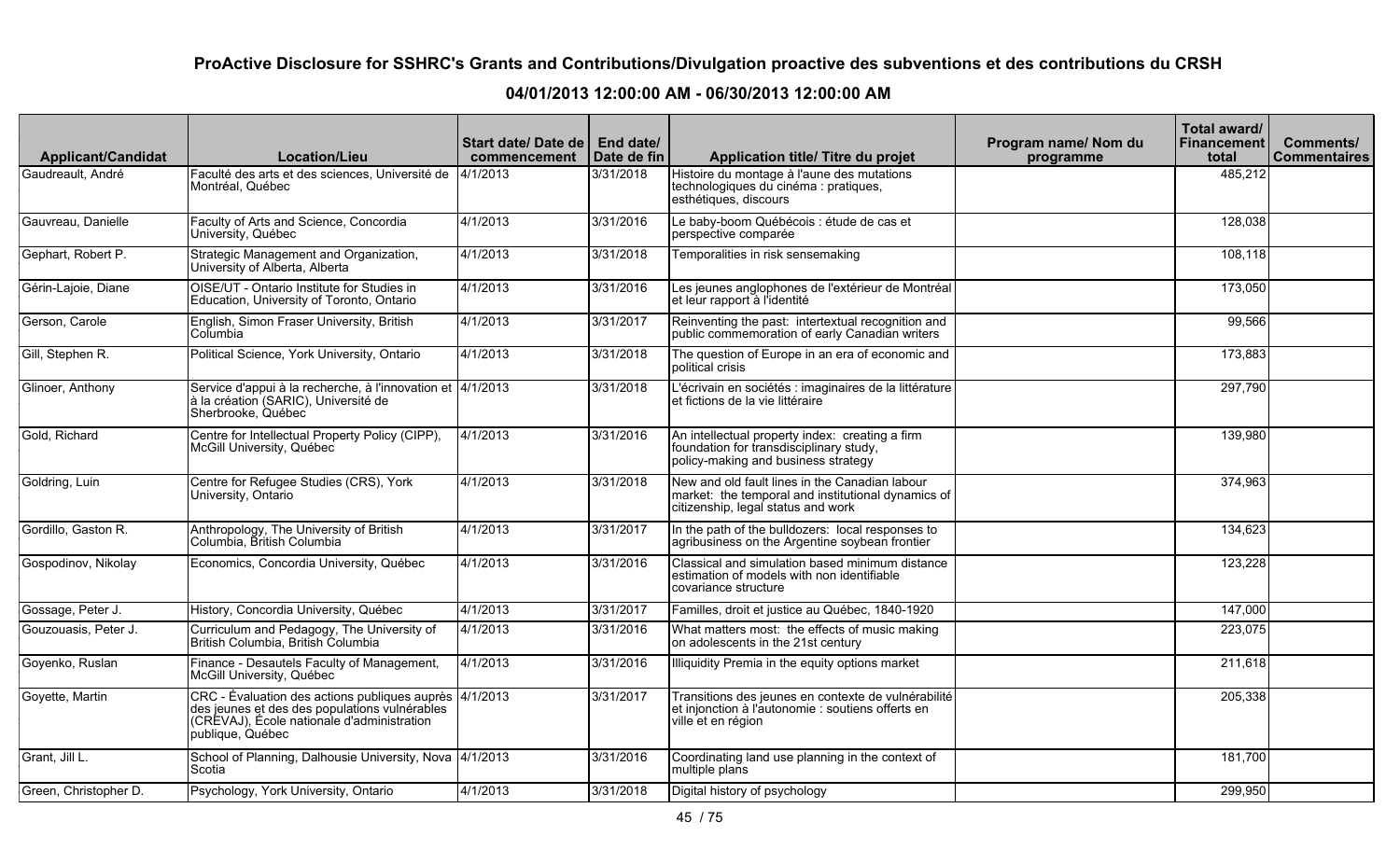| <b>Applicant/Candidat</b> | <b>Location/Lieu</b>                                                                                                                   | Start date/ Date de l<br>commencement | End date/<br>l Date de fin | Application title/ Titre du projet                                                                                                                         | Program name/Nom du<br>programme | Total award/<br><b>Financement</b><br>total | Comments/<br><b>Commentaires</b> |
|---------------------------|----------------------------------------------------------------------------------------------------------------------------------------|---------------------------------------|----------------------------|------------------------------------------------------------------------------------------------------------------------------------------------------------|----------------------------------|---------------------------------------------|----------------------------------|
| Greene, Elizabeth M.      | Classical Studies, The University of Western<br>Ontario, Ontario                                                                       | 4/1/2013                              | 3/31/2018                  | The Vindolanda north field excavation and field<br>school                                                                                                  |                                  | 236,985                                     |                                  |
| Griffith, Alison I.       | Faculty of Education, York University, Ontario                                                                                         | 4/1/2013                              | 3/31/2018                  | Schools, safety and the urban neighbourhood                                                                                                                |                                  | 309.648                                     |                                  |
| Grodzinsky, Yosef         | Linguistics, McGill University, Québec                                                                                                 | 4/1/2013                              | 3/31/2018                  | Language acquisition and breakdown:<br>experiments with quantifiers and quantities at the<br>syntax-semantics interface                                    |                                  | 495,717                                     |                                  |
| Grusec, Joan E.           | Psychology, University of Toronto, Ontario                                                                                             | 4/1/2013                              | 3/31/2017                  | Domains of socialization as a framework for<br>understanding the development of prosocial<br>behavior                                                      |                                  | 147,200                                     |                                  |
| Gruzd, Anatoliy           | School of Information Management, Dalhousie<br>University, Nova Scotia                                                                 | 4/1/2013                              | 3/31/2018                  | Learning analytics for the social media age                                                                                                                |                                  | 478,622                                     |                                  |
| Guay, Frédéric            | Faculté des sciences de l'éducation, Université 4/1/2013<br>Laval, Québec                                                              |                                       | 3/31/2016                  | Le rôle des pratiques pédagogiques des<br>enseignants sur la motivation et la réussite<br>scolaires d'élèves du primaire en écriture                       |                                  | 265,107                                     |                                  |
| Hadj-Moussa, Ratiba       | Faculty of Liberal Arts & Professional Studies,<br>York Úniversity, Ontario                                                            | 4/1/2013                              | 3/31/2017                  | Riots in the Maghreb: a socio-anthropological<br>contribution from dissenting voices                                                                       |                                  | 206,238                                     |                                  |
| Hafsi, Taieb              | CRC - Management stratégique international<br>University Changemont Chategraph International<br>Walter J. Somers, HEC Montréal, Québec | 4/1/2013                              | 3/31/2016                  | The multiple nature of board diversity and its<br>effects on organizational outcomes                                                                       |                                  | 87,400                                      |                                  |
| Haklai, Oded              | Political Studies, Queen's University, Ontario                                                                                         | 4/1/2013                              | 3/31/2018                  | Politics of settlers in contested territories: Israel in<br>comparative perspective                                                                        |                                  | 122,230                                     |                                  |
| Hall, Nathan              | Educational and Counselling Psychology,<br>McGill University, Québec                                                                   | 4/1/2013                              | 3/31/2018                  | Motivational interventions in higher education:<br>utilizing internet and mobile technology to improve<br>student development                              |                                  | 264,000                                     |                                  |
| Hall, Peter V.            | Urban Studies, Simon Fraser University, British<br>Columbia                                                                            | 4/1/2013                              | 3/31/2017                  | Logistics, linkages and development: a<br>comparison of four BC urban regions                                                                              |                                  | 85,832                                      |                                  |
| Hanley, Jill              | School of Social Work, McGill University,<br>Québec                                                                                    | 4/1/2013                              | 3/31/2018                  | Placement and recruitment agencies: silent<br>partners in migrant employment                                                                               |                                  | 260,897                                     |                                  |
| Hannah-Moffat, Kelly L.   | Sociology, University of Toronto, Ontario                                                                                              | 4/1/2013                              | 3/31/2017                  | Restructuring penality: punishment, community<br>and specialized courts                                                                                    |                                  | 176,234                                     |                                  |
| Hansson, Gunnar Ó.        | Linguistics, The University of British Columbia,<br>British Columbia                                                                   | 4/1/2013                              | 3/31/2017                  | Long-distance phonotactics: learning bias,<br>change, and typology                                                                                         |                                  | 189,670                                     |                                  |
| Harding, John S.          | Office of Research Services, University of<br>Lethbridge, Alberta                                                                      | 4/1/2013                              | 3/31/2018                  | The modernization of Buddhism in global<br>perspective                                                                                                     |                                  | 258,659                                     |                                  |
| Hardy, Dominic            | Histoire de l'art, Université du Québec à<br>Montréal, Québec                                                                          | 4/1/2013                              | 3/31/2018                  | Histoire de l'art au Québec 1600-1960 - état des<br>lieux                                                                                                  |                                  | 347,667                                     |                                  |
| Harris, Leila M.          | Institute for Resources, Environment and<br>Sustainability, The University of British<br>Columbia, British Columbia                    | 4/1/2013                              | 3/31/2016                  | Experiences of shifting water governance:<br>comparative study of water access, narrative, and<br>citizenship in Accra Ghana and Cape Town South<br>Africa |                                  | 242,309                                     |                                  |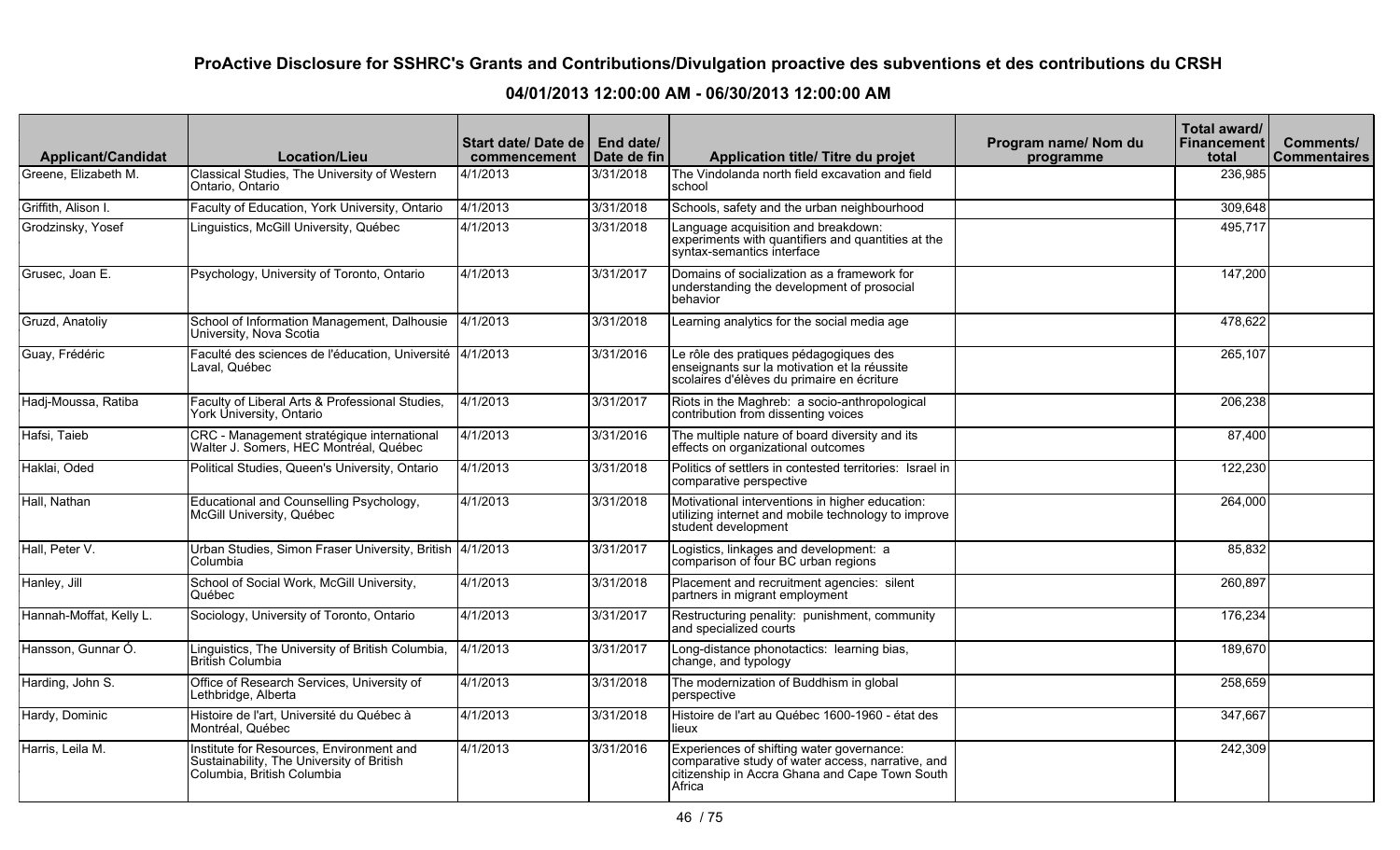| <b>Applicant/Candidat</b> | <b>Location/Lieu</b>                                                                                                     | Start date/Date de<br>commencement | End date/<br>Date de fin | <b>Application title/ Titre du projet</b>                                                                                                                                    | Program name/ Nom du<br>programme | Total award/<br>Financement<br>total | Comments/<br><b>Commentaires</b> |
|---------------------------|--------------------------------------------------------------------------------------------------------------------------|------------------------------------|--------------------------|------------------------------------------------------------------------------------------------------------------------------------------------------------------------------|-----------------------------------|--------------------------------------|----------------------------------|
| Harrisson, Denis          | Centre de recherche sur les innovations<br>sociales (CRISES), Université du Québec à<br>Montréal, Québec                 | 4/1/2013                           | 3/31/2016                | Les fondements théoriques des innovations<br>sociales                                                                                                                        |                                   | 158,182                              |                                  |
| Hasni, Abdelkrim          | Service d'appui à la recherche, à l'innovation et 4/1/2013<br>à la création (SARIC), Université de<br>Sherbrooke, Québec |                                    | 3/31/2016                | L'enseignement par projets en sciences et<br>Itechnologies au primaire et au secondaire:<br>significations, finalités et modalités de mise en<br>loeuvre                     |                                   | 158,900                              |                                  |
| Heath, Joseph M.          | Philosophy, University of Toronto, Ontario                                                                               | 4/1/2013                           | 3/31/2018                | A cultural-evolutionary approach to social contract<br>theory                                                                                                                |                                   | 98,000                               |                                  |
| Heaton, Lorna             | Communication, Université de Montréal,<br>Québec                                                                         | 4/1/2013                           | 3/31/2016                | Reconfigurations of scientific work: contributions<br>of amateurs and information technologies in<br>biodiversity                                                            |                                   | 181,450                              |                                  |
| Heffernan, Teresa J.      | English, Saint Mary's University, Nova Scotia                                                                            | 4/1/2013                           | 3/31/2018                | Where science meets fiction: social robots and<br>the ethical imagination                                                                                                    |                                   | 134,155                              |                                  |
| Hélie, Sonia              | École de service social, Université de Montréal, 4/1/2013<br>Québec                                                      |                                    | 3/31/2018                | La stabilité du milieu de vie chez les enfants<br>placés auprès d'une personne significative par les<br>services de protection de la jeunesse                                |                                   | 173,764                              |                                  |
| Hellmann, Thomas F.       | Sauder School of Business, The University of<br>British Columbia, British Columbia                                       | 4/1/2013                           | 3/31/2016                | The relationship between ownership structure and<br>performance in private companies                                                                                         |                                   | 178,376                              |                                  |
| Helms Mills, Jean C.      | Faculty of Graduate Studies and Research<br>(FGSR), Saint Mary's University, Nova Scotia                                 | 4/1/2013                           | 3/31/2018                | Intersectionality at work: time, location, and<br>socio-political context -- case study of four<br>International airlines                                                    |                                   | 157,575                              |                                  |
| Henry, Marc               | Centre interuniversitaire de recherche en<br>économie quantitative (CIREQ), Université de<br>Montréal, Québec            | 4/1/2013                           | 3/31/2018                | Characterization of the empirical content of<br>endogenously censored and truncated Roy<br>models and application to schooling and birth<br>control policies in Burkina-Faso |                                   | 168,000                              |                                  |
| Hernandez, Tony           | Office of Research Services, Ryerson<br>University, Ontario                                                              | 4/1/2013                           | 3/31/2018                | Smart growth planning and the consumer service<br>Isector                                                                                                                    |                                   | 375,147                              |                                  |
| Hershcovis, M. Sandy      | Asper School of Business, University of<br>Manitoba, Manitoba                                                            | $\sqrt{4/1/2013}$                  | 3/31/2018                | Observing workplace aggression: the influence of<br>power on intervention and support behaviours                                                                             |                                   | 209,640                              |                                  |
| Hewson, Jennifer A.       | Faculty of Social Work, University of Calgary,<br>Alberta                                                                | 4/1/2013                           | 3/31/2016                | Social participation of baby boomers: practices,<br>future expectations and institutional readiness                                                                          |                                   | 133,610                              |                                  |
| Hickman, Miranda B.       | English, McGill University, Québec                                                                                       | 4/1/2013                           | 3/31/2018                | New women critics and the crisis of culture<br>between the world wars                                                                                                        |                                   | 133,709                              |                                  |
| Higgins, Lesley J.        | English, York University, Ontario                                                                                        | 4/1/2013                           | 3/31/2018                | Collected works of Walter Pater, a critical edition<br>in 10 volumes                                                                                                         |                                   | 170,982                              |                                  |
| Hird, Myra J.             | Office of Research Services, Queen's<br>University, Ontario                                                              | 4/1/2013                           | 3/31/2018                | Canada's waste future: uncertainty, futurity, and<br>democratic engagement                                                                                                   |                                   | 344,960                              |                                  |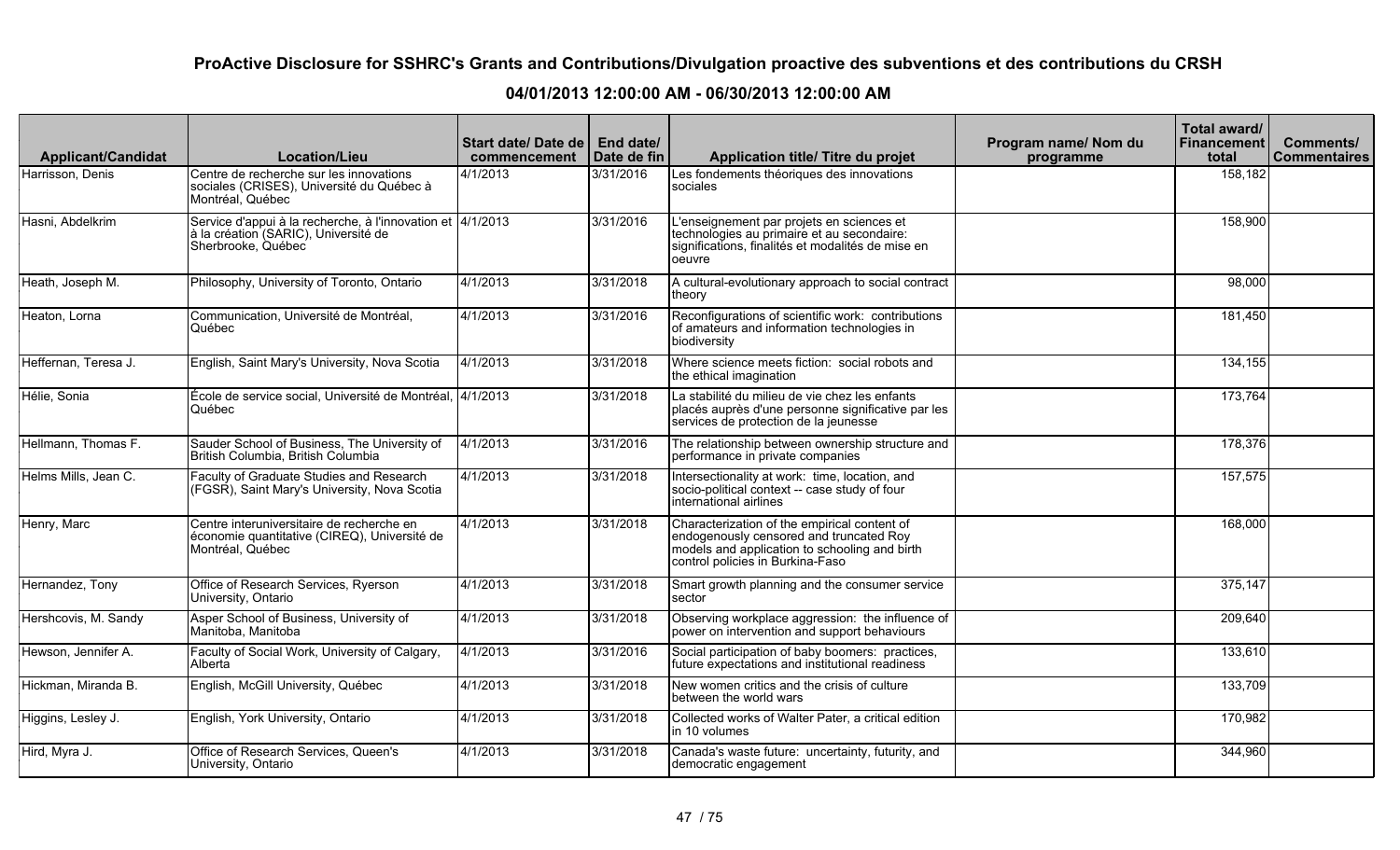| <b>Applicant/Candidat</b> | <b>Location/Lieu</b>                                                                                      | Start date/Date de   End date/<br>commencement | Date de fin | <b>Application title/ Titre du projet</b>                                                                                                    | Program name/ Nom du<br>programme | Total award/<br><b>Financement</b><br>total | Comments/<br><b>Commentaires</b> |
|---------------------------|-----------------------------------------------------------------------------------------------------------|------------------------------------------------|-------------|----------------------------------------------------------------------------------------------------------------------------------------------|-----------------------------------|---------------------------------------------|----------------------------------|
| Hoffmann, Matthew J.      | Munk School of Global Affairs, University of<br>Toronto, Ontario                                          | 4/1/2013                                       | 3/31/2018   | Transformative policy pathways toward<br>decarbonization                                                                                     |                                   | 390,375                                     |                                  |
| Hopper, Timothy F.        | School of Exercise Science, Physical and<br>Health Education, University of Victoria, British<br>Columbia | 4/1/2013                                       | 3/31/2018   | Electronic-portfolio development in three<br>professional programs                                                                           |                                   | 223,449                                     |                                  |
| Horton, Sean M.           | Kinesiology, University of Windsor, Ontario                                                               | 4/1/2013                                       | 3/31/2018   | The meaning of sport in the lives of older people<br>across the physical activity spectrum: towards<br>policy recommendations                |                                   | 199,492                                     |                                  |
| Hoskyn, Maureen J.        | Faculty of Education, Simon Fraser University,<br>British Columbia                                        | 4/1/2013                                       | 3/31/2018   | The development of executive functions in<br>multilingual children                                                                           |                                   | 493,813                                     |                                  |
| Howe, Nina                | Concordia University Research Chair in<br>Education (Tier 1), Concordia University,<br>Québec             | 4/1/2013                                       | 3/31/2017   | Sibling imitation: facilitating shared meanings<br>during reciprocal play and complementary<br>teaching interactions                         |                                   | 176,959                                     |                                  |
| Humphries, Mark O.        | History, Memorial University of Newfoundland,<br>Newfoundland and Labrador                                | 4/1/2013                                       | 3/31/2017   | Through veterans' eyes: digital approaches to the<br>hidden histories of veterans, families, and the<br>state in Canada, 1918 - 2000         |                                   | 400,614                                     |                                  |
| Hurrelmann, Achim         | Research Office, Carleton University, Ontario                                                             | 4/1/2013                                       | 3/31/2018   | The eurozone crisis and the politicization of<br>European integration                                                                        |                                   | 292,300                                     |                                  |
| Hwang, Sungwon            | Faculty of Education, University of Calgary,<br>Alberta                                                   | 4/1/2013                                       | 3/31/2016   | Everyday understanding: the incarnate body, and<br>informal science learning                                                                 |                                   | 143,206                                     |                                  |
| Islam, Towhidul           | Marketing and Consumer Studies, University of 4/1/2013<br>Guelph, Ontario                                 |                                                | 3/31/2017   | Evaluating choice experiments and associated<br>models by combining and comparing survey and<br>scanner data                                 |                                   | 357,322                                     |                                  |
| Jabr, Wael                | Haskayne School of Business, University of<br>Calgary, Alberta                                            | 4/1/2013                                       | 3/31/2016   | The dynamics of the market for information: an<br>analysis of the online word-of-mouth                                                       |                                   | 97,397                                      |                                  |
| Jenkinson, Jodie A.       | Biology, University of Toronto, Ontario                                                                   | 4/1/2013                                       | 3/31/2017   | Transforming Undergraduate Biology Education:<br>Effects of Dynamic Representation on Students'<br>Understanding of Complex Molecular Events |                                   | 164,790                                     |                                  |
| Jeppesen, Sandra          | Interdisciplinary Studies, Lakehead University,<br>Ontario                                                | 4/1/2013                                       | 3/31/2018   | Indymedia 2.0: New media activism in the global<br>digital economy                                                                           |                                   | 497,482                                     |                                  |
| Jerven, Morten            | School for International Studies, Simon Fraser<br>University, British Columbia                            | 4/1/2013                                       | 3/31/2018   | African states and development: a historical<br>perspective on state legitimacy and development<br>capacity, 1890-2010                       |                                   | 203,998                                     |                                  |
| Johnston, Charlotte J.    | Psychology, The University of British Columbia, 4/1/2013<br>British Columbia                              |                                                | 3/31/2017   | Parenting cognitions: implicit and explicit<br>measures in relation to parenting                                                             |                                   | 147,712                                     |                                  |
| Judge, Joan               | York Centre for Asian Research (YCAR), York<br>University, Ontario                                        | 4/1/2013                                       | 3/31/2018   | Quotidian concerns: everyday knowledge and the<br>rise of the common reader in China, 1860-1940                                              |                                   | 227,000                                     |                                  |
| Kanaroglou, Pavlos S.     | Office of Research Services, McMaster<br>University, Ontario                                              | 4/1/2013                                       | 3/31/2018   | Metropolitan traffic congestion in Canada:<br>measures, causes, implications and policies                                                    |                                   | 368,200                                     |                                  |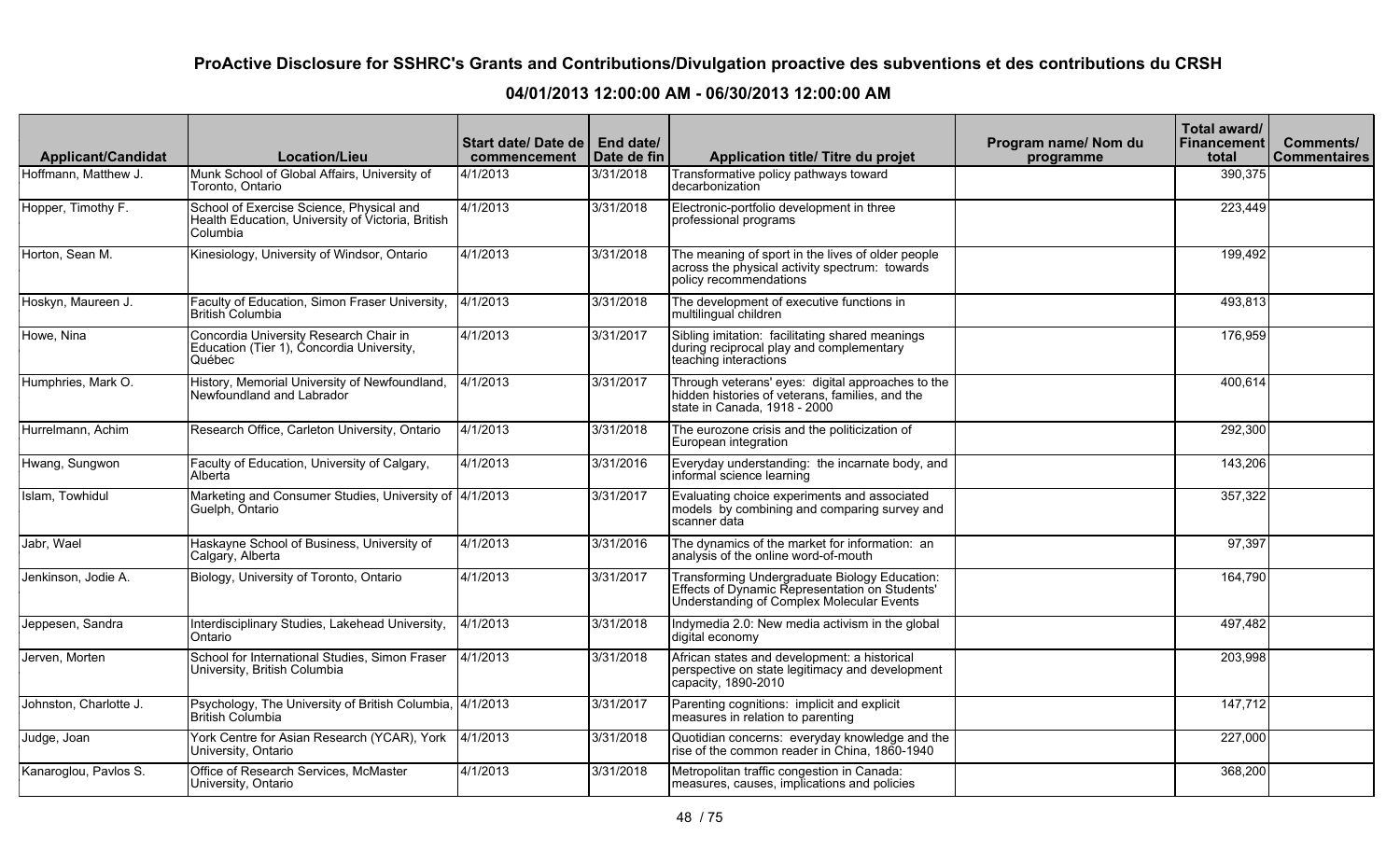| <b>Applicant/Candidat</b> | <b>Location/Lieu</b>                                                                                | Start date/ Date de   End date/<br>commencement | Date de fin | Application title/ Titre du projet                                                                                                                     | Program name/ Nom du<br>programme | Total award/<br>Financement<br>total | <b>Comments/</b><br><b>Commentaires</b> |
|---------------------------|-----------------------------------------------------------------------------------------------------|-------------------------------------------------|-------------|--------------------------------------------------------------------------------------------------------------------------------------------------------|-----------------------------------|--------------------------------------|-----------------------------------------|
| Kang, Yoonjung            | Centre for French and Linguistics, University of  4/1/2013<br>Toronto, Ontario                      |                                                 | 3/31/2018   | Bilingualism, perceptual drift, and regularization of<br>loanwords                                                                                     |                                   | 204,375                              |                                         |
| Kan, Raymond              | Joseph L. Rotman School of Management,<br>University of Toronto, Ontario                            | 4/1/2013                                        | 3/31/2016   | Sectoral shifts and equity return predictability                                                                                                       |                                   | 60,633                               |                                         |
| Kapoor, Dip P.            | Educational Policy Studies, University of<br>Alberta, Alberta                                       | 4/1/2013                                        | 3/31/2018   | Untouchability, casteism and schooling in rural<br>India: exploring local response and resistance                                                      |                                   | 268,386                              |                                         |
| Karaivanov, Alexander     | Economics, Simon Fraser University, British<br>Columbia                                             | 4/1/2013                                        | 3/31/2017   | Obstacles to credit, risk sharing and investment in<br>developing communities: a dynamic structural<br>approach to measurement and policy evaluation   |                                   | 83,412                               |                                         |
| Katzenberg, Mary Anne     | Archaeology, University of Calgary, Alberta                                                         | 4/1/2013                                        | 3/31/2016   | Conflict and violence in prehistoric northwestern<br>Mexico                                                                                            |                                   | 108,940                              |                                         |
| Kawakami, Kerry L.        | Psychology, York University, Ontario                                                                | 4/1/2013                                        | 3/31/2018   | Preferential attention to the eyes of racial and<br>other ingroup members                                                                              |                                   | 256,722                              |                                         |
| Kay, Fiona M.             | Office of Research Services, Queen's<br>University, Ontario                                         | 4/1/2013                                        | 3/31/2016   | Racial and ethnic diversity in corporate law firms:<br>a longitudinal study of organizational practices<br>shaping hiring, retention and promotions    |                                   | 93,399                               |                                         |
| Keen, Paul W.             | English Language and Literature, Carleton<br>University, Ontario                                    | 4/1/2013                                        | 3/31/2018   | Imagining what we know: a defense of the<br>humanities in a utilitarian age                                                                            |                                   | 132,740                              |                                         |
| King, Ruth E.             | Languages, Literatures and Linguistics, York<br>University, Ontario                                 | 4/1/2013                                        | 3/31/2017   | Dialect contact and the sociolinguistic history of<br>Acadian French                                                                                   |                                   | 242,907                              |                                         |
| Kingstone, Alan           | Psychology, The University of British Columbia, 4/1/2013<br>British Columbia                        |                                                 | 3/31/2018   | Social attention in the wild                                                                                                                           |                                   | 282,104                              |                                         |
| Kirkegaard, Rene          | Economics, University of Guelph, Ontario                                                            | 4/1/2013                                        | 3/31/2017   | Moral hazard: beyond local incentive compatibility                                                                                                     |                                   | 70,000                               |                                         |
| Klaassen, Frank F.        | History, University of Saskatchewan,<br>Saskatchewan                                                | 4/1/2013                                        | 3/31/2016   | The reformation, the new science,<br>vernacularization, and the origins of modern magic                                                                |                                   | 52,690                               |                                         |
| Klinger, Don A.           | Faculty of Education, Queen's University,<br>Ontario                                                | 4/1/2013                                        | 3/31/2018   | High school students in applied English programs:<br>what are the factors impacting their performance<br>on the Ontario secondary school literacy test |                                   | 283,630                              |                                         |
| Kramer, Lisa A.           | Management, University of Toronto, Ontario                                                          | 4/1/2013                                        | 3/31/2017   | The impact of social distance and emotion<br>regulation on financial decisions                                                                         |                                   | 170,103                              |                                         |
| Ksoll, Christopher J.     | School of International Development and<br>Global Studies (SIDGS), University of Ottawa,<br>Ontario | 4/1/2013                                        | 3/31/2018   | Information and communication technology in<br>adult literacy classes: effectiveness and<br>empowerment impacts from three continents                  |                                   | 397,285                              |                                         |
| Kutsyuruba, Benjamin      | Faculty of Education, Queen's University,<br>Ontario                                                | 4/1/2013                                        | 3/31/2016   | Understanding teacher attrition and retention: the<br>role of teacher induction and mentorship programs                                                |                                   | 156,100                              |                                         |
| Kuus, Merje               | Geography, The University of British Columbia,<br>British Columbia                                  | 4/1/2013                                        | 3/31/2018   | Geographies of expertise: knowledge and<br>authority in European Union external relations                                                              |                                   | 125,560                              |                                         |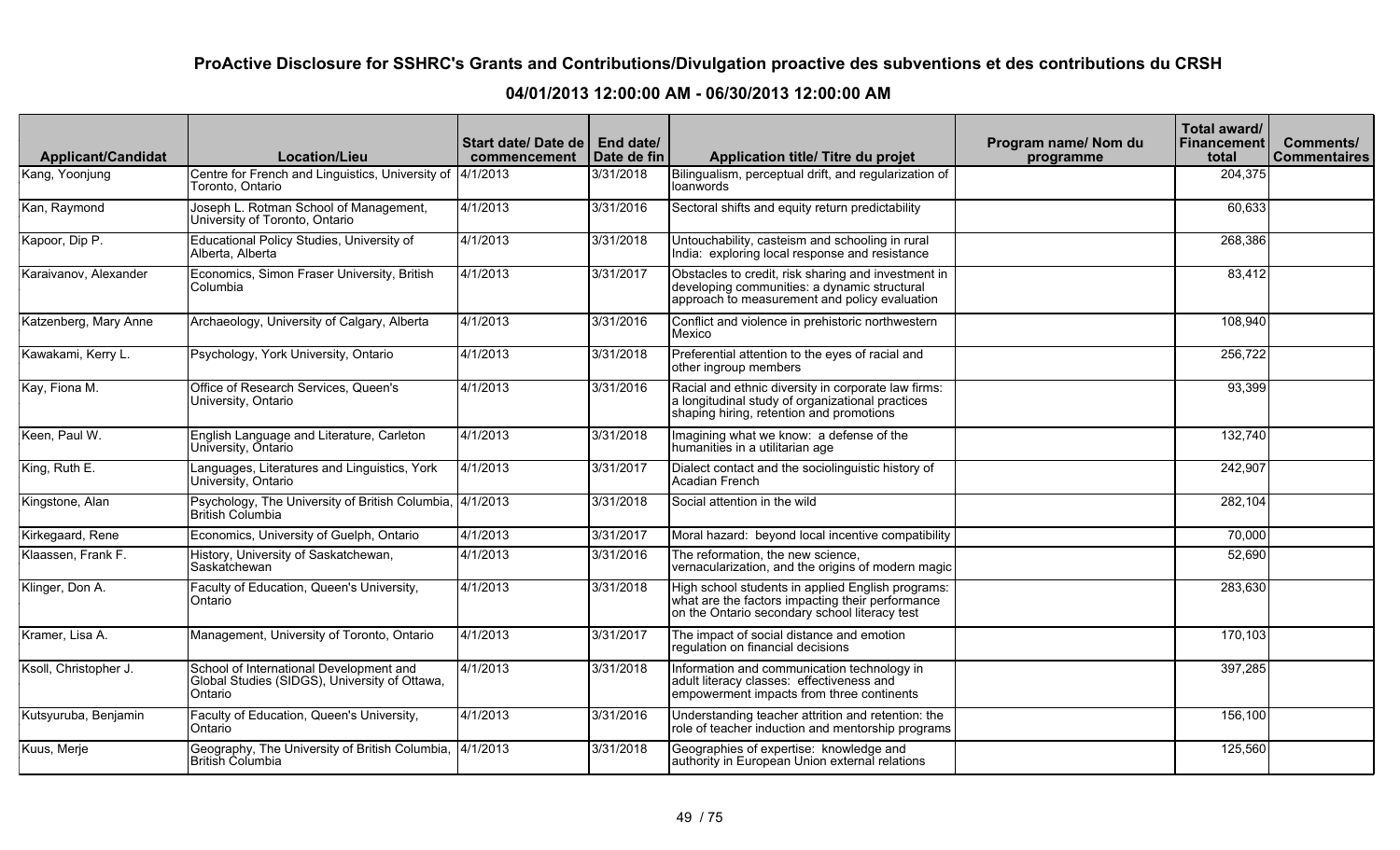| <b>Applicant/Candidat</b> | <b>Location/Lieu</b>                                                                                   | <b>Start date/Date dell</b><br>commencement | End date/<br>Date de fin | Application title/ Titre du projet                                                                                                                       | Program name/ Nom du<br>programme | Total award/<br><b>Financement</b><br>total | Comments/<br><b>Commentaires</b> |
|---------------------------|--------------------------------------------------------------------------------------------------------|---------------------------------------------|--------------------------|----------------------------------------------------------------------------------------------------------------------------------------------------------|-----------------------------------|---------------------------------------------|----------------------------------|
| La Charité, Claude        | Bureau du vice-recteur à la formation et à la<br>recherche. Université du Québec à Rimouski.<br>Québec | 4/1/2013                                    | 3/31/2018                | Rabelais et la philologie médicale : des éditions<br>savantes de textes médicaux à la bibliothèque du<br>médecin humaniste                               |                                   | 218,074                                     |                                  |
| Lacourse, Eric            | Research unit on children's psychosocial<br>maladjustment (GRIP), Université de Montréal,<br>Québec    | 4/1/2013                                    | 3/31/2018                | Developmentally dynamic genetic and<br>environmental factors linking deviant peer group<br>affiliation and antisocial behaviour in emerging<br>adulthood |                                   | 404,752                                     |                                  |
| Ladner, Kiera L.          | Political Studies, University of Manitoba,<br>Manitoba                                                 | 4/1/2013                                    | 3/31/2017                | Indigenous constitutional politics: visioning<br>decolonization, resurgence and reconciliation                                                           |                                   | 499,189                                     |                                  |
| Lafontaine, Lizanne       | Sciences de l'éducation, Université du Québec<br>en Outaouais, Québec                                  | 4/1/2013                                    | 3/31/2016                | Enseigner et évaluer l'oral au 3e cycle du primaire                                                                                                      |                                   | 122,395                                     |                                  |
| Laidlaw, Linda            | Elementary Education, University of Alberta,<br>Alberta                                                | 4/1/2013                                    | 3/31/2017                | A comparative investigation of pedagogical<br>possibilities of digital tools for family and school<br>early literacy education                           |                                   | 233,699                                     |                                  |
| Langdon, John L.          | History and Classics, University of Alberta,<br>Alberta                                                | 4/1/2013                                    | 3/31/2016                | A war over water: the 1531 English Statute of<br>Sewers and its impact upon local politics,<br>economies and environments                                |                                   | 52,329                                      |                                  |
| Lange, Matthew K.         | Sociology, McGill University, Québec                                                                   | 4/1/2013                                    | 3/31/2018                | The ABC's of civil war revisted                                                                                                                          |                                   | 145,314                                     |                                  |
| Langley, Ann              | Direction de la recherche, HEC Montréal,<br>Québec                                                     | 4/1/2013                                    | 3/31/2017                | Strategy and identity work                                                                                                                               |                                   | 152,000                                     |                                  |
| Langlois, Lyse            | Faculté des sciences sociales, Université<br>Laval. Québec                                             | $\sqrt{4/1/2013}$                           | 3/31/2016                | Relationship between styles of ethical leadership<br>and the institutionalisation of ethics                                                              |                                   | 139,990                                     |                                  |
| Lapointe, Sandra          | Office of Research Services, McMaster<br>University, Ontario                                           | 4/1/2013                                    | 3/31/2018                | Bolzano, Kant and the Kantian logicians                                                                                                                  |                                   | 160,251                                     |                                  |
| Lasserre, Frédéric        | Géographie, Université Laval, Québec                                                                   | 4/1/2013                                    | 3/31/2016                | La politique et les intérêts de la Chine dans<br>l'Arctique                                                                                              |                                   | 395,250                                     |                                  |
| Latham, Gary P.           | Joseph L. Rotman School of Management,<br>University of Toronto, Ontario                               | 4/1/2013                                    | 3/31/2017                | Further exploration of the beneficial effects of<br>priming subconscious goals for<br>organizational-related behaviour                                   |                                   | 250,136                                     |                                  |
| Latimer-Cheung, Amy E.    | Office of Research Services, Queen's<br>University, Ontario                                            | 4/1/2013                                    | 3/31/2016                | Examining the role of paralympic sport in<br>challenging negative stereotypes of disability                                                              |                                   | 126,920                                     |                                  |
| Lauster, Nathanael T.     | Sociology, The University of British Columbia,<br>British Columbia                                     | 4/1/2013                                    | 3/31/2017                | Stabilizing everyday routines: linking home and<br>housing in Vancouver and Kinngait, Nunavut                                                            |                                   | 223,124                                     |                                  |
| Lawrence, Donald S.       | Visual and Performing Arts, Thompson Rivers<br>University, British Columbia                            | 4/1/2013                                    | 3/31/2018                | The camera obscura project: optics, learning and<br>play in Canada's wilderness and the North                                                            |                                   | 296,700                                     |                                  |
| Le Bourdais, Céline       | Sociology, McGill University, Québec                                                                   | 4/1/2013                                    | 3/31/2018                | Vie conjugale et familiale en contexte de<br>diversification et de vieillissement de la société<br>canadienne                                            |                                   | 303,847                                     |                                  |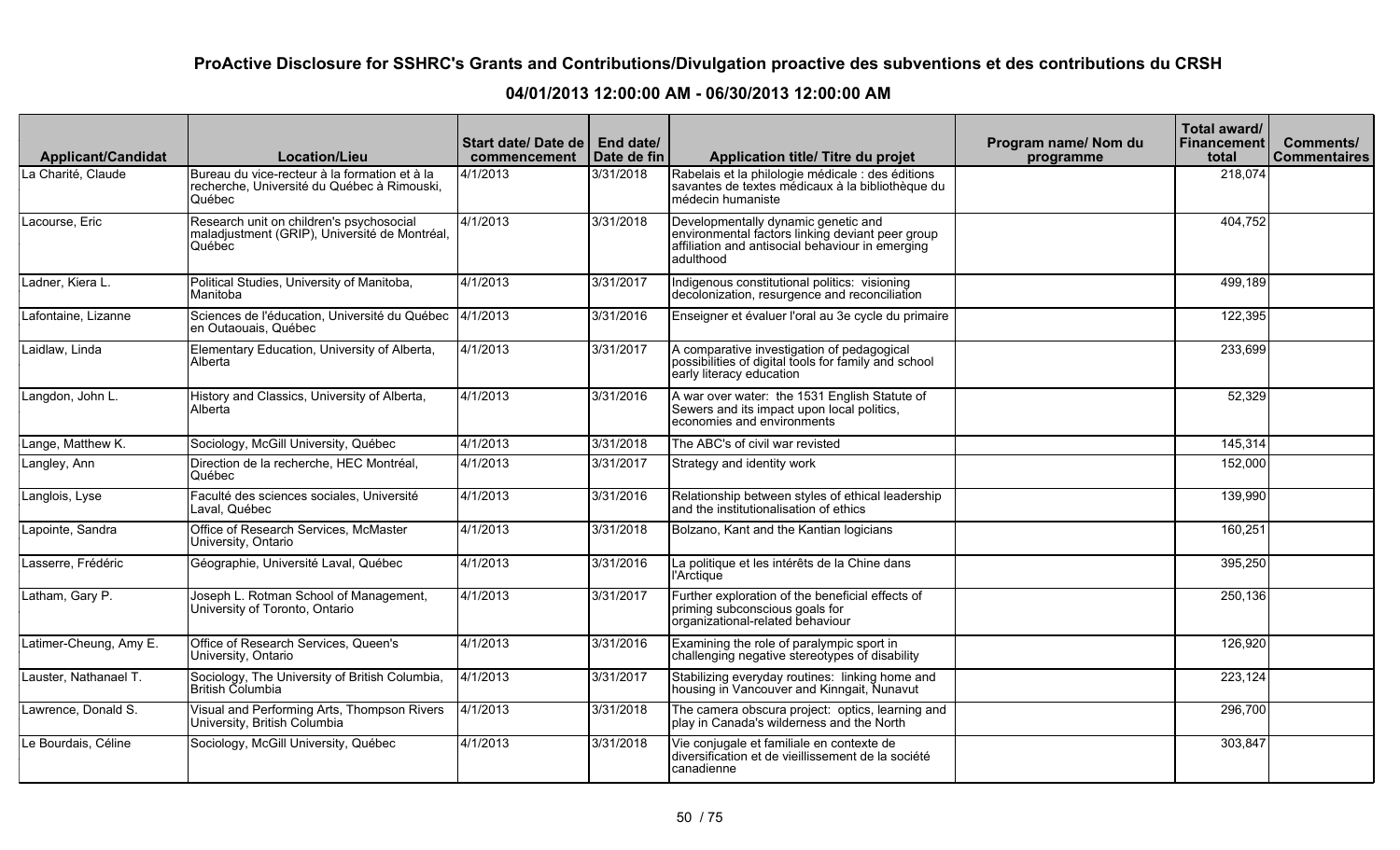| <b>Applicant/Candidat</b> | <b>Location/Lieu</b>                                                                          | Start date/Date de l<br>commencement | End date/<br>l Date de fin | Application title/ Titre du projet                                                                                                                                 | Program name/ Nom du<br>programme | Total award/<br><b>Financement</b><br>total | Comments/<br>l Commentaires |
|---------------------------|-----------------------------------------------------------------------------------------------|--------------------------------------|----------------------------|--------------------------------------------------------------------------------------------------------------------------------------------------------------------|-----------------------------------|---------------------------------------------|-----------------------------|
| Lederman. Mara J.         | Joseph L. Rotman School of Management,<br>University of Toronto, Ontario                      | 4/1/2013                             | 3/31/2016                  | Competition and price discrimination in the<br>Canadian airline industry                                                                                           |                                   | 151,899                                     |                             |
| Legault, Marie-Josée      | Direction de la recherche, Télé-université,<br>Québec                                         | 4/1/2013                             | 3/31/2016                  | Coping with risk: regulation and citizenship at<br>work in the project-based context                                                                               |                                   | 277,915                                     |                             |
| Lehrer, Steven F.         | Financial Services, Queen's University, Ontario 4/1/2013                                      |                                      | 3/31/2016                  | Theory, experiments and empirical methodology of<br>coalitional bargaining: an integrated approach                                                                 |                                   | 129,549                                     |                             |
| Leiter, Michael P.        | Psychology, Acadia University, Nova Scotia                                                    | 4/1/2013                             | 3/31/2018                  | Workplace civility, psychological safety, and job<br>burnout: a research program with small-scale<br>interventions                                                 |                                   | 298,838                                     |                             |
| Lemay, Yvon               | École de bibliothéconomie et des sciences de<br>l'information, Université de Montréal, Québec | 4/1/2013                             | 3/31/2016                  | Archives et création: nouvelles perspectives sur<br>l'archivistique                                                                                                |                                   | 91,000                                      |                             |
| Lévesque, Christian       | Service de l'enseignement de la gest des<br>ressources humaines, HEC Montréal, Québec         | 4/1/2013                             | 3/31/2018                  | Dynamiques territoriales et capacités<br>d'innovations en gestion de l'emploi et du travail :<br>regard croisé dans l'industrie aérospatiale                       |                                   | 336,312                                     |                             |
| Levy, Evonne A.           | Visual Studies, University of Toronto, Ontario                                                | 4/1/2013                             | 3/31/2018                  | Heinrich Woelfflin's - principles of art history-<br>worldwide, 1915-2015                                                                                          |                                   | 246,493                                     |                             |
| L'Homme, Marie-Claude     | Linguistique et de traduction, Université de<br>Montréal, Québec                              | 4/1/2013                             | 3/31/2018                  | Comprendre le domaine de l'environnement<br>textuellement et linguistiquement                                                                                      |                                   | 339,500                                     |                             |
| Li, Jinyan                | Osgoode Hall Law School, York University,<br>Ontario                                          | 4/1/2013                             | 3/31/2016                  | From norm takers to norm shakers and makers - a<br>comparative study of tax transplants in China and<br>India                                                      |                                   | 130,764                                     |                             |
| Li, Kai                   | Sauder School of Business, The University of<br>British Columbia, British Columbia            | 4/1/2013                             | 3/31/2017                  | Comparing corporate governance practices and<br>innovation activities in public and private firms                                                                  |                                   | 157,880                                     |                             |
| Loewen, Royden K.         | History, The University of Winnipeg, Manitoba                                                 | 4/1/2013                             | 3/31/2016                  | Seven points on earth: Mennonites and farm<br>culture                                                                                                              |                                   | 238,100                                     |                             |
| Long, David               | Research Office, Carleton University, Ontario                                                 | 4/1/2013                             | 3/31/2018                  | C.A.W. Manning and the study of international<br>relations                                                                                                         |                                   | 100,141                                     |                             |
| Loo, Tina                 | History, The University of British Columbia,<br>British Columbia                              | 4/1/2013                             | 3/31/2016                  | Moved by the state: forced relocation, state<br>power, and the good life in postwar Canada                                                                         |                                   | 40,373                                      |                             |
| Lu, Catherine Y.          | Political Science, McGill University, Québec                                                  | 4/1/2013                             | 3/31/2018                  | Human rights and structured vulnerabilities                                                                                                                        |                                   | 95,000                                      |                             |
| Luckyj, Christina E.      | English, Dalhousie University, Nova Scotia                                                    | 4/1/2013                             | 3/31/2016                  | Reasonable libertie: women writers and the<br>politics of the female voice in early Stuart England,<br>1603-1633                                                   |                                   | 40,588                                      |                             |
| Lusignan, Serge           | Histoire, Université de Montréal, Québec                                                      | 4/1/2013                             | 3/31/2016                  | La maîtrise du français dans l'espace<br>géographique de l'Angleterre médiévale                                                                                    |                                   | 64,401                                      |                             |
| MacDonald, David B.       | College of Social and Applied Human<br>Sciences, University of Guelph, Ontario                | 4/1/2013                             | 3/31/2017                  | Bi-nationalism as a form of Aboriginal-settler<br>reconciliation in a multicultural context: what can<br>Canada learn from New Zealand's model of<br>power-sharing |                                   | 274,030                                     |                             |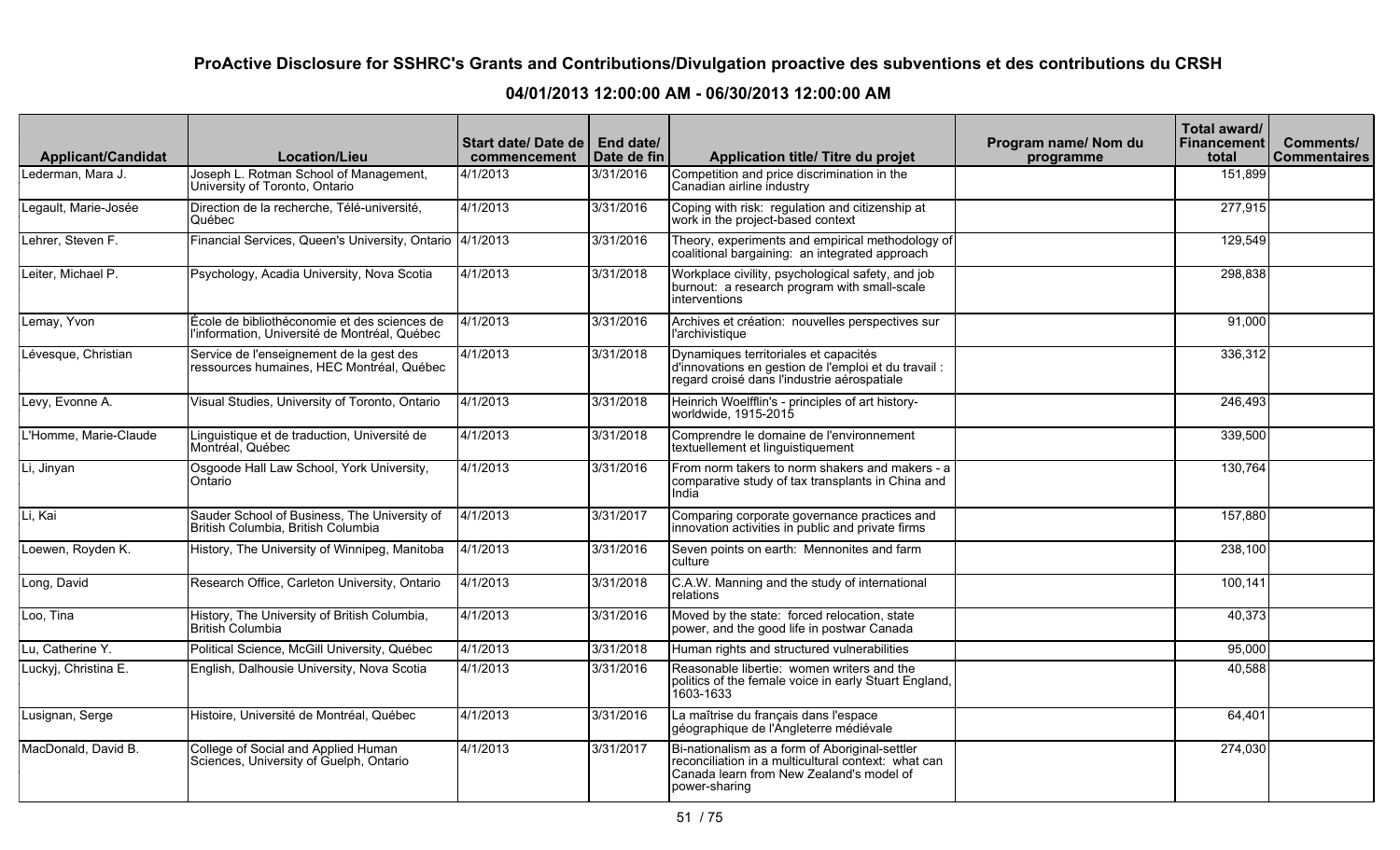| <b>Applicant/Candidat</b> | <b>Location/Lieu</b>                                                                    | Start date/ Date de   End date/<br>commencement | Date de fin | Application title/ Titre du projet                                                                                                                                         | Program name/ Nom du<br>programme | Total award/<br><b>Financement</b><br>total | Comments/<br><b>Commentaires</b> |
|---------------------------|-----------------------------------------------------------------------------------------|-------------------------------------------------|-------------|----------------------------------------------------------------------------------------------------------------------------------------------------------------------------|-----------------------------------|---------------------------------------------|----------------------------------|
| MacDonald, Geoffrey G.    | Psychology, University of Toronto, Ontario                                              | 4/1/2013                                        | 3/31/2018   | Safe havens: attachment theory as a framework<br>for understanding response to social exclusion                                                                            |                                   | 228,820                                     |                                  |
| Macdonald, Lorna E.       | Faculty of Music, University of Toronto, Ontario 4/1/2013                               |                                                 | 3/31/2017   | Aleck and Mabel - Alexander Graham Bell in<br><b>Baddeck</b>                                                                                                               |                                   | 281,834                                     |                                  |
| MacGee, James C.          | Faculty of Social Sciences, The University of<br>Western Ontario, Ontario               | 4/1/2013                                        | 3/31/2018   | Consumer credit, bankruptcy and consumption<br>over the business cycle                                                                                                     |                                   | 223,237                                     |                                  |
| MacIntyre, Peter D.       | Office of Research and Graduate Studies,<br>Cape Breton University, Nova Scotia         | 4/1/2013                                        | 3/31/2018   | A dynamic approach to second language<br>communication                                                                                                                     |                                   | 163,555                                     |                                  |
| MacMillan, Kenneth R.     | History, University of Calgary, Alberta                                                 | 4/1/2013                                        | 3/31/2016   | The meaning of conquest in England and the<br>Atlantic, circa 1500-1700                                                                                                    |                                   | 76,446                                      |                                  |
| Malacrida, Claudia        | Faculty of Arts and Science, University of<br>Lethbridge, Alberta                       | 4/1/2013                                        | 3/31/2018   | Eugenics to newgenics in Alberta: historical<br>continuities and differences                                                                                               |                                   | 318,278                                     |                                  |
| Manley, Rebecca           | History, Queen's University, Ontario                                                    | 4/1/2013                                        | 3/31/2018   | Tsar hunger: Conceiving hunger in modern<br>Russian history                                                                                                                |                                   | 59,968                                      |                                  |
| Mann, Geoff               | Geography, Simon Fraser University, British<br>Columbia                                 | 4/1/2013                                        | 3/31/2017   | Spaces of intervention: the geography of<br>macroeconomic policy in the Eurozone                                                                                           |                                   | 150,077                                     |                                  |
| Marcotte, Roxanne D.      | Sciences des religions, Université du Québec à 4/1/2013<br>Montréal, Québec             |                                                 | 3/31/2017   | New Muslim public spheres in the digital age:<br>lidentity, community, diversity and authority in<br>lCanaḋa                                                               |                                   | 482,194                                     |                                  |
| Margolis, Eric            | Philosophy, The University of British Columbia,<br>British Columbia                     | 4/1/2013                                        | 3/31/2016   | Number concepts and numerical cognition                                                                                                                                    |                                   | 72,696                                      |                                  |
| Margolis, Rebecca E.      | Modern Languages and Literatures, University<br>of Ottawa, Ontario                      | 4/1/2013                                        | 3/31/2018   | Cultural transmission after catastrophe: Yiddish in<br>Canada after the Holocaust                                                                                          |                                   | 81,099                                      |                                  |
| Marmer, Vadim             | Economics, The University of British Columbia, 4/1/2013<br>British Columbia             |                                                 | 3/31/2016   | Weak identification in parametric and<br>nonparametric econometric models                                                                                                  |                                   | 75,029                                      |                                  |
| Marshall, Sheila K.       | School of Social Work, The University of British 4/1/2013<br>Columbia, British Columbia |                                                 | 3/31/2017   | Over 2 U: governance transfer between parents<br>and adolescents                                                                                                           |                                   | 185,130                                     |                                  |
| Martel, Marcel            | History, York University, Ontario                                                       | 4/1/2013                                        | 3/31/2018   | Le Canada français dans les imaginaires<br>canadiens, 1914-1982                                                                                                            |                                   | 118,224                                     |                                  |
| Martin, Andrée            | Danse, Université du Québec à Montréal,<br>Québec                                       | 4/1/2013                                        | 3/31/2018   | Abécédaire du corps dansant                                                                                                                                                |                                   | 480,171                                     |                                  |
| Martin, Keavy K.          | English and Film Studies, University of Alberta,<br>Alberta                             | 4/1/2013                                        | 3/31/2018   | Beyond reconciliation: Indigenous arts, public<br>engagement, and the aftermath of residential<br>schools                                                                  |                                   | 499,371                                     |                                  |
| Masson, Dominique         | Institute of Women's Studies, University of<br>Ottawa, Ontario                          | 4/1/2013                                        | 3/31/2018   | Solidarity-building in transnational feminist<br>organizing: building solidarity across differences<br>around the issue of food sovereignty at the World<br>March of Women |                                   | 490,133                                     |                                  |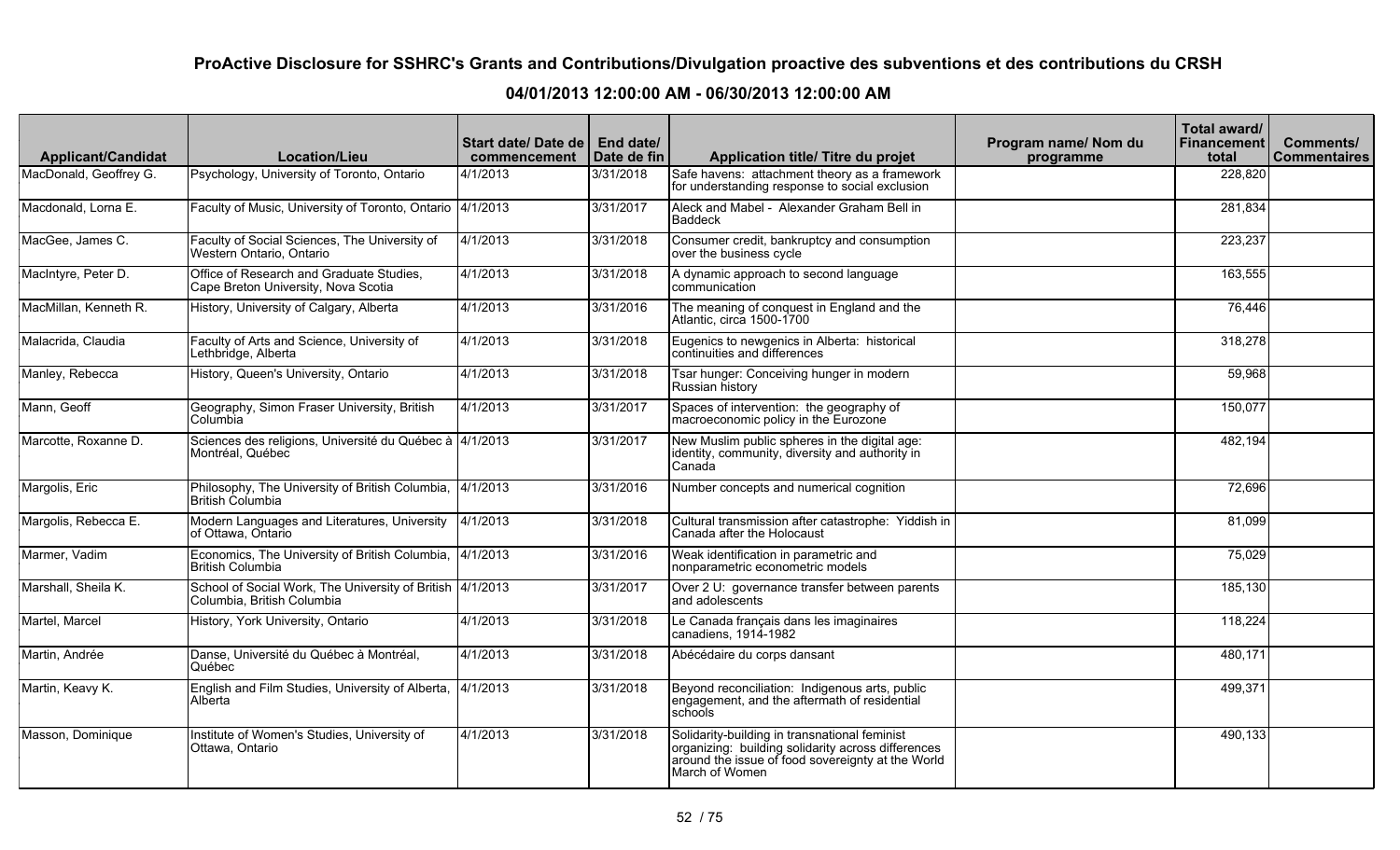| <b>Applicant/Candidat</b> | <b>Location/Lieu</b>                                                                         | Start date/ Date de   End date/<br>commencement | Date de fin | Application title/ Titre du projet                                                                                                                                                                | Program name/ Nom du<br>programme | Total award/<br><b>Financement</b><br>total | Comments/<br><b>Commentaires</b> |
|---------------------------|----------------------------------------------------------------------------------------------|-------------------------------------------------|-------------|---------------------------------------------------------------------------------------------------------------------------------------------------------------------------------------------------|-----------------------------------|---------------------------------------------|----------------------------------|
| Massoud, Nadia ZIAD.      | Schulich School of Business, York University,<br><b>Ontario</b>                              | 4/1/2013                                        | 3/31/2017   | Syndicate loans, loan sales, and accounting<br>discretion                                                                                                                                         |                                   | 136,400                                     |                                  |
| Mayr, Suzette R.V.        | English, University of Calgary, Alberta                                                      | 4/1/2013                                        | 3/31/2017   | The parlour car, a novel                                                                                                                                                                          |                                   | 94,300                                      |                                  |
| Ma, Yu                    | Marketing, Business Economics and Law,<br>University of Alberta, Alberta                     | 4/1/2013                                        | 3/31/2016   | An empirical investigation of ingredient branding<br>strategy and its consequence on partner brands                                                                                               |                                   | 81,729                                      |                                  |
| McAllister, Carlota P.    | Centre for Research on Latin America and the<br>Caribbean (CERLAC), York University, Ontario | 4/1/2013                                        | 3/31/2017   | Vernacular enclosures: violence and<br>property-making in a dam conflict in Chilean<br>Patagonia                                                                                                  |                                   | 122,508                                     |                                  |
| McAllister, Kirsten K.E.  | School of Communication, Simon Fraser<br>University, British Columbia                        | 4/1/2013                                        | 3/31/2016   | Transpacific memories: moving from the trauma<br>of Canada's national past to the transnational<br>present                                                                                        |                                   | 85,681                                      |                                  |
| McBean, Gordon A.         | Research Development & Services, The<br>University of Western Ontario, Ontario               | 4/1/2013                                        | 3/31/2016   | Integrated Strategies for disaster risk reduction                                                                                                                                                 |                                   | 166,000                                     |                                  |
| McCann, Eugene J.         | Geography, Simon Fraser University, British<br>Columbia                                      | 4/1/2013                                        | 3/31/2017   | Frontier politics: local institutional barriers and<br>political struggles in the global circulation of policy<br>models                                                                          |                                   | 172,592                                     |                                  |
| McClelland, Ryan          | Faculty of Music, University of Toronto, Ontario 4/1/2013                                    |                                                 | 3/31/2016   | Performing metric dissonance in the music of<br>Johannes Brahms                                                                                                                                   |                                   | 66,467                                      |                                  |
| McIntosh, David W.        | Head Office, OCAD University, Ontario                                                        | 4/1/2013                                        | 3/31/2016   | Quipucamayoc: transmedia, translocal digital<br>game creation with two Andean communities                                                                                                         |                                   | 278,690                                     |                                  |
| McLachlan, Stéphane M.    | Office of Research Services, University of<br>Manitoba, Manitoba                             | 4/1/2013                                        | 3/31/2018   | One river, many relations: implications of<br>development-related socio-environmental change<br>for Indigenous communities on the<br>Peace-Athabasca-Slave River basins in<br>Northwestern Canada |                                   | 499,900                                     |                                  |
| McLeod, Jane A.           | History, Brock University, Ontario                                                           | 4/1/2013                                        | 3/31/2018   | Printers confront the French Revolution: profits,<br>principles and perils                                                                                                                        |                                   | 90,781                                      |                                  |
| McWebb, Christine         | Stratford Campus, University of Waterloo,<br>Ontario                                         | 4/1/2013                                        | 3/31/2018   | CANTUS for office and mass: new online tools for<br>textual-melodic input, search, and analysis of<br>mass chants                                                                                 |                                   | 344,305                                     |                                  |
| Ménard, Louise            | Faculté des sciences de l'éducation, Université 4/1/2013<br>du Québec à Montréal, Québec     |                                                 | 3/31/2018   | Effets de la formation et de l'accompagnement<br>pédagogiques sur les pratiques des nouveaux<br>professeurs d'université et leurs étudiants                                                       |                                   | 354,636                                     |                                  |
| Mercader Florin, Julio    | Archaeology, University of Calgary, Alberta                                                  | $\sqrt{4/1/2013}$                               | 3/31/2017   | Effects of climatic and landscape variability on the<br>occupation of the Mozambican rift valley during<br>the Late Pleistocene                                                                   |                                   | 188,825                                     |                                  |
| Miles, Angela             | OISE/UT - Adult Education and Community<br>Development, University of Toronto, Ontario       | 4/1/2013                                        | 3/31/2018   | The global feminist movement and women's<br>Ihuman rights                                                                                                                                         |                                   | 304,930                                     |                                  |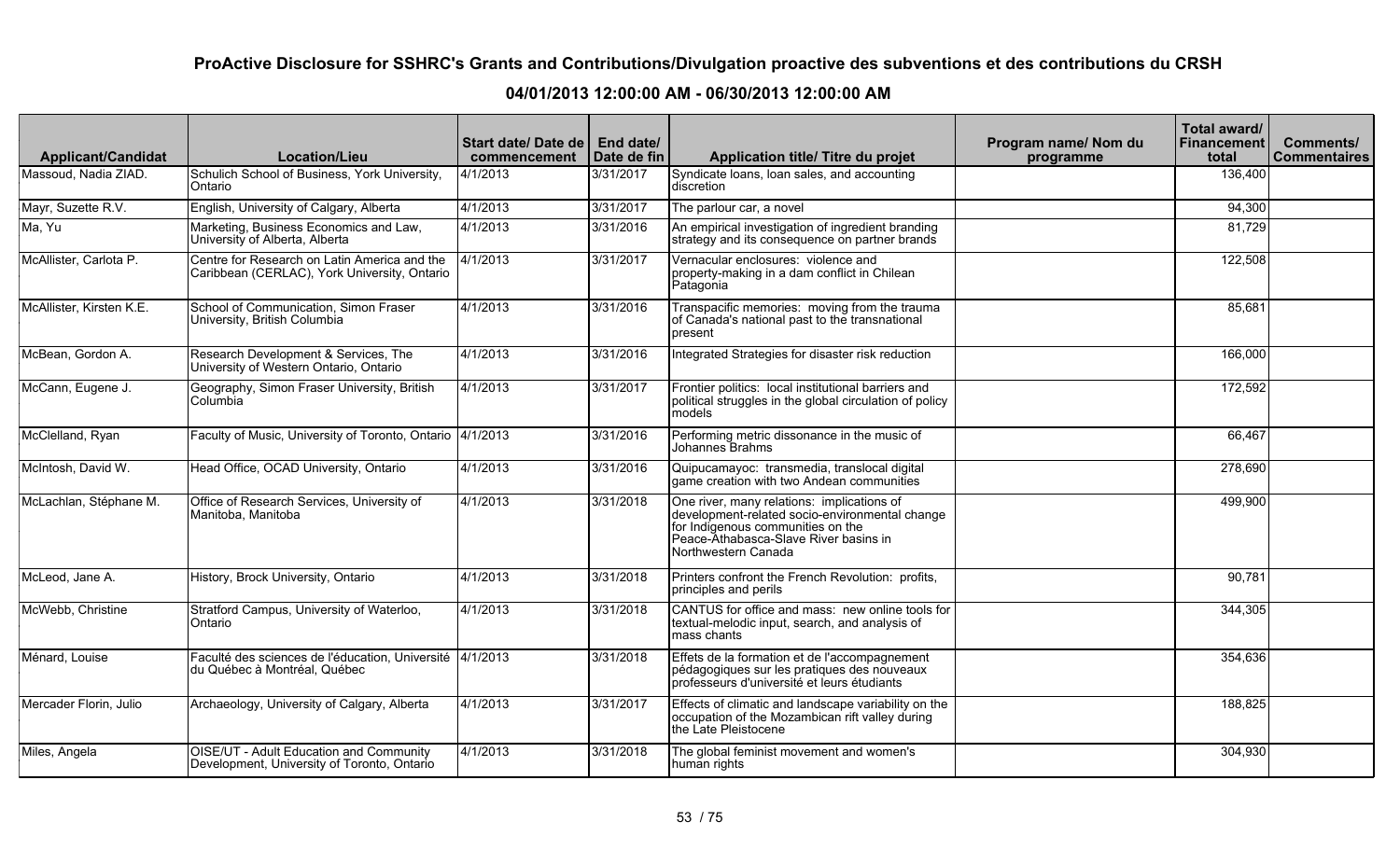| <b>Applicant/Candidat</b> | <b>Location/Lieu</b>                                                                                                     | Start date/ Date de   End date/<br>commencement | Date de fin | <b>Application title/ Titre du projet</b>                                                                                                                             | Program name/ Nom du<br>programme | Total award/<br><b>Financement</b><br>total | Comments/<br><b>Commentaires</b> |
|---------------------------|--------------------------------------------------------------------------------------------------------------------------|-------------------------------------------------|-------------|-----------------------------------------------------------------------------------------------------------------------------------------------------------------------|-----------------------------------|---------------------------------------------|----------------------------------|
| Mills, Albert J.          | Faculty of Graduate Studies and Research<br>(FGSR), Saint Mary's University, Nova Scotia                                 | 4/1/2013                                        | 3/31/2018   | Reassembling Canadian management knowledge:<br>dispersion, equity, identity and history                                                                               |                                   | 182,035                                     |                                  |
| Mitchell, J.Robert        | Richard Ivey School of Business, The<br>University of Western Ontario, Ontario                                           | 4/1/2013                                        | 3/31/2017   | Innovation in response to regulatory change                                                                                                                           |                                   | 199,250                                     |                                  |
| Monk, Craig G.            | Head Office, Grant MacEwan University,<br>Alberta                                                                        | 4/1/2013                                        | 3/31/2016   | Modernism in the age of transition: expatriate<br>American little magazines and the public sphere,<br>1920-40                                                         |                                   | 63,570                                      |                                  |
| Moorthy, Sridhar          | Joseph L. Rotman School of Management,<br>University of Toronto, Ontario                                                 | $\sqrt{4/1/2013}$                               | 3/31/2016   | Consumer search costs and marketing strategy                                                                                                                          |                                   | 62,542                                      |                                  |
| Morgan, Cecilia           | OISE/UT - Curriculum, Teaching and Learning,<br>University of Toronto, Ontario                                           | 4/1/2013                                        | 3/31/2016   | Canadian actresses on transnational stages,<br>1860s-1940s                                                                                                            |                                   | 53,123                                      |                                  |
| Morin, Eugène             | Anthropology, Trent University, Ontario                                                                                  | 4/1/2013                                        | 3/31/2018   | Reassessing the chronology, composition and<br>climatic implications of three Neandertal and early<br>modern human sites from France                                  |                                   | 295,000                                     |                                  |
| Morin, Marie-France       | Service d'appui à la recherche, à l'innovation et 4/1/2013<br>à la création (SARIC), Université de<br>Sherbrooke, Québec |                                                 | 3/31/2017   | Le rôle des habiletés graphomotrices et<br>orthographiques dans la production de textes chez<br>des élèves francophones du primaire : contraintes<br>et développement |                                   | 214,084                                     |                                  |
| Moskowitz, Debbie S.      | Psychology, McGill University, Québec                                                                                    | 4/1/2013                                        | 3/31/2018   | Interpersonal consequences of within person<br>variability                                                                                                            |                                   | 295,250                                     |                                  |
| Mouré, Kenneth            | History and Classics, University of Alberta,<br>Alberta                                                                  | 4/1/2013                                        | 3/31/2017   | Marché noir : capitalism's black heart in France,<br>1939-1950                                                                                                        |                                   | 124,958                                     |                                  |
| Newman, Lenore L.         | Research Office, University of the Fraser<br>Valley, British Columbia                                                    | 4/1/2013                                        | 3/31/2017   | Understanding agriburbia: conflict and innovation<br>on the rural/urban fringe                                                                                        |                                   | 214,850                                     |                                  |
| Nichols, Robert           | Political Science, University of Alberta, Alberta                                                                        | 4/1/2013                                        | 3/31/2017   | The new politics of land: colonialism,<br>dispossession, and territorial belonging                                                                                    |                                   | 206,732                                     |                                  |
| Nicol, Cynthia C.         | Curriculum and Pedagogy, The University of<br>British Columbia, British Columbia                                         | 4/1/2013                                        | 3/31/2017   | Living, Learning and Teaching in a Refugee Camp                                                                                                                       |                                   | 459,403                                     |                                  |
| Nilsen, Elizabeth         | Psychology, University of Waterloo, Ontario                                                                              | 4/1/2013                                        | 3/31/2017   | Children's perspective-taking during<br>communication and social interactions:<br>mechanisms and outcomes                                                             |                                   | 285,847                                     |                                  |
| Nitzan, Jonathan          | Political Science, York University, Ontario                                                                              | 4/1/2013                                        | 3/31/2017   | The asymptotes of capitalist power                                                                                                                                    |                                   | 159,755                                     |                                  |
| Noël, Alain               | Science politique, Université de Montréal,<br>Québec                                                                     | 4/1/2013                                        | 3/31/2018   | Près du seuil de la pauvreté - la politique des<br>revenus minimums au Canada et dans les pays de<br><b>I'OCDE</b>                                                    |                                   | 194,790                                     |                                  |
| Noseworthy, Theodore J.   | Office of Research, University of Guelph,<br>Ontario                                                                     | 4/1/2013                                        | 3/31/2016   | How functional foods lead to over-consumption                                                                                                                         |                                   | 92,600                                      |                                  |
| Noyes, John K.            | Germanic Languages & Literatures, University<br>of Toronto, Ontario                                                      | 4/1/2013                                        | 3/31/2016   | Globalization in the Age of Goethe                                                                                                                                    |                                   | 78,405                                      |                                  |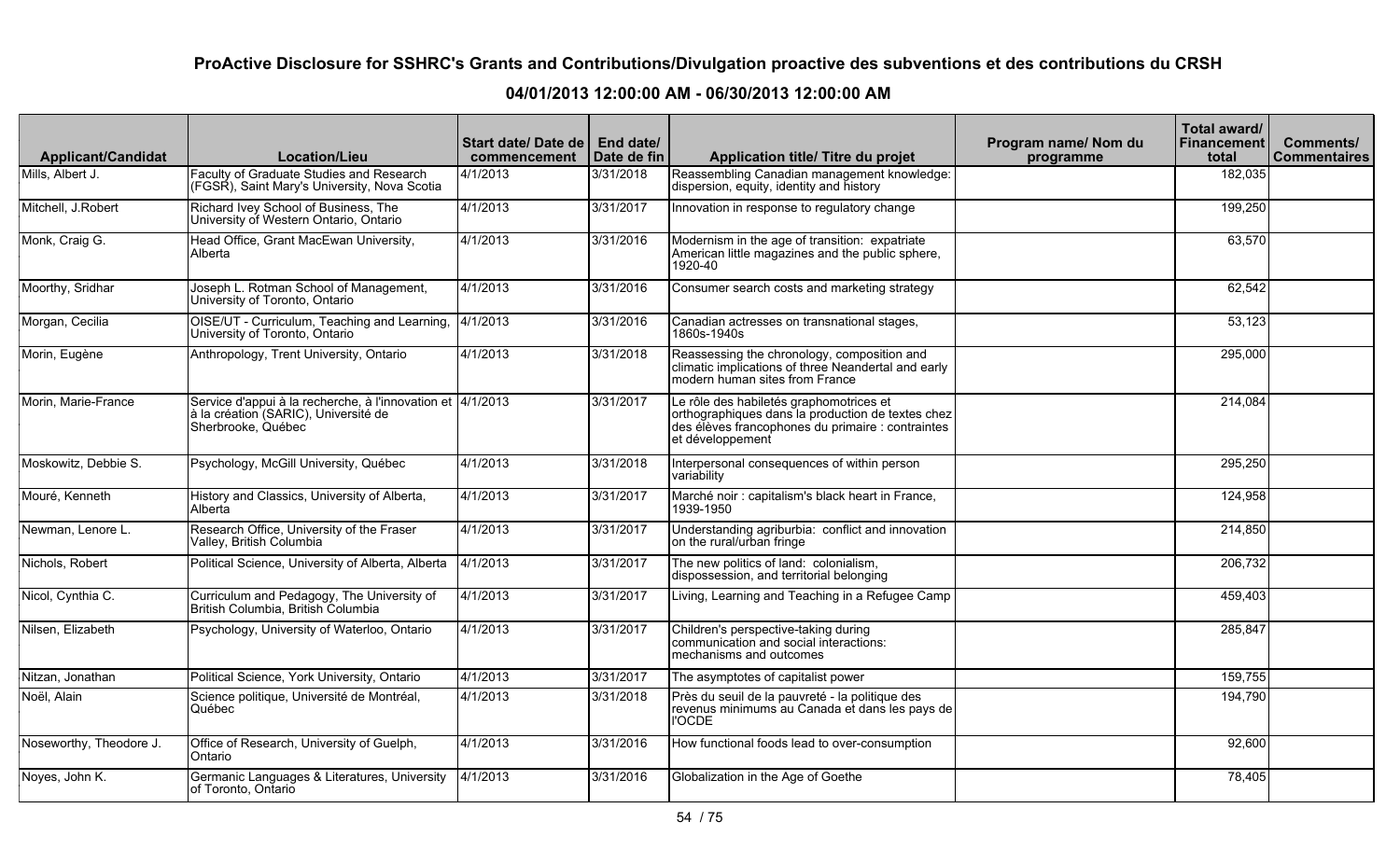| <b>Applicant/Candidat</b> | <b>Location/Lieu</b>                                                                           | Start date/ Date de   End date/<br>commencement | Date de fin | Application title/ Titre du projet                                                                                                           | Program name/ Nom du<br>programme | Total award/<br><b>Financement</b> I<br>total | <b>Comments/</b><br><b>Commentaires</b> |
|---------------------------|------------------------------------------------------------------------------------------------|-------------------------------------------------|-------------|----------------------------------------------------------------------------------------------------------------------------------------------|-----------------------------------|-----------------------------------------------|-----------------------------------------|
| Oh, Chang Hoon            | Beedie School of Business, Simon Fraser<br>University, British Columbia                        | 4/1/2013                                        | 3/31/2017   | Risk management and multinational enterprises                                                                                                |                                   | 110,839                                       |                                         |
| Oprea, Ryan               | Economics, The University of British Columbia,<br><b>British Columbia</b>                      | 4/1/2013                                        | 3/31/2018   | <b>Experimental markets</b>                                                                                                                  |                                   | 222,400                                       |                                         |
| O'Quinn, Daniel J.        | School of English and Theatre Studies,<br>University of Guelph, Ontario                        | 4/1/2013                                        | 3/31/2018   | Georgian networks: media saturation and the<br>London ethnoscape, 1760-1820                                                                  |                                   | 175,475                                       |                                         |
| Orsini, Michael           | School of Political Studies, University of<br>Ottawa, Ontario                                  | 4/1/2013                                        | 3/31/2017   | Understanding the role of emotions and stigma in<br>policy discourse                                                                         |                                   | 122,888                                       |                                         |
| Ouellette, Gene P.        | Psychology, Mount Allison University, New<br>Brunswick                                         | 4/1/2013                                        | 3/31/2017   | Oral vocabulary and word reading: complex<br>relations across development                                                                    |                                   | 131,140                                       |                                         |
| Oxley, Joanne E.          | Joseph L. Rotman School of Management,<br>University of Toronto, Ontario                       | 4/1/2013                                        | 3/31/2018   | Outsourcing, innovation and competitiveness                                                                                                  |                                   | 201,460                                       |                                         |
| Page-Gould, Elizabeth     | Psychology, University of Toronto, Ontario                                                     | 4/1/2013                                        | 3/31/2018   | The road to friendship: the role of stress and<br>resilience in the development of positive<br>intergroup relations                          |                                   | 266,498                                       |                                         |
| Panayotidis, Euthalia L.  | Faculty of Education, University of Calgary,<br>Alberta                                        | 4/1/2013                                        | 3/31/2017   | Life among the academic groves: intersections of<br>space and intellectual cultures on<br>English-Canadian university campuses,<br>1850-1950 |                                   | 104,137                                       |                                         |
| Parkins, Ilya             | Community, Culture and Global Studies, The<br>University of British Columbia, British Columbia | 4/1/2013                                        | 3/31/2017   | A cultural politics of unknowable femininity,<br>1910-39                                                                                     |                                   | 109,903                                       |                                         |
| Peake, Linda J.           | Social Science, York University, Ontario                                                       | 4/1/2013                                        | 3/31/2017   | Understanding geographies of gendered<br>insecurities in Georgetown, Guyana                                                                  |                                   | 117,959                                       |                                         |
| Pelech, William J.        | Faculty of Social Work, University of Calgary,<br>Alberta                                      | 4/1/2013                                        | 3/31/2018   | Reconceptualizing the role of diversity in group<br>development                                                                              |                                   | 209,790                                       |                                         |
| Pelletier, Luc G.         | Research Grants and Ethics Services (RGES),<br>University of Ottawa, Ontario                   | 4/1/2013                                        | 3/31/2018   | Message tailoring and message framing: their<br>effects on self-determined motivation for<br>pro-environmental behaviours                    |                                   | 221,584                                       |                                         |
| Pell, Marc D.             | Office of Sponsored Research, McGill<br>University, Québec                                     | 4/1/2013                                        | 3/31/2017   | Cross-language studies of vocal emotion<br>communication                                                                                     |                                   | 205,460                                       |                                         |
| Penfold, Steven G.        | History, University of Toronto, Ontario                                                        | 4/1/2013                                        | 3/31/2016   | Duff's Oil: British Columbia and the rise of<br>petroleum                                                                                    |                                   | 31,380                                        |                                         |
| Periti, Giancarla         | Art History, University of Toronto, Ontario                                                    | 4/1/2013                                        | 3/31/2018   | The Cassinese art of reform in Renaissance Italy                                                                                             |                                   | 123,761                                       |                                         |
| Perkins, Pam              | Office of Research Services, University of<br>Manitoba, Manitoba                               | 4/1/2013                                        | 3/31/2018   | Home and away: British literature and the North<br>Atlantic World, 1760-1837                                                                 |                                   | 59,489                                        |                                         |
| Perrier, Sylvie           | History, University of Ottawa, Ontario                                                         | 4/1/2013                                        | 3/31/2018   | La juridiction du ventre : droit et pratiques<br>judiciaires liés à la procréation dans la France<br>d'Ancien Régime                         |                                   | 107,309                                       |                                         |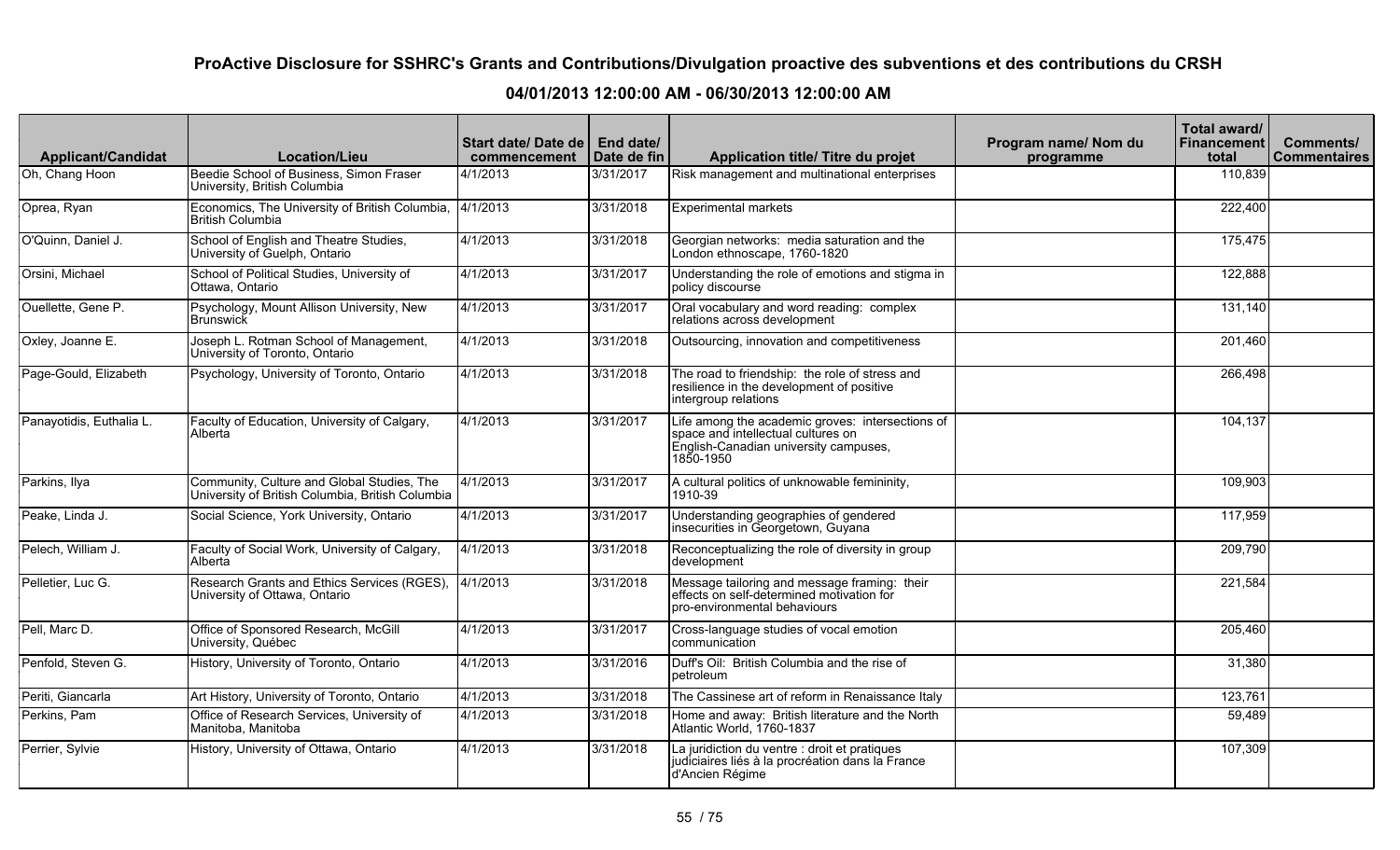| <b>Applicant/Candidat</b> | <b>Location/Lieu</b>                                                                             | Start date/ Date de   End date/<br>commencement | l Date de fin | Application title/ Titre du projet                                                                                                 | Program name/ Nom du<br>programme | Total award/<br><b>Financement</b><br>total | Comments/<br><b>Commentaires</b> |
|---------------------------|--------------------------------------------------------------------------------------------------|-------------------------------------------------|---------------|------------------------------------------------------------------------------------------------------------------------------------|-----------------------------------|---------------------------------------------|----------------------------------|
| Perron, Bernard           | Histoire de l'art et d'études<br>cinématographiques, Université de Montréal,<br>Québec           | 4/1/2013                                        | 3/31/2016     | Video game history as a challenge to video game<br>theory: a study of the formal aspects and<br>reception of video game genres     |                                   | 188,197                                     |                                  |
| Peterson, Carole          | Psychology, Memorial University of<br>Newfoundland, Newfoundland and Labrador                    | 4/1/2013                                        | 3/31/2016     | Fostering open-ended recall in young children                                                                                      |                                   | 126,549                                     |                                  |
| Pexman, Penny M.          | Psychology, University of Calgary, Alberta                                                       | $\sqrt{4/1/2013}$                               | 3/31/2018     | Children and sarcasm: developing an<br>appreciation for ironic intent                                                              |                                   | 201,990                                     |                                  |
| Phillips, Mark            | Institute of Comparative Studies in Literature,<br>Art and Culture, Carleton University, Ontario | $\sqrt{4/1/2013}$                               | 3/31/2018     | The revolution of history painting reconsidered:<br>history painting in Britain, 1740 -- 1860                                      |                                   | 149,383                                     |                                  |
| Pine, Lila C.             | Office of Research Services, Ryerson<br>University, Ontario                                      | 4/1/2013                                        | 3/31/2017     | Imag-in-ing indigeneity in language                                                                                                |                                   | 384,965                                     |                                  |
| Pires, Alvaro P.          | Faculty of Social Sciences, University of<br>Ottawa, Ontario                                     | 4/1/2013                                        | 3/31/2018     | L'énigme de l'échelle des peines en Occident - les<br>droits de la personne, l'impunité et le paradoxe<br>des peines radicales     |                                   | 216,428                                     |                                  |
| Prochner, Larry W.        | Elementary Education, University of Alberta,<br>Alberta                                          | 4/1/2013                                        | 3/31/2016     | Culture and practice in early childhood teacher<br>education in Namibia, Tanzania and Canada                                       |                                   | 199,635                                     |                                  |
| Pupo, Norene J.           | Sociology, York University, Ontario                                                              | 4/1/2013                                        | 3/31/2017     | Women, deindustrialization and community                                                                                           |                                   | 147,839                                     |                                  |
| Puri, Poonam              | Osgoode Hall Law School, York University,<br>Ontario                                             | 4/1/2013                                        | 3/31/2016     | Investor protection at a crossroads: charting a<br>course for public and private securities<br>enforcement in Canada               |                                   | 156,411                                     |                                  |
| Racine, Jeffrey S.        | Office of Research Services, McMaster<br>University, Ontario                                     | 4/1/2013                                        | 3/31/2018     | A unified framework for nonparametric<br>instrumental variable estimation                                                          |                                   | 206,729                                     |                                  |
| Rahman, Momin             | Sociology, Trent University, Ontario                                                             | 4/1/2013                                        | 3/31/2017     | Muslims and queer visibility in Canada and the<br>United States                                                                    |                                   | 95,450                                      |                                  |
| Raptis, Helen             | Curriculum and Instruction, University of<br>Victoria, British Columbia                          | 4/1/2013                                        | 3/31/2018     | A time of change: probing indigenous students'<br>journeys from segregated to integrated schooling,<br>1951-1971                   |                                   | 109,828                                     |                                  |
| Ratelle, Catherine F.     | Fondements et pratiques en éducation,<br>Université Laval, Québec                                | 4/1/2013                                        | 3/31/2017     | Students' motivations in making a vocational<br>choice and the role of parents: Predicting degree<br>earning and career attainment |                                   | 333,581                                     |                                  |
| Reay, Patricia            | School of Business, University of Alberta,<br>Alberta                                            | 4/1/2013                                        | 3/31/2017     | Change in a complex mature organizational field:<br>the case of addictions services                                                |                                   | 208,276                                     |                                  |
| Rein, Sandra C.           | Augustana Faculty, University of Alberta,<br>Alberta                                             | 4/1/2013                                        | 3/31/2016     | Will we know we're free: Rosa Luxemburg, Emma<br>Goldman, Raya Dunayevskaya and women's<br>negotiations with freedom               |                                   | 79,223                                      |                                  |
| Renwick, Rebecca          | Occupational Science and Occupational<br>Therapy, University of Toronto, Ontario                 | 4/1/2013                                        | 3/31/2016     | From the margins: voices of youths with<br>disabilities on friendship, inclusion and quality of<br>life                            |                                   | 157,251                                     |                                  |
| Restuccia, Diego P.       | Economics, University of Toronto, Ontario                                                        | 4/1/2013                                        | 3/31/2018     | The macroeconomics of poverty                                                                                                      |                                   | 105,244                                     |                                  |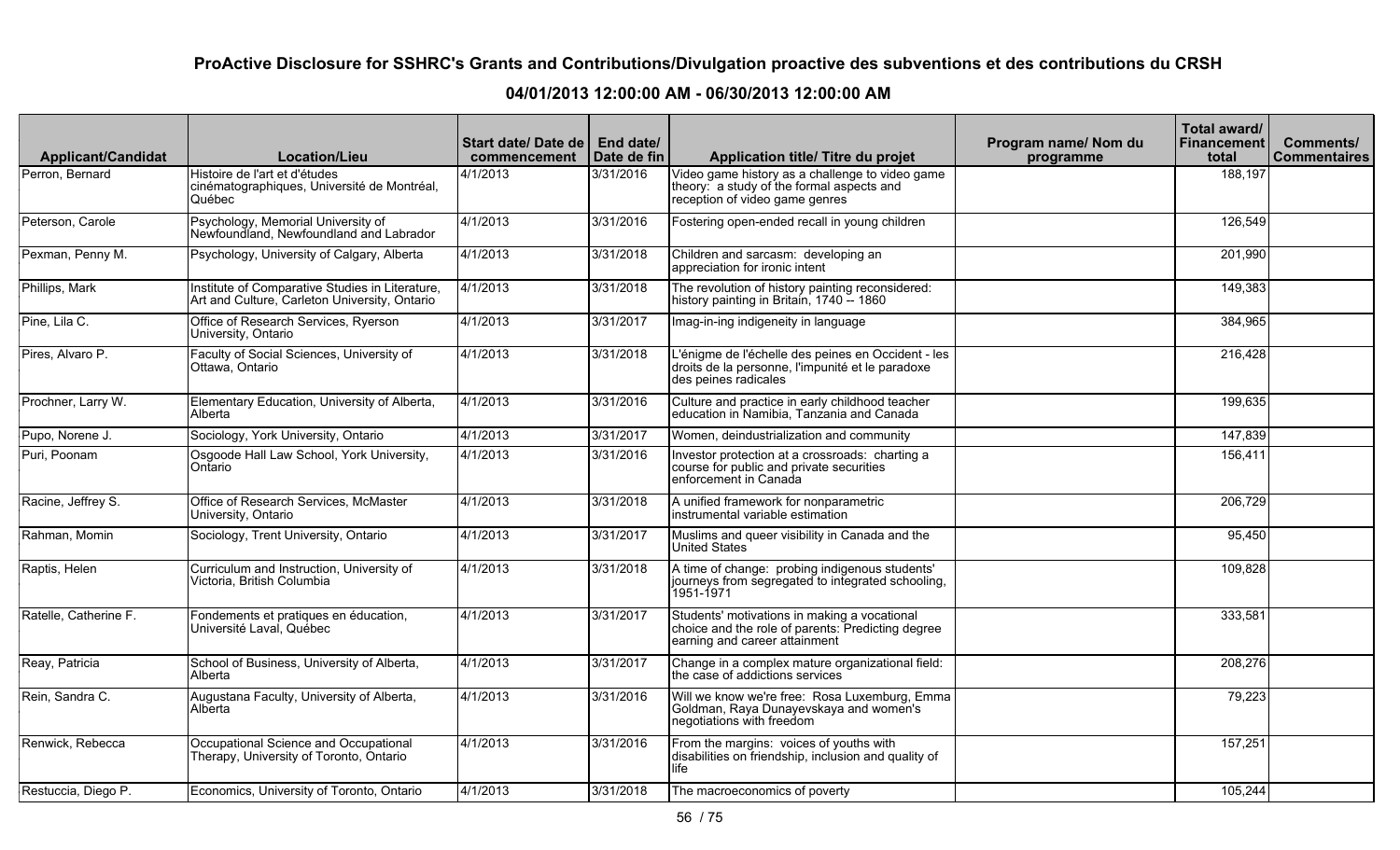| <b>Applicant/Candidat</b> | <b>Location/Lieu</b>                                                                                          | Start date/Date de   End date/<br>commencement | Date de fin | Application title/ Titre du projet                                                                                                                               | Program name/ Nom du<br>programme | Total award/<br>Financement<br>total | Comments/<br><b>Commentaires</b> |
|---------------------------|---------------------------------------------------------------------------------------------------------------|------------------------------------------------|-------------|------------------------------------------------------------------------------------------------------------------------------------------------------------------|-----------------------------------|--------------------------------------|----------------------------------|
| Richard, Chantal G.       | Office of Research Services (ORS), University<br>of New Brunswick, New Brunswick                              | 4/1/2013                                       | 3/31/2017   | Vocabularies of identity II: the evolution of<br>collective identity in Acadian and Loyalist texts<br>published in New Brunswick newspapers from<br>1880 to 1938 |                                   | 116,940                              |                                  |
| Richard, Monique          | Service de la recherche et de la création,<br>Université du Québec à Montréal, Québec                         | 4/1/2013                                       | 3/31/2016   | Hybridité, multimodalité et pratiques de création<br>informelles des jeunes : enjeux théoriques et<br>pédagogiques                                               |                                   | 121,792                              |                                  |
| Rideout, Vanda N.         | Sociology, University of New Brunswick, New<br><b>Brunswick</b>                                               | 4/1/2013                                       | 3/31/2016   | Measuring high-tech digital skilled workers in New<br>Brunswick 's ICT sector                                                                                    |                                   | 142,371                              |                                  |
| Rioux, Michèle            | Centre d'études sur l'intégration et la<br>mondialisation (CEIM), Université du Québec à<br>Montréal, Québec  | 4/1/2013                                       | 3/31/2018   | Gouvernance globale : économie politique des<br>trajectoires institutionnelles de régulation                                                                     |                                   | 371,199                              |                                  |
| Robichaud, Daniel         | Faculté des arts et des sciences, Université de<br>Montréal, Québec                                           | 4/1/2013                                       | 3/31/2016   | Organizing and governing for road safety: a case<br>study in the communicative achievement of<br>collaborative governance                                        |                                   | 140,080                              |                                  |
| Robin, Aléna              | Faculty of Arts and Humanities, The University<br>of Western Ontario, Ontario                                 | 4/1/2013                                       | 3/31/2018   | Towards a microhistory of Viceregal painting in<br>new Spain: the Enriquez' Way of the Cross                                                                     |                                   | 135,784                              |                                  |
| Robinson, Laura M.        | Graduate Studies & Research Division, Royal<br>Military College of Canada, Ontario                            | 4/1/2013                                       | 3/31/2016   | Bosom friends: L.M. Montgomery and female<br>friendship                                                                                                          |                                   | 47,937                               |                                  |
| Robinson, Sandra L.       | Sauder School of Business, The University of<br>British Columbia, British Columbia                            | $\sqrt{4/1/2013}$                              | 3/31/2016   | The impact of team trust on employees                                                                                                                            |                                   | 70,580                               |                                  |
| Robins, William R.        | English, University of Toronto, Ontario                                                                       | 4/1/2013                                       | 3/31/2017   | Apollonius of Tyre in Italy during late antiquity, the<br>middle ages and the renaissance                                                                        |                                   | 84,967                               |                                  |
| Robson, Arthur J.         | Economics, Simon Fraser University, British<br>Columbia                                                       | 4/1/2013                                       | 3/31/2018   | Biological and cultural evolution of preferences<br>and strategic behavior                                                                                       |                                   | 159,625                              |                                  |
| Ruddick, Susan            | Geography & Program in Planning, University<br>of Toronto, Ontario                                            | 4/1/2013                                       | 3/31/2018   | Crossing boundaries: encounters with urban<br>wildlife in the Greater Toronto Area                                                                               |                                   | 179,590                              |                                  |
| Ruge-Murcia, Francisco J. | Centre interuniversitaire de recherche en<br>économie quantitative (CIREQ), Université de<br>Montréal, Québec | $\sqrt{4/1/2013}$                              | 3/31/2016   | Skewness risk in macroeconomics                                                                                                                                  |                                   | 84,697                               |                                  |
| Rutherford, Alexandra     | Psychology, York University, Ontario                                                                          | 4/1/2013                                       | 3/31/2016   | Gendering science: psychologies of gender and<br>gendered psychologies in the 20th-century                                                                       |                                   | 150,296                              |                                  |
| Rymhs, Deena              | English, The University of British Columbia,<br>British Columbia                                              | 4/1/2013                                       | 3/31/2016   | Directing traffic: roads, mobility, and violence in<br>indigenous writing                                                                                        |                                   | 44,635                               |                                  |
| Sarkar, Mela              | Integrated Studies in Education, McGill<br>University, Québec                                                 | 4/1/2013                                       | 3/31/2018   | Siawinnu'gina'masultinej: Mi'gmaq language<br>learning and teaching across the lifespan in<br>Listuguj                                                           |                                   | 498,654                              |                                  |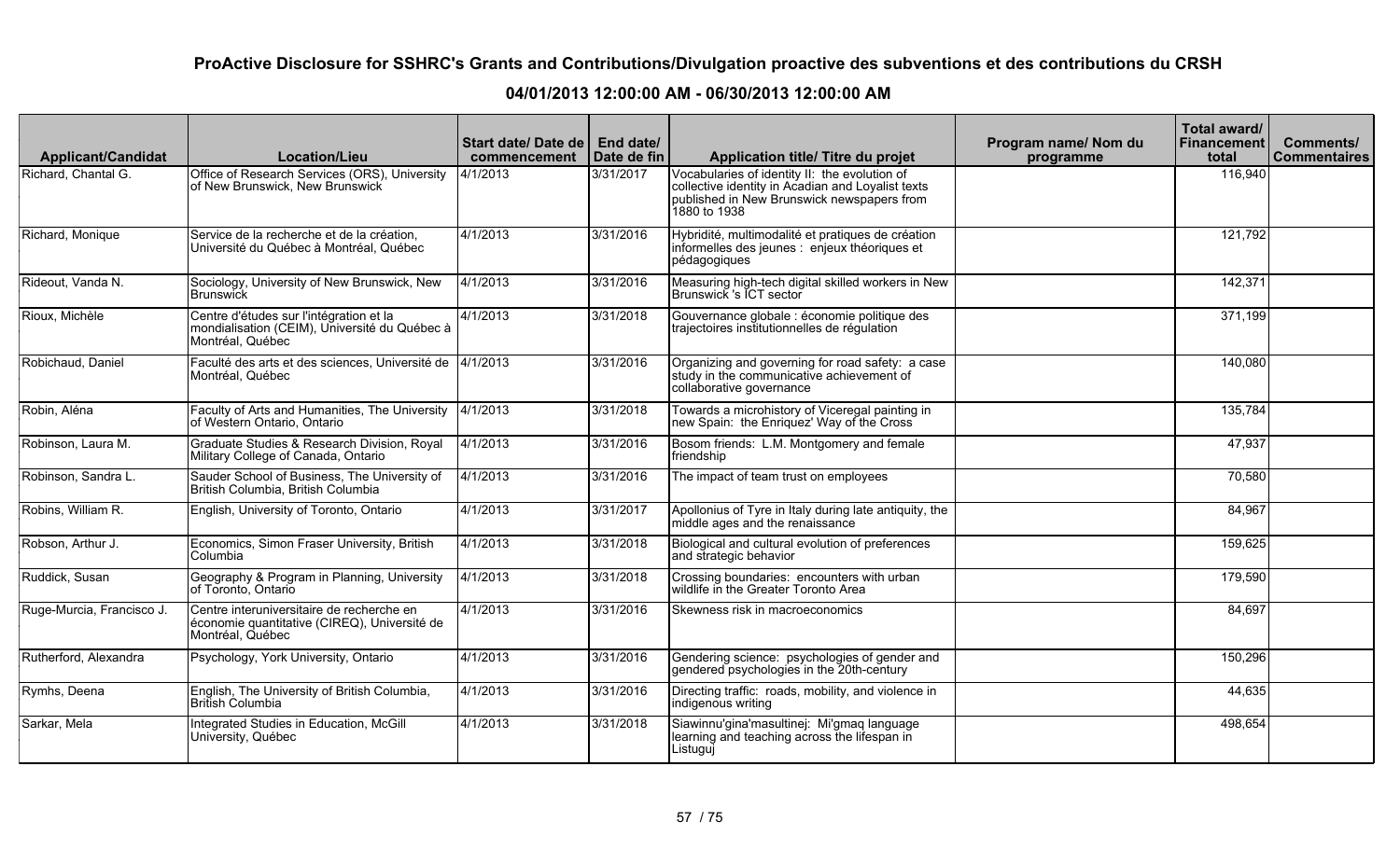| <b>Applicant/Candidat</b> | <b>Location/Lieu</b>                                                                                                | Start date/Date de<br>commencement | End date/<br>Date de fin | Application title/ Titre du projet                                                                                                                                                 | Program name/ Nom du<br>programme | Total award/<br>Financement<br>total | Comments/<br><b>Commentaires</b> |
|---------------------------|---------------------------------------------------------------------------------------------------------------------|------------------------------------|--------------------------|------------------------------------------------------------------------------------------------------------------------------------------------------------------------------------|-----------------------------------|--------------------------------------|----------------------------------|
| Satterfield, Theresa A.   | Institute for Resources, Environment and<br>Sustainability, The University of British<br>Columbia, British Columbia | 4/1/2013                           | 3/31/2018                | Environmental meanings and ecosystem services:<br>the social risks of ecological change, and other<br>emerging questions for Collaborative Practice in<br>Environmental Management |                                   | 388,700                              |                                  |
| Sauer, Elizabeth M.       | English Language & Literature, Brock<br>University, Ontario                                                         | 4/1/2013                           | 3/31/2018                | Early modern English nationhood and transatlantic<br>literature                                                                                                                    |                                   | 77,574                               |                                  |
| Sayers, Jentery           | English, University of Victoria, British Columbia 4/1/2013                                                          |                                    | 3/31/2017                | Humanities physical computing and fabrication for<br>cultural heritage                                                                                                             |                                   | 244,480                              |                                  |
| Schmader, Tanya M.        | Psychology, The University of British Columbia, 4/1/2013<br>British Columbia                                        |                                    | 3/31/2017                | The social context of social identity threat                                                                                                                                       |                                   | 191,000                              |                                  |
| Schmidt, Glen             | Social Work Program, University of Northern<br>British Columbia, British Columbia                                   | 4/1/2013                           | 3/31/2016                | Social work supervision: emerging needs                                                                                                                                            |                                   | 120,000                              |                                  |
| Schmidt, Jerry D.         | Asian Studies, The University of British<br>Columbia. British Columbia                                              | 4/1/2013                           | 3/31/2018                | Classic poets of Shanghai, 1700-1940, and the<br>rise of Chinese modernity                                                                                                         |                                   | 92,585                               |                                  |
| Schonlau, Matthias        | Statistics and Actuarial Science, University of<br>Waterloo, Ontario                                                | 4/1/2013                           | 3/31/2018                | Semi-automatic analysis of open-ended questions<br>in surveys                                                                                                                      |                                   | 191,135                              |                                  |
| Schweitzer, Marlis E.     | Faculty of Fine Arts, York University, Ontario                                                                      | 4/1/2013                           | 3/31/2016                | Ambassadors of empire: child performers and<br>colonial audiences, 1835-1860                                                                                                       |                                   | 90,257                               |                                  |
| Searcy, Cory L.P.         | Office of Research Services, Ryerson<br>University, Ontario                                                         | 4/1/2013                           | 3/31/2018                | Trade-offs in corporate sustainability reporting                                                                                                                                   |                                   | 115,050                              |                                  |
| Seitler, Dana             | English, University of Toronto, Ontario                                                                             | 4/1/2013                           | 3/31/2016                | The art of xex: gender, sexuality, and aesthetics<br>in modern American culture                                                                                                    |                                   | 97,307                               |                                  |
| Shahi, Chander K.         | Faculty of Natural Resources Management,<br>Lakehead University, Ontario                                            | 4/1/2013                           | 3/31/2018                | Enabling community based forest management in<br>Northern Ontario                                                                                                                  |                                   | 207,000                              |                                  |
| Sheinin, David M.K.       | History, Trent University, Ontario                                                                                  | 4/1/2013                           | 3/31/2018                | The plot to modernize First Peoples: dictatorship,<br>state terror and the struggle for Indigenous<br>Argentina, 1975-1985                                                         |                                   | 64,322                               |                                  |
| Sheptycki, James E.       | Nathanson Centre on Transnational Human<br>Rights, Crime and Security, York University,<br>Ontario                  | 4/1/2013                           | 3/31/2016                | Intelligent control: a case study of intelligence-led<br>policing and gun-crime in Toronto                                                                                         |                                   | 109,268                              |                                  |
| Sherry, Simon B.          | Psychology and Neuroscience, Dalhousie<br>University, Nova Scotia                                                   | 4/1/2013                           | 3/31/2018                | Not so perfect after all: self-critical perfectionism<br>in romantic relationships and breakups                                                                                    |                                   | 181,400                              |                                  |
| Shi, Ling                 | Language and Literacy Education, The<br>University of British Columbia, British Columbia                            | 4/1/2013                           | 3/31/2016                | Intertextual authorship in university writing across<br>disciplinary and cultural contexts                                                                                         |                                   | 84,058                               |                                  |
| Shi, Xianwen              | Economics, University of Toronto, Ontario                                                                           | 4/1/2013                           | 3/31/2018                | Topics in mechanism design: beyond the classical<br>theory                                                                                                                         |                                   | 92,150                               |                                  |
| Shotwell, Alexis D.       | Sociology and Anthropology, Carleton<br>University, Ontario                                                         | 4/1/2013                           | 3/31/2018                | Understanding AIDS as a political crisis: direct<br>action social movements in Canada and the U.S                                                                                  |                                   | 239,969                              |                                  |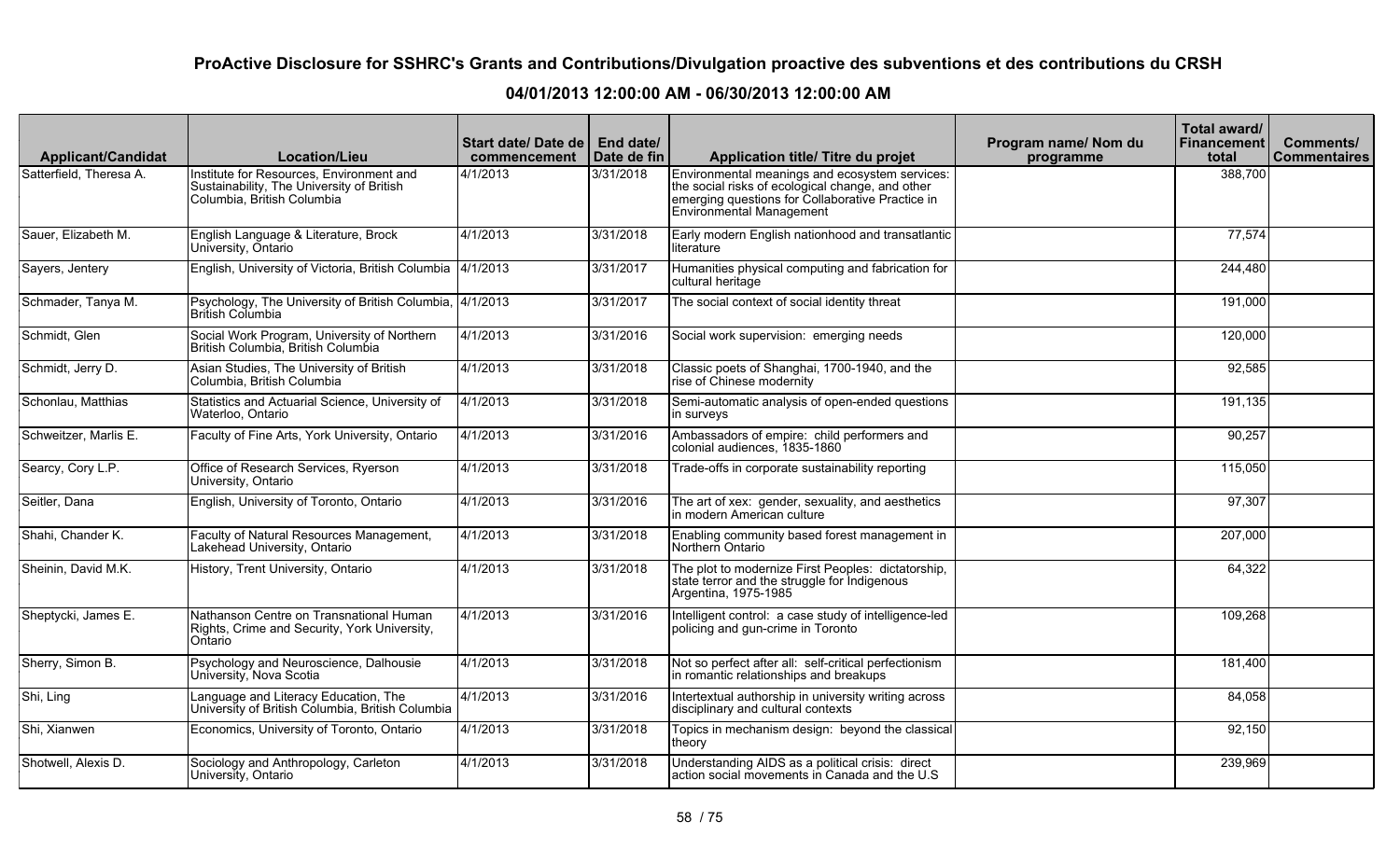| <b>Applicant/Candidat</b> | <b>Location/Lieu</b>                                                                                                                | Start date/Date de   End date/<br>commencement | Date de fin | Application title/ Titre du projet                                                                                                            | Program name/ Nom du<br>programme | Total award/<br><b>Financement</b><br>total | Comments/<br><b>Commentaires</b> |
|---------------------------|-------------------------------------------------------------------------------------------------------------------------------------|------------------------------------------------|-------------|-----------------------------------------------------------------------------------------------------------------------------------------------|-----------------------------------|---------------------------------------------|----------------------------------|
| Silverman, Brian S.       | Joseph L. Rotman School of Management,<br>University of Toronto, Ontario                                                            | 4/1/2013                                       | 3/31/2016   | Incentive compensation and monitoring:<br>implications for quality and quantity of output                                                     |                                   | 89,128                                      |                                  |
| Simandan, Dragos M.       | Office of Research Services, Brock University,<br>Ontario                                                                           | 4/1/2013                                       | 3/31/2016   | Is cross-cultural experience conducive to wisdom -<br>a study of Romanian immigrants in Toronto                                               |                                   | 59,358                                      |                                  |
| Sloan, Johanne            | Art History, Concordia University, Québec                                                                                           | 4/1/2013                                       | 3/31/2016   | Networked art history: assembling contemporary<br>Canadian art from the 1960s to the present                                                  |                                   | 259,882                                     |                                  |
| Smith, Lionel D.          | Paul-André Crépeau Centre for Private and<br>Comparative Law, McGill University, Québec                                             | 4/1/2013                                       | 3/31/2017   | The transsystemic destiny of unjust enrichment                                                                                                |                                   | 200,782                                     |                                  |
| Smith, Lisa W.            | History, University of Saskatchewan,<br>Saskatchewan                                                                                | 4/1/2013                                       | 3/31/2016   | Reconstructing the lives of Doctor Sloane and his<br>patients in eighteenth-century England                                                   |                                   | 216,652                                     |                                  |
| Smith, Michael R.         | Sociology, McGill University, Québec                                                                                                | 4/1/2013                                       | 3/31/2018   | Studies of labour market disadvantage                                                                                                         |                                   | 241,000                                     |                                  |
| Smith-Prei, Carrie M.     | Modern Languages and Cultural Studies,<br>University of Alberta, Alberta                                                            | 4/1/2013                                       | 3/31/2016   | Technologies of popfeminist activism                                                                                                          |                                   | 150,003                                     |                                  |
| Stack, Dale M.            | Office of Research Services, Concordia<br>University, Québec                                                                        | 4/1/2013                                       | 3/31/2018   | Trajectories of emotional competence in high-risk<br>children: influence of disadvantage, family<br>violence and other threats to development |                                   | 268,017                                     |                                  |
| Stainton, Robert J.H.     | Philosophy, The University of Western Ontario,<br>Ontario                                                                           | $\sqrt{4/1/2013}$                              | 3/31/2017   | Linguistic pluralisms                                                                                                                         |                                   | 72,850                                      |                                  |
| Stefanovic, Ingrid L.     | Philosophy, University of Toronto, Ontario                                                                                          | 4/1/2013                                       | 3/31/2016   | Interpreting interdisciplinarity: the case of<br>environmental studies                                                                        |                                   | 74,150                                      |                                  |
| Steinberg, Marc A.        | Faculty of Fine Arts, Concordia University,<br>Québec                                                                               | 4/1/2013                                       | 3/31/2018   | Selling Content Across Platforms: Discourse,<br>Infrastructure and Practice Within Transnational<br>Media Industries                          |                                   | 212,585                                     |                                  |
| Steinhauer, Karsten       | School of Communication Sciences and<br>Disorders (SCSD), McGill University, Québec                                                 | 4/1/2013                                       | 3/31/2018   | Re-evaluating the temporal dynamics of syntactic<br>online processing: towards an ecologically valid<br>model                                 |                                   | 482,335                                     |                                  |
| Sterne, Jonathan E.       | Art History & Communication Studies, McGill<br>University, Québec                                                                   | 4/1/2013                                       | 3/31/2018   | Instrumental imaginations: the recent past and<br>possible futures of music technology                                                        |                                   | 262,284                                     |                                  |
| Sundstrom, Lisa M.        | Political Science, The University of British<br>Columbia, British Columbia                                                          | 4/1/2013                                       | 3/31/2016   | Russian gender discrimination cases and the<br>European court of human rights: barriers and<br>opportunities                                  |                                   | 124,971                                     |                                  |
| Syme, Alison M.           | Visual Studies, University of Toronto, Ontario                                                                                      | 4/1/2013                                       | 3/31/2016   | The sticks and stones of Edward Burne-Jones                                                                                                   |                                   | 83,766                                      |                                  |
| Szeman, Imre J.L.         | English and Film Studies, University of Alberta,<br>Alberta                                                                         | 4/1/2013                                       | 3/31/2016   | On empty: the cultural politics of oil                                                                                                        |                                   | 152,002                                     |                                  |
| Tagliamonte, Sali A.      | Linguistics, University of Toronto, Ontario                                                                                         | 4/1/2013                                       | 3/31/2018   | Social determinants of linguistic systems                                                                                                     |                                   | 492,879                                     |                                  |
| Tardif, Maurice G.        | Centre de recherche interuniversitaire sur la<br>formation et la profession enseignante<br>(CRIFPE), Université de Montréal, Québec | 4/1/2013                                       | 3/31/2018   | Les savoirs professionnels à la base du travail des<br>enseignants : une perspective sociale et<br>interactionniste                           |                                   | 436,010                                     |                                  |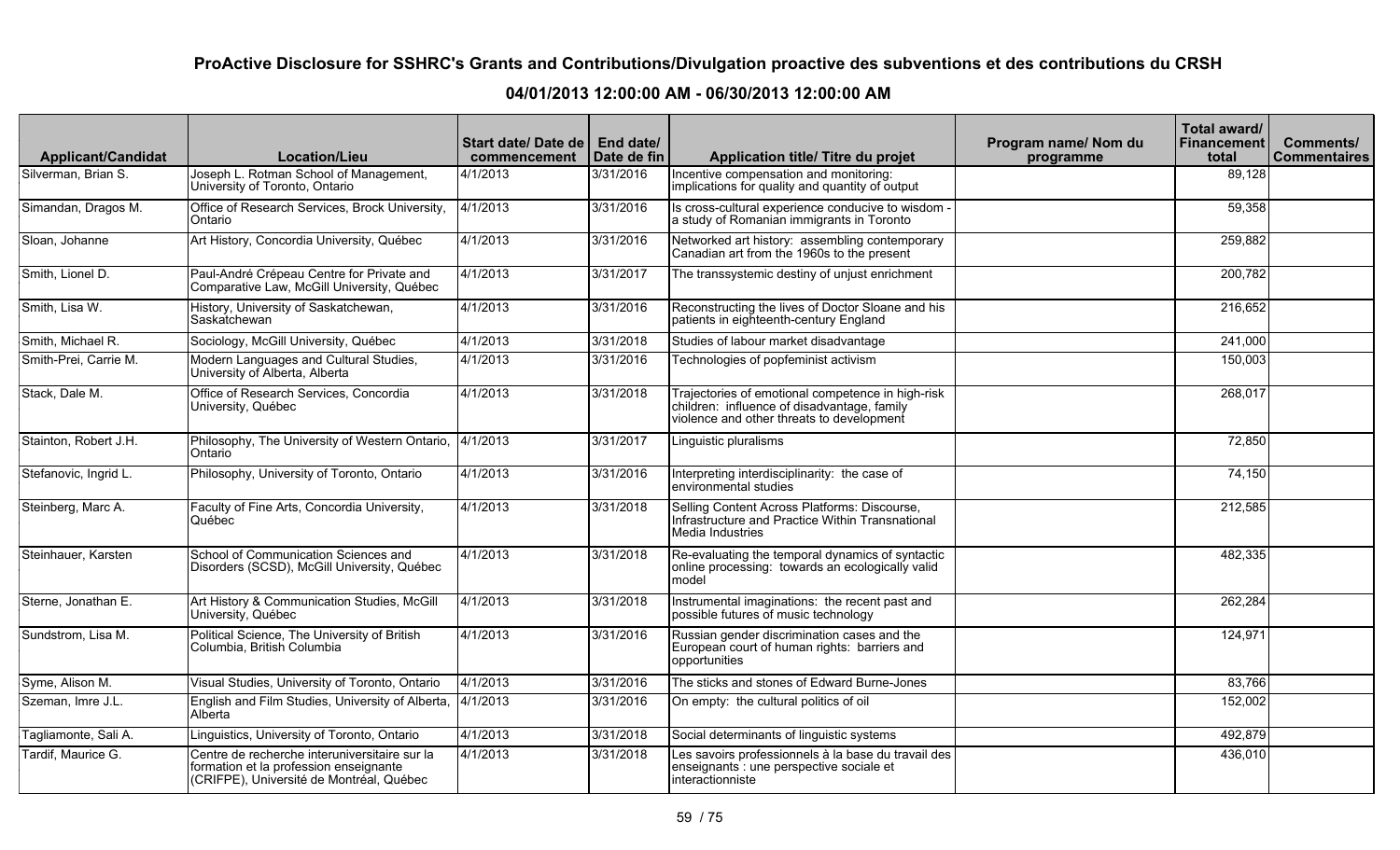| <b>Applicant/Candidat</b> | <b>Location/Lieu</b>                                                                                          | <b>Start date/Date dell</b><br>commencement | End date/<br>Date de fin | Application title/ Titre du projet                                                                                                                                                          | Program name/ Nom du<br>programme | Total award/<br><b>Financement</b><br>total | Comments/<br><b>Commentaires</b> |
|---------------------------|---------------------------------------------------------------------------------------------------------------|---------------------------------------------|--------------------------|---------------------------------------------------------------------------------------------------------------------------------------------------------------------------------------------|-----------------------------------|---------------------------------------------|----------------------------------|
| Taylor, Chloe             | Women's Studies Program, University of<br>Alberta, Alberta                                                    | 4/1/2013                                    | 3/31/2018                | Sex, crime, and the family: genealogical and<br>critical perspectives                                                                                                                       |                                   | 151,307                                     |                                  |
| Taylor, M. Scott          | Economics, University of Calgary, Alberta                                                                     | 4/1/2013                                    | 3/31/2016                | Energy transitions and energy economics: the<br>role of energy and power density                                                                                                            |                                   | 155,094                                     |                                  |
| Teelucksingh, Cheryl      | Sociology, Ryerson University, Ontario                                                                        | 4/1/2013                                    | 3/31/2016                | The green gap: toward inclusivity in Toronto's<br>green employment                                                                                                                          |                                   | 73,478                                      |                                  |
| lten Kortenaar. Neil      | Centre for Comparative Literature, University of 4/1/2013<br>Toronto, Ontario                                 |                                             | 3/31/2016                | State formation in African literature                                                                                                                                                       |                                   | 63,851                                      |                                  |
| Tenzer, Michael S.        | School of Music, The University of British<br>Columbia. British Columbia                                      | 4/1/2013                                    | 3/31/2018                | Approaches to the analysis of musical time                                                                                                                                                  |                                   | 263,630                                     |                                  |
| Tétreault, Sylvie         | Centre interdisciplinaire de recherche en<br>réadaptation et intégration sociale, Université<br>Laval, Québec | 4/1/2013                                    | 3/31/2016                | Expérimentation d'une approche<br>communicationnelle adaptée au contexte de<br>l'immigration afin d'optimiser le développement<br>des enfants                                               |                                   | 322,802                                     |                                  |
| Thompson, Evan T.         | Philosophy, University of Toronto, Ontario                                                                    | 4/1/2013                                    | 3/31/2018                | Attending to mindfulness: a study in cross-cultural<br>philosophy of mind and cognitive science                                                                                             |                                   | 133,225                                     |                                  |
| Thompson, James R.        | School of Accounting and Finance, University<br>of Waterloo, Ontario                                          | 4/1/2013                                    | 3/31/2016                | Financial risk transfer and regulation                                                                                                                                                      |                                   | 67,692                                      |                                  |
| Thompson, Shirley J.      | Natural Resources Institute, University of<br>Manitoba, Manitoba                                              | 4/1/2013                                    | 3/31/2018                | Building capacity for sustainable development in<br>indigenous communities: analyzing development<br>planning for sustianable livelihoods in Island Lake<br><b>First Nation communities</b> |                                   | 499,900                                     |                                  |
| Thorpe, Jocelyn R.        | Women's Studies, University of Manitoba,<br>Manitoba                                                          | 4/1/2013                                    | 3/31/2018                | Natives and newcomers, land and sea: lost<br>encounters in the New-Found-Land                                                                                                               |                                   | 119,927                                     |                                  |
| Toft, Robert E.           | Don Wright Faculty of Music, The University of<br>Western Ontario, Óntario                                    | 4/1/2013                                    | 3/31/2016                | From research to public performance:<br>historically-informed, re-creative singing                                                                                                          |                                   | 85,385                                      |                                  |
| Toplak, Maggie E.         | Psychology, York University, Ontario                                                                          | 4/1/2013                                    | 3/31/2018                | The development of rational thinking abilities:<br>longitudinal change and real world outcomes                                                                                              |                                   | 260,601                                     |                                  |
| Tremblay, Diane-Gabrielle | Unité d'enseignement et de recherche travail,<br>économie et gestion (UER TEG),<br>Télé-université, Québec    | 4/1/2013                                    | 3/31/2018                | Towards work-family articulation and quality of life:<br>the impact of time policies on workplaces                                                                                          |                                   | 350,740                                     |                                  |
| Tremblay, Philippe        | Vice-rectorat à la recherche et à la création,<br>Université Laval, Québec                                    | 4/1/2013                                    | 3/31/2016                | Analyse comparée sur la qualité des dispositifs<br>émanant des politiques provinciales et territoriales<br>en adaptation scolaire                                                           |                                   | 88,381                                      |                                  |
| Turner, Matthew A.        | Economics, University of Toronto, Ontario                                                                     | 4/1/2013                                    | 3/31/2016                | Urban form and driving                                                                                                                                                                      |                                   | 132,000                                     |                                  |
| Turner, Sarah E.J.        | Geography, McGill University, Québec                                                                          | 4/1/2013                                    | 3/31/2017                | Frontier livelihoods on the Sino-Vietnamese<br>  periphery                                                                                                                                  |                                   | 298,330                                     |                                  |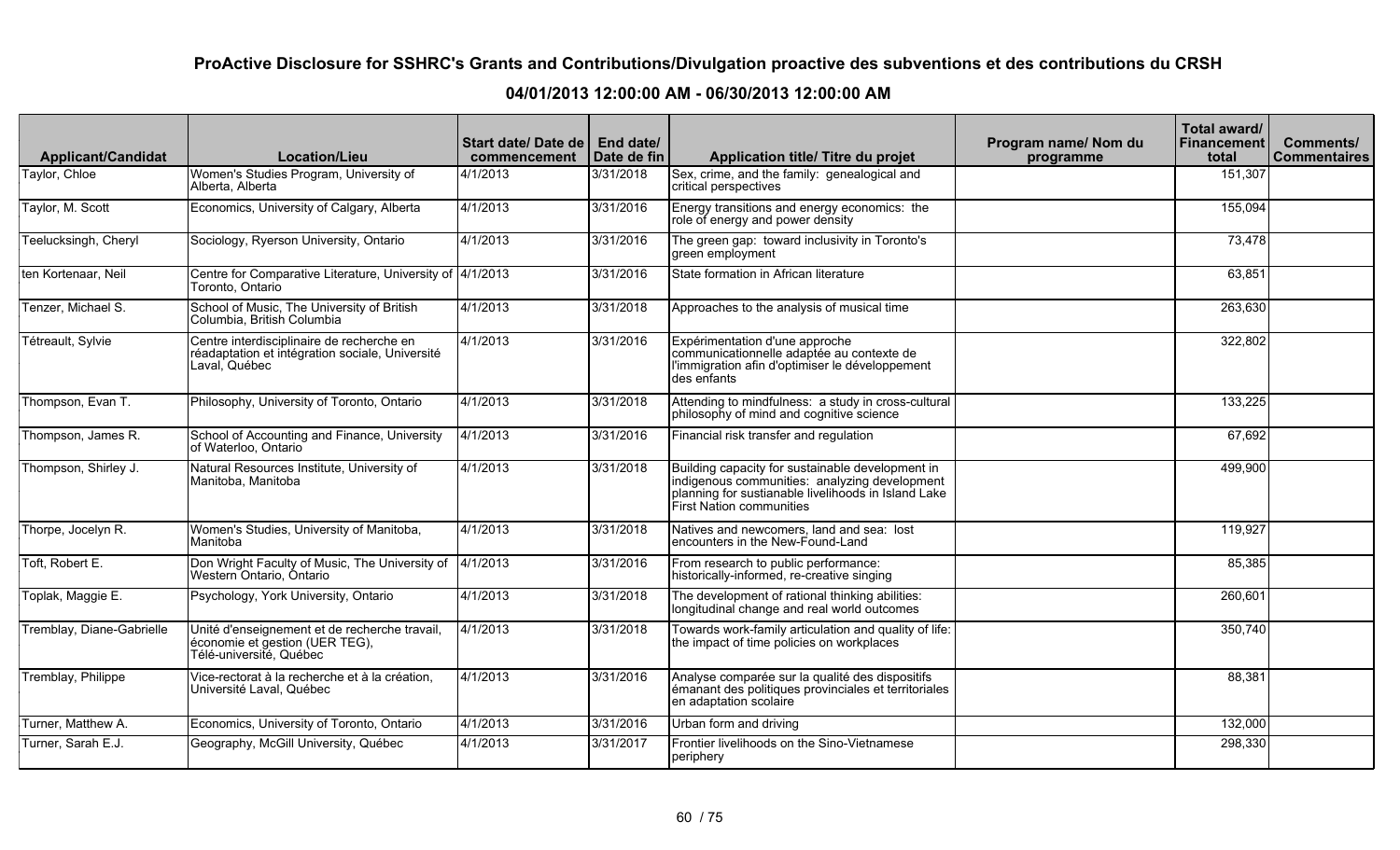| <b>Applicant/Candidat</b> | <b>Location/Lieu</b>                                                                             | Start date/Date de<br>commencement | End date/<br>Date de fin | Application title/ Titre du projet                                                                                                  | Program name/Nom du<br>programme | Total award/<br><b>Financement</b><br>total | Comments/<br><b>Commentaires</b> |
|---------------------------|--------------------------------------------------------------------------------------------------|------------------------------------|--------------------------|-------------------------------------------------------------------------------------------------------------------------------------|----------------------------------|---------------------------------------------|----------------------------------|
| Vallely, Anne             | Classics and Religious Studies, University of<br>Ottawa, Ontario                                 | 4/1/2013                           | 3/31/2016                | Animals, Jainism and the animate cosmos:<br>accessing the experiential ground of Jain cultural<br>imaginings                        |                                  | 76,000                                      |                                  |
| Valverde, Mariana         | Centre for Criminology and Sociolegal Studies,<br>University of Toronto, Ontario                 | 4/1/2013                           | 3/31/2016                | Planning by contract: an empirical study of the<br>legal and governance dimensions of public-private<br>projects at the local level |                                  | 94,275                                      |                                  |
| Vanhamme, Françoise L.Y.  | Criminology, University of Ottawa, Ontario                                                       | 4/1/2013                           | 3/31/2018                | Quelle justice : enquête sur les modes sociaux de<br>régulation des troubles - principes et pratiques                               |                                  | 264,152                                     |                                  |
| Vankeerberghen, Griet     | History and Classical Studies, McGill<br>University, Québec                                      | $\sqrt{4/1/2013}$                  | 3/31/2017                | Late Western Han Chang'an: a portrait of a living<br>city                                                                           |                                  | 113,346                                     |                                  |
| van Pelt, Robert-Jan      | School of Architecture, University of Waterloo,<br>Ontario                                       | 4/1/2013                           | 3/31/2016                | The camp as lebensform - form of life - in Nazi<br>Germany                                                                          |                                  | 92,479                                      |                                  |
| Van Winkle, Christine M.  | Health, Leisure and Human Performance<br>Research Institute, University of Manitoba,<br>Manitoba | 4/1/2013                           | 3/31/2016                | Acceptance and use of mobile devices in a<br>free-choice context                                                                    |                                  | 228,535                                     |                                  |
| Vicedo, Marga             | Institute for History & Philosophy of Science &<br>Technology, University of Toronto, Ontario    | 4/1/2013                           | 3/31/2017                | Historicizing the science of the affects: autism,<br>emotions and gender 1943-present                                               |                                  | 69,500                                      |                                  |
| Viola, Lynne              | History, University of Toronto, Ontario                                                          | 4/1/2013                           | 3/31/2018                | The practice of Stalin's great terror: a<br>documentary history of Soviet perpetrators                                              |                                  | 183,000                                     |                                  |
| Vose, Robin JE.           | Research Department, St. Thomas University,<br><b>New Brunswick</b>                              | $\sqrt{4/1/2013}$                  | 3/31/2017                | The inquisitor's Matrix: a global survey of<br>inquisition manuals and related juridical literature                                 |                                  | 81,622                                      |                                  |
| Wade-Woolley, Lesly       | Office of Research Services, Queen's<br>University, Ontario                                      | 4/1/2013                           | 3/31/2016                | Understanding the role of prosody in reading                                                                                        |                                  | 169,750                                     |                                  |
| Walker, Ryan C.           | Geography and Planning, University of<br>Saskatchewan, Saskatchewan                              | 4/1/2013                           | 3/31/2017                | City planning and Aboriginality on the Prairies                                                                                     |                                  | 343,968                                     |                                  |
| Warren, Jean-Philippe     | Sociology and Anthropology, Concordia<br>University, Québec                                      | 4/1/2013                           | 3/31/2017                | Champ politique et champ intellectuel au Québec<br>de l'entre-deux-guerres: une analyse logométrique<br>let bibliométrique          |                                  | 374,689                                     |                                  |
| Warwick, Paul V.          | School for International Studies, Simon Fraser<br>University, British Columbia                   | 4/1/2013                           | 3/31/2016                | Government as a fight between left and right: the<br>bilateral structure of political competition in<br>democratic systems          |                                  | 54,923                                      |                                  |
| Wason-Ellam, Linda A.     | College of Education, University of<br>Saskatchewan, Saskatchewan                                | 4/1/2013                           | 3/31/2016                | Literacy and language profiles in struggling<br>readers with fetal alcohol spectrum disorder                                        |                                  | 154,210                                     |                                  |
| Watson, Mark K.           | Office of Research Services, Concordia<br>University, Québec                                     | 4/1/2013                           | 3/31/2018                | Out of place in Nunalijjuaq: effecting social<br>change with Montreal Inuit through participatory<br>action research PAR            |                                  | 192,323                                     |                                  |
| Waugh, Thomas             | Film Studies, Concordia University, Québec                                                       | 4/1/2013                           | 3/31/2016                | confess                                                                                                                             |                                  | 162,850                                     |                                  |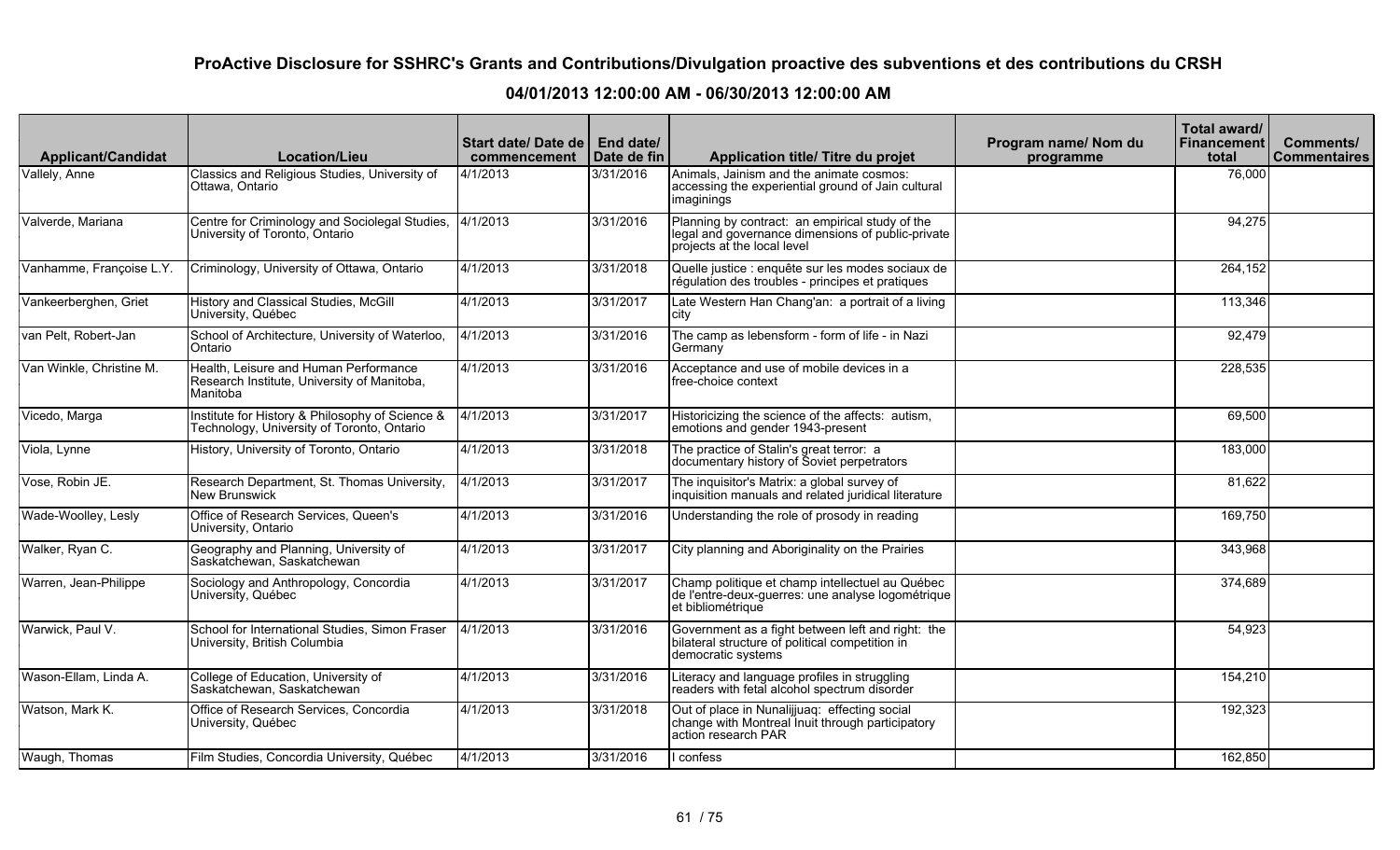| <b>Applicant/Candidat</b> | <b>Location/Lieu</b>                                                                                      | Start date/Date de<br>commencement | End date/<br>Date de fin | Application title/ Titre du projet                                                                                                                 | Program name/ Nom du<br>programme | Total award/<br>Financement<br>total | Comments/<br><b>Commentaires</b> |
|---------------------------|-----------------------------------------------------------------------------------------------------------|------------------------------------|--------------------------|----------------------------------------------------------------------------------------------------------------------------------------------------|-----------------------------------|--------------------------------------|----------------------------------|
| Webster, Cheryl M.        | Criminology, University of Ottawa, Ontario                                                                | 4/1/2013                           | 3/31/2018                | Understanding variability in trends in imprisonment<br>rates in Canada 1960-2012: a more nuanced<br>picture of Canadian levels of punitiveness     |                                   | 94,001                               |                                  |
| Webster, Jane             | Office of Research Services, Queen's<br>University, Ontario                                               | 4/1/2013                           | 3/31/2018                | Persuading employees to be environmentally<br>responsible with social media                                                                        |                                   | 240,650                              |                                  |
| Weinberg, Charles B.      | Sauder School of Business, The University of<br>British Columbia, British Columbia                        | 4/1/2013                           | 3/31/2016                | Uniform and differential pricing in competitive<br>markets: investigation in the movie exhibition<br>industry                                      |                                   | 113,420                              |                                  |
| Weisberg, Jonathan J.     | Philosophy, University of Toronto, Ontario                                                                | 4/1/2013                           | 3/31/2018                | Acceptance and uncertainty                                                                                                                         |                                   | 114,575                              |                                  |
| Welker, Michael           | Queen's School of Business, Queen's<br>University, Ontario                                                | 4/1/2013                           | 3/31/2016                | Accounting data manipulation in international trade<br>disputes                                                                                    |                                   | 72,523                               |                                  |
| Welsh, Jarrett T.         | Classics, University of Toronto, Ontario                                                                  | 4/1/2013                           | 3/31/2016                | The fragments of the fabulae togatae: texts,<br>translations, and commentary                                                                       |                                   | 104,904                              |                                  |
| Westheimer, Joel          | Research Grants and Ethics Services (RGES),<br>University of Ottawa, Ontario                              | 4/1/2013                           | 3/31/2017                | Learning about inequality in Canada, the United<br>States, and Mexico                                                                              |                                   | 380,904                              |                                  |
| White, Daniel E.          | English and Drama, University of Toronto,<br>Ontario                                                      | 4/1/2013                           | 3/31/2017                | Bengal annuals and orient pearls: imperial print<br>culture in circulation                                                                         |                                   | 82,894                               |                                  |
| Williamson, Deanna L.     | Human Ecology, University of Alberta, Alberta                                                             | 4/1/2013                           | 3/31/2018                | Family functioning in everyday life: the<br>experiences of families with young children and<br>diverse compositions and ethno-cultural origins     |                                   | 489,293                              |                                  |
| Wilson, Anne E.           | Office of Research Services, Wilfrid Laurier<br>University, Ontario                                       | 4/1/2013                           | 3/31/2018                | Subjective perceptions of time, causality and<br>probability in judgments of future climate change<br>risk                                         |                                   | 223,605                              |                                  |
| Wilson, Brian S.          | School of Kinesiology, The University of British<br>Columbia, British Columbia                            | 4/1/2013                           | 3/31/2017                | Fostering sport-for-peace journalism and a role for<br>sociologists of sport                                                                       |                                   | 108,640                              |                                  |
| Wilson, Roger J.A.        | Classical, Near Eastern and Religious Studies,<br>The University of British Columbia, British<br>Columbia | 4/1/2013                           | 3/31/2018                | Living in luxury in late Roman Sicily: excavating a<br>high-status rural villa                                                                     |                                   | 265,613                              |                                  |
| Wiltschko, Martina E.     | Linguistics, The University of British Columbia,<br>British Columbia                                      | 4/1/2013                           | 3/31/2018                | Towards a formal typology of confirmationals                                                                                                       |                                   | 297,100                              |                                  |
| Winland, Daphne N.        | Anthropology, York University, Ontario                                                                    | 4/1/2013                           | 3/31/2016                | Beyond remittances: Croatian expert expatriates<br>and the impacts of post-socialist strategies of<br>diaspora enticement                          |                                   | 70,655                               |                                  |
| Wood, Joanne V.           | Psychology, University of Waterloo, Ontario                                                               | 4/1/2013                           | 3/31/2018                | Expressing negative emotions can jeopardize<br>close relationships: the roles of agreeableness<br>and self-esteem in leading to harmony or discord |                                   | 279,750                              |                                  |
| Wright, Julia M.          | Financial Services, Dalhousie University, Nova<br>Scotia                                                  | $\sqrt{4/1/2013}$                  | 3/31/2018                | National performances: Thomas Moore, Irish<br>romanticism, and literary theory                                                                     |                                   | 143,986                              |                                  |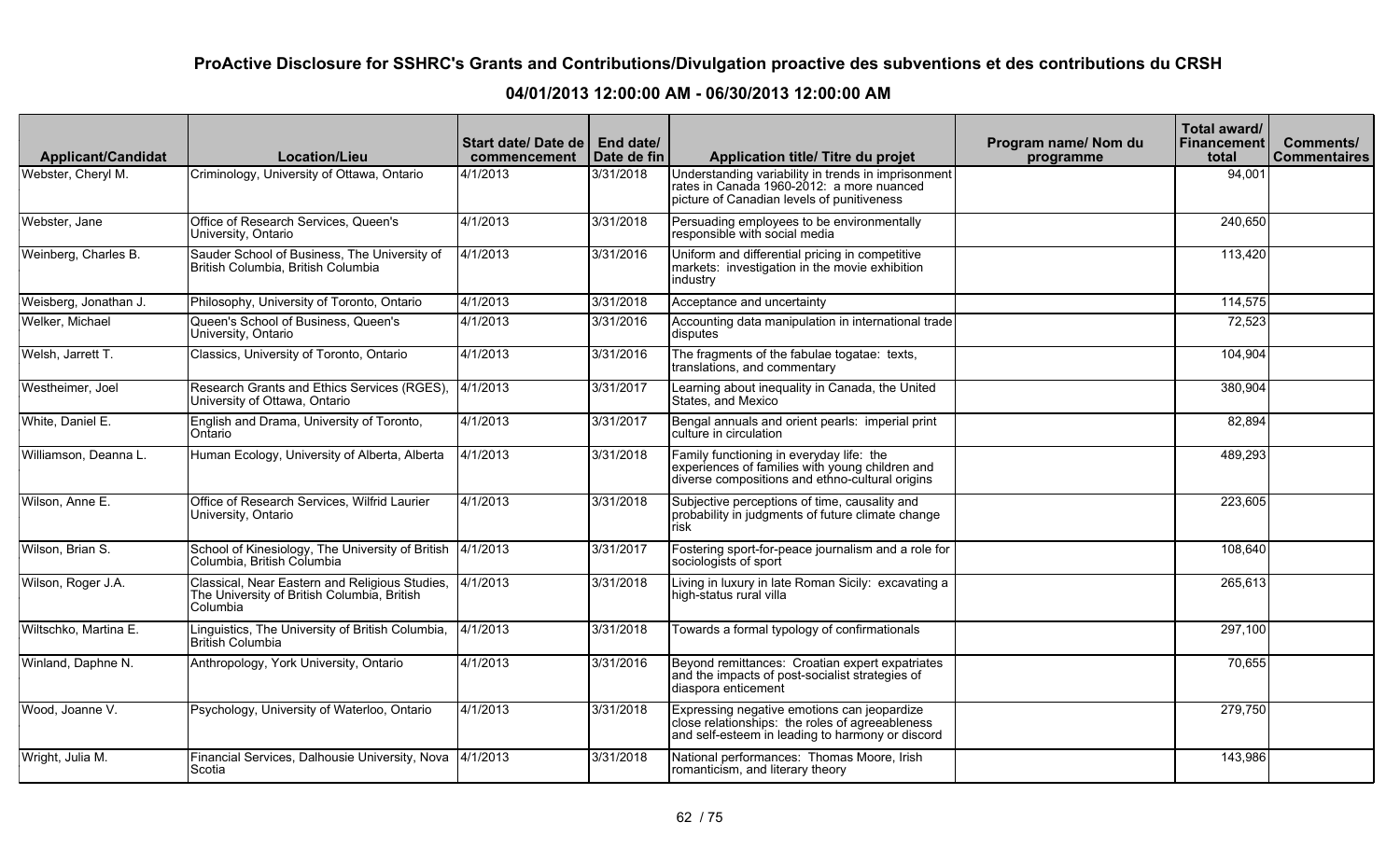| <b>Applicant/Candidat</b> | <b>Location/Lieu</b>                                                                                                      | Start date/ Date de   End date/<br>commencement | Date de fin | Application title/ Titre du projet                                                                                   | Program name/Nom du<br>programme | Total award/<br><b>Financement</b><br>total | Comments/<br><b>Commentaires</b> |
|---------------------------|---------------------------------------------------------------------------------------------------------------------------|-------------------------------------------------|-------------|----------------------------------------------------------------------------------------------------------------------|----------------------------------|---------------------------------------------|----------------------------------|
| Wu, Guoguang              | Centre for Asia-Pacific Initiatives, University of<br>Victoria. British Columbia                                          | 4/1/2013                                        | 3/31/2017   | Unsustainable prosperity: China, globalization<br> and the new political economy of development                      |                                  | 153,672                                     |                                  |
| Yang, Liyan               | Joseph L. Rotman School of Management,<br>University of Toronto, Ontario                                                  | 4/1/2013                                        | 3/31/2016   | A united theory and empirical analysis of<br>mandatory disclosure, information production and<br>the cost of capital |                                  | 69.548                                      |                                  |
| Yoon, Kyong               | Critical Studies, The University of British<br>Columbia, British Columbia                                                 | 4/1/2013                                        | 3/31/2016   | Being digital, migratory, and narrative: the<br>diaspora of Korean digital native immigrants in<br>Canada            |                                  | 62.448                                      |                                  |
| Young, Richard A.         | Educational and Counselling Psychology, and<br>Special Education, The University of British<br>Columbia, British Columbia | 4/1/2013                                        | 3/31/2016   | Transition to adulthood as goal-directed projects<br>for youth with intellectual disabilities and their<br>parents   |                                  | 172,950                                     |                                  |
| Zaccour, Georges          | Groupe d'étude, recherche en analyse des<br>décisions (GERAD), HEC Montréal, Québec                                       | 4/1/2013                                        | 3/31/2018   | Exploitation viable, développement durable et<br>gestion des ressources naturelles                                   |                                  | 375,000                                     |                                  |
| Zazkis, Rina              | Faculty of Education, Simon Fraser University,<br>British Columbia                                                        | 4/1/2013                                        | 3/31/2017   | Teachers' knowledge and practice: focus on<br>secondary school mathematics                                           |                                  | 280,000                                     |                                  |
| Zhao, Min                 | Joseph L. Rotman School of Management,<br>University of Toronto, Ontario                                                  | 4/1/2013                                        | 3/31/2017   | The effect of metaphor on consumers' financial<br><b>I</b> decisions                                                 |                                  | 143,130                                     |                                  |
| Zhu, Rui                  | Sauder School of Business, The University of<br>British Columbia, British Columbia                                        | 4/1/2013                                        | 3/31/2017   | Curiosity and reward-seeking                                                                                         |                                  | 148.099                                     |                                  |
| Zilcosky, John T.         | Germanic Languages & Literatures, University<br>of Toronto, Ontario                                                       | 4/1/2013                                        | 3/31/2016   | Uncanny encounters: literature, psychoanalysis,<br>and the end of alterity                                           |                                  | 85,091                                      |                                  |
| Zong, Li                  | Sociology, University of Saskatchewan,<br>Saskatchewan                                                                    | 4/1/2013                                        | 3/31/2016   | Ethnic attachment and economic integration: case<br>of chinese enclave economy in Vancouver                          |                                  | 184,670                                     |                                  |
|                           |                                                                                                                           |                                                 |             |                                                                                                                      |                                  |                                             |                                  |

| Clifford, Patrick | Head Office, Canadian Association of<br>Research Ethics Boards, Ontario | 4/1/2013 | 3/31/2014 | CAREB Workshop and Annual General Meeting | Interagency Advisory Panel and<br>Secretariat on Research Ethics and<br><b>TCPS / Groupe consultatif</b><br>interagences en éthique de la<br>recherche et EPTC | 35,000 |  |
|-------------------|-------------------------------------------------------------------------|----------|-----------|-------------------------------------------|----------------------------------------------------------------------------------------------------------------------------------------------------------------|--------|--|
|                   |                                                                         |          |           |                                           |                                                                                                                                                                |        |  |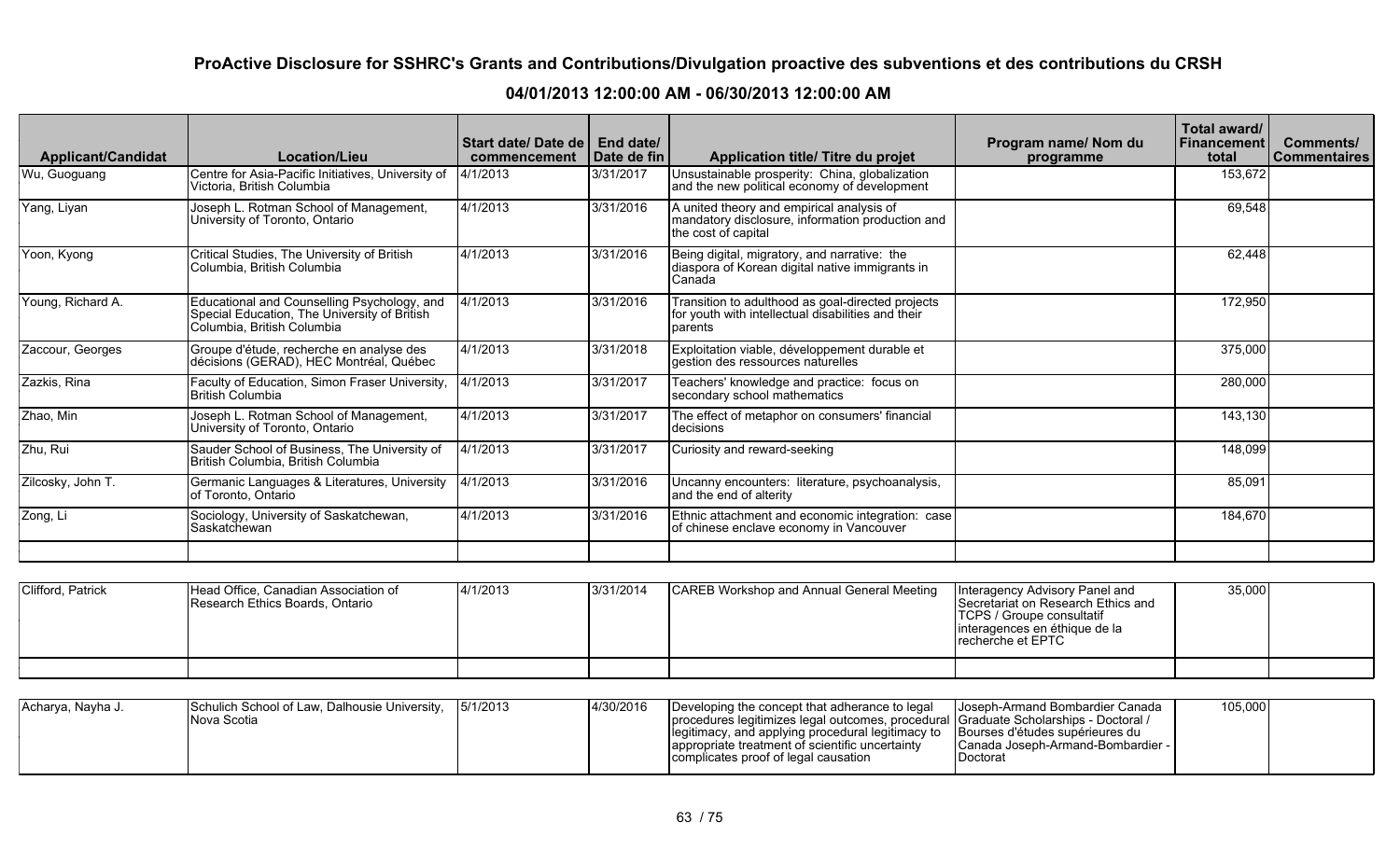| <b>Applicant/Candidat</b> | <b>Location/Lieu</b>                                                                                      | Start date/ Date de  <br>commencement | End date/<br>Date de fin | Application title/ Titre du projet                                                                                                                                                                                                       | Program name/ Nom du<br>programme | Total award/<br>Financement<br>total | <b>Comments/</b><br><b>Commentaires</b> |
|---------------------------|-----------------------------------------------------------------------------------------------------------|---------------------------------------|--------------------------|------------------------------------------------------------------------------------------------------------------------------------------------------------------------------------------------------------------------------------------|-----------------------------------|--------------------------------------|-----------------------------------------|
| Allen, Sharmane F.M.      | Geography, Memorial University of<br>Newfoundland, Newfoundland and Labrador                              | 5/1/2013                              | 4/30/2016                | Small-scale fisheries: the cornerstone of Coastal<br>Newfoundland & Labrador                                                                                                                                                             |                                   | 105,000                              |                                         |
| Ataner, Attila            | Philosophy, The University of Western Ontario,<br>Ontario                                                 | 5/1/2013                              | 4/30/2016                | A proposal to apply the political and legal thought<br>of the principal German idealists - Kant, Hegel and<br>Fichte - towards establishing philosophical<br>foundations for legally enforceable environmental<br>preservationist duties |                                   | 105,000                              |                                         |
| Aubin, Jeffery M.         | Faculté de théologie et de sciences religieuses,<br>Université Laval, Québec                              | 5/1/2013                              | 8/31/2016                | Lactance et la conception de la religion                                                                                                                                                                                                 |                                   | 105,000                              |                                         |
| Baker, Kahlil             | Forest Resources Management, The University 5/1/2013<br>of British Columbia, British Columbia             |                                       | 4/30/2016                | Inclusive business models for tropical<br>reforestation: the investor and the subsistence<br>farmer's perspective                                                                                                                        |                                   | 105,000                              |                                         |
| Barber, Peter John        | Classical, Near Eastern and Religious Studies,<br>The University of British Columbia, British<br>Columbia | 5/1/2013                              | 4/30/2016                | The Biblical exhortation of the two ways, the mirror<br>neuron system, and the moral self: anthropology<br>and neuroscience encounter an ancient tradition of<br>mimetic revelation                                                      |                                   | 105,000                              |                                         |
| Barone, Carmelina         | Psychology, Simon Fraser University, British<br>Columbia                                                  | 5/1/2013                              | 4/30/2016                | Against all odds: finding protective factors against<br>offending in a socially disadvantaged population                                                                                                                                 |                                   | 105,000                              |                                         |
| Benson, Alex              | Psychology, Wilfrid Laurier University, Ontario                                                           | 5/1/2013                              | 4/30/2016                | A comprehensive examination of socialization<br>strategies in sport teams                                                                                                                                                                |                                   | 105,000                              |                                         |
| Bernier-Renaud, Laurence  | Science politique, Université du Québec à<br>Montréal, Québec                                             | 5/1/2013                              | 4/30/2016                | La parole comme rupture : changement social et<br>contestation radicale à l'Université de Nanterre au<br>milieu des années 1960                                                                                                          |                                   | 105,000                              |                                         |
| Bernier, Stéphanie        | Faculté des lettres et sciences humaines,<br>Université de Sherbrooke, Québec                             | 5/1/2013                              | 4/30/2016                | Louis Dantin, mentor des lettres québécoises<br>1920-1940                                                                                                                                                                                |                                   | 105,000                              |                                         |
| Beye, Oumou Khairy Cathy  | INRS - Urbanisation, culture et société, Institut<br>national de la recherche scientifique, Québec        | 5/1/2013                              | 4/30/2016                | L'insertion économique et sociale des femmes<br>immigrantes d'origine Ouest-Africaine à Montréal.<br>Une approche par les réseaux                                                                                                        |                                   | 105,000                              |                                         |
| Bilodeau, Francois        | Faculté des sciences humaines, Université du<br>Québec à Montréal, Québec                                 | 5/1/2013                              | 4/30/2016                | Identification et prévention de l'intimidation<br>chronique par les pairs chez les jeunes d'âges<br>scolaires : trajectoires développementales et rôle<br>médiateur des troubles du sommeil                                              |                                   | 105,000                              |                                         |
| Bockstael, Erika S.       | Natural Resources Institute, University of<br>Manitoba, Manitoba                                          | 5/1/2013                              | 4/30/2016                | Capacity development in Paraty Brazil toward<br>inclusive and participatory governance of coastal<br>resources                                                                                                                           |                                   | 105,000                              |                                         |
| Boland, Jennifer          | School of Journalism and Communication,<br>Carleton University, Ontario                                   | 5/1/2013                              | 4/30/2016                | Rednecks and celebutantes: audience attitudes<br>toward the extraordinary everyday in reality tv                                                                                                                                         |                                   | 105,000                              |                                         |
| Bryson, Rachael L.        | Political Science, Carleton University, Ontario                                                           | 5/1/2013                              | 4/30/2016                | A civil-military relations model for middle powers                                                                                                                                                                                       |                                   | 105,000                              |                                         |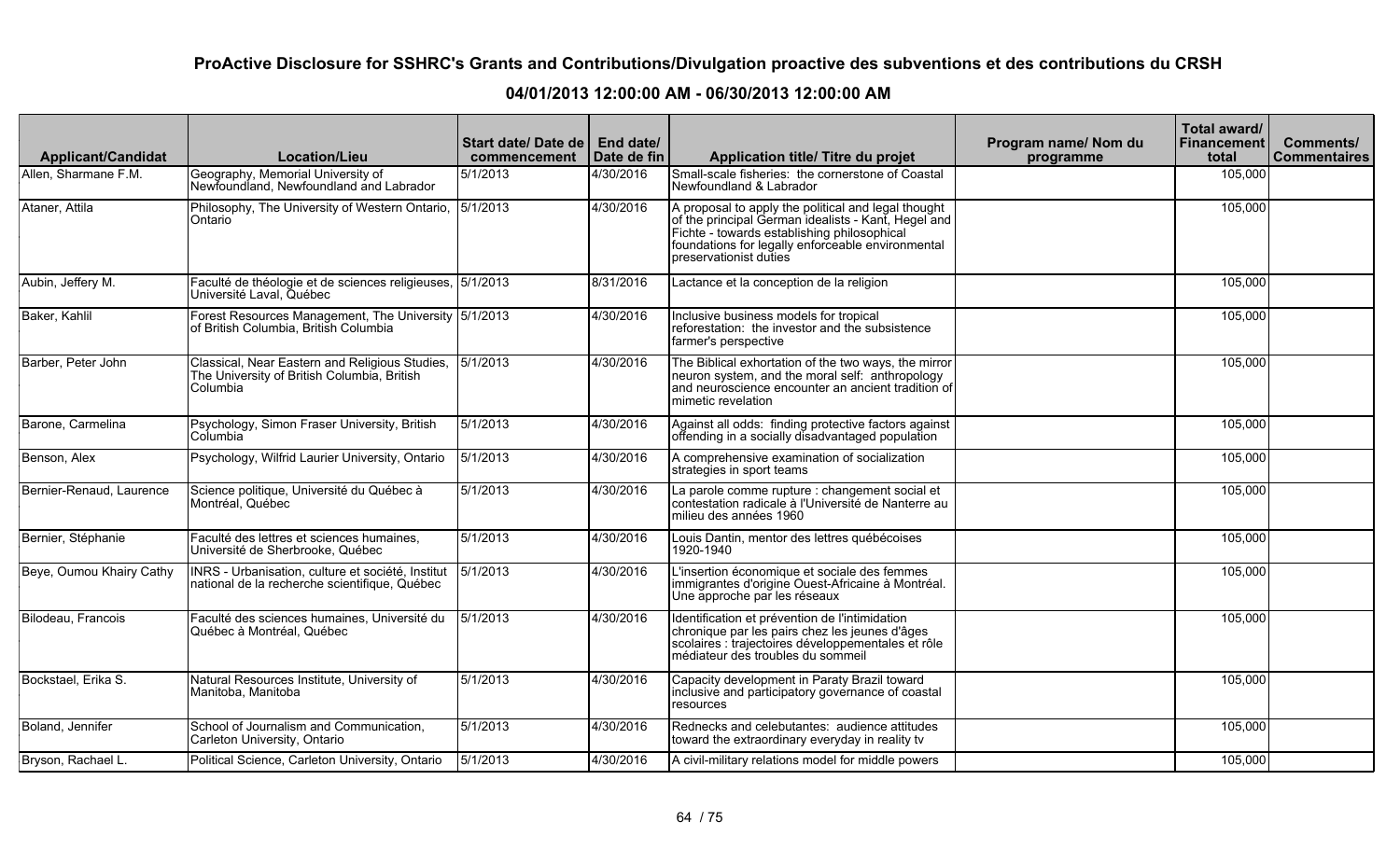| <b>Applicant/Candidat</b> | <b>Location/Lieu</b>                                                                               | Start date/ Date de   End date/<br>commencement | Date de fin | Application title/ Titre du projet                                                                                                                                | Program name/ Nom du<br>programme | Total award/<br><b>Financement</b><br>total | Comments/<br><b>Commentaires</b> |
|---------------------------|----------------------------------------------------------------------------------------------------|-------------------------------------------------|-------------|-------------------------------------------------------------------------------------------------------------------------------------------------------------------|-----------------------------------|---------------------------------------------|----------------------------------|
| Burelli, Thomas           | Graduate Studies in Law, University of Ottawa,<br>Ontario                                          | 5/1/2013                                        | 4/30/2016   | La circulation des savoirs traditionnels au Canada<br>et en France : de l'émergence locale de<br>mécanismes normatifs efficaces et équitables                     |                                   | 105,000                                     |                                  |
| Burkhart, Jocelyn R.      | Faculty of Education, Lakehead University,<br>Ontario                                              | 5/1/2013                                        | 4/30/2016   | Place-conscious holistic education and the<br>practice of self-inquiry                                                                                            |                                   | 105,000                                     |                                  |
| Burnier, Daniel           | Sociology and Anthropology, University of<br>Ottawa, Ontario                                       | 5/1/2013                                        | 4/30/2016   | Une mort digne au 21e siècle : analyse<br>sociologique des arguments dans les débats sur<br>l'euthanasie et le suicide assisté au Québec                          |                                   | 105,000                                     |                                  |
| Cake, Susan E.            | Faculty of Graduate Studies & Research,<br>University of Alberta, Alberta                          | 5/1/2013                                        | 4/30/2016   | But a union cannot succeed on its own: an<br>examination of unions and media                                                                                      |                                   | 105,000                                     |                                  |
| Caron, Josianne           | Sciences de l'éducation, Université du Québec<br>à Trois-Rivières, Québec                          | 5/1/2013                                        | 4/30/2016   | Les pratiques d'encadrement des enseignants<br>associés susceptibles de favoriser les liens<br>théorie-pratique et la culture scientifique chez des<br>stagiaires |                                   | 105,000                                     |                                  |
| Caron, Marianne           | Démographie, Université de Montréal, Québec                                                        | 5/1/2013                                        | 4/30/2016   | Fratries et mariages : étude de la reproduction<br>familale et des parcours de vie, Québec<br>1660-1799                                                           |                                   | 105,000                                     |                                  |
| Coombs, Adam J.           | History, The University of British Columbia,<br>British Columbia                                   | 5/1/2013                                        | 4/30/2016   | Some are more equal than others: liberal<br>concepts of equality in English Canada,<br>1867-1929                                                                  |                                   | 105,000                                     |                                  |
| Côté, Julie-Anne          | Doctorat en muséologie, médiation et<br>patrimoine, Université du Québec à Montréal,<br>Québec     | 5/1/2013                                        | 4/30/2016   | La mise en valeur du patrimoine de la danse<br>contemporaine au Canada, au Québec et à<br>Montréal du début du XXe siècle à aujourd'hui                           |                                   | 105,000                                     |                                  |
| Crawford, Maxine R.       | Irving K. Barber School of Arts & Science, The<br>University of British Columbia, British Columbia | 5/1/2013                                        | 4/30/2016   | Interventions to increase pro-environmentalism in<br>children                                                                                                     |                                   | 105,000                                     |                                  |
| Cudmore, Megan B.         | Political Science, McGill University, Québec                                                       | 5/1/2013                                        | 4/30/2016   | Judges are people too: expanding on motivations<br>behind judicial decision-making                                                                                |                                   | 105,000                                     |                                  |
| Cullon, Deidre A.S.       | Anthropology, University of Victoria, British<br>Columbia                                          | 5/1/2013                                        | 4/30/2016   | We are all fishermen: laich-kwil-tach, fish, and<br>identity                                                                                                      |                                   | 105,000                                     |                                  |
| Curtat, Fanny             | Faculté des arts, Université du Québec à<br>Montréal, Québec                                       | 5/1/2013                                        | 4/30/2016   | Le choix de la magie : une rhétorique de l'occulte<br>dans l'art actuel                                                                                           |                                   | 105,000                                     |                                  |
| Dewji, Sahir              | Religion and Culture, Wilfrid Laurier University,<br>Ontario                                       | 5/1/2013                                        | 4/30/2016   | Rethinking multiculturalism: Muslim<br>cosmopolitanism and the challenge of diversity in<br>Canada                                                                |                                   | 105,000                                     |                                  |
| Di Vita, Michaël          | Faculté de philosophie, Université Laval,<br>Québec                                                | 5/1/2013                                        | 4/30/2016   | Nouveauté et éternité : le problème de l'invention<br>dans la philosophie politique de Spinoza                                                                    |                                   | 105,000                                     |                                  |
| Domm, Kristin B.          | Education, Mount Saint Vincent University,<br>Nova Scotia                                          | 5/1/2013                                        | 4/30/2016   | Teaching writing in linguistically and culturally<br>diverse classrooms: an auto-ethnographic<br>investigation                                                    |                                   | 105,000                                     |                                  |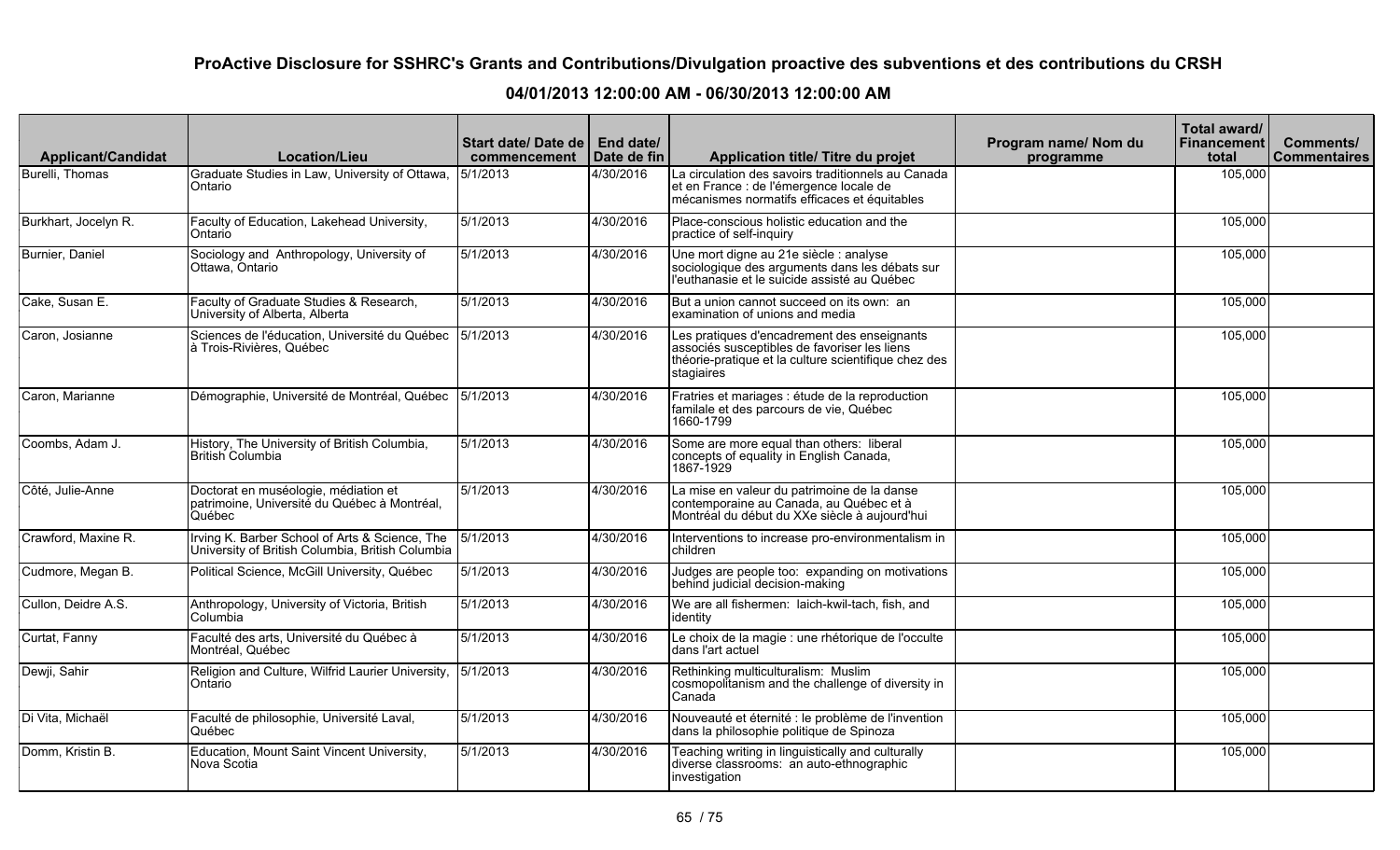| <b>Applicant/Candidat</b> | <b>Location/Lieu</b>                                                                                | Start date/Date de<br>commencement | End date/<br>Date de fin | Application title/ Titre du projet                                                                                                                                                                                                              | Program name/ Nom du<br>programme | Total award/<br><b>Financement</b><br>total | Comments/<br>  Commentaires |
|---------------------------|-----------------------------------------------------------------------------------------------------|------------------------------------|--------------------------|-------------------------------------------------------------------------------------------------------------------------------------------------------------------------------------------------------------------------------------------------|-----------------------------------|---------------------------------------------|-----------------------------|
| Dorceus, Sabruna          | Faculté d'éducation, Université de Sherbrooke,<br>Québec                                            | 5/1/2013                           | 4/30/2016                | Enquête pancanadienne et transprofessionnelle<br>sur les pratiques en matière d'évaluation<br>psychométrique                                                                                                                                    |                                   | 105,000                                     |                             |
| Dumais, Marilyne          | Psychologie, Université du Québec à Montréal,<br>Québec                                             | 5/1/2013                           | 4/30/2016                | Les facteurs de risque et de protection associés à<br>l'attachement et à l'adaptation socio-émotionnelle<br>des enfants (1 à 5 ans) institutionnalisés aux<br>Philippines                                                                       |                                   | 105,000                                     |                             |
| Dumont, Mikael M.D        | Histoire, Université de Montréal, Québec                                                            | 5/1/2013                           | 4/30/2016                | Le rôle social de la fête au sein des communautés<br>rurales francophones de l'Amérique du Nord,<br>XVIIIe-XIXe siècles                                                                                                                         |                                   | 105,000                                     |                             |
| Dussault, Frédéric        | Archaeology, Memorial University of<br>Newfoundland, Newfoundland and Labrador                      | $\sqrt{5/1/2013}$                  | 4/30/2016                | Human impact on the landscape at Phillip's<br>Garden, northwestern Newfoundland and Stock<br>Cove, southeastern Newfoundland: assessing<br>the women, children and elders role in the Dorset<br>Palaeoeskimo economy and site selection pattern |                                   | 105,000                                     |                             |
|                           | Dussault Frenette, Catherine Lettres et communications, Université de<br>Sherbrooke, Québec         | 5/1/2013                           | 4/30/2016                | La fabrique du désir : études des scripts de la<br>sexualité féminine adolescente dans la littérature<br>québécoise et française contemporaine -<br>1990-2010                                                                                   |                                   | 105,000                                     |                             |
| Edge, Nicole V.           | English, University of Calgary, Alberta                                                             | 5/1/2013                           | 4/30/2016                | Performing business: behaving badly in early<br>modern drama                                                                                                                                                                                    |                                   | 105,000                                     |                             |
| Falvey, Emily A.          | Histoire de l'art, Université du Québec à<br>Montréal, Québec                                       | 5/1/2013                           | 4/30/2016                | Dans l'ombre du postmoderne : la problématique<br>de la connerie dans les arts visuels contemporains                                                                                                                                            |                                   | 105,000                                     |                             |
| Fortin Bergeron, Chloé    | Service de l'enseignement de la gest des<br>ressources humaines, HEC Montréal, Québec               | 5/1/2013                           | 4/30/2016                | Le leadership syndical au niveau local : ses<br>impacts sur le double engagement et sur la double<br>citoyenneté organisationnelle                                                                                                              |                                   | 105,000                                     |                             |
| Freamo, Janice L.         | Political Science, Carleton University, Ontario                                                     | 5/1/2013                           | 4/30/2016                | The promise and problem of longevity                                                                                                                                                                                                            |                                   | 105,000                                     |                             |
| Gagnon, Justine           | Faculté de foresterie, de géographie et de<br>géomatique, Université Laval, Québec                  | 5/1/2013                           | 4/30/2016                | Enjeux des régimes fonciers autochtones: la<br>réinterprétation des territorialités                                                                                                                                                             |                                   | 105,000                                     |                             |
| Galego, Carol-Ann M.      | Interdisciplinary PhD Program, Memorial<br>University of Newfoundland, Newfoundland and<br>Labrador | 5/1/2013                           | 4/30/2016                | Politics for the living: a genealogy of romantic<br>biopolitics                                                                                                                                                                                 |                                   | 105,000                                     |                             |
| Garcia, Christien         | English & Cultural Studies, McMaster<br>University, Ontario                                         | 5/1/2013                           | 4/30/2016                | Discourse analysis of HIV/AIDS and the culture of<br>sexual risk among gay men                                                                                                                                                                  |                                   | 105,000                                     |                             |
| Gedeon Achi, Fiona        | Anthropology, McGill University, Québec                                                             | 5/1/2013                           | 4/30/2016                | Toward global humanity thinking poverty beyond<br>the nation state                                                                                                                                                                              |                                   | 105,000                                     |                             |
| Geoffrion, Karine         | Anthropologie, Université de Montréal, Québec 5/1/2013                                              |                                    | 4/30/2016                | Jeunes ghanéens, fluidité du genre, sexualité et<br>homophobie                                                                                                                                                                                  |                                   | 105,000                                     |                             |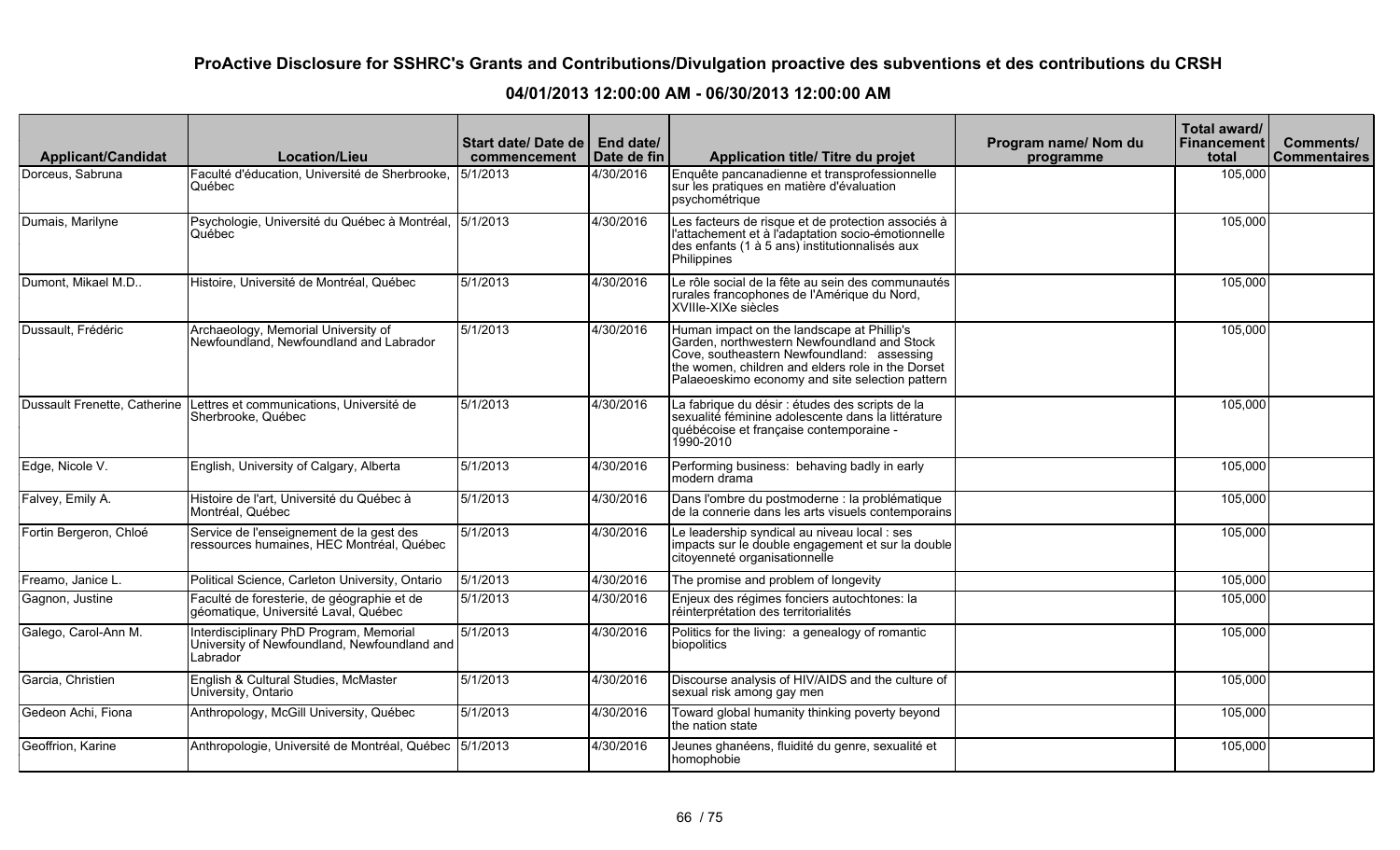| <b>Applicant/Candidat</b> | <b>Location/Lieu</b>                                                           | Start date/Date de   End date/<br>commencement | Date de fin | Application title/ Titre du projet                                                                                                                                                                                                                                 | Program name/ Nom du<br>programme | Total award/<br><b>Financement</b><br>total | Comments/<br><b>Commentaires</b> |
|---------------------------|--------------------------------------------------------------------------------|------------------------------------------------|-------------|--------------------------------------------------------------------------------------------------------------------------------------------------------------------------------------------------------------------------------------------------------------------|-----------------------------------|---------------------------------------------|----------------------------------|
| Goulet. Mélissa           | École de psychoéducation, Université de<br>Montréal, Québec                    | 5/1/2013                                       | 4/30/2016   | Validation québécoise du programme de<br>prévention - Check and Connect - visant à<br>prévenir le décrochage scolaire : un regard sur<br>l'implantation, les effets et les processus                                                                               |                                   | 105,000                                     |                                  |
| Hadengue, Marine          | Mathématiques et génie industriel, École<br>Polytechnique de Montréal, Québec  | 5/1/2013                                       | 4/30/2016   | Transfert technologique et capital social dans les<br>pays émergents : une étude expérimentale sur le<br>terrain                                                                                                                                                   |                                   | 105,000                                     |                                  |
| Harley, Jason M.          | Educational and Counselling Psychology,<br>McGill University, Québec           | 5/1/2013                                       | 4/30/2016   | Examining the effectiveness of pedagogical<br>agents use of different emotion regulation<br>strategies on learners experience of positive<br>emotions and academic achievement                                                                                     |                                   | 105,000                                     |                                  |
| Harvey, Isabel            | History and Classical Studies, McGill<br>University, Québec                    | 5/1/2013                                       | 4/30/2016   | Construire une identité religieuse par des<br>pratiques corporelles : entre l'explication et la mise<br>en scène du corps chez les Bénédictines,<br>Carmélites, Ursulines et Visitandines françaises,<br>espagnoles et italiennes de la première époque<br>moderne |                                   | 105,000                                     |                                  |
| Henricks, Nelson L.       | Faculté des arts, Université du Québec à<br>Montréal, Québec                   | 5/1/2013                                       | 4/30/2016   | Seeing sound                                                                                                                                                                                                                                                       |                                   | 105,000                                     |                                  |
| Héroux-Legault, Maxime    | Political Science, University of Toronto, Ontario 5/1/2013                     |                                                | 4/30/2016   | Competing models of vote choice in Canada                                                                                                                                                                                                                          |                                   | 105,000                                     |                                  |
| Hillinger, Alexandra      | Special Individualized Programs, Concordia<br>University, Québec               | 5/1/2013                                       | 4/30/2016   | Premiers contacts littéraires : la perception de<br>l'«autre» dans les traductions anglaises des<br>premiers romans canadiens-français                                                                                                                             |                                   | 105,000                                     |                                  |
| Hogg, Norman              | Interdisciplinary Humanities Studies, Concordia 5/1/2013<br>University, Québec |                                                | 4/30/2016   | Neomedieval aesthetics: the art and culture of the<br>Modern Middle Ages                                                                                                                                                                                           |                                   | 105,000                                     |                                  |
| Hope, Nora H.             | Psychology, McGill University, Québec                                          | 5/1/2013                                       | 4/30/2016   | The influence of life aspirations on well-being<br>across the life span                                                                                                                                                                                            |                                   | 105,000                                     |                                  |
| Irwin, Julie K.           | Psychology, University of Victoria, British<br>Columbia                        | $\sqrt{5/1/2013}$                              | 4/30/2016   | Knowing what to do versus doing it: the roles of<br>cool and hot EF in interpersonal conflict                                                                                                                                                                      |                                   | 105,000                                     |                                  |
| Keating, Bridget K.       | Faculty of Fine Arts, University of Regina,<br>Saskatchewan                    | 5/1/2013                                       | 4/30/2016   | Comandantas, compañeras, y mujeres<br>luchadoras: identity, resistance and sovereignty in<br>visual representations of indigenous women in<br>Zapatista murals                                                                                                     |                                   | 105,000                                     |                                  |
| Khu, Melanie D.           | Psychology, University of Calgary, Alberta                                     | 5/1/2013                                       | 4/30/2016   | Preschoolers' communicative perspective-taking:<br>underlying mechanisms and implications for social<br>functioning                                                                                                                                                |                                   | 105,000                                     |                                  |
| Lalande, Célyne           | École de service social, Université de Montréal, 5/1/2013<br>Québec            |                                                | 4/30/2016   | Judiciarisation de la violence conjugale :<br>représentations sociales des intervenants<br>psychosociaux montréalais pratiquant dans le<br>domaine de la violence conjugale                                                                                        |                                   | 105,000                                     |                                  |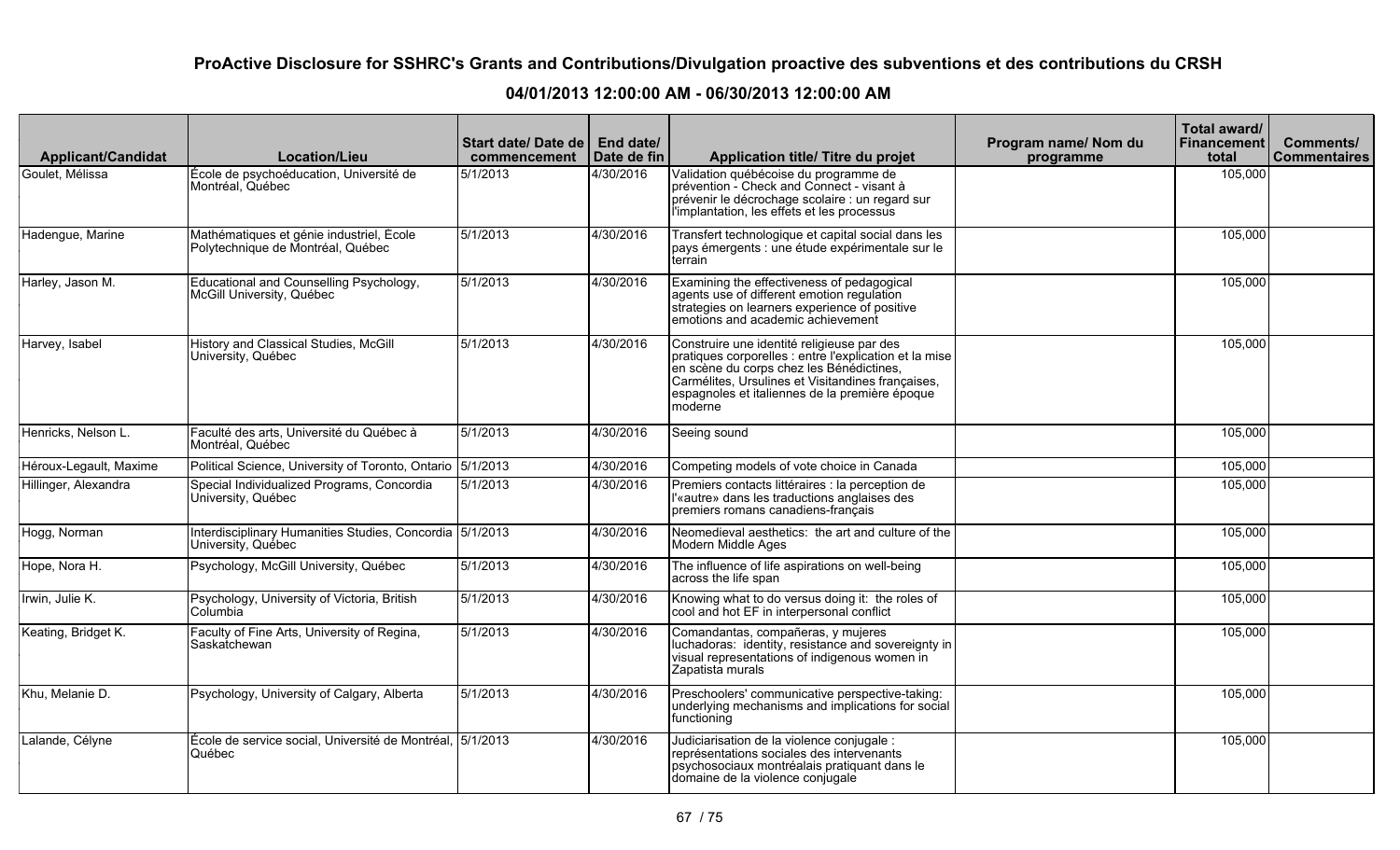| <b>Applicant/Candidat</b> | Location/Lieu                                                                            | Start date/Date de l<br>commencement | End date/<br>Date de fin | Application title/ Titre du projet                                                                                                                                                                                                     | Program name/ Nom du<br>programme | Total award/<br><b>Financement</b><br>total | Comments/<br><b>Commentaires</b> |
|---------------------------|------------------------------------------------------------------------------------------|--------------------------------------|--------------------------|----------------------------------------------------------------------------------------------------------------------------------------------------------------------------------------------------------------------------------------|-----------------------------------|---------------------------------------------|----------------------------------|
| Lamy, Laurent             | Linguistique et de traduction, Université de<br>Montréal, Québec                         | 5/1/2013                             | 4/30/2016                | Pourquoi la traduction est-elle au centre de la<br>conception du langage de Walter Benjamin -<br>théorie générale de la dérive                                                                                                         |                                   | 105,000                                     |                                  |
| La, Tu-Kim                | Archaeology, University of Calgary, Alberta                                              | 5/1/2013                             | 4/30/2016                | Identifying birds in the archaeological record of<br>northern Canadian hunter-gatherers through<br>zooarchaeology and stable isotope analysis                                                                                          |                                   | 105,000                                     |                                  |
| Leblanc, François         | School of Architecture, McGill University,<br>Québec                                     | 5/1/2013                             | 4/30/2016                | Robots in architecture: merging digital design<br>techniques with new manufacturing technologies                                                                                                                                       |                                   | 105,000                                     |                                  |
| Lebrun, Valérie           | Études littéraires, Université du Québec à<br>Montréal, Québec                           | 5/1/2013                             | 4/30/2016                | Les filles d'Antigone : vers une pensée tragique du<br>féminisme dans la littérature écrite par des<br>femmes depuis 1990                                                                                                              |                                   | 105,000                                     |                                  |
| Lefrançois, Mélanie       | Faculté des sciences humaines, Université du<br>Québec à Montréal, Québec                | 5/1/2013                             | 4/30/2016                | Recherche-intervention sur l'analyse des<br>contraintes relationnelles de travailleuses et<br>travailleurs du commerce de détail en situation de<br>conciliation travail-famille : une perspective<br>systémique et interdisciplinaire |                                   | 105,000                                     |                                  |
| Lévesque, Josée           | School of Political Studies, University of<br>Ottawa, Ontario                            | 5/1/2013                             | 4/30/2016                | Les temporalités comme élément déterminant de<br>l'action publique en aménagement du territoire                                                                                                                                        |                                   | 105,000                                     |                                  |
| Lloyd-Smith, Patrick R.   | <b>Resource Economics and Environmental</b><br>Sociology, University of Alberta, Alberta | 5/1/2013                             | 4/30/2016                | Hypothetical bias in environmental valuation:<br>exploring neoclassical and behavioural<br>approaches                                                                                                                                  |                                   | 105,000                                     |                                  |
| Logan, Jill               | Psychology, Simon Fraser University, British<br>Columbia                                 | 5/1/2013                             | 4/30/2016                | Observed forgiveness behaviour in newlywed<br>couples: associations with attachment security<br>and marital satisfaction                                                                                                               |                                   | 105,000                                     |                                  |
| Low-Creux, Mateo          | Faculté de musique, Université de Montréal,<br>Québec                                    | 5/1/2013                             | 4/30/2016                | Principes d'interprétation musicale d'après<br>l'héritage de Leon Fleisher                                                                                                                                                             |                                   | 105,000                                     |                                  |
| MacKinnon, Lachlan F.     | History, Concordia University, Québec                                                    | 5/1/2013                             | 4/30/2016                | The deindustrialization of Sydney Steel,<br>1957-2012: an oral history                                                                                                                                                                 |                                   | 105,000                                     |                                  |
| MacNeil, Ryan T.          | Sobey School of Business, Saint Mary's<br>University, Nova Scotia                        | 5/1/2013                             | 4/30/2016                | Fostering a niche industry: knowledge integration<br>in Nova Scotia's ocean technologies                                                                                                                                               |                                   | 105,000                                     |                                  |
| Malacket, Andréanne       | Faculté de droit, Université de Montréal,<br>Québec                                      | 5/1/2013                             | 4/30/2016                | L'émergence du nouveau droit de la famille à<br>l'aune des droits et libertés fondamentaux:<br>perspectives comparatistes belgo-québécoises                                                                                            |                                   | 105,000                                     |                                  |
| Manolov, Martin V.        | Law and Legal Studies, Carleton University,<br>Ontario                                   | 5/1/2013                             | 4/30/2016                | European Union enlargement and the<br>securitization of candidate states: an analysis of<br>policing structures and functions in Turkey,<br>Croatia, and Macedonia                                                                     |                                   | 105,000                                     |                                  |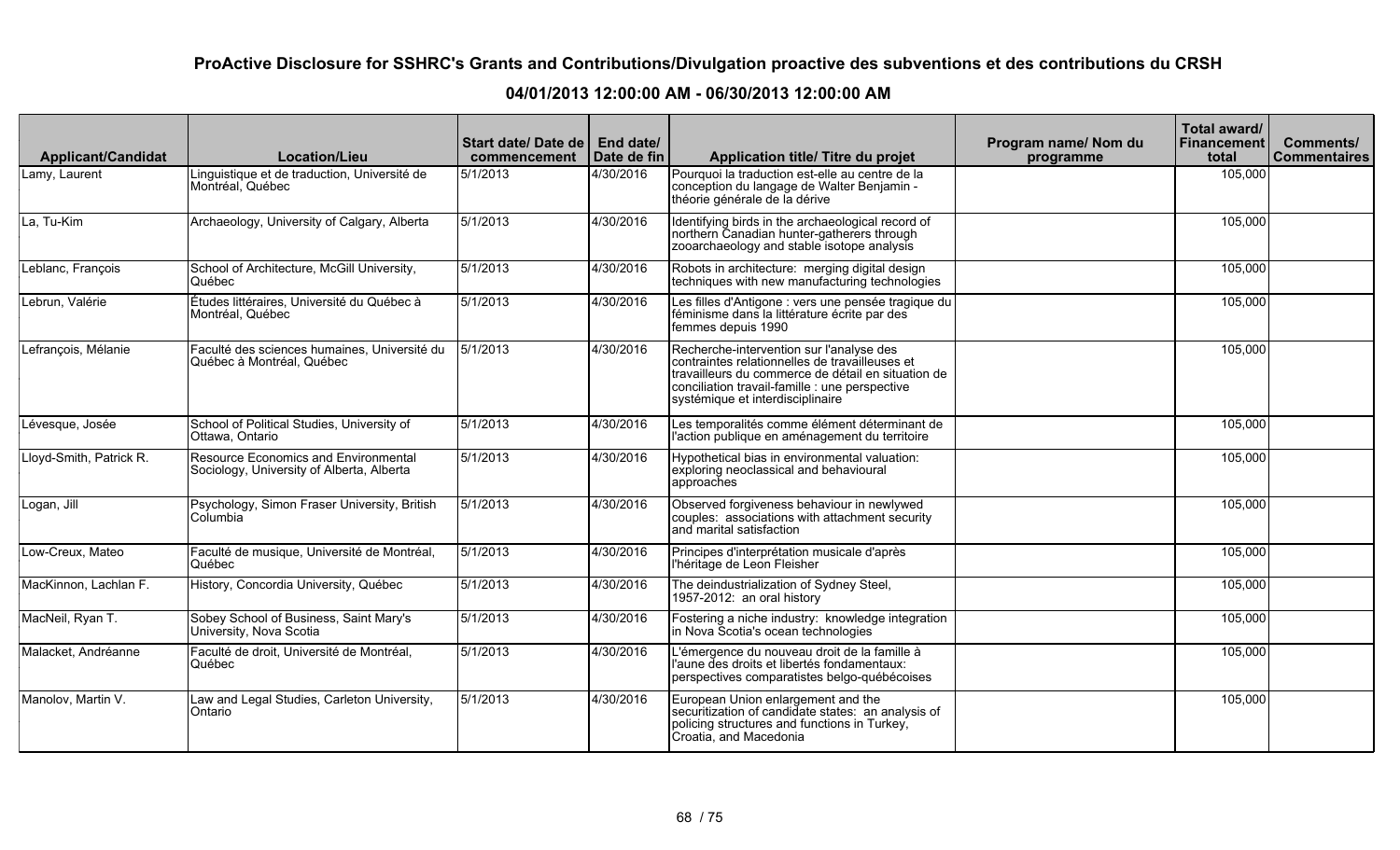| <b>Applicant/Candidat</b>       | <b>Location/Lieu</b>                                                                          | Start date/Date de   End date/<br>commencement | Date de fin | <b>Application title/ Titre du projet</b>                                                                                                                                                                                                         | Program name/ Nom du<br>programme | Total award/<br><b>Financement</b><br>total | Comments/<br>  Commentaires |
|---------------------------------|-----------------------------------------------------------------------------------------------|------------------------------------------------|-------------|---------------------------------------------------------------------------------------------------------------------------------------------------------------------------------------------------------------------------------------------------|-----------------------------------|---------------------------------------------|-----------------------------|
| Martin, Alexandra               | Sociologie, Université de Montréal, Québec                                                    | $\sqrt{5/1/2013}$                              | 4/30/2016   | La mise en scène de la guerre: regard sur une<br>géographie imaginaire et analyse d'une rencontre<br>culturelle simulée entre les soldats états-uniens et<br>la population Afghane                                                                |                                   | 105,000                                     |                             |
| Mason, Miranda N.               | Anthropology, York University, Ontario                                                        | 5/1/2013                                       | 4/30/2016   | Lao migrant women's bodies as boundary<br>markers: constructing citizenship and gendered<br>belongings on the Thai-Lao border                                                                                                                     |                                   | 105,000                                     |                             |
| Masur, Lindi J.                 | Anthropology, University of Toronto, Ontario                                                  | 5/1/2013                                       | 4/30/2016   | <b>Western Basin and Princess Point</b><br>paleoethnobotany: niche construction in southern<br>Ontario                                                                                                                                            |                                   | 105,000                                     |                             |
| Mayer, Stéphanie                | Science politique, Université Laval, Québec                                                   | $\sqrt{5/1/2013}$                              | 4/30/2016   | Les théorisations féministes de l'hétérosexualité :<br>institution, normes et rapports de pouvoir                                                                                                                                                 |                                   | 105,000                                     |                             |
| McCuish, Evan C.                | School of Criminology, Simon Fraser<br>University, British Columbia                           | $\sqrt{5/1/2013}$                              | 4/30/2016   | Tracking serious and violent young offenders into<br>adulthood                                                                                                                                                                                    |                                   | 105,000                                     |                             |
| Mercer, Danielle M.             | Management, Saint Mary's University, Nova<br>Scotia                                           | 5/1/2013                                       | 4/30/2016   | Priming: an organizational intervention toward fair<br>evaluation of leaders                                                                                                                                                                      |                                   | 105,000                                     |                             |
| Mercure Jolette, Frédéric       | Science politique, Université de Montréal,<br>Québec                                          | $\sqrt{5/1/2013}$                              | 4/30/2016   | Construire - planifier et gouverner Montréal entre<br>1941 et 1976 : Une étude de la gouvernementalité<br>urbaine post-45                                                                                                                         |                                   | 105,000                                     |                             |
| Michel, Geneviève               | Psychologie, Université du Québec à Montréal,<br>Québec                                       | 5/1/2013                                       | 4/30/2016   | La régulation des émotions en tant que médiateur<br>modérateur entre les représentations<br>d'attachement et les problèmes de comportements<br>ext - intériorisés des enfants d'âge scolaire<br>hébergés dans les Centre-Jeunesse de Montréal     |                                   | 105,000                                     |                             |
| Miningou, Élisé<br>Wend-Lassida | Économique, Université de Sherbrooke,<br>Québec                                               | 5/1/2013                                       | 4/30/2016   | Efficience interne et efficience externe du système<br>de l'éducation au Burkina Faso                                                                                                                                                             |                                   | 105,000                                     |                             |
| Morales, Adriana                | Administration et fondements de l'éducation,<br>Université de Montréal, Québec                | 5/1/2013                                       | 4/30/2016   | La formation des enseignants au Canada : une<br>etude comparative des modèles universitaires de<br>professionnalisation et de leurs enjeux                                                                                                        |                                   | 105,000                                     |                             |
| Morinville, Amélie              | School of Psychology, University of Ottawa,<br>Ontario                                        | 5/1/2013                                       | 4/30/2016   | Soutien à l'autonomie d'adultes significatifs<br>performance sportive et rendement académique à<br>l'adolescence : le rôle médiateur de la conciliation<br>sport-étude chez les athlètes-étudiants                                                |                                   | 105,000                                     |                             |
| Morningstar, Michele A.         | Psychology, McGill University, Québec                                                         | 5/1/2013                                       | 4/30/2016   | Youth's sensitivity and bias to vocal cues of<br>hostility and benign intent                                                                                                                                                                      |                                   | 105,000                                     |                             |
| Nardozi, Angela G.              | OISE/UT - Leadership, Higher and Adult<br>Education (LHAE), University of Toronto,<br>Ontario | $\sqrt{5/1/2013}$                              | 4/30/2016   | The deepening knowledge project at the Ontario<br>Institute for Studies in Education: a study of what<br>strategies contribute to the willingness and<br>readiness of teacher candidates to incorporate<br>Aboriginal content into their practice |                                   | 105,000                                     |                             |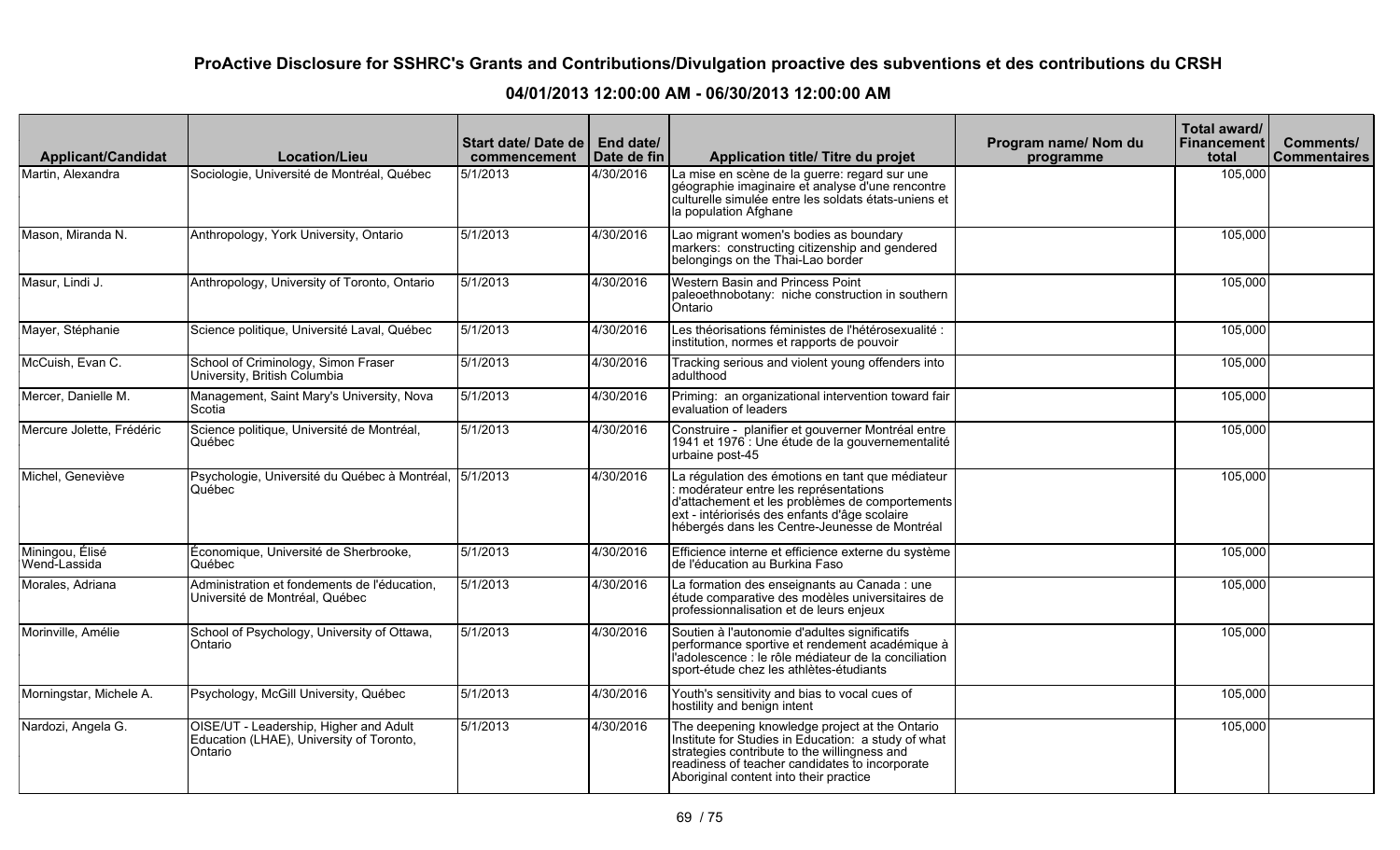| <b>Applicant/Candidat</b>         | <b>Location/Lieu</b>                                                                             | Start date/ Date de   End date/<br>commencement | Date de fin | Application title/ Titre du projet                                                                                                                          | Program name/ Nom du<br>programme | Total award/<br>Financement<br>total | Comments/<br><b>Commentaires</b> |
|-----------------------------------|--------------------------------------------------------------------------------------------------|-------------------------------------------------|-------------|-------------------------------------------------------------------------------------------------------------------------------------------------------------|-----------------------------------|--------------------------------------|----------------------------------|
| Na, Sumin                         | Educational and Counselling Psychology,<br>McGill University, Québec                             | 5/1/2013                                        | 4/30/2016   | Racial colour-blindness, ethnic identity, and<br>university adjustment among Asian Canadians                                                                |                                   | 105,000                              |                                  |
| Nevert-Boudou, Lélia              | Communication sociale et publique, Université<br>du Québec à Montréal, Québec                    | 5/1/2013                                        | 4/30/2016   | Médias et représentation de la religion: France -<br><b>Québec</b>                                                                                          |                                   | 105,000                              |                                  |
| Normand, Ariane                   | Lettres et communication sociale, Université du 5/1/2013<br>Québec à Trois-Rivières, Québec      |                                                 | 4/30/2016   | À la recherche du journalisme culturel : le discours<br>de la presse écrite québécoise en matière de<br>Iculture                                            |                                   | 105,000                              |                                  |
| Pageau, Valérie                   | Faculté des lettres, Université Laval, Québec                                                    | 5/1/2013                                        | 4/30/2016   | Perception de la parole impériale dans la<br>littérature de l'antiquité tardive, IVe et Ve siècle                                                           |                                   | 105,000                              |                                  |
| Pearson, Thomas B.                | Educational Psychology, University of Alberta,<br>Alberta                                        | 5/1/2013                                        | 4/30/2016   | Taking a chance with short-term relationships:<br>exploring individual risk factors and potential<br>psychological consequences                             |                                   | 105,000                              |                                  |
| Perry, Karen-Marie E.             | Anthropology, University of Victoria, British<br>Columbia                                        | 5/1/2013                                        | 4/30/2016   | Virtual reality and the body in Canada: a<br>multi-sited ethnographic study of immersive first<br>person, through the window and mirror world<br>techniques |                                   | 105,000                              |                                  |
| Pictou, Sherry M.                 | Interdisciplinary PhD Program, Dalhousie<br>University, Nova Scotia                              | 5/1/2013                                        | 4/30/2016   | Exploring multi-scalar learning and knowledge<br>production from within and as social action in<br>indigenous and global contexts                           |                                   | 105,000                              |                                  |
| Pilliar, Andrew                   | Faculty of Law, The University of British<br>Columbia, British Columbia                          | 5/1/2013                                        | 4/30/2016   | Increasing legal market innovation to improve<br>access to civil justice in Canada                                                                          |                                   | 105,000                              |                                  |
| Pollick, Brian A.                 | Faculty of Fine Arts, University of Victoria,<br>British Columbia                                | 5/1/2013                                        | 4/30/2016   | Hell to pay: visualizing morality in Trecento<br>merchant culture                                                                                           |                                   | 105,000                              |                                  |
| Pon, Aura A.                      | Music, University of Calgary, Alberta                                                            | 5/1/2013                                        | 8/31/2016   | Exploring musical complexity through interactive<br>l visualization                                                                                         |                                   | 105,000                              |                                  |
| Provencher St-Pierre,<br>Laurence | Doctorat en muséologie, médiation et<br>patrimoine, Université du Québec à Montréal,<br>Québec   | 5/1/2013                                        | 4/30/2016   | Patrimonialiser le présent : la collecte des objets<br>contemporains dans les musées d'art, de science<br>et de société, 1980-2015                          |                                   | 105,000                              |                                  |
| Ravary-Pilon, Julie               | Histoire de l'art et d'études<br>cinématographiques, Université de Montréal,<br>Québec           | 5/1/2013                                        | 4/30/2016   | Question d'identité : genre, sexualité et nation<br>dans le cinéma québécois de 1980 à aujourd'hui                                                          |                                   | 105,000                              |                                  |
| Reynolds, Travis J.               | Johnson-Shoyama Graduate School of Public<br>Policy, University of Saskatchewan,<br>Saskatchewan | 5/1/2013                                        | 4/30/2016   | Holding others accountable: an investigation into<br>the relationship between principal behaviour, trust,<br>and the demand for accountability              |                                   | 105,000                              |                                  |
| Robinson, Natalie                 | English, University of Calgary, Alberta                                                          | 5/1/2013                                        | 4/30/2016   | Experiments in disenchantment: modernist<br>women writers and the fairy tale                                                                                |                                   | 105,000                              |                                  |
| Rocheleau-Houle, David            | Philosophie, Université de Montréal, Québec                                                      | 5/1/2013                                        | 4/30/2016   | La théorie cognitiviste expressiviste en<br>métaéthique                                                                                                     |                                   | 105,000                              |                                  |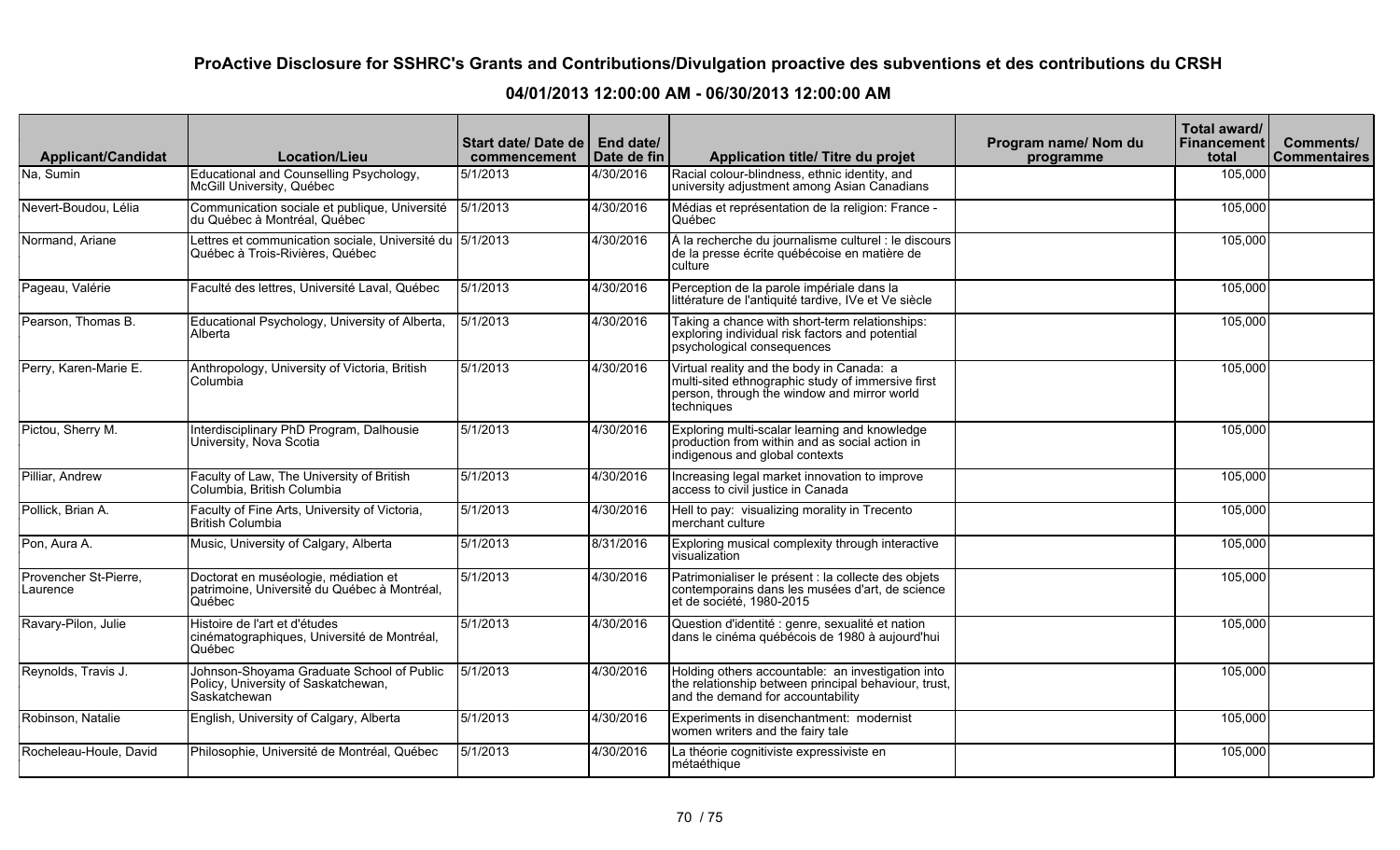| <b>Applicant/Candidat</b> | <b>Location/Lieu</b>                                                               | Start date/ Date de   End date/<br>commencement | Date de fin | Application title/ Titre du projet                                                                                                                                                        | Program name/Nom du<br>programme | Total award/<br><b>Financement</b><br>total | Comments/<br><b>Commentaires</b> |
|---------------------------|------------------------------------------------------------------------------------|-------------------------------------------------|-------------|-------------------------------------------------------------------------------------------------------------------------------------------------------------------------------------------|----------------------------------|---------------------------------------------|----------------------------------|
| Rodrigues, Antonia T.     | Archaeology, Simon Fraser University, British<br>Columbia                          | 5/1/2013                                        | 4/30/2016   | Integrating ancient DNA and archaeology to study<br>Ipast human-environment interactions                                                                                                  |                                  | 105,000                                     |                                  |
| Rogers, Billie Joe        | Psychology, Simon Fraser University, British<br>Columbia                           | 5/1/2013                                        | 4/30/2016   | An examination of strengths and protective factors<br>among Aboriginal young offenders                                                                                                    |                                  | 105,000                                     |                                  |
| Rogers, Marnie D.         | Faculty of Education, University of Calgary,<br>Alberta                            | 5/1/2013                                        | 4/30/2016   | Conversations about mutuality and we-ness in<br>couples therapy                                                                                                                           |                                  | 105,000                                     |                                  |
| Royea, Diana              | Curriculum and Pedagogy, The University of<br>British Columbia, British Columbia   | 5/1/2013                                        | 4/30/2016   | Examining the effects of lesson sequencing on<br>preservice teachers' mathematical knowledge of<br>fractions                                                                              |                                  | 105,000                                     |                                  |
| Saint-Jacques, Hélène     | Sociétés, territoires et développement,<br>Université du Québec à Rimouski, Québec | 5/1/2013                                        | 4/30/2016   | Oppositions et infrastructures énergétiques : vers<br>des conceptions divergentes du territoire et des<br>politiques énergétiques                                                         |                                  | 105,000                                     |                                  |
| Salib, Amany Fouad Hanna  | Faculté des sciences humaines, Université du<br>Québec à Montréal, Québec          | 5/1/2013                                        | 4/30/2016   | Les fondements religieux de la conception de<br>l'altérité dans l'Islam conservateur - conflits<br>d'interprétations et dimensions sociales des<br>débats                                 |                                  | 105,000                                     |                                  |
| Sauvé, Jean-Sébastien     | Faculté de droit, Université de Montréal,<br>Québec                                | 5/1/2013                                        | 4/30/2016   | La catégorisation du sexe à l'état civil québécois                                                                                                                                        |                                  | 105,000                                     |                                  |
| Schroeder, Katharina      | Germanic and Slavic Studies, University of<br>Waterloo, Ontario                    | 5/1/2013                                        | 4/30/2016   | Heritage language loss and parent-child<br>interaction in German-speaking families in Canada                                                                                              |                                  | 105,000                                     |                                  |
| Simmons, Jonathan S.      | Sociology, University of Alberta, Alberta                                          | 5/1/2013                                        | 4/30/2016   | The debunkers: moral identity in the skeptical<br>movement                                                                                                                                |                                  | 105,000                                     |                                  |
| Smith, Tracy A.L.         | Schulich School of Music, McGill University,<br>Québec                             | 5/1/2013                                        | 4/30/2016   | Vibrato as vocal ornament: managing the technical<br>demands of vibrato variation                                                                                                         |                                  | 105,000                                     |                                  |
| St-Laurent, Julie         | French, University of Toronto, Ontario                                             | $\sqrt{5/1/2013}$                               | 4/30/2016   | Entre prise et déprise : l'inscription du corps sexué<br>dans les poésies contemporaines française et<br>québécoise                                                                       |                                  | 105,000                                     |                                  |
| Stoetzel, Nadia C.        | Sociologie, Université du Québec à Montréal,<br>Québec                             | $\sqrt{5/1/2013}$                               | 4/30/2016   | Des réseaux et des parcours en mouvement : le<br>cas de familles de migrants qualifiés originaires du<br>Maghreb installées à Montréal depuis 2000                                        |                                  | 105,000                                     |                                  |
| Talukder, Byomkesh        | Geography and Environmental Studies, Wilfrid<br>Laurier University, Ontario        | 5/1/2013                                        | 4/30/2016   | Sustainability of the food and agriculture systems<br>in the coastal zone of Bangladesh                                                                                                   |                                  | 105,000                                     |                                  |
| Tarle, Lia                | Archaeology, Simon Fraser University, British<br>Columbia                          | 5/1/2013                                        | 4/30/2016   | Climate change and toolkit variation in the Upper<br>Palaeolithic                                                                                                                         |                                  | 105,000                                     |                                  |
| Tipi, Sükran              | Anthropologie, Université Laval, Québec                                            | $\sqrt{5/1/2013}$                               | 4/30/2016   | Langue et savoirs en territoire Ilnu - étude du<br>savoir toponymique des Pekuakamiulnuatsh -<br>Innus du lac Saint-Jean - comme expression d'une<br>territorialité ancestrale et moderne |                                  | 105,000                                     |                                  |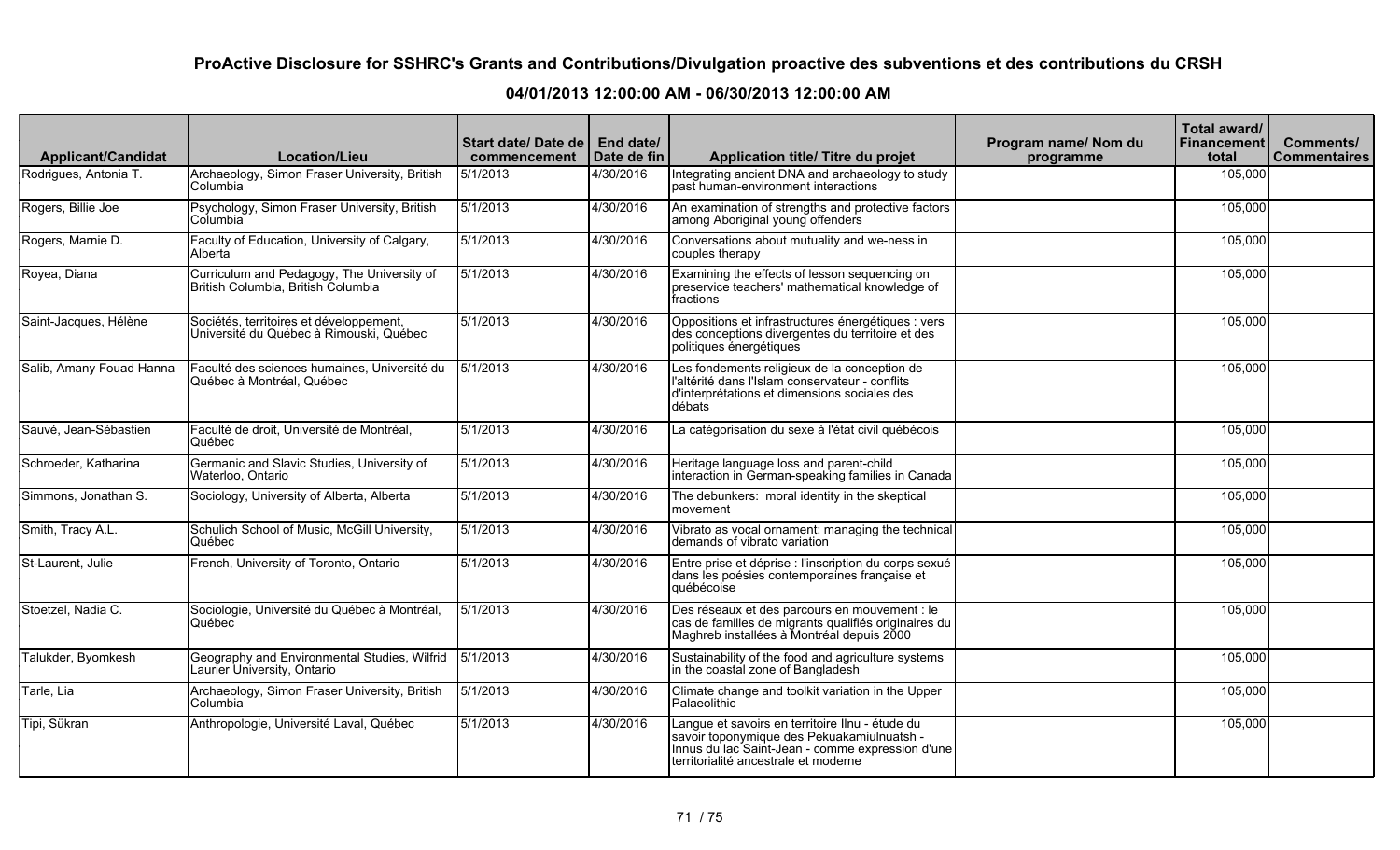| <b>Applicant/Candidat</b> | <b>Location/Lieu</b>                                                                                          | Start date/ Date de   End date/<br>commencement Date de fin |           | Application title/ Titre du projet                                                                                                                                                             | Program name/ Nom du<br>programme | Total award/<br>Financement<br>total | <b>Comments/</b><br><b>Commentaires</b> |
|---------------------------|---------------------------------------------------------------------------------------------------------------|-------------------------------------------------------------|-----------|------------------------------------------------------------------------------------------------------------------------------------------------------------------------------------------------|-----------------------------------|--------------------------------------|-----------------------------------------|
| Tremblay-Devirieux, Julie | Littérature comparée, Université de Montréal,<br>Québec                                                       | 5/1/2013                                                    | 4/30/2016 | Performativité du corps abject dans le théâtre<br>contemporain : García, Fabre et Castellucci                                                                                                  |                                   | 105,000                              |                                         |
| Twerdy, Saelan            | Art History & Communication Studies, McGill<br>University, Québec                                             | 5/1/2013                                                    | 4/30/2016 | Dematerializing the art object: from conceptualism<br>to post-Internet art                                                                                                                     |                                   | 105,000                              |                                         |
| Vanner, Catherine E.      | Faculty of Education, University of Ottawa,<br>Ontario                                                        | 5/1/2013                                                    | 4/30/2016 | Speaking up: student participation in an<br>international Baccalaureate School in India                                                                                                        |                                   | 105,000                              |                                         |
| Vézina, Marie             | Faculté de médecine, Université Laval, Québec 5/1/2013                                                        |                                                             | 4/30/2016 | Facteurs de risque, pragmatique et<br>développement langagier en contexte de<br>négligence parentale sévère                                                                                    |                                   | 105,000                              |                                         |
| Vézina, Samuel            | INRS - Urbanisation, culture et société, Institut   5/1/2013<br>national de la recherche scientifique, Québec |                                                             | 4/30/2016 | Projection par microsimulation du niveau de<br>littératie de la population active canadienne :<br>regard sur la population immigrante et son<br>intégration sur le marché de l'emploi canadien |                                   | 105,000                              |                                         |
| Vigeant, Jacinthe         | Anthropologie, Université de Montréal, Québec 5/1/2013                                                        |                                                             | 4/30/2016 | État de santé à Montréal durant la période<br>préindustrielle : analyses multidisciplinaires de<br>populations archéologiques                                                                  |                                   | 105,000                              |                                         |
| Waite, Sean FJ.           | Sociology, McGill University, Québec                                                                          | 5/1/2013                                                    | 4/30/2016 | The growth of the immigrant earnings gap:<br>magnitude, causes and attenuation                                                                                                                 |                                   | 105,000                              |                                         |
| Wang, Wan                 | Psychology, Wilfrid Laurier University, Ontario                                                               | 5/1/2013                                                    | 4/30/2016 | The role of mindfulness in reducing impulsiveness<br>in choice behaviour                                                                                                                       |                                   | 105,000                              |                                         |
| Weinheimer, Laura A.      | OISE/UT - School and Clinical Child<br>Psychology, University of Toronto, Ontario                             | 5/1/2013                                                    | 4/30/2016 | Teaching by example: using analogies in picture<br>books to facilitate young children's learning and<br>transfer of conceptual information                                                     |                                   | 105,000                              |                                         |
| Wiener, Leah H.           | History, Simon Fraser University, British<br>Columbia                                                         | 5/1/2013                                                    | 4/30/2016 | Child welfare policy in Aboriginal communities in<br>Northern Ontario, 1890-1970                                                                                                               |                                   | 105,000                              |                                         |
| Windsor, Joseph W.        | Linguistics, University of Calgary, Alberta                                                                   | 5/1/2013                                                    | 4/30/2016 | Abstract cognitive placeholders in competing<br>models of phonological representation                                                                                                          |                                   | 105,000                              |                                         |
| Yachison, Sarah R.        | Educational and Counselling Psychology,<br>McGill University, Québec                                          | 5/1/2013                                                    | 4/30/2016 | Children's tendencies and motivations for lying on<br>behalf of another                                                                                                                        |                                   | 105,000                              |                                         |
| Yanicki, Gabriel M.       | Anthropology, University of Alberta, Alberta                                                                  | 5/1/2013                                                    | 4/30/2016 | Cultural interaction at the Great Salt Lake ca. AD<br>1300 and the emergence of Southern Dene<br>lidentity                                                                                     |                                   | 105,000                              |                                         |

| Crush, Jonathan S. | Head Office, Wilfrid Laurier University, Ontario | 6/1/2013 | 15/31/2014 | Hungry cities partnership.<br>informality, inclusive<br>growth and food security in cities of the global<br>lSouth | Partnership Grants / Subventions de<br>Ipartenariat | 30,000 |  |
|--------------------|--------------------------------------------------|----------|------------|--------------------------------------------------------------------------------------------------------------------|-----------------------------------------------------|--------|--|
|--------------------|--------------------------------------------------|----------|------------|--------------------------------------------------------------------------------------------------------------------|-----------------------------------------------------|--------|--|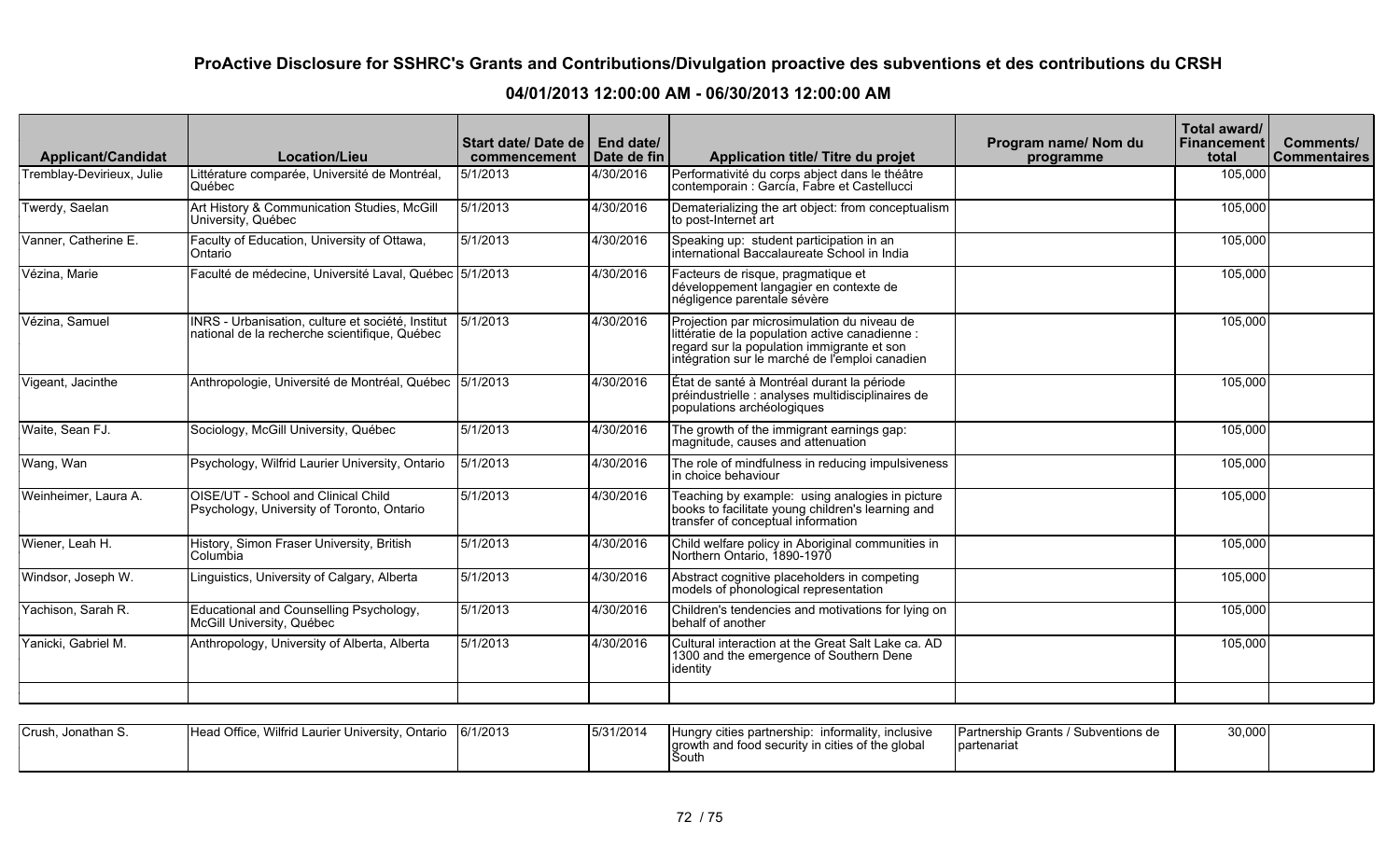# **ProActive Disclosure for SSHRC's Grants and Contributions/Divulgation proactive des subventions et des contributions du CRSH**

## **04/01/2013 12:00:00 AM - 06/30/2013 12:00:00 AM**

| <b>Applicant/Candidat</b> | Location/Lieu                                             | Start date/Date de   End date/<br>commencement | Date de fin | Application title/ Titre du projet                                                                                                             | Program name/ Nom du<br>programme | Total award/<br><b>Financement</b><br>total | Comments/<br><b>Commentaires</b> |
|---------------------------|-----------------------------------------------------------|------------------------------------------------|-------------|------------------------------------------------------------------------------------------------------------------------------------------------|-----------------------------------|---------------------------------------------|----------------------------------|
| Fraser, Evan D.G.         | Head Office, University of Guelph, Ontario                | 6/1/2013                                       | 5/31/2014   | Developing sustainable farming communities<br>through landscape-based approaches to<br>agricultural resource conservation and food<br>security |                                   | 25,000                                      |                                  |
| Galaty, John G.           | Head Office, McGill University, Québec                    | 6/1/2013                                       | 5/31/2014   | The institutional canopy of conservation:<br>governance and environmentality in East Africa                                                    |                                   | 30,000                                      |                                  |
| Hall, Jeremy K.           | Head Office, Simon Fraser University, British<br>Columbia | 6/1/2013                                       | 5/31/2014   | Shaping national innovation systems for inclusive<br>growth in Latin America                                                                   |                                   | 30,000                                      |                                  |
| Mitchell, Claudia A.      | Head Office, McGill University, Québec                    | 6/1/2013                                       | 5/31/2014   | Networks for change and well-being: girl-led from<br>the ground up policy-making: addressing sexual<br>violence                                |                                   | 30,000                                      |                                  |
| Patroni, Viviana R.       | Head Office, York University, Ontario                     | 6/1/2013                                       | 5/31/2014   | Raising job standards: economic growth,<br>employment generation and inclusive<br>development in Latin America                                 |                                   | 30,000                                      |                                  |
|                           |                                                           |                                                |             |                                                                                                                                                |                                   |                                             |                                  |

| Dostie, Benoit      | Head Office, HEC Montréal, Québec                                            | 4/1/2013 | 3/31/2014 | COMPÉTENCES - Formation en entreprise,<br>productivité et compétences                                                                           | Presidential Fund for Research,<br>Innovation & Collaboration / Fonds<br>présidentiel pour la recherche,<br>l'innovation et la collaboration | 25,000 |  |
|---------------------|------------------------------------------------------------------------------|----------|-----------|-------------------------------------------------------------------------------------------------------------------------------------------------|----------------------------------------------------------------------------------------------------------------------------------------------|--------|--|
| Lindsay, Sally R.   | Head Office, University of Toronto, Ontario                                  | 4/1/2013 | 3/31/2014 | SKILLS - Improving the participation of<br>under-utilized talent of people with disabilities in<br>the Canadian labour market: a scoping review |                                                                                                                                              | 25,000 |  |
| Martinovic, Dragana | Head Office, University of Windsor, Ontario                                  | 4/1/2013 | 3/31/2014 | SKILLS - Digital skills development for future<br>needs of the Canadian labour market                                                           |                                                                                                                                              | 25,000 |  |
| Pruneau, Diane      | Head Office, Université de Moncton, New<br>Brunswick                         | 4/1/2013 | 3/31/2014 | COMPÉTENCES - De nouvelles compétences à<br>développer chez les élèves du primaire en<br>sciences et technologies                               |                                                                                                                                              | 25,000 |  |
| Vaugeois, Nicole L. | Head Office, Vancouver Island University,<br><b>British Columbia</b>         | 4/1/2013 | 3/31/2014 | SKILLS - Traditional trades as employers and<br>training mechanisms for Canadian youth                                                          |                                                                                                                                              | 25,000 |  |
|                     | Walton-Roberts, Margaret W. Head Office, Wilfrid Laurier University, Ontario | 4/1/2013 | 3/31/2014 | SKILLS - Migrant transition programs, with a<br>specific focus on the nursing sector                                                            |                                                                                                                                              | 25,000 |  |
|                     |                                                                              |          |           |                                                                                                                                                 |                                                                                                                                              |        |  |

| Barros, Marcos<br>, Université du Québec<br>5/1/2013<br>'Relations industrielles.<br>Outaouais, Québec | 1/30/2015 | 'Le rôle des organisations intermédiaires dans la<br>reconnaissance et dans la diffusion de l'innovation Bourses postdoctorales du CRSH<br>une comparaison Québec-Ontario | > Postdoctoral Fellowships /<br><b>ISSHRC P</b> | 80,000 |  |
|--------------------------------------------------------------------------------------------------------|-----------|---------------------------------------------------------------------------------------------------------------------------------------------------------------------------|-------------------------------------------------|--------|--|
|--------------------------------------------------------------------------------------------------------|-----------|---------------------------------------------------------------------------------------------------------------------------------------------------------------------------|-------------------------------------------------|--------|--|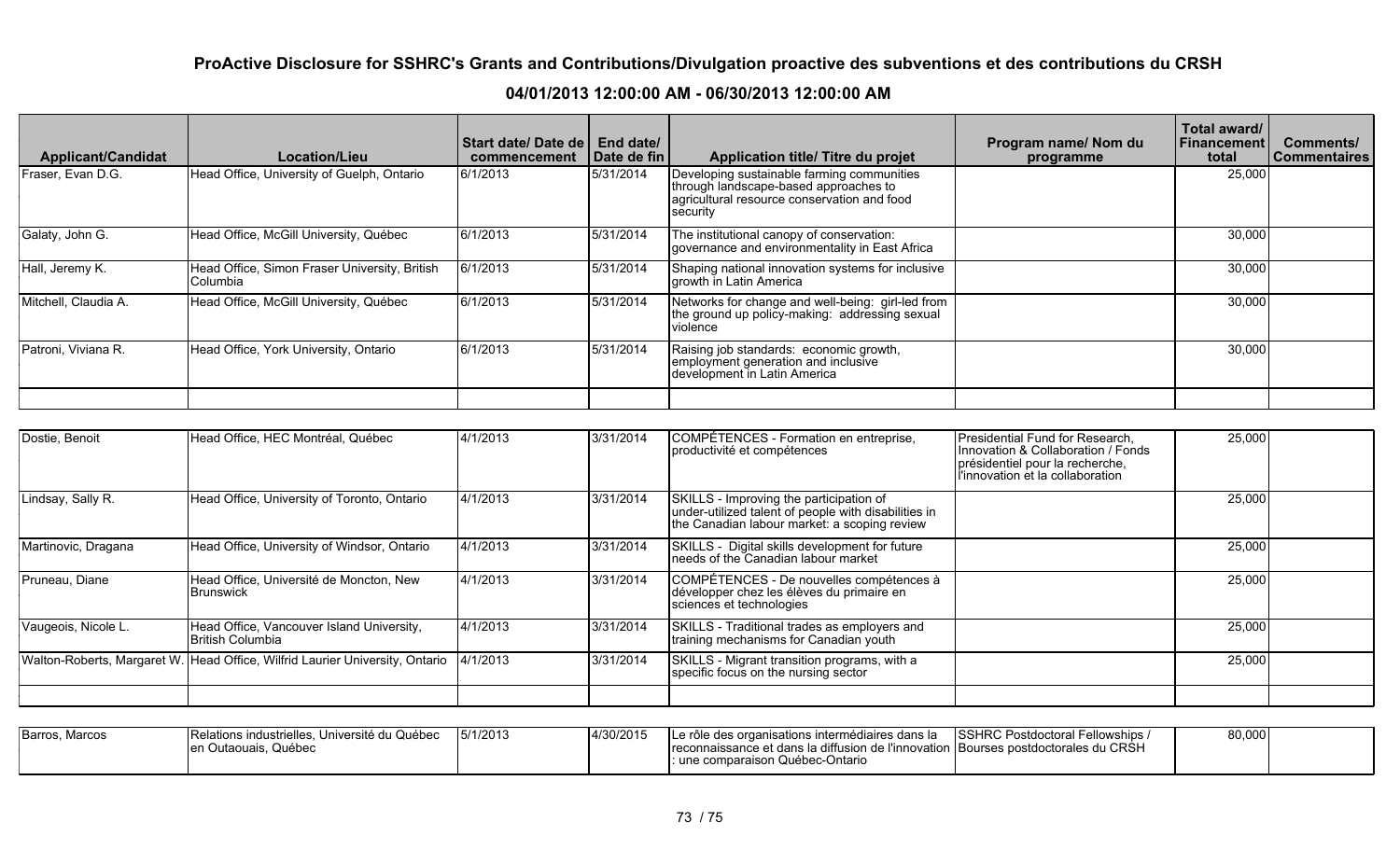# **ProActive Disclosure for SSHRC's Grants and Contributions/Divulgation proactive des subventions et des contributions du CRSH**

## **04/01/2013 12:00:00 AM - 06/30/2013 12:00:00 AM**

| <b>Applicant/Candidat</b> | <b>Location/Lieu</b>                                                                                                         | Start date/Date de l<br>commencement | End date/<br>Date de fin | Application title/ Titre du projet                                                                                                                             | Program name/ Nom du<br>programme | Total award/<br><b>Financement</b><br>total | Comments/<br><b>Commentaires</b> |
|---------------------------|------------------------------------------------------------------------------------------------------------------------------|--------------------------------------|--------------------------|----------------------------------------------------------------------------------------------------------------------------------------------------------------|-----------------------------------|---------------------------------------------|----------------------------------|
| Bryce, Benjamin           | History, University of Toronto, Ontario                                                                                      | 5/1/2013                             | 4/30/2015                | Exchanging empire: Canada, Britishness, and the<br>rise of the commonwealth, 1919-1939                                                                         |                                   | 81,000                                      |                                  |
| Bunch, Mary J.            | Mark S. Bonham Center for Sexual Diversity<br>Studies, University of Toronto, Ontario                                        | 6/1/2013                             | 5/31/2015                | The radical democratics of xex: theory, culture<br>and politics                                                                                                |                                   | 81,000                                      |                                  |
| Dale, Alexander           | Classics, Modern Languages & Linguistics,<br>Concordia University, Québec                                                    | 5/1/2013                             | 4/30/2015                | The fusion of culture at the Aegean-Anatolian<br>Iinterface                                                                                                    |                                   | 81,000                                      |                                  |
| Dolson, Mark S.           | Scott Polar Research Institute, University of<br>Cambridge,                                                                  | 5/1/2013                             | 4/30/2015                | Between modernity and tradition: navigating<br>selfhood and social change among disadvantaged<br>vouth in the Faroe Islands                                    |                                   | 81,000                                      |                                  |
| Dupuis, Darcy R.          | Psychology, Carleton University, Ontario                                                                                     | 6/1/2013                             | 5/31/2015                | Our culture may one day be no more: examining<br>familial and intergroup consequences of collective<br>angst among immigrants in Canada                        |                                   | 81,000                                      |                                  |
| Fanelli, Carlo            | Yeates School of Graduate Studies, Ryerson<br>University, Ontario                                                            | 6/1/2013                             | 5/31/2015                | Canadian provincial paradoxes: public finances,<br>services and employment in an era of austerity                                                              |                                   | 81,000                                      |                                  |
| Guerry, Linda             | INRS - Urbanisation, culture et société, Institut<br>national de la recherche scientifique, Québec                           | 5/1/2013                             | 4/30/2015                | La mobilisation autour de la discrimination de sexe<br>dans le droit de la nationalité/citoyenneté auprès<br>des organisations internationales (1918-1979)     |                                   | 81,000                                      |                                  |
| Krawchenko, Tamara A.     | Family Studies and Gerontology, Mount Saint<br>Vincent University, Nova Scotia                                               | 6/1/2013                             | 5/31/2015                | Discourses, demographics and development: the<br>treatment of 'ageing' in public policy                                                                        |                                   | 81,000                                      |                                  |
| Kuehn, Marion             | Centre de recherche interuniversitaire sur la<br>littérature et la culture québécoises (CRILCQ),<br>Université Laval, Québec | 5/1/2013                             | 4/30/2015                | Fictions de l'histoire : enjeux de la configuration<br>narrative dans le roman historique de<br>l'extrême-contemporain au Québec, en France et<br>en Allemagne |                                   | 81,000                                      |                                  |
| Lamb, Susan               | History and Classical Studies, McGill<br>University, Québec                                                                  | 5/1/2013                             | 5/31/2015                | Bedside manners: a social history of the New<br>University Hospital from the perspectives of<br>physicians, medical students and patients,<br>1880-1920        |                                   | 81,000                                      |                                  |
| Malleson, Thomas          | Social Science, York University, Ontario                                                                                     | 5/1/2013                             | 4/30/2015                | The institutions of justice: Rawls's vision of a<br>property-owning democracy                                                                                  |                                   | 76,000                                      |                                  |
| Martineau, Jonathan D.    | Sociologie, Université du Québec à Montréal,<br>Québec                                                                       | 5/1/2013                             | 4/30/2015                | Temps social, marchés et réseaux : conceptions<br>et pratiques de temps social dans une économie<br>globalisée                                                 |                                   | 81,000                                      |                                  |
| McCallum, Sarah L.        | Classics, Harvard University, Massachusetts                                                                                  | 6/1/2013                             | 5/31/2015                | Beloved bodies: love and death in Aeneid 7-12                                                                                                                  |                                   | 81,000                                      |                                  |
| McKinnon, Rachel          | Philosophy, University of Calgary, Alberta                                                                                   | 5/1/2013                             | 4/30/2015                | Reasonable assertions, reasonable decisions: on<br>the norms of assertion and practical reasoning                                                              |                                   | 81,000                                      |                                  |
| Ménard, Sophie            | Centre de recherche sur les médiations<br>(CREM), Université de Lorraine,                                                    | $\sqrt{5/1/2013}$                    | 4/30/2015                | Les vies à l'envers du récit naturaliste - lectures<br>ethnocritiques                                                                                          |                                   | 81,000                                      |                                  |